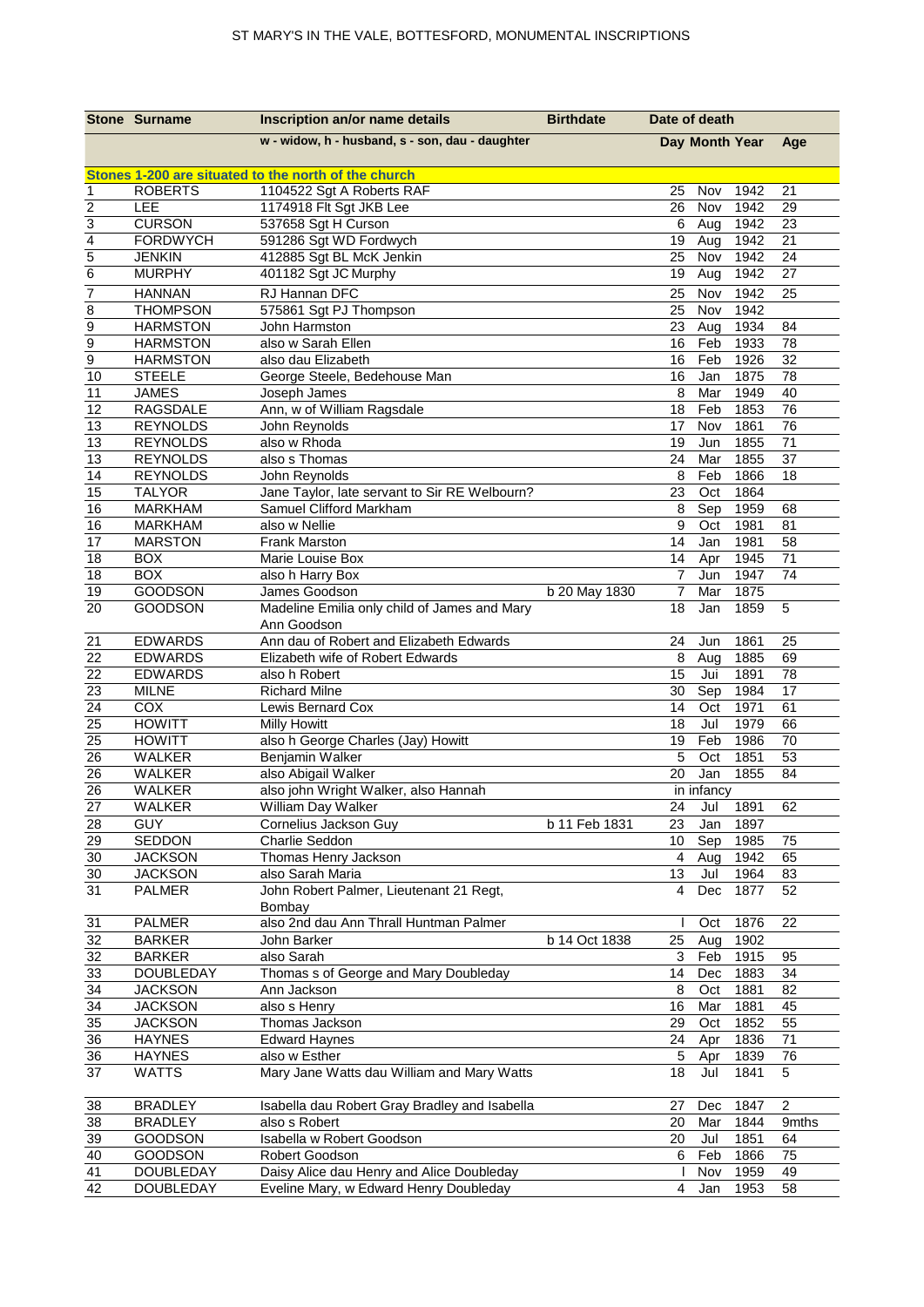|          | <b>Stone Surname</b>       | Inscription an/or name details                          | <b>Birthdate</b> | Date of death         |                |              |                 |
|----------|----------------------------|---------------------------------------------------------|------------------|-----------------------|----------------|--------------|-----------------|
|          |                            | w - widow, h - husband, s - son, dau - daughter         |                  |                       | Day Month Year |              | Age             |
| 42       | <b>DOUBLEDAY</b>           | also Edward Henry Doubleday                             |                  | 23                    | Feb            | 1970         |                 |
| 43       | <b>DOUBLEDAY</b>           | Henry Doubleday                                         |                  | 4                     | Apr            | 1928         | 71              |
| 43       | <b>DOUBLEDAY</b>           | also w Alice                                            |                  | 18                    | Dec            | 1945         | 82              |
| 44       | <b>DOUBLEDAY</b>           | <b>Ethell Annie Doubleday</b>                           |                  | 29                    | Jan            | 1902         | 15              |
| 45       | <b>DOUBLEDAY</b>           | Julia Annie w Henry Doubleday                           |                  | 21                    | Nov            | 1894         | 32              |
| 46       | <b>DOUBLEDAY</b>           | George Doubleday of Belvoir, shoeing smith to           |                  | 25                    | Nov            | 1881         | 58              |
|          |                            | the Duke of Rutland                                     |                  |                       |                |              |                 |
| 46       | <b>DOUBLEDAY</b>           | also w Mary Ann                                         |                  | 10                    | Apr            | 1914         | 86              |
| 47       | <b>JALLANDS</b>            | Emma w Joseph Jallands                                  |                  | 26                    | Jun            | 1929         | 70              |
| 47       | <b>JALLANDS</b>            | also h Joseph                                           |                  | $\overline{7}$        | Dec            | 1943         | 84              |
| 48       | WARD                       | Martha Ward                                             |                  | 31                    | Mar            | 1946         | 64              |
| 49       | <b>WOOD</b>                | Elizabeth Wood                                          |                  | 5                     | Aug            | 1895         | 73              |
| 49       | <b>WOOD</b>                | also s Tom William                                      |                  |                       | May            | 1888         | 30              |
| 50       | <b>WOOD</b><br><b>WARD</b> | Thomas Wood                                             |                  | 15<br>5               | Feb            | 1825         | 55              |
| 51<br>52 | <b>KING</b>                | Edith Emma dau Arthur and May Ward                      |                  |                       | Nov            | 1914         | 1<br>24         |
|          | <b>KING</b>                | Lionel May King BA Oxon<br>Hannah Sissons w Samuel King |                  | 11<br>13 <sup>2</sup> | Aug<br>Nov     | 1925<br>1904 | 73              |
| 53<br>53 | <b>KING</b>                | also h Samuel King                                      |                  | 16                    | Mar            | 1908         | 82              |
| 54       | <b>GUY</b>                 | Thomas Guy                                              |                  | 7                     | Apr            | 1886         | 60              |
| 55       | <b>GUY</b>                 | John Guy                                                |                  | 18                    | Sep            | 1853         | 57              |
| 55       | <b>GUY</b>                 | also w Mary                                             |                  | Ш                     | Aug            | 1869         | 74              |
| 56       | <b>BARRAND</b>             | William Barrand                                         |                  | $\overline{7}$        | May            | 1875         | 56              |
| 56       | <b>BARRAND</b>             | also relict Ann                                         |                  | $\overline{2}$        | Mar            | 1891         | 67              |
| 57       | <b>MORRIS</b>              | Robert Morris s William and Ann Barramd                 |                  | 17                    | Jul            | 1860         | 2               |
| 58       | <b>NORRIS</b>              | <b>Thomas Norris</b>                                    |                  | $\mathbf{1}$          | Jul            | 1907         | 74              |
| 58       | <b>NORRIS</b>              | also w Frances                                          |                  | 21                    | Feb            | 1904         | 71              |
| 59       | <b>LUNN</b>                | Clara Lunn of Normanton                                 |                  | 28                    | Sep            | 1879         | $\overline{4}$  |
| 60       | <b>GOODSON</b>             | Enoch Goodson                                           |                  | 31                    | May            | 1870         | 44              |
| 60       | GOODSON                    | also w Mary                                             |                  | 25                    | Jan            | 1897         | 78              |
| 61       | <b>COATES</b>              | George Coates of Harley Hse Bottesford                  |                  | 24                    | Jan            | 1944         | $\overline{78}$ |
| 61       | <b>ASENATH</b>             | also w Asenath                                          |                  | $\mathbf{2}$          | Nov            | 1947         | 85              |
| 62       | <b>DENMAN</b>              | Thomas Denman                                           |                  | $\overline{7}$        | Feb            | 1849         | 77              |
| 62       | <b>DENMAN</b>              | also w Ann                                              |                  | 11                    | Feb            | 1860         | 82              |
| 63       | <b>EDWARDS</b>             | George V Edwards                                        | b 1897           |                       |                | 1985         |                 |
| 63       | <b>EDWARDS</b>             | also br Harold                                          | b 1900           |                       |                | 1984         |                 |
| 64       | <b>PARNHAM</b>             | George William Parnham                                  | b 1920           |                       |                | 1954         |                 |
| 64       | <b>PARNHAM</b>             | also john Wm Parnham                                    | b 1886           |                       |                | 1963         |                 |
| 64       | PARNHAM                    | also Edith A Parnham                                    | b 1893           |                       |                | 1971         |                 |
| 65       | <b>NORRIS</b>              | <b>Charles Norris</b>                                   |                  | 21                    | Dec            | 1904         | 67              |
| 65       | <b>NORRIS</b>              | also w Ellen                                            |                  | 13                    | Sep            | 1914         | 67              |
| 66       | <b>JUDSON</b>              | Mary Judson                                             |                  | 5                     | Jun            | 1903         | 63              |
| 66       | <b>JUDSON</b>              | also h William                                          |                  | 20                    | Nov            | 1924         | 85              |
| 67       | <b>NORRIS</b>              | <b>Thomas Norris</b>                                    |                  | 20                    | Jan            | 1862         | 71              |
| 67       | <b>NORRIS</b>              | also w Elizabeth                                        |                  | 20                    | Apr            | 1877         | 80              |
| 68       | <b>PAYLING</b>             | John Payling                                            |                  | 12                    | Nov            | 1889         | 66              |
| 68       | <b>PAYLING</b>             | also s Isaac                                            |                  | 17                    | Sep            | 1864         | 4               |
| 68       | <b>PAYLING</b>             | also s John Thomas interred at Gt Grimsby               |                  | $\mathbf 1$           | Mar            | 1891         | 35              |
| 69       | <b>PACE</b>                | John s William Thomas and Mary Ann Pace                 |                  |                       |                |              | 1 month         |
| 70       | <b>BOND</b>                | Henry Bond s Charles and Mary Bond                      |                  | 25                    | Feb            | 1862         | $\overline{c}$  |
| 71       | <b>TAPLIN</b>              | George William Taplin                                   |                  | 6                     | Feb            | 1941         | 56              |
| 72       | <b>NORRIS</b>              | John George Gordon s George and Louisa                  |                  | 22                    | Jul            | 1891         | 11              |
|          |                            | Norris                                                  |                  |                       |                |              | weeks           |
| 73       | <b>NORRIS</b>              | <b>Bernard Norris</b>                                   |                  | 4                     | Dec            | 1918         | 18              |
| 74       | <b>NORRIS</b>              | <b>Grace Norris</b>                                     |                  | 29                    | May            | 1879         | 26              |
| 74       | <b>NORRIS</b>              | also Lizzie Norris                                      |                  | 5                     | Jan            | 1910         | 47              |
| 74       | <b>NORRIS</b>              | also their h Frank Norris b I853                        |                  |                       |                | 1929         |                 |
| 75       | <b>PULLEN</b>              | John Pullen                                             |                  | 27                    | Nov            | 1844         | 72              |
| 75       | <b>PULLEN</b>              | also w Mary Pullen                                      |                  | 18                    | Mar            | 1852         | 75              |
| 76       | WELLS                      | Ellen Wells                                             |                  | 26                    | Jun            | 1985         |                 |
| 76       | WELLS                      | also Charles F Wells                                    |                  | 3                     | Feb            | 1986         |                 |
| $77\,$   | <b>NORRIS</b>              | John Thomas Norris                                      |                  |                       | 16 Apr         | 1905         | 49              |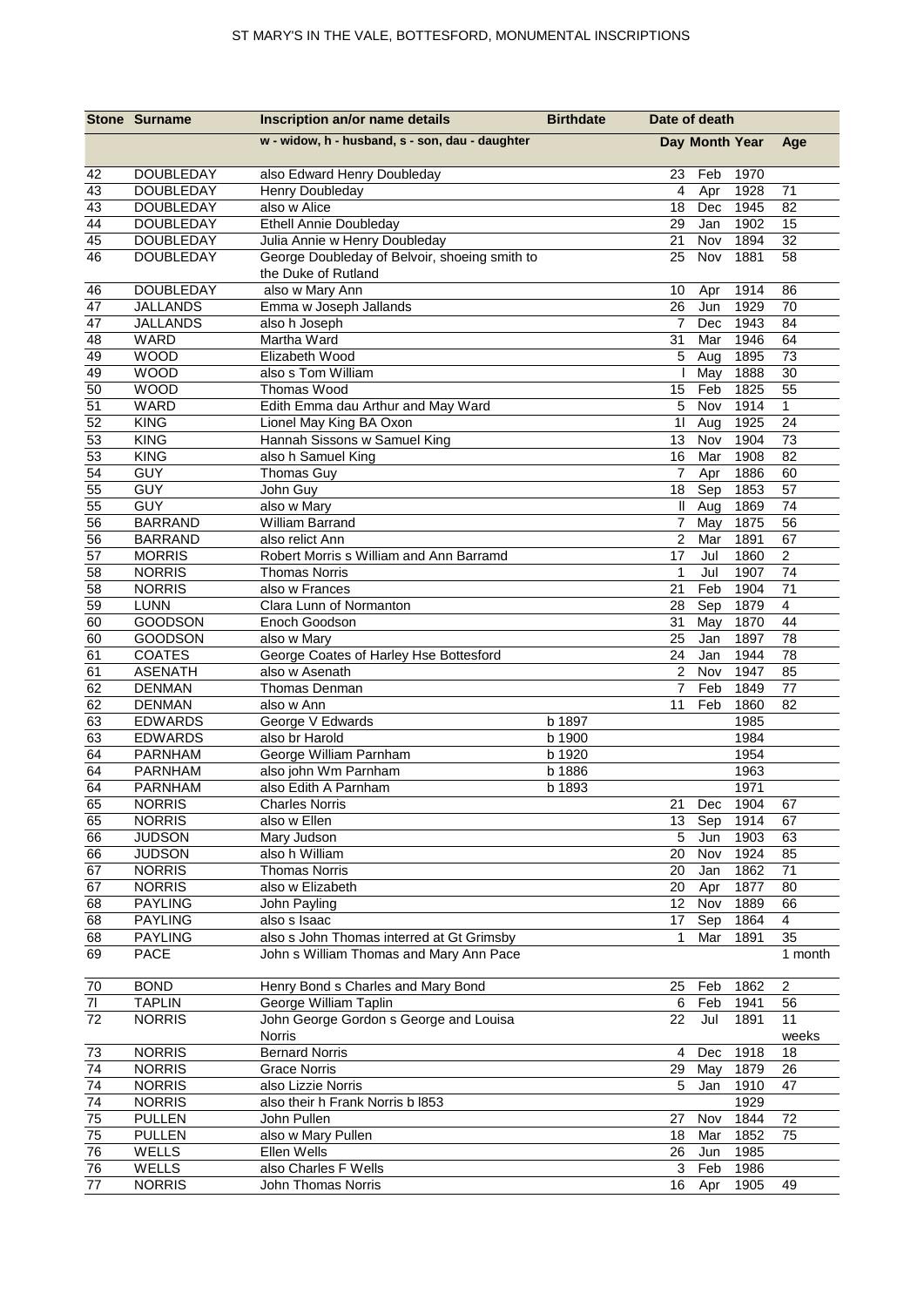|                         | <b>Stone Surname</b>             | Inscription an/or name details                                                  | <b>Birthdate</b> | Date of death                   |                      |
|-------------------------|----------------------------------|---------------------------------------------------------------------------------|------------------|---------------------------------|----------------------|
|                         |                                  | w - widow, h - husband, s - son, dau - daughter                                 |                  | Day Month Year                  | Age                  |
| 78                      | <b>NORRIS</b>                    | <b>Thomas Norris</b>                                                            |                  | 1879<br>21<br>Jun               | 54                   |
| 78                      | <b>NORRIS</b>                    | also Mary Norris                                                                |                  | 5<br>Sep<br>1910                | 80                   |
| 79                      | <b>NORRIS</b>                    | Emma Norris dau Thomas and Mary Norris                                          |                  | 28<br>Jun<br>1879               | 23                   |
| 79                      | <b>NORRIS</b>                    | also Frank Norris s Thomas and Mary Norris<br><b>Francis Norris</b>             |                  | Oct<br>1878<br>1                | 10                   |
| 80                      | <b>NORRIS</b>                    | <b>Francis Norris</b>                                                           |                  | 1843<br>6<br>Oct                | 42                   |
| 80                      | <b>NORRIS</b>                    | also Ann Norris                                                                 |                  | 5<br>1892<br>Aug                | 93                   |
| 80                      | <b>NORRIS</b>                    | also dau Ann                                                                    |                  | 1846<br>30<br>Apr               | 13                   |
| 80                      | <b>NORRIS</b>                    | also s John Norris                                                              |                  | 1858<br>$\,8\,$<br>May          | 28                   |
| 81                      | <b>HALLAM</b>                    | Cecil Hallam                                                                    |                  | 8<br>Jul<br>1964                | 63                   |
| 81                      | <b>HALLAM</b>                    | also w Lizzie                                                                   |                  | 21<br>Jan<br>1979               | 82                   |
| 82                      | <b>NORRIS</b>                    | <b>Francis Norris</b>                                                           |                  | 1877<br>23<br>Sep               | 49                   |
| 82                      | <b>NORRIS</b>                    | also w Hannah                                                                   |                  | 1899<br>19<br>Apr               | 70                   |
| 82                      | <b>FORD</b>                      | also dau Annie Ford                                                             |                  | $\boldsymbol{9}$<br>1948<br>jul | 78                   |
| 83                      | <b>COLLIER</b>                   | John Osborne Greer Collier                                                      |                  | 1977<br>3<br>Mar                | 64                   |
| 83                      | <b>COLLIER</b>                   | also w Winifred Mary                                                            |                  | 18<br>1985<br>Feb               | 65                   |
| 84                      | <b>MARSHALL</b>                  | <b>William Marshall</b>                                                         |                  | 1932<br>6<br>Mar                | 73                   |
| 84                      | <b>MARSHALL</b>                  | also w Sarah                                                                    |                  | 22<br>1931<br>Dec               | 77                   |
| 85                      | <b>WILSON</b>                    | Jane dau William and Mary Wilson                                                |                  | 1871<br>$\overline{7}$<br>May   | 32                   |
| 85                      | <b>WILSON</b>                    | also Eliza Wilson                                                               |                  | $\mathbf{1}$<br>Apr<br>1921     | 63                   |
| 86                      | <b>CLOXTON</b>                   | George Henry Cloxton                                                            |                  | 1970<br>11<br>Sep               | 50                   |
| 87                      | <b>FORD</b>                      | Edith Annie dau Joseph and Hannah Ford<br>John Richards s James and Mary Taylor | b 1895           | 1966<br>18<br>Sep               | $\bf 8$              |
| 88                      | <b>TAYLOR</b>                    |                                                                                 |                  | 1877<br>16<br>May<br>1840       |                      |
| 89                      | <b>WHITE</b><br><b>WHITE</b>     | Mary White<br>Robert White                                                      |                  | 27<br>Oct<br>Jul<br>1874        | 69                   |
| 90<br>$\overline{9}$    | <b>WHITE</b>                     | Ann White dau Robert and Sarah White                                            |                  | 27<br>1840<br>18                | 78<br>17             |
| 92                      | <b>WHITE</b>                     | Sarah White                                                                     |                  | Aug<br>8<br>1884<br>Jun         | 86                   |
| 93                      | <b>WHILLOCK</b>                  | <b>Frederick Daniel Whillock</b>                                                |                  | 10<br>Aug<br>1938               | 57                   |
| 93                      | <b>WHILLOCK</b>                  | also w Henrietta                                                                |                  | 1956<br>26<br>jan               | 78                   |
| 94                      | <b>BEND</b>                      | Reuben h Mary Bend                                                              |                  | 19<br>Mar<br>1918               | 54                   |
| 94                      | <b>BEND</b>                      | also w Mary                                                                     |                  | 1941<br>28<br>May               | 77                   |
| 94                      | <b>BEND</b>                      | also Charles Albert killed in action, France                                    |                  | $\,6\,$<br>1917<br>Nov          | 26                   |
| 95                      | <b>BEND</b>                      | James Bend                                                                      |                  | Dec<br>1903<br>11               | 57                   |
| 96                      | <b>BEND</b>                      | Cecil James Bend                                                                |                  | 1972<br>25<br>Apr               | 68                   |
| 97                      | <b>BRIGGS</b>                    | <b>Thomas Briggs</b>                                                            |                  | Jan<br>1927<br>17               | 68                   |
| 97                      | <b>BRIGGS</b>                    | also w Anne Maria                                                               |                  | 28<br>Nov<br>1930               | 69                   |
| 98                      | <b>MORGAN</b>                    | Drusilla Morgan                                                                 |                  | 1917<br>13<br>Apr               | 73                   |
| 99                      | WELBOURNE                        | Herbert Welbourne                                                               | b 6 Apr 1887     | Jan<br>30<br>1956               |                      |
| 99                      | WELBOURNE                        | also w Jessie                                                                   | b 28 Nov 1887    | 15 May<br>1956                  |                      |
| 100                     | <b>HALLAM</b>                    | Edgar Hallam h Ethel                                                            |                  | 1961<br>16<br>Oct               | 57                   |
| 101                     | <b>ALLCORN</b>                   | Frank Allcorn                                                                   | b 15 Jan 1896    | 3<br>Jan<br>1954                |                      |
| 101                     | <b>ALLCORN</b>                   | also w Elsie                                                                    | b 13 Aug 1898    | 14<br>May<br>1985               |                      |
| 102                     | <b>HALLAM</b>                    | George Webster Hallam                                                           |                  | 1945<br>Apr<br>7                | 80                   |
| 102                     | <b>HALLAM</b>                    | also Martha                                                                     |                  | $\overline{2}$<br>1942<br>Jan   | 75                   |
| 103                     | <b>ARTHUR</b>                    | <b>Graham Arthur</b>                                                            |                  | 23<br>1951<br>Aug               | 6                    |
| 103                     | <b>CLARICOATS</b>                | s Winifred and late Cyril Claricoats                                            |                  |                                 |                      |
| 103                     | LEADBETTER                       | also Elizabeth Leadbeater                                                       |                  | 17<br>Jul<br>1932               | 95                   |
| 103                     | <b>EDWARDS</b>                   | also Olive May Edwards                                                          |                  | $\mathbf{3}$<br>Feb<br>1938     | $\overline{3}$<br>74 |
| $10\overline{3}$<br>103 | <b>EDWARDS</b>                   | also George Edwards                                                             |                  | 31<br>Jul<br>1941<br>1947       |                      |
| 104                     | <b>EDWARDS</b>                   | also Pamela Edwards                                                             |                  | 22<br>Dec<br>1971               | 85                   |
| 105                     | <b>CRAMER</b><br><b>MATTHEWS</b> | Dick Cramer<br>Mary Elizabeth Matthews                                          |                  | 30<br>Jun<br>Jan<br>3<br>1961   | 52<br>75             |
| 106                     | LANE                             | Marshall Lane                                                                   |                  | 11<br>Nov<br>1919               | 59                   |
| 106                     | LANE                             | also w Annie                                                                    |                  | 12<br>Apr<br>1932               | 72                   |
| 107                     | LANE                             | Marshall Lane                                                                   |                  | 30<br>1886<br>Apr               | 62                   |
|                         | 107 LANE                         | also w Sarah                                                                    |                  | 1907<br>24<br>Jan               | 77                   |
| 108                     | <b>DINSLAGE</b>                  | Sarah Ann Dinslage? Dinslace? nee Lane                                          | b 1856           | 1928                            |                      |
| 109                     | MARSHALL                         | Sarah Ellen Marshall                                                            |                  | 1950<br>11<br>Jun               | 63                   |
| 109                     | <b>MARSHALL</b>                  | also John Charles Marshall                                                      |                  | 1975<br>6<br>Apr                | 86                   |
| 110                     | <b>JAMES</b>                     | Francis James                                                                   |                  | 16<br>1912<br>Jan               | 82                   |
| 110                     | <b>JAMES</b>                     | also youngest dau Edith                                                         |                  | 15<br>Mar<br>1954               | 87                   |
| 111                     | <b>JAMES</b>                     | Ann w Francis James                                                             |                  | Jun<br>1871<br>11               | 35                   |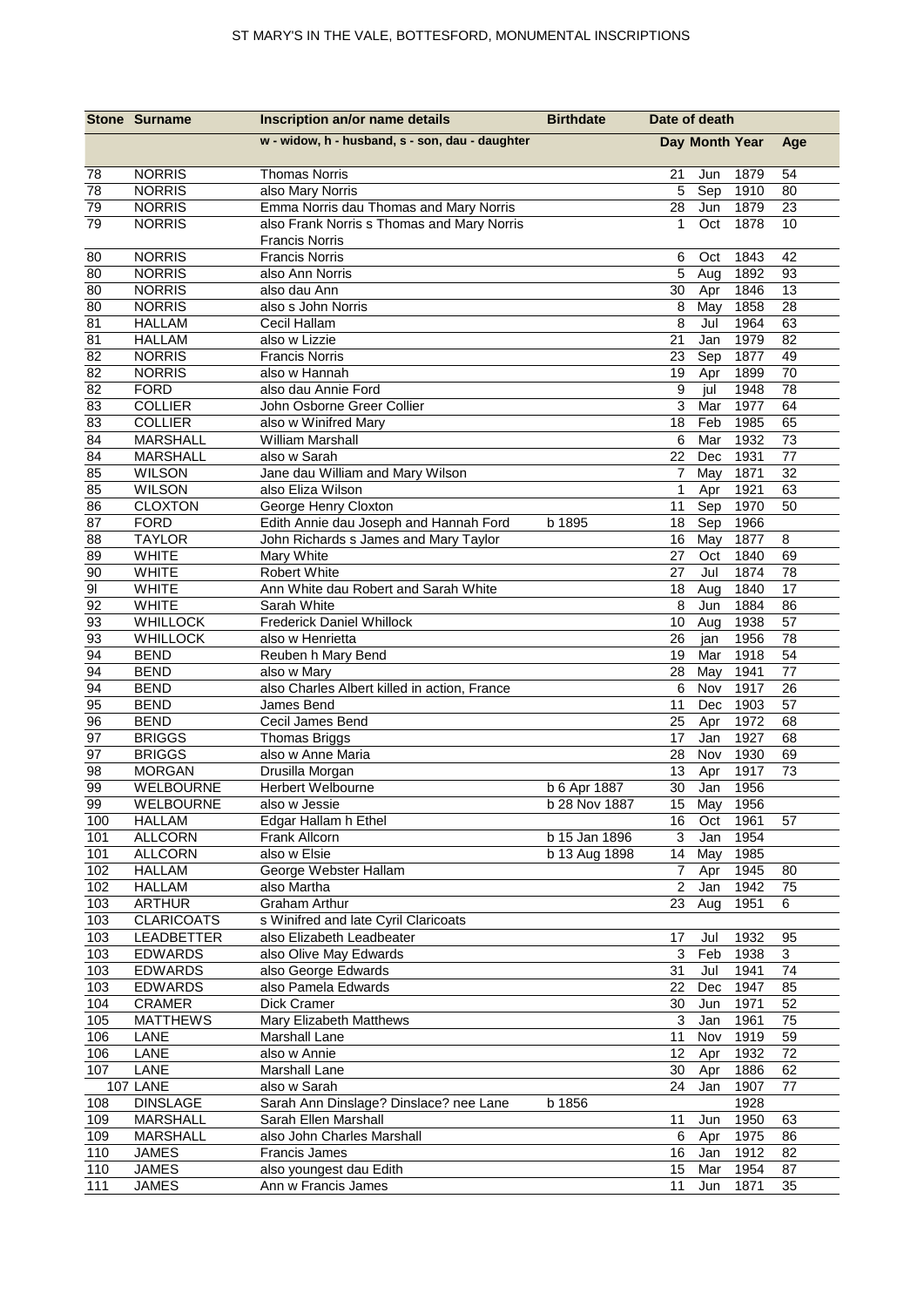|            | <b>Stone Surname</b>             | Inscription an/or name details                   | <b>Birthdate</b><br>Date of death |                      |                |              |                       |
|------------|----------------------------------|--------------------------------------------------|-----------------------------------|----------------------|----------------|--------------|-----------------------|
|            |                                  | w - widow, h - husband, s - son, dau - daughter  |                                   |                      | Day Month Year |              | Age                   |
| 111        | <b>JAMES</b>                     | also dau Elizabeth                               |                                   | 24                   | Jan            | 1860         | 3                     |
| 111        | <b>JAMES</b>                     | also s Henry                                     |                                   | in infancy           |                |              |                       |
| 112        | <b>ARNOLD</b>                    | <b>Charles Arnold</b>                            |                                   | 24                   | Jan            | 1850         | 30                    |
| 112        | ARNOLD                           | also Charles Arnold                              |                                   | 26                   | Jan            | 1870         | 57                    |
| 113        | <b>JAMES</b>                     | William James                                    |                                   | 16                   | Jul            | 1849         | 34                    |
| 113        | <b>JAMES</b>                     | also w Hannah                                    |                                   | 26                   | May            | 1871         | 64                    |
| 114<br>115 | <b>JAMES</b>                     | James James                                      |                                   | 12<br>$\overline{4}$ | Jan            | 1854<br>1879 | 34<br>$\overline{76}$ |
| 115        | PARNHAM<br>PARNHAM               | Robert Parnham<br>also w Mary                    |                                   | 10                   | Mar<br>Oct     | 1888         | 85                    |
| 116        | <b>PICKERING</b>                 | Thomas eldest s Thomas and Catherine             |                                   | 12                   | Jun            | 1893         | 72                    |
|            |                                  | Pickering                                        |                                   |                      |                |              |                       |
| 117        | <b>PICKERING</b>                 | Hannah 2nd dau Thomas and Catherine<br>Pickering |                                   | 26                   | Feb            | 1885         | 68                    |
| 118        | <b>PICKERING</b>                 | <b>Thomas Pickering</b>                          |                                   | 31                   | Mar            | 1867         | 78                    |
| 118        | <b>PICKERING</b>                 | also w Catherine                                 |                                   | 5                    | Aug            | 1851         | 64                    |
| 119        | <b>ADAMS</b>                     | Mary w John Adams of Nottingham and dau          |                                   | 9                    | Oct            | 1846         |                       |
|            |                                  | Thomas and Catherine Pickering                   |                                   |                      |                |              |                       |
| 119        | <b>ADAMS</b>                     | also s Benjamin                                  |                                   | 16                   | Jul            | 1846         | 6wks                  |
| 120        | <b>WELBOURN</b>                  | <b>Edward Welbourn</b>                           |                                   | 6                    | Jun            | 1903         | 71                    |
| 120        | <b>WELBOURN</b>                  | also relict Anne                                 |                                   |                      |                |              | 92                    |
| 120        | WELBOURN                         | also Annie Welbourne                             |                                   | 8                    | Aug            | 1978         | 95                    |
| 121        | DAYBELL                          | William Richmond Daybell                         |                                   | 16                   | Mar            | 1914         | $\overline{75}$       |
| 121        | <b>DAYBELL</b>                   | also Mary Whitehall Daybell                      |                                   | 6                    | Feb            | 1924         | 75                    |
| 122<br>122 | <b>TUXFORD</b><br><b>TUXFORD</b> | James Tuxford<br>also w Lydia Ann                |                                   | 31<br>6              | May            | 1929<br>1929 | 78<br>75              |
| 122        | <b>TUXFORD</b>                   | also dau Ethel Kate                              | b 1888                            |                      | Sep            | 1953         |                       |
| 123        | <b>CHALLANDS</b>                 | Alice w Harry Challands                          |                                   | 4                    | Jul            | 1935         | 76                    |
| 123        | CHALLANDS                        | also h Harry                                     |                                   | 30                   | Mar            | 1939         | 75                    |
| 124        | <b>PARNHAM</b>                   | Sarah w Thomas Parnham                           |                                   | 27                   | Aug            | 1930         | 75                    |
| 124        | PARNHAM                          | also h Thomas                                    |                                   | $\sqrt{2}$           | Feb            | 1943         | 87                    |
| 125        | LOVETT                           | Thomas Guy Lovett                                | b 10 Sep 1871                     | $\boldsymbol{9}$     | Dec            | 1926         |                       |
| 125        | LOVETT                           | also w Clara                                     | b 30 Nov 1873                     | 16                   | Jan            | 1950         |                       |
| 126        |                                  | <b>CANNOT DECIPHER</b>                           |                                   |                      |                |              |                       |
| 127        | <b>BRIGGS</b>                    | <b>Henry Briggs</b>                              |                                   | 4                    | Jan            | 1932         | 74                    |
| 127        | <b>BRIGGS</b>                    | also w Justina                                   |                                   | 21                   | Jun            | 1947<br>1918 | 64                    |
| 128<br>129 | <b>HILL</b><br><b>PARNHAM</b>    | Alfred S Hill<br>Richard Parnham                 |                                   | 3<br>6               | Apr<br>Feb     | 1837         | 68<br>41              |
| 129        | PARNHAM                          | also w Sarah                                     |                                   | 8                    | Sep            | 1854         | 65                    |
| 130        | PARNHAM                          | John Parnham                                     |                                   | 21                   | Sep            | 1846         | 45                    |
| 130        | PARNHAM                          | also w Alice Parnham                             |                                   | $\overline{c}$       | Jul            | 1878         | 74                    |
| 131        | AYRE                             | <b>Edward Ayre</b>                               |                                   | 11                   | Mar            | 1876         | 72                    |
| 131        | AYRE                             | also 1st w Elizabeth                             |                                   | 17                   | Oct            | 1833         | 23                    |
| 132        | AYRE                             | John Ayre                                        |                                   | 6                    | May            | 1852         | 81                    |
| 132        | AYRE                             | w Elizabeth                                      |                                   | 13                   | Jan            | 1855         | 79                    |
| 133        | <b>ESHELBY</b>                   | Mary Eshelby                                     |                                   | 25                   | Feb            | 1862         | 91                    |
| 134        | WASS                             | Elijah Wass                                      |                                   | 8                    | Mar            | 1890         | 71                    |
| 134        | <b>HEATON MERSEY</b>             | also w Sarah d Heaton Mersey. Int Manchester     |                                   | 21                   | Jul            | 1893         | 85                    |
| 135        | <b>MILLS</b>                     | <b>George Mills</b>                              |                                   | 31                   | Jan            | 1839         | 62                    |
| 135        | <b>MILLS</b>                     | also w Ann                                       |                                   | 13                   | Apr            | 1899         | 85                    |
| 135        | <b>MILLS</b>                     | also dau Sarah                                   |                                   |                      |                |              |                       |
| 136<br>137 | <b>DIXON</b><br>LAMB             | Mary Elizabeth Sarah Dixon<br>Josiah Lamb        |                                   | 20<br>$\overline{7}$ | Oct<br>May     | 1917<br>1899 | 87<br>81              |
| 137        | <b>NIXON</b>                     | also w Sarah Eleanor relict of Henry Nixon       |                                   | 28                   | Sep            | 1866         |                       |
| 137        | <b>NIXON</b>                     | also 2nd w Rebekah                               |                                   | 29                   | Mar            | 1893         | 79                    |
| 138        | SILVERWOOD                       | Arthur Edward Silverwood b I886                  |                                   |                      |                | 1951         |                       |
| 138        | SILVERWOOD                       | also w Constance Jessie b l902                   |                                   |                      |                | 1968         |                       |
| 139        | <b>FURMIDGE</b>                  | Anne w James Furmidge                            |                                   | 30                   | May            | 1900         | 63                    |
| 139        | <b>TOPPS</b>                     | also dau Sarah w Henry Topps (Int Muston)        |                                   | 23                   | Jan            | 1935         | 22                    |
| 139        | <b>TOPPS</b>                     | also dau Annie                                   |                                   | 17 <sub>2</sub>      | Dec            | 1893         | 17                    |
| 139        | <b>FURMIDGE</b>                  | also James Furmidge                              |                                   | 6                    | Apr            | 1919         | 85                    |
| 140        | <b>FURMIDGE</b>                  | Elizabeth Furmidge                               |                                   | 25                   | Nov            | 1951         | 81                    |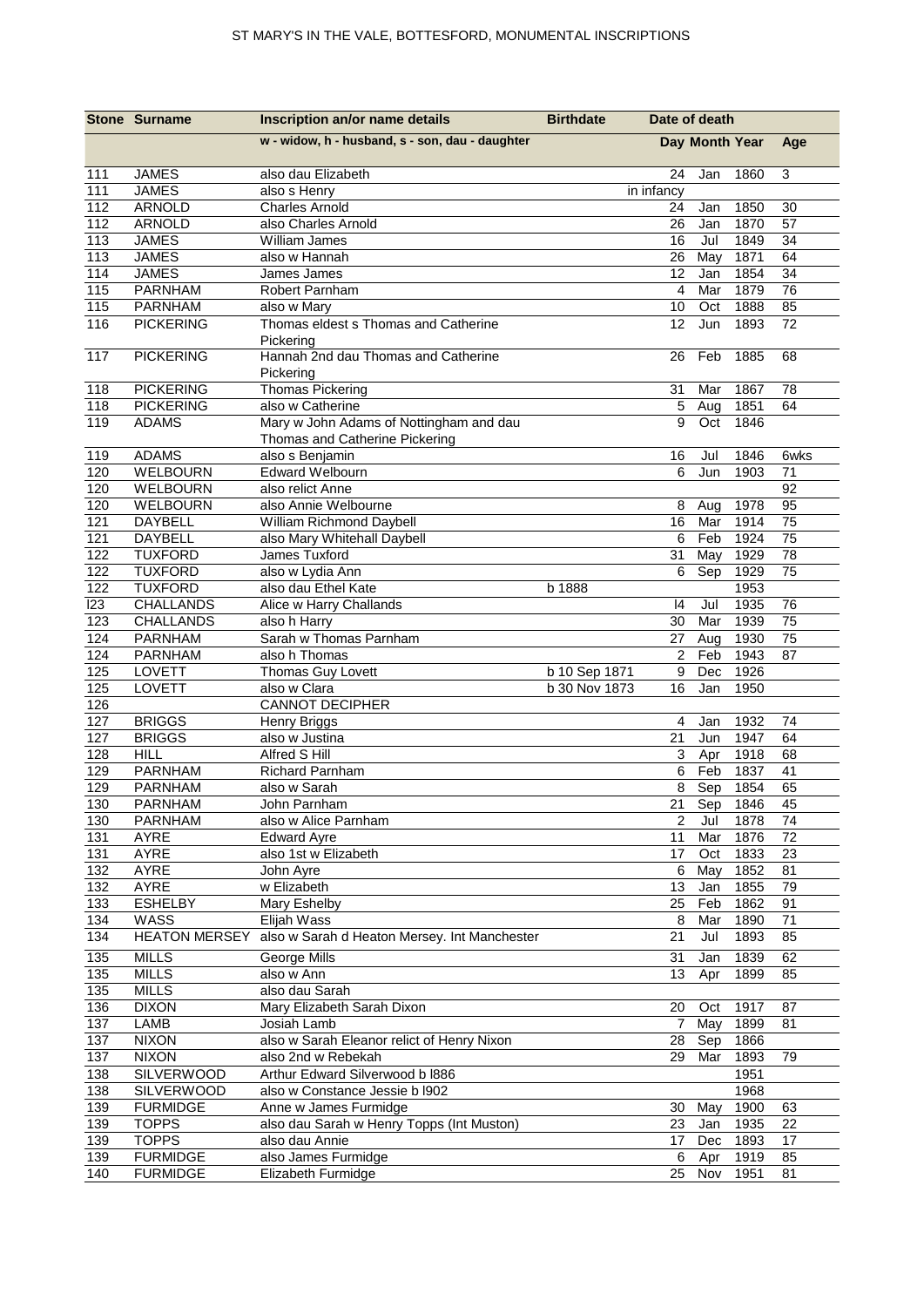|            | <b>Stone Surname</b>             | Inscription an/or name details                                       | <b>Birthdate</b> | Date of death   |                |              |                |
|------------|----------------------------------|----------------------------------------------------------------------|------------------|-----------------|----------------|--------------|----------------|
|            |                                  | w - widow, h - husband, s - son, dau - daughter                      |                  |                 | Day Month Year |              | Age            |
| 140        | <b>FURMIDGE</b>                  | also Kate Furmidge                                                   |                  | 12              | Jan            | 1965         | 92             |
| 141        | <b>ROWBOTHAM</b>                 | Joseph Glassup Rowbotham                                             |                  | 27              | Mar            | 1932         | 72             |
| 141        | <b>ROWBOTHAM</b>                 | also w Catherine                                                     |                  | 7               | May            | 1952         | 74             |
| 142        | <b>WILSON</b>                    | John Wilson                                                          |                  | 13              | Jan            | 1858         | 71             |
| 142        | <b>WILSON</b>                    | also w Mary Wilson                                                   |                  | 27              | Feb            | 1877         | 88             |
| 142<br>142 | <b>WILSON</b><br><b>WILSON</b>   | also s John Wilson<br>also s George Wilson                           |                  | 29<br>21        | Aug<br>Sep     | 1825<br>1826 | 5<br>8mths     |
| 142        | <b>WILSON</b>                    | also dau Rebecca Wilson w John Tinley                                |                  | 15              | Aug            | 1850         | 27             |
| 143        | <b>HARVEY</b>                    | James Harvey                                                         |                  | 22              | Apr            | 1873         | 66             |
| 144        | <b>HARVEY</b>                    | Melicent w James Harvey                                              |                  | 22              | Oct            | 1866         | 71             |
| 145        | PARNHAM                          | Thomas Parnham                                                       |                  | 17              | Jul            | 1911         | 66             |
| 145        | PARNHAM                          | also w Elizabeth Ann                                                 |                  | 13              | Jul            | 1922         | 73             |
| 146        | <b>PAGE</b>                      | William Page                                                         | b 25 Feb 1837    | 16              | Jan            | 1903         |                |
| 146        | <b>PAGE</b>                      | also w Mary Jane                                                     | b 19 May 1837    | 18              | Jun            | 1915         |                |
| 147        | PARNHAM                          | Mary Ann w Richard Parnham                                           |                  | 30              | May            | 1912         | 76             |
| 147        | <b>PARNHAM</b>                   | also h Richard Parnham                                               |                  | 10              | Apr            | 1916         | 79             |
| 147        | <b>PARNHAM</b>                   | also dau Lavinia                                                     |                  | 29              | May            | 1890         | 13             |
| 148        | <b>HARDY</b>                     | Thomas Hardy of Thoroton                                             | b 13 Jul 1817    | 10              | Jul            | 1896         |                |
| 148        | <b>STATON</b>                    | also sis Mary Staton                                                 | b 7 Dec 1829     | 14              | Apr            | 1892         |                |
| 149        | <b>MILLS</b>                     | <b>Arthur Mills</b>                                                  |                  | 6               | Feb            | 1950         | 81             |
| 149        | <b>MILLS</b><br><b>GRUMMITT</b>  | also Florence Mills                                                  |                  | 26<br>9         | Feb            | 1954         | 76             |
| 150<br>151 | <b>MILLS</b>                     | <b>Bertha Grummitt</b><br><b>William Mills</b>                       |                  | 25              | Jan<br>Apr     | 1939<br>1908 | 61<br>65       |
| 151        | <b>MILLS</b>                     | also Annie                                                           |                  | $\overline{c}$  | Feb            | 1933         | 89             |
| 152        |                                  | HOLLINGSWORTH Sarah w George Hollingsworth                           |                  | 12              | Feb            | 1887         | 76             |
| 152        |                                  | HOLLINGSWORTH also h George Hollingsworth                            |                  | 15              | Mar            | 1902         | 91             |
| 153        | COOPER                           | Robert John Cooper                                                   |                  | 15              | Aug            | 1947         | 81             |
| 154        | <b>FURMIDGE</b>                  | William Furmidge                                                     |                  | 15              | Mar            | 1884         | 86             |
| 154        | <b>FURMIDGE</b>                  | also w Elizabeth                                                     |                  | 16              | Nov            | 1883         | 83             |
| 155        | <b>ROSE</b>                      | <b>William Rose</b>                                                  |                  | 5               | Dec            | 1857         | 25             |
| 155        | MAY                              | also former w Caroline May                                           |                  | 17              | Jun            | 1911         | 82             |
| 155        | MAY                              | also Eleanor May dau Thomas and Caroline<br>May                      |                  | 17              | Dec            | 1915         | 50             |
| 156        | <b>BLACKBOURN</b>                | Elizabeth w Thomas Blackbourn                                        |                  | 5               | May            | 1912         | 75             |
| 156        | <b>BLACKBOURN</b>                | also h Thomas                                                        |                  | 18              | Jul            | 1916         | 80             |
| 157        | <b>TOPPS</b>                     | Albert Victor Topps                                                  |                  | 5               | Mar            | 1982         | 79             |
| 158        | PARNHAM                          | George Parnham                                                       |                  | 6               | Feb            | 1927         | 43             |
| 158        | <b>PARNHAM</b>                   | also w Ellen                                                         |                  | 16              | Dec            | 1975         | 90             |
| 159        | COOPER                           | Mary Ann dau Edward and Caroline Cooper                              |                  | 21              |                | Jan 1907     |                |
| 160        | <b>SHAW</b>                      | Ann Shaw                                                             |                  | 9               | Nov            | 1855         | 76             |
| 160<br>161 | AYRE<br>COOPER                   | also sis Elizabeth Ayre<br>Caroline w Edward Cooper of Grantham, dau |                  | 30<br>15        | Aug<br>Mar     | 1870<br>1845 | 82<br>26       |
|            |                                  | John and Elizabeth Wood                                              |                  |                 |                |              |                |
| 162        | <b>OLIVER</b>                    | Gerald s Doris and Ernest Oliver                                     |                  | $\sqrt{3}$      | Mar            | 1930         | $\overline{3}$ |
| 163        | <b>ROSE</b>                      | George Rose                                                          |                  | 14              | Aug            | 1889         | 80             |
| 163        | <b>ROSE</b>                      | also w Elizabeth                                                     |                  | 15              | Jan            | 1888         | 75             |
| 164<br>164 | <b>BURROWS</b><br><b>BURROWS</b> | Edna Burrows<br>also Ernest Burrows                                  | b 1880<br>b 1878 |                 |                | 1939<br>1944 |                |
| 165        | <b>SILVERWOOD</b>                | Jessie LM Silverwood                                                 |                  | 10              | Sep            | 1937         | 74             |
| 165        | SILVERWOOD                       | also Tom W Silverwood                                                |                  |                 | 20 Feb         | 1950         | 88             |
| 166        | <b>SILVERWOOD</b>                | <b>Ethel Eliza Silverwood</b>                                        |                  |                 | 12 Sep         | 1965         | 73             |
| 166        | <b>SILVERWOOD</b>                | also sis Florence Annie                                              |                  | $\mathbf 1$     | Sep            | 1972         | 84             |
| 167        | <b>ROBINSON</b>                  | George Hand Robinson                                                 |                  | $\mathbf 1$     | Jun            | 1941         | 52             |
| 167        | <b>ROBINSON</b>                  | also Violet Elizabeth                                                |                  | $\mathbf{1}$    | Aug            | 1969         | 80             |
| 168        | <b>ISAAC</b>                     | Victoria M Isaac                                                     | b 1897           |                 |                | 1968         |                |
| 168        | <b>ISAAC</b>                     | also Caroline Gillian                                                |                  | 3               | May            | 1940         | $\overline{7}$ |
| 169        | <b>HAND</b>                      | William Hand                                                         |                  |                 | 10 Aug         | 1890         | 68             |
| 170        | <b>ISAAC</b>                     | William Ernest Isaac                                                 |                  | 2 <sup>7</sup>  | Sep            | 1943         | 51             |
| 171        | <b>HAND</b>                      | Caroline w William Hand                                              |                  | $\overline{5}$  | Oct            | 1876         | $\overline{?}$ |
| 171        | <b>HAND</b>                      | also dau Hannah                                                      |                  | 12 <sub>2</sub> | Jun            | 1878         | 25             |
| 171        | <b>ROBINSON</b>                  | also Caroline Robinson                                               |                  | 23              | Feb            | 1943         | 86             |
| 171        | <b>ROBINSON</b>                  | also James Robinson her son                                          |                  |                 | 13 Dec 1934    |              | 42             |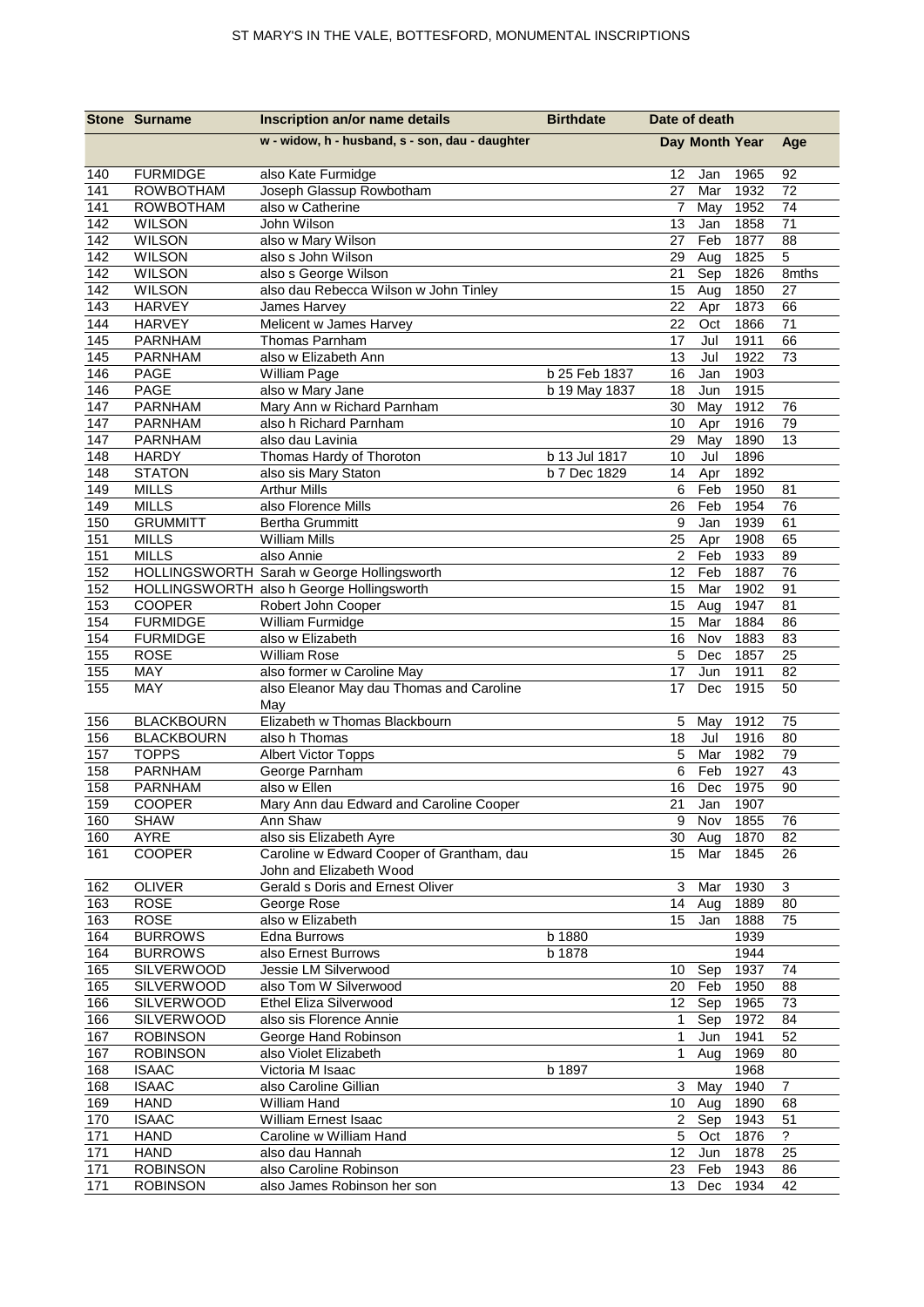|            | <b>Stone Surname</b>           | Inscription an/or name details                                                           | <b>Birthdate</b> | Date of death          |              |                |
|------------|--------------------------------|------------------------------------------------------------------------------------------|------------------|------------------------|--------------|----------------|
|            |                                | w - widow, h - husband, s - son, dau - daughter                                          |                  | Day Month Year         |              | Age            |
| 172        | <b>GUY</b>                     | Andrew Guy                                                                               |                  | 23<br>Mar              | 1911         | 76             |
| 172        | <b>GUY</b>                     | also w Mary Ann                                                                          |                  | 30<br>Apr              | 1917         | 82             |
| 172        | GUY                            | also dau Sarah Ann                                                                       |                  | 16<br>Sep              | 1881         | 18             |
| 172        | <b>GUY</b>                     | also s Andrew                                                                            |                  | 31<br>Dec              | 1868         | $\overline{2}$ |
| 173        | <b>GUY</b>                     | Mary Guy                                                                                 |                  | 23<br>Mar              | 1863         | 30             |
| 174        | <b>ETCHES</b><br><b>ETCHES</b> | <b>Charles Jeffery Etches</b><br>also w Clara Maria                                      |                  | Feb<br>19<br>25<br>Mar | 1909<br>1935 | 56<br>76       |
| 174<br>175 | <b>SILLS</b>                   | <b>William Sills</b>                                                                     |                  | 5<br>Nov               | 1913         | 81             |
| 176        | <b>BURNETT</b>                 | Joseph Burnett (Clerk of parish)                                                         |                  | 14<br>May              | 1919         | 63             |
| 176        | <b>LUDDINGTON</b>              | also w Mary Luddington Burnett                                                           |                  | 9<br>Mar               | 1938         | 84             |
| 177        | <b>GOODSON</b>                 | George Goodson                                                                           |                  | 24<br>Jun              | 1921         | 70             |
| 177        | GOODSON                        | also w Martha                                                                            |                  | 5<br>Dec               | 1939         | 87             |
| 178        | <b>GOODSON</b>                 | Beatrice Annie w William Henry Goodson                                                   |                  | 18<br>Feb              | 1927         | 46             |
| 178        | <b>GOODSON</b>                 | also h William Henry Goodson                                                             |                  | 23<br>Jun              | 1950         | 70             |
| 179        | <b>SIMKINS</b>                 | <b>Charlotte Harriet Simkins</b>                                                         | b 1866           |                        | 1934         |                |
| 180        | WALFORD                        | Thomas William Walford                                                                   | b 1847           |                        | 1927         |                |
| 180        | WALFORD                        | also w Amelia                                                                            | b 1844           |                        | 1928         |                |
| 181        | <b>BURROWS</b>                 | <b>William Thomas Burrows</b>                                                            |                  | 8<br>Jun               | 1910         | 70             |
| 181        | <b>BURROWS</b>                 | also Elizabeth Burrows                                                                   |                  | 10<br>Dec              | 1927         | 82             |
| 182<br>182 | DAYBELL<br>DAYBELL             | Herbert William Daybell<br>also w Florence EJ Daybell                                    |                  | 11<br>Dec<br>29<br>Apr | 1959<br>1960 | 84<br>79       |
| 183        | PARNHAM                        | Mary w John Parnham                                                                      |                  | 8<br>Jun               | 1908         | 53             |
| 183        | <b>PARNHAM</b>                 | also h John Parnham                                                                      |                  | 16<br>Oct              | 1928         | 75             |
| 184        | <b>TOPPS</b>                   | Edwina Jane Topps                                                                        |                  | 24<br>Nov              | 1979         | 34             |
| 185        | <b>PARNHAM</b>                 | Sarah Ann dau Richard and Phebe Parnham                                                  |                  | Nov                    | 1876         | 15             |
| 185        | <b>PARNHAM</b>                 | also Sarah Ann dau Richard and Phebe<br>Parnham                                          |                  |                        |              |                |
| 186        | <b>TYLER</b>                   | Thomas Tyler of Normanton                                                                |                  | 14<br>Feb              | 1877         | 80             |
| 186        | <b>TYLER</b>                   | also w Ann Tyler                                                                         |                  | Feb<br>16              | 1879         | 76             |
| 186        | <b>TYLER</b>                   | also dau Elizabeth                                                                       |                  |                        |              | 42             |
| 187        | <b>PARNHAM</b>                 | Ronald George Parnham                                                                    |                  | 26<br>Feb              | 1966         | 53             |
| 188        | <b>GOODSON</b>                 | William Goodson                                                                          |                  | 12<br>Jul              | 1886         | 72             |
| 188        | <b>GOODSON</b>                 | also w Susannah                                                                          |                  | 21<br>Dec              | 1886         | 59             |
| 188        | <b>GOODSON</b>                 | also Henry Goodson                                                                       |                  | 9<br>Oct               | 1864         | 14?            |
| 189        | GOODSON                        | John James Goodson                                                                       |                  | May<br>7               | 1876         | 18             |
| 190        | <b>WINN</b>                    | George Henry Winn                                                                        |                  | Ш<br>Apr               | 1928         | 72             |
| 190        | <b>WINN</b>                    | also w Sarah Elizabeth                                                                   |                  | 3<br>May               | 1950         | 91             |
| 191<br>192 | WHALEY<br><b>WINN</b>          | Ellen Whaley                                                                             |                  | $\overline{4}$<br>Sep  | 1912         | 89<br>76       |
| 192        | <b>WINN</b>                    | John Winn<br>also sis Harriet Winn                                                       |                  | 1<br>Oct<br>4<br>Jan   | 1934<br>1940 | 78             |
| 193        | <b>WINN</b>                    | Samuel Whaley Winn                                                                       |                  | 31<br>Mar              | 1932         | 66             |
| 193        | <b>WINN</b>                    | also w Florence Annie                                                                    |                  | 26<br>Jan              | 1941         | 75             |
| 194        | DAYBELL                        | Catherine w William Hall                                                                 |                  | 22<br>Jun              | 1858         | 47             |
| 195        | DAYBELL                        | Minnie Richmond Daybell                                                                  | b 23 Jun 1870    | $\sqrt{5}$<br>Oct      | 1948         |                |
| 195        | <b>DRAPER TIPPLE</b>           | also sis Sarah Draper Tipple                                                             | b 21 Jul 1870    | 2<br>Oct               | 1955         |                |
| 196        | <b>DRAPER</b>                  | Sarah w late William Draper of Grantham                                                  |                  | 27<br>Jan              | 1903         | 83             |
| 197        | DAYBELL                        | Elizabeth Helen w Daniel Richmond Daybell                                                |                  | 13<br>Oct              | 1912         | 69             |
| 197        | DAYBELL                        | also h Daniel Richmond Daybell                                                           |                  | 11<br>May              | 1931         | 90             |
| 198        | DAYBELL                        | Daniel Richmond Daybell                                                                  |                  | 26<br>May              | 1921         | 52             |
| 198        | DAYBELL                        | also w Elizabeth Sarah                                                                   |                  | Mar<br>24              | 1966         | 92             |
| 199        | <b>NORRIS</b>                  | Ada only dau George and Louisa Norris and<br>grd dau of the late RevJ Ford, after 16 yrs |                  | 24<br>Oct              | 1915         | 24             |
| 199        | <b>NORRIS</b>                  | painful illness<br>also f George Norris                                                  |                  | 28<br>Dec              | 1936         | 73             |
| 199        | <b>NORRIS</b>                  | also m Louisa Norris                                                                     |                  | 23<br>Mar              | 1939         |                |
|            |                                |                                                                                          |                  |                        |              |                |
| 200        | <b>FORD</b>                    | Rev J Ford Forty-four years minister of                                                  |                  | 15<br>Sep              | 1902         | 70             |
|            |                                | primitive Methodist connection                                                           |                  |                        |              |                |
| 200        | <b>FORD</b>                    | also w Louisa 8 Ford                                                                     |                  | 26<br>Oct              | 1922         | 85             |
|            |                                | Stones 200-214 are situated south-west of the church                                     |                  |                        |              |                |
| 201        | <b>FOWLER</b>                  | <b>Gerald Fowler</b>                                                                     |                  | 31<br>Mar              | 1958         |                |
| 201        | <b>FOWLER</b>                  | also w Winifred Mabel                                                                    |                  | $5\phantom{.0}$<br>Sep | 1977         |                |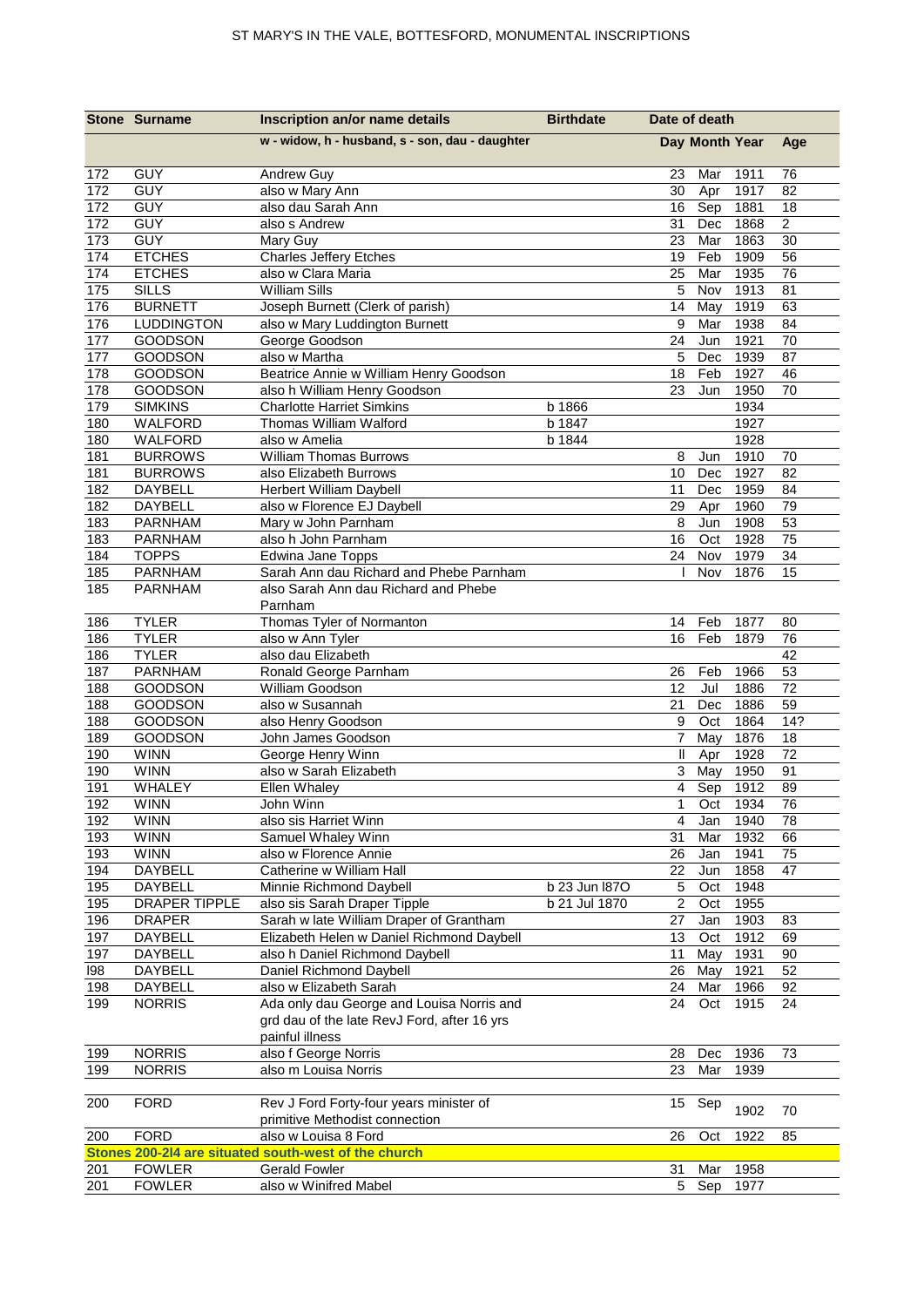|                         | <b>Stone Surname</b>                   | Inscription an/or name details                  | <b>Birthdate</b> | Date of death       |                |              |          |
|-------------------------|----------------------------------------|-------------------------------------------------|------------------|---------------------|----------------|--------------|----------|
|                         |                                        | w - widow, h - husband, s - son, dau - daughter |                  |                     | Day Month Year |              | Age      |
|                         |                                        |                                                 |                  |                     |                |              |          |
| 202                     | <b>SHARP</b>                           | Harry Sharp                                     | b 1887           |                     |                | 1978         |          |
| 202<br>203              | <b>SHARP</b><br><b>FORD</b>            | also Grace Sharp<br><b>Robert Ford</b>          | b 1894<br>b 1912 |                     |                | 1980<br>1972 |          |
| 204                     | <b>ROBINSON</b>                        | Florence w Thomas Robinson                      |                  | 8                   | Dec            | 1957         | 74       |
| 204                     | <b>ROBINSON</b>                        | also h Thomas Robinson, 40 years the verger     |                  | 9                   | Feb            | 1971         | 83       |
| 205                     | YOUNG                                  | Kathleen C Young                                |                  | 2                   | Nov            | 1943         |          |
| 206                     | <b>VINCENT</b>                         | <b>Francis Vincent</b>                          |                  | 5                   | May            | 1893         | 87       |
| 206                     | <b>VINCENT</b>                         | also w Caroline                                 |                  | 14                  | Mar            | 1898         | 77       |
| 207                     | <b>VINCENT</b>                         | <b>Mary Vincent</b>                             |                  | 12                  | Mar            | 1949         | 92       |
| 208                     | <b>VINCENT</b>                         | <b>Thomas Vincent</b>                           |                  | 28                  | Apr            | 1840         | 74       |
| 208                     | <b>VINCENT</b>                         | also w Sarah                                    |                  | 3                   | Jun            | 1846         | 79       |
| 208                     | <b>VINCENT</b>                         | also dau Sarah Vincent                          |                  |                     | Jun            | 1846         | 50       |
| 208                     | <b>VINCENT</b>                         | also Ann Vincent                                |                  | 13                  | Jun            | 1872         | 74       |
| 209                     | <b>PORTER</b>                          | John Porter                                     |                  | 18                  | Nov            | 1794         | 54       |
| 209                     | <b>PORTER</b>                          | also w Mary Porter                              |                  | 22                  | Apr            | 1813         | 64       |
| 210                     | <b>PORTER</b>                          | Ann Porter                                      |                  | 3                   | Jun            | 1755         | 42       |
| $\overline{211}$        | <b>BEAN</b>                            | Robert Bean                                     |                  | 6                   | Apr            | 1871         | 62       |
| 211                     | <b>BEAN</b>                            | also Elizabeth Bean                             |                  | 24                  | Sep            | 1879         | 83       |
| 212                     |                                        | <b>CANNOT DECIPHER</b>                          |                  |                     |                |              |          |
| $\overline{213}$        | <b>ORTON</b>                           | Richard Bartram Orton                           |                  | 7<br>$\overline{7}$ | Feb            | 1913         | 74       |
| $\overline{213}$<br>214 | <b>ORTON</b>                           | also Harriett Orton<br><b>CANNOT DECIPHER</b>   |                  |                     | Jul            | 1900         | 60       |
|                         | Stones 215-233 are south of the church |                                                 |                  |                     |                |              |          |
| 215                     | <b>BROWN</b>                           | Jane dau Walter and Margret Brown d in first yr |                  | 10                  |                | 1741         |          |
|                         |                                        |                                                 |                  |                     | Dec            |              |          |
| 216                     | <b>FORREST</b>                         | Frances w Henry Forrest                         |                  | 30                  | Apr            | 1746         | 89       |
| 216                     | <b>FORREST</b>                         | also Ann w John Forrest                         |                  | 11                  | Dec            | 1754         | 47       |
| 217                     |                                        | <b>CANNOT DECIPHER</b>                          |                  |                     |                |              |          |
| 218                     | <b>BRYAN</b>                           | Catherine w George Bryan                        |                  | 28                  | Mar            | 1817         | 29       |
| 219                     | <b>MARCH</b>                           | William March                                   |                  | 24                  | Jun            | 1794         | 56       |
| 219                     | <b>MARCH</b>                           | also Thomas s Henry and Sarah March             |                  | 24                  | Jul            | 1791         | 15       |
| 220<br>220              | <b>MARCH</b><br><b>MARCH</b>           | Henry March<br>also w Sarah                     |                  | 20<br> 2            | Jun<br>Aug     | 1779<br>1807 | 42<br>65 |
| 221                     | <b>TODINGTON</b>                       | Ann w William Todington                         |                  | 24                  | Jan            | 1741         | 44       |
| 222                     | <b>HALLAM</b>                          | John s John and Elizabeth Hallam                |                  | 19                  | Oct            | 1787         | 6mth     |
| 223                     | <b>TODINGTON</b>                       | William Todington                               |                  | 11                  | Sep            | 1766         | 64       |
| 223                     | <b>TODINGTON</b>                       | also q Elizabeth                                |                  | 17                  | Feb            | 1773         | 69       |
| $\overline{224}$        | <b>TODINGTON</b>                       | William Todington                               |                  | $\overline{7}$      | Jun            | 1801         | 71       |
| 225                     | WALFORD                                | Frank Walford Rector 1918-1943                  | b 1875           |                     |                | 1943         |          |
| 225                     | WALFORD                                | also w Dorothy Walford                          | b 1882           |                     |                | 1944         |          |
| 226                     | <b>TROTTOR</b>                         | <b>William Trottor</b>                          |                  | $\overline{4}$      | Nov            | 1741         | 82       |
| 226                     | <b>TROTTOR</b>                         | also w Mary Trottor                             |                  | 18                  | Dec            | 1708         | 43       |
| 226                     | <b>TROTTOR</b>                         | also s Paul                                     |                  | 11                  | Dec            | 1738         | 37       |
| 226                     | <b>TROTTOR</b>                         | also dau Dorothy                                |                  |                     |                |              |          |
| 227                     | <b>HALLAM</b>                          | Anthony Hallam                                  |                  | 2                   | Jun            | 1853         | 77       |
| 227                     | <b>HALLAM</b>                          | also w Mary Hallam                              |                  | 23                  | Aug            | 1829         | 59       |
| 227<br>228              | SOUTHERLAND                            | also Elizabeth w WE Southerland                 |                  | 17 <sup>2</sup>     | Jun            | 1839<br>1797 | 22       |
| 229                     | <b>HALLAM</b><br><b>WINTER</b>         | Margaret w John Hallam<br><b>Richard Winter</b> |                  | 15<br>9             | Mar<br>Feb     | 1777         | 63       |
| 229                     | <b>WINTER</b>                          | also w Elizabeth                                |                  | 31                  | Dec            | 1767         | 78<br>66 |
| 230                     | <b>BRYAN</b>                           | George Bryan                                    |                  | $\overline{c}$      | Jun            | 1835         | 60       |
| 230                     | <b>BRYAN</b>                           | also w Mary                                     |                  | 8                   | Mar            | 1841         | 67       |
|                         | In church wall                         |                                                 |                  |                     |                |              |          |
| 231                     | <b>FORREST</b>                         | Abigail Forrest relict of John Forrest          |                  | 16                  | Feb            | 1790         | 69       |
| 232                     | <b>TOWNE</b>                           | Penelope Frances Towne                          |                  | 28                  | Dec            | 1838         | 79       |
| 233                     | <b>FORREST</b>                         | John Forrest, Gent                              |                  | $\overline{7}$      | Oct            | 1789         | 84       |
|                         |                                        | Stones 234 to 487 are north east of the church  |                  |                     |                |              |          |
| 234                     | LAMB                                   | Lucy Lamb w George Lamb                         |                  | $\mathbf{L}$        | May            | 1808         | 62       |
| 234                     | LAMB                                   | also dau Ann Lamb                               |                  |                     |                |              | 1        |
| 235                     | LAMB                                   | George Lamb                                     |                  |                     | 8 May          | 1813         | 66       |
| 235                     | LAMB                                   | also George s George and Lucy Lamb              |                  | 25                  | Oct            | 1812         | 23       |
| 236                     | <b>DIKES</b>                           | John Dikes                                      |                  |                     | 28 May         | 1808         | 83       |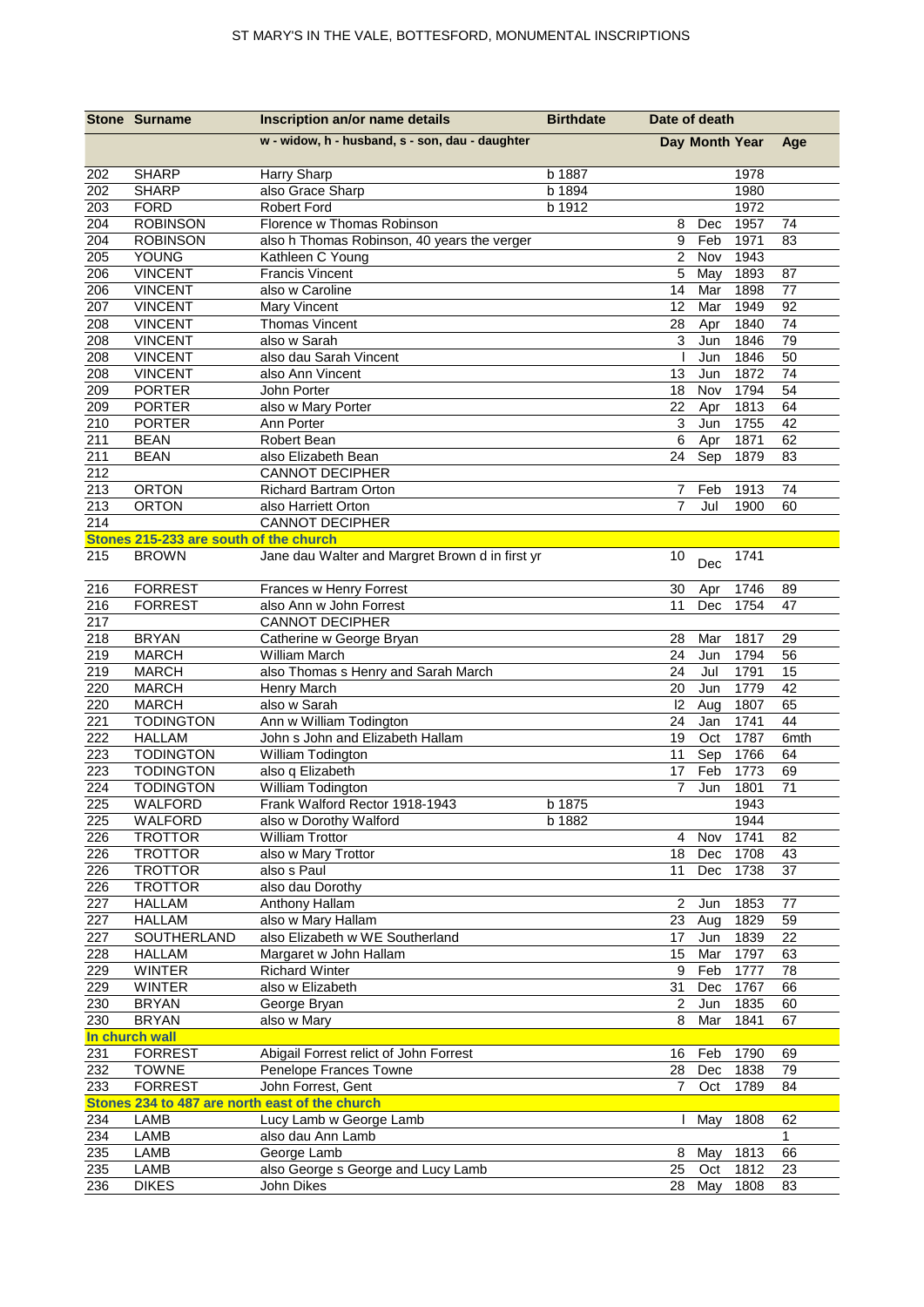|            | <b>Stone Surname</b> | Inscription an/or name details                                                                | <b>Birthdate</b> | Date of death  |                |              |                           |
|------------|----------------------|-----------------------------------------------------------------------------------------------|------------------|----------------|----------------|--------------|---------------------------|
|            |                      | w - widow, h - husband, s - son, dau - daughter                                               |                  |                | Day Month Year |              | Age                       |
| 236        | <b>DIKES</b>         | also w Ann                                                                                    |                  | 28             | Jun            | 1808         | 80                        |
| 237        | CANT                 | Elizabeth w Richard Cant                                                                      |                  | 9              | Jul            | 1841         | 81                        |
| 238        | <b>CHAMBERS</b>      | <b>Richard Chambers</b>                                                                       |                  | 3              | May            | 1834         | 76                        |
| 238        | <b>CHAMBERS</b>      | also w Jane                                                                                   |                  | 10             | Aug            | 1839         | 91                        |
| 239        | <b>BROWN</b>         | <b>Eunice Brown</b>                                                                           |                  | 9              | Dec            | 1782         |                           |
| 240        | <b>PICKERING</b>     | <b>Thomas Pickering</b>                                                                       |                  | 12             | Jun            | 1825         | 72                        |
| 240        | <b>PICKERING</b>     | also w Mary                                                                                   |                  | 17             | Jan            | 1831         | 81                        |
| 241        | <b>HOYTE</b>         | John Hoyte, He was the last of a family which<br>as faithful servants or as farmers had lived |                  | 29             | Mar            | 1878         | 68                        |
|            |                      | under the whole of Dukes of Rutland to the 6th<br>inclusive                                   |                  |                |                |              |                           |
| 242        | <b>HOYTE</b>         | Sophia, 3rd dau Mr Hoyte of Croxton Park                                                      |                  | 14             | Jun            | 1860         | 41                        |
| 243        | <b>TAYLOR</b>        | Frederick William Taylor f of Peggy                                                           |                  | 3              | Aug            | 1953         | 82                        |
| 143        | <b>TAYLOR</b>        | also w Charlotte Jane Taylor m of Peggy                                                       |                  | 24             | Jun            | 1958         | 78                        |
| 244        | <b>PORTER</b>        | John Porter                                                                                   |                  | $\overline{c}$ | Jun            | 1856         | 83                        |
| 244        | <b>PORTER</b>        | also w Mary                                                                                   |                  | 24             | Jan            | 1835         | 61                        |
| 244        | <b>BUST</b>          | also Bridget Bust                                                                             |                  | 3              | Jun            | 1837         | 87                        |
| 245        | <b>DAYBELL</b>       | William s Richard and Elizabeth Daybell                                                       |                  | 10             | Feb            | 1875         | 6 months                  |
| 245        | DAYBELL              | also f Richard Daybell                                                                        |                  | 30             | Apr            | 1901         | 59                        |
| 246        | DAYBELL              | Ann w Daniel Daybell                                                                          |                  | 15             | Dec            | 1855         | 47                        |
| 246        | DAYBELL              | also h Daniel Daybell                                                                         |                  | 12             | Apr            | 1859         | 48                        |
| 247        | <b>DAYBELL</b>       | Emma Richmond Daybell dau Daniel and Ann<br>D.                                                |                  | 15             | Aug            | 1847         | 5                         |
| 248        | <b>WINN</b>          | Ann Winn dau John and Frances Winn                                                            |                  | $\overline{2}$ | Feb            | 1861         | $\ensuremath{\mathsf{3}}$ |
| 248        | <b>WINN</b>          | also sis Frances Mary                                                                         |                  | $\overline{3}$ | Nov            | 1869         | 5mth                      |
| 248        | <b>WINN</b>          | also bro Robert Taylor Winn                                                                   |                  | 14             | Sep            | 1879         | 12                        |
| 249        | <b>WINN</b>          | Ellen Whaley Winn d at Osborne House isle of b 23 Jan 1859<br>Wight                           |                  | $\overline{7}$ | Jan            | 1894         |                           |
| 250        | <b>WINN</b>          | John Winn                                                                                     |                  | 30             | Aug            | 1906         | 75                        |
| 250        | <b>WINN</b>          | also w Frances Mary Winn                                                                      |                  | $\mathbf 1$    | Mar            | 1914         | 84                        |
| 251        | <b>WINN</b>          | <b>Robert Winn</b>                                                                            |                  | 24             | Aug            | 1873         | 39                        |
| 251        | <b>WINN</b>          | also former w Elizabeth Mary James                                                            |                  | 4              | Jul            | 1907         | 71                        |
| 252        | <b>WINN</b>          | Daniel s George and Hannah Winn                                                               |                  | 24             | Mar            | 1842         | 6                         |
| 253        | <b>WINN</b>          | A W                                                                                           |                  |                |                | 1881         |                           |
| 253        | <b>WINN</b>          | also E T W                                                                                    |                  |                |                | $\ddot{?}$   |                           |
| 253        | <b>WINN</b>          | also R T W                                                                                    |                  |                |                | 1879         |                           |
| 254        | <b>WINN</b>          | G W                                                                                           |                  |                |                | 1866         |                           |
| 254        | <b>WINN</b>          | also HW                                                                                       |                  |                |                | 1880         |                           |
| 255<br>256 | <b>ROBINSON</b>      | Gertrude Amelia Robinson                                                                      | b 1888           | 29             | Mar            | 1974<br>1963 | 49                        |
| 256        | CALCRAFT<br>CALCRAFT | Charles W Calcraft<br>also w Kate E Calcraft                                                  | b 1895           |                |                | 1971         |                           |
| 256        | CALCRAFT             | also s Keith                                                                                  | b 1923           |                |                | 1927         |                           |
| 256        | CALCRAFT             | also a James                                                                                  | b 1926           |                |                | 1950         |                           |
| 257        | WEBB                 | Mary Webb                                                                                     |                  | 8              | Apr            | 1864         | 73                        |
| 257        | WEBB                 | also Rev Thomas Webb                                                                          |                  |                | Feb            | 1865         | 73                        |
| 258        | <b>HAYNES</b>        | Mary d William and Elizabeth Haynes                                                           |                  | 18             | Aug            | 1853         | 7                         |
| 258        | CANT                 | also bro William                                                                              |                  | 23             | Nov            | 1856         | $\boldsymbol{9}$          |
| 259        | <b>MOULSHER</b>      | Albert Douglas Moulsher                                                                       |                  | 18             | Feb            | 1979         | 73                        |
| 260        | <b>CLAY</b>          | Harold Keith Clay                                                                             | b 11 Apr 1926    | 24             | Dec            | 1979         |                           |
| 261        | WELBOURN             | William Welbourn                                                                              |                  | 14             | Jan            | 1865         |                           |
| 261        | <b>WELBOURN</b>      | also relict Sophia Matilda                                                                    | b 25 Jun 1800    | 6              | Mar            | 1867         |                           |
| 262        | WELBOURN             | William Edward Adcox Welbourn                                                                 |                  |                |                | 1936         | 79                        |
| 262        | <b>WELBOURN</b>      | also Anna Emilie Augusta Welbourn                                                             |                  |                |                | 1944         | 86                        |
| 263        | WARD                 | Matilda Christina w John William Ward                                                         |                  | 30             | Apr            | 1983         | 93                        |
| 264        | <b>TINLEY</b>        | John Tinley                                                                                   |                  | 9              | Feb            | 1895         | 68                        |
| 264        | <b>TINLEY</b>        | also w Martha                                                                                 |                  | 6              | Mar            | 1900         | 76                        |
| 264        | <b>WILSON</b>        | also George Wilson                                                                            |                  | 13             | Jan            | 1839         | 60                        |
| 264        | <b>WILSON</b>        | also Dorothy dau George and Mary Wilson                                                       |                  | 18             | Dec            | 1825         | 20                        |
| 264        | <b>WILSON</b>        | also Jane ditto                                                                               |                  | 17             | Oct            | 1834         | 20                        |
| 265        | ARNOLD               | John Oliver Arnold                                                                            |                  | $\overline{4}$ | Dec            | 1877         | 84                        |
| 265        | ARNOLD               | also Susannah                                                                                 |                  | 13             | Mar            | 1870         | 84                        |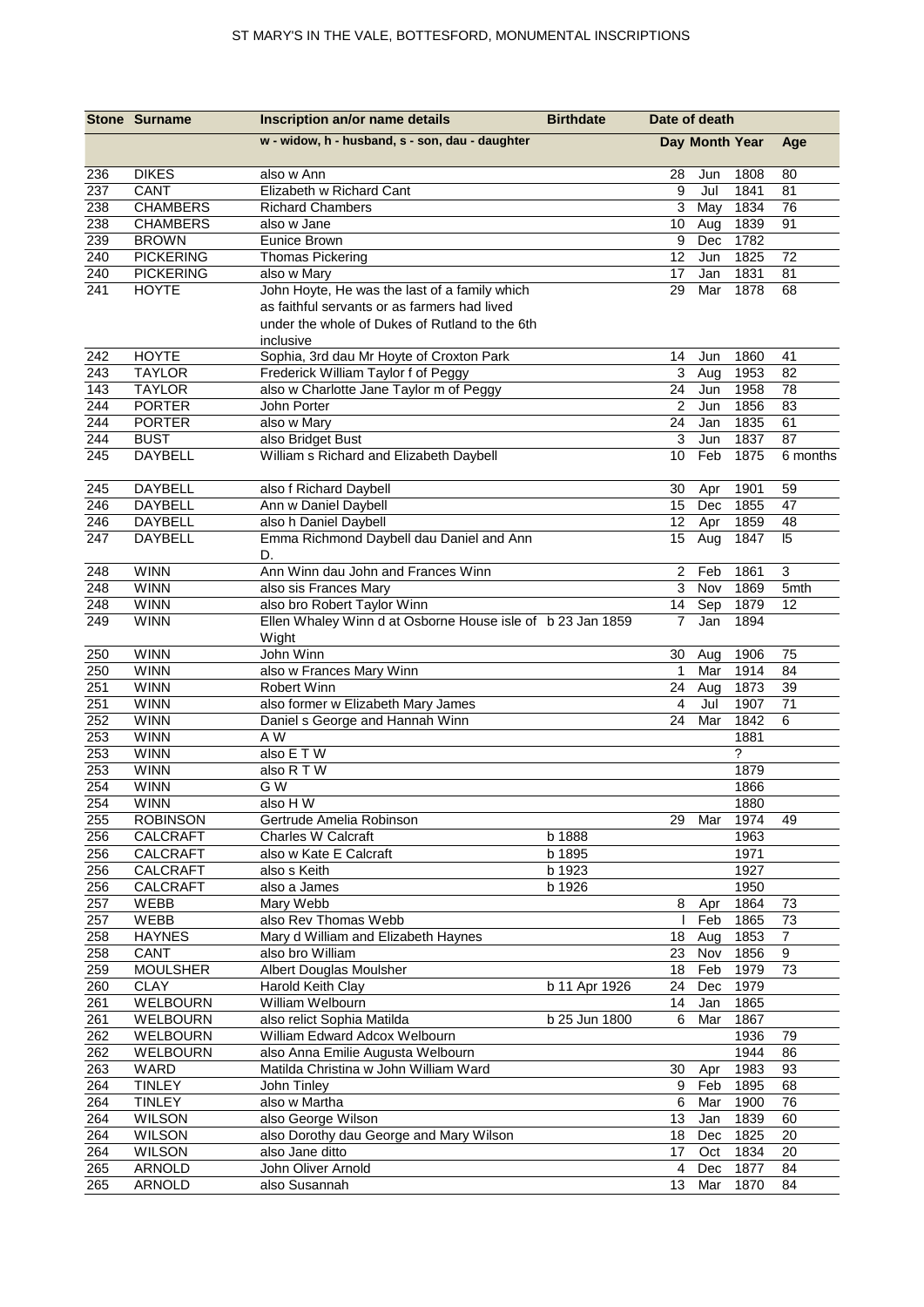|            | <b>Stone Surname</b>           | Inscription an/or name details                                                  | <b>Birthdate</b> | Date of death    |                |              |          |
|------------|--------------------------------|---------------------------------------------------------------------------------|------------------|------------------|----------------|--------------|----------|
|            |                                | w - widow, h - husband, s - son, dau - daughter                                 |                  |                  | Day Month Year |              | Age      |
| 266,       | CHANDLER                       | <b>Fred Chandler</b>                                                            | b 21 Mar 1877    | 14               | May            | 1960         |          |
| 266        | <b>CHANDLER</b>                | also w Bertha                                                                   | b 6 Jul 1878     | 13               | Feb            | 1969         |          |
| 267        | <b>TOMKINSON</b>               | <b>Hezekiah Tomkinson</b>                                                       |                  | $\mathbf 1$      | Feb            | 1863         | 65       |
| 268        | <b>TOMKINSON</b>               | Mary Tomkinson w Hezekiah Tomkinson                                             |                  | 19               | Jan            | 1840         | 56       |
| 269        | GOODSON                        | <b>Francis Herbert Goodson</b>                                                  |                  | 7                | Apr            | 1966         | 55       |
| 270        | PALETHORPE                     | Emanuel Palethorpe s Thomas and Lydia<br>Palethorpe                             |                  | 8                | Apr            | 1826         | 23       |
| 271        | CHALLANDS                      | Elizabeth w Joseph Challands, dau of Thomas<br>and Lydia Palethorpe (MDCCCXXXI) |                  | 26               | May            | 1831         | 35       |
| 272        | <b>ELLIOTT</b>                 | Enid dau George and Daisy Elliott                                               |                  | 10               | Dec            | 1944         | 24       |
| 273        | <b>GOODSON</b>                 | George Herbert Goodson                                                          |                  | 6                | Jul            | 1959         | 56       |
| 273        | <b>GOODSON</b>                 | also w Winifred Emma                                                            |                  | $\boldsymbol{9}$ | Jul            | 1986         | 78       |
| 274        | <b>WHITMORE</b>                | Henry Isaac Whitmore                                                            |                  | 5                | Jul            | 1943         | 68       |
| 274        | <b>WHITMORE</b>                | also Florence                                                                   |                  | 17               | Jan            | 1962         | 80       |
| 275        | <b>BARNSDALE</b>               | William Barnsdale                                                               |                  | $\mathbf{1}$     | Dec            | 1866         | 65       |
| 275        | <b>BARNSDALE</b>               | also relict Charlotte                                                           |                  | 21               | Sep            | 1871         | 61       |
| 276        | <b>BARNSDALE</b>               | Ann w Hugh Barnsdale                                                            |                  | 19               | Jul            | 1850         | 42       |
| 276        | <b>BARNSDALE</b>               | also Emma                                                                       |                  | 10               | Jul            | 1850         | 15       |
| 277        | <b>DUNN</b>                    | Lillian Jannie Dunn                                                             |                  | $\mathbf{1}$     | Jan            | 1987<br>1900 | 85       |
| 278<br>278 | LANE<br>LANE                   | William Billings Lane<br>also w Elizabeth                                       |                  | 13<br>21         | Jul            | 1928         | 47<br>75 |
| 279        | <b>JOHNSON</b>                 | James s Charles and Melicent Johnson                                            |                  | 19               | May<br>Mar     | 1837         | 24       |
| 280        | <b>WOOD</b>                    | Elizabeth w James Wood                                                          |                  | 19               | Dec            | 1839         | 68       |
| 280        | <b>WOOD</b>                    | also h James Wood                                                               |                  | 20               | Apr            | 1834         | 71       |
| 281        | <b>WOOD</b>                    | John s James and Elizabeth Wood                                                 |                  | 23               | Oct            | 1833         | 41       |
| 282        | <b>GEESON</b>                  | <b>Richard Geeson</b>                                                           | b 28 Jan 1830    | 31               | Jan            | 1889         |          |
| 282        | <b>GEESON</b>                  | also w Elizabeth                                                                | b 12 Sep 1830    | 3                | May            | 1904         |          |
| 283        | <b>GEESON</b>                  | Francis Wood Geeson                                                             |                  | $\overline{7}$   | Aug            | 1910         | 53       |
| 284        | <b>GEESON</b>                  | Mary Jane Geeson                                                                | b 1 Jul 186?     | 11               | May            | 1935         |          |
| 284        | <b>GEESON</b>                  | also bro Herbert Gladstone Geeson                                               |                  | 6                | Dec            | 1940         |          |
| 284        | <b>GEESON</b>                  | also sis Ann Elizabeth Geeson                                                   | b 18 Jul 1862    | 18               | Jun            | 1947         |          |
| 285        | PALETHORPE                     | <b>Thomas Palethorpe</b>                                                        |                  | 12               | May            | 1832         | 68       |
| 285        | PALETHORPE                     | also w Lydia                                                                    |                  | 28               | Apr            | 1826         |          |
| 286        | <b>BARKE</b>                   | <b>Reginald Barke</b>                                                           | b 23 Nov 1877    | 15               | Sep            | 1943         |          |
| 286        | <b>BARKE</b>                   | also w Alice                                                                    | b 22 Apr 1884    | $\overline{2}$   | Oct            | 1970         |          |
| 287        | <b>MILLER</b>                  | Henrietta Miller                                                                | b 5 May 1888     | 30               | Dec            | 1946         |          |
| 287        | <b>MILLER</b>                  | also h Frank                                                                    | b 27 Dec 1887    | 21               | Dec            | 1958         |          |
| 288        | <b>GOODSON</b>                 | George Herbert Goodson                                                          | b 13 Feb 1882    | $\overline{7}$   | Oct            | 1955         |          |
| 288        | GOODSON                        | also w Harriet                                                                  | b 2 Feb 1882     |                  |                | 10 Apr 1943  |          |
| 289        | CAPELL                         | Benjamin Capell                                                                 | b S Sep 1859     | 12               | Jul            | 1919         |          |
| 289        | CAPELL                         | also w Mary Elizabeth                                                           |                  | 14               | Apr            | 1943         | 77       |
| 290        | <b>RILEY</b>                   | Mary w John Riley                                                               |                  | 5                | Feb            | 1809         | 73       |
| 291        | <b>TAYLOR</b><br><b>TAYLOR</b> | Elizabeth w ??? Taylor                                                          |                  | ???<br>???       |                |              |          |
| 292<br>292 | <b>WRIGHT</b>                  | also Robert Taylor<br>Elizabeth dau Matthew and Elizabeth Wright                |                  |                  |                |              |          |
| 293        | LINE                           | William Line                                                                    |                  | 14<br>5          | Jan<br>Apr     | 1793<br>1812 | 16<br>58 |
| 293        | <b>WILSON</b>                  | also Hannah Wilson                                                              |                  | 20               | Jan            | 1878         | 90       |
| 294        | COY                            | Elsie Coy                                                                       |                  | $\overline{7}$   | Dec            | 1970         | 64       |
| 294        | COY                            | also h Albert                                                                   |                  | 12               | Apr            | 1971         | 67       |
| 295        | <b>BRADON</b>                  | William Bradon                                                                  |                  | $\mathbf 1$      | Sep            | 1825         | 62       |
| 295        | <b>BRADON</b>                  | also w Elizabeth                                                                |                  | 10               | Dec            | 1836         | 79       |
| 296        | <b>WRIGHT</b>                  | Mary Wright                                                                     |                  | 29               | Aug            | 1867         | 71       |
| 297        | <b>WRIGHT</b>                  | Elizabeth Wright '                                                              |                  | 30               | Jan            | 1846         | 55       |
| 297        | <b>WRIGHT</b>                  | also William Warren Wright d in Malta                                           |                  | 8                | Dec            | 1842         | 37       |
| 298        | <b>WRIGHT</b>                  | John Wright                                                                     |                  | 29               | Dec            | 1835         | 74       |
| 298        | <b>WRIGHT</b>                  | also relict Mary                                                                |                  | 30               | Aug            | 1844         | 77       |
| 299        | <b>WRIGHT</b>                  | Ann Wright dau John and Mary Wright                                             |                  | 14               | Oct            | 1821         | 28       |
| 299        | <b>WRIGHT</b>                  | also sis Harriet                                                                |                  |                  |                |              |          |
| 300        | <b>COPLEY</b>                  | William Copley                                                                  |                  | 18               | Apr            | 1909         | 56       |
| 300        | <b>COPLEY</b>                  | also w Jane                                                                     |                  | $\overline{4}$   | Jan            | 1923         | 73       |
| 301        | <b>MILLER</b>                  | Horace Miller s Hedley and Sarah W Miller                                       |                  | 10               | Feb            | 1919         | 22       |
| 301        | <b>MILLER</b>                  | also only bro William Hedley Miller                                             |                  | 5                | Feb            | 1919         | 21       |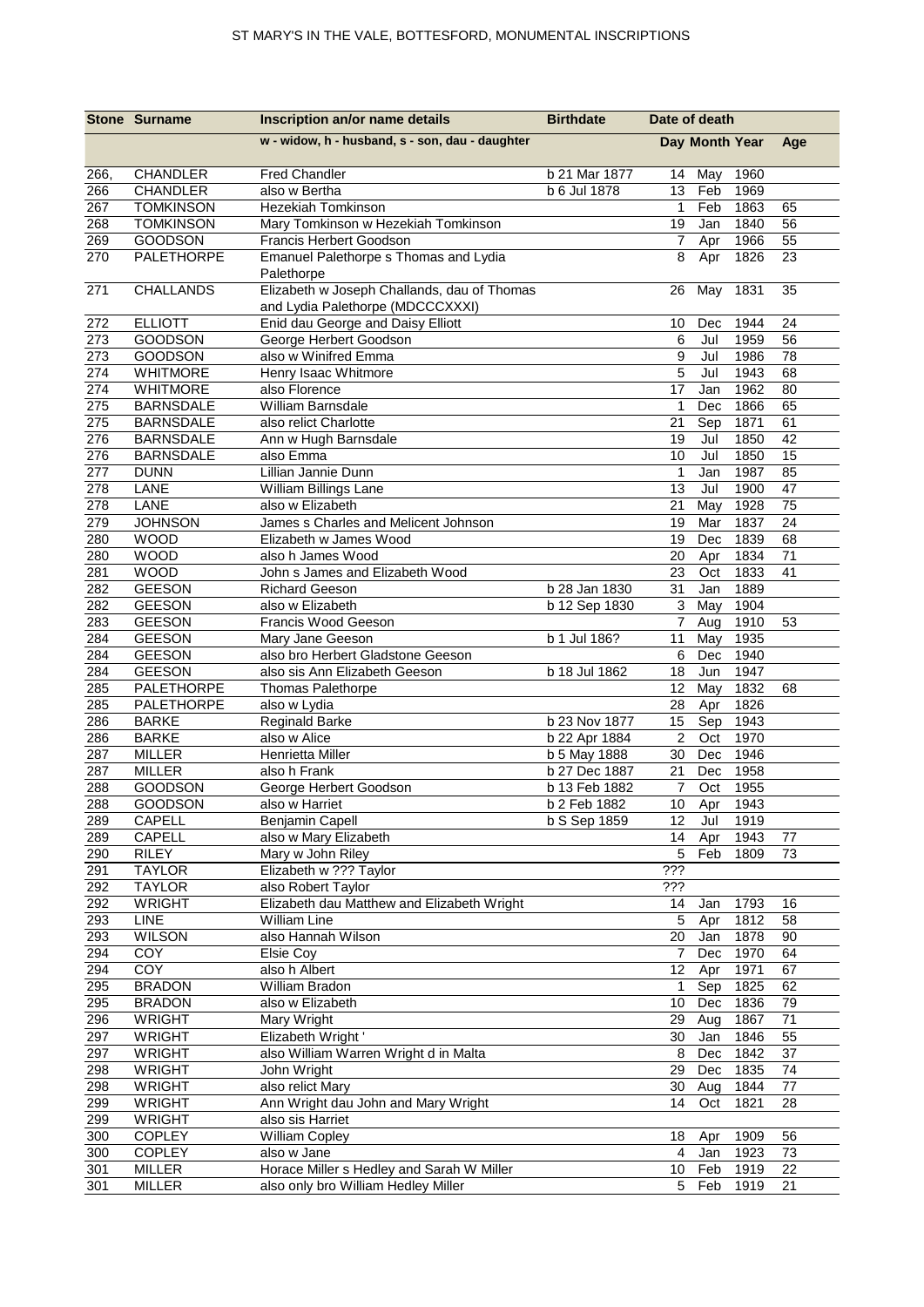|                  | <b>Stone Surname</b>               | Inscription an/or name details                                         | <b>Birthdate</b> | Date of death     |                |                  |         |
|------------------|------------------------------------|------------------------------------------------------------------------|------------------|-------------------|----------------|------------------|---------|
|                  |                                    | w - widow, h - husband, s - son, dau - daughter                        |                  |                   | Day Month Year |                  | Age     |
| 302              | <b>MILLER</b>                      | <b>Hedley Miller</b>                                                   |                  | 31                | Mar            | 1940             | 73      |
| 302              | <b>MILLER</b>                      | also w Sarah                                                           |                  | 11                | Feb            | 1960             | 88      |
| 303              | <b>BULLOCK</b>                     | <b>Francis Edward Bullock</b>                                          |                  | $\overline{4}$    | Apr            | 1924             | 11      |
| 304              | <b>HARBY</b>                       | Harry Harby                                                            |                  | 23                | Sep            | 1950             | 67      |
| 304              | <b>HARBY</b>                       | also w Rose                                                            |                  | 25                | Jan            | 1967             | 89      |
| 305              | <b>BINGHAM</b>                     | Margaret Hannah w John P Bingham                                       |                  | 13                | Jun            | 1923             | 69      |
| 305              | <b>BINGHAM</b>                     | also h John Palmer Bingham                                             |                  | 11                | Nov            | 1934             | 78      |
| 306              | CATTON                             | Tryphena w Henry Catton                                                |                  | 28                | Apr            | 1925             | 78      |
| 306              | CATTON                             | also h Henry                                                           |                  | 26                | Jul            | 1927             | 75      |
| 307              | WHITEHEAD                          | Mary Louisa w John Whitehead                                           |                  | 19                | Apr            | 1905             | 28      |
| 308              | <b>BARRATT</b>                     | Abraham s Thomas and Elizabeth Barratt                                 |                  | 27                | Apr            | 1840             | 18      |
| 309              | <b>SMITH</b>                       | Betsy Smith dau William and Emelia Smith                               |                  | 19                | Aug            | 1870             | 17      |
| 310              | <b>ROBINSON</b>                    | John Daybell Robinson                                                  |                  | 24                | Jan            | 1947             |         |
| $\overline{310}$ | <b>ROBINSON</b>                    | also w Caroline                                                        |                  |                   |                |                  |         |
| 310              | <b>HAND</b>                        | also s George Hand                                                     |                  |                   |                |                  |         |
| 310<br>310       | <b>ROBINSON</b><br><b>ROBINSON</b> | also s James, all of whom predeceased him<br>also youngest son Richard |                  |                   |                |                  |         |
| 311              | <b>ROBINSON</b>                    | James Robinson                                                         |                  | 9                 | Jun            | 1872             | 37      |
| $\overline{311}$ | <b>ROBINSON</b>                    | also w Mary                                                            |                  | 3                 | May            | 1891             | 58      |
| 311              | <b>ROBINSON</b>                    | also s Richard                                                         |                  | 4                 | Apr            | 1879             | 12      |
| 311              | <b>ROBINSON</b>                    | also s and dau George and Jane Elizabeth                               |                  |                   |                |                  |         |
| 312              | LEAPER                             | Olivea w Joseph Leaper                                                 |                  | 22                | Jul            | 1884             | 28      |
| $\overline{313}$ | <b>SPALTON</b>                     | William Spalton                                                        |                  | 21                | Oct            | 1872             | 42      |
| 314              | GOODSON                            | Thomas Goodson                                                         |                  | $\overline{2}$    | Apr            | 1871             | 52      |
| 315              | <b>SHIPLEY</b>                     | Daniel Shipley                                                         | b 24 Dec 1815    | $\mathbf 1$       | Feb            | 1864             |         |
| 316              | <b>HALLAM</b>                      | Mary w Arthur -James Hallam                                            |                  | 19                | Oct            | 1934             | 72      |
| 316              | <b>HALLAM</b>                      | also h Arthur James                                                    |                  | 18                | Oct            | 1945             | 77      |
| 317              | <b>HALLAM</b>                      | <b>Francis Hallam</b>                                                  |                  | 3                 | Mar            | 1912             | 77      |
| 317              | <b>HALLAM</b>                      | also w Sarah Morley Hallam                                             |                  | 20                | Mar            | 1926             | 87      |
| 318              | LEAPER                             | Herbert Woodcock                                                       |                  | 10                | Aug            | 1917             | 60      |
| 318              | <b>ROBINSON</b>                    | also William Herbert Robinson                                          |                  | 21                | Mar            | 1927             | Imth    |
| 319              | <b>DARBY</b>                       | Florence Edith Darby                                                   |                  | 17                | May            | 1968             | 64      |
| 319              | <b>DARBY</b>                       | also h Sidney                                                          |                  | 18                | Apr            | 1979             | 80      |
| 320              | <b>BAILEY</b>                      | Martha dau John and Mary Bailey                                        |                  | $\mathbf{1}$      | May            | 1825             | 42      |
| 321              | <b>BAILEY</b>                      | Mary w john Bailey                                                     |                  | 28                | Apr            | 1827             | 69      |
| 322              | <b>BAILEY</b>                      | John Bailey                                                            |                  | 31                | May            | 1809             | 51      |
| 324              | <b>BENNETT</b>                     | Mary w Thomas Bennett                                                  |                  | 20                | Apr            | 1788             | 56      |
| 325              | <b>MUNKS</b>                       | Catharine w William Munks                                              |                  | 15                | Feb            | 1825             | 55      |
| 326              | <b>HOE</b>                         | Ann Harris Hoe                                                         |                  | 11                | Jul            | 1886             | 81      |
| 326              | HOE                                | also h John                                                            |                  | 23                | Nov            | 1897             | 83      |
| 327              | <b>HOE</b>                         | David Hoe                                                              |                  | $\overline{7}$    | Mar            | 1868             | 91      |
| 327              | HOE                                | also w Mary<br>Annie Eliza Wakerley                                    |                  | 23                | Mar            | 1850             | 69      |
| 328<br>829       | WAKERLEY                           | Ann dau William and Sarah Higgins                                      |                  | 22<br>$\mathbf 1$ | Oct<br>Aug     | 1961<br>1777     | 87<br>4 |
| 330              | <b>HIGGINS</b><br><b>BROWN</b>     | Elizabeth Brown late of Grantham b 16 May                              | b 16 May 1814    | 24                | Dec            | 1868             |         |
|                  |                                    | 1814                                                                   |                  |                   |                |                  |         |
| 331              | <b>BROWN</b>                       | Mary dau John and Ann Brown b 20 Jun 1813                              | b 20 Jun 1813    | 17                | Jan            | 1873             |         |
| 332              | <b>BROWN</b>                       | John Brown                                                             |                  | 22                | Mar            | 1817             | 40      |
| 332              | <b>BROWN</b>                       | also w Ann W Brown                                                     |                  |                   |                | $\overline{??'}$ |         |
| 333              | <b>BROWN</b>                       | Ann dau John and Ann Brown                                             | b 4 Dec 1811     | 10                | Feb            | 1859             |         |
| 334              | <b>KETTLEBORROW</b>                | <b>Richard Kettleborrow</b>                                            |                  | 18                | Sep            | 1857             | 37      |
| 335              | KETTLEBORROW                       | Richard                                                                | b 1 Oct 1842     | 26                | Feb            | 1843             |         |
| 335              | <b>KETTLEBORROW</b>                | s Richard and Ann Kettleborrow                                         |                  |                   |                |                  |         |
| 335              | KETTLEBORROW                       | also sis Elizabeth Sarah                                               | b 20 May 1845    | 22                | May            | 1845             |         |
| 335              | <b>KETTLEBORROW</b>                | also bro John b 2 Aug ??                                               |                  | 30                | Aug            | 1838             |         |
| 336              | <b>TINLEY</b>                      | <b>Thomas Tinley</b>                                                   |                  | 11                | Jan            | 1930             | 65      |
| 337              | <b>TOMLINSON</b>                   | Charles Tomlinson                                                      |                  | 31                | Mar            | 1903             | 93      |
| 337              | <b>TOMLINSON</b>                   | also w Matilda                                                         |                  | 17                | Mar            | 1898             | 96      |
| 337              | <b>TOMLINSON</b>                   | also dau Elizabeth                                                     |                  | $\overline{2}$    | May            | 1866             | 25      |
| 337              | <b>TOMLINSON</b>                   | also s George                                                          |                  | $\overline{2}$    | Feb            | 1885             | 61      |
| 337              | <b>TOMLINSON</b>                   | also James Rick                                                        |                  | 24                | Apr            | 1896             | 61      |
| 338              | SPALTON                            | William Spalton                                                        |                  | 26                | Feb            | 1904             | 45      |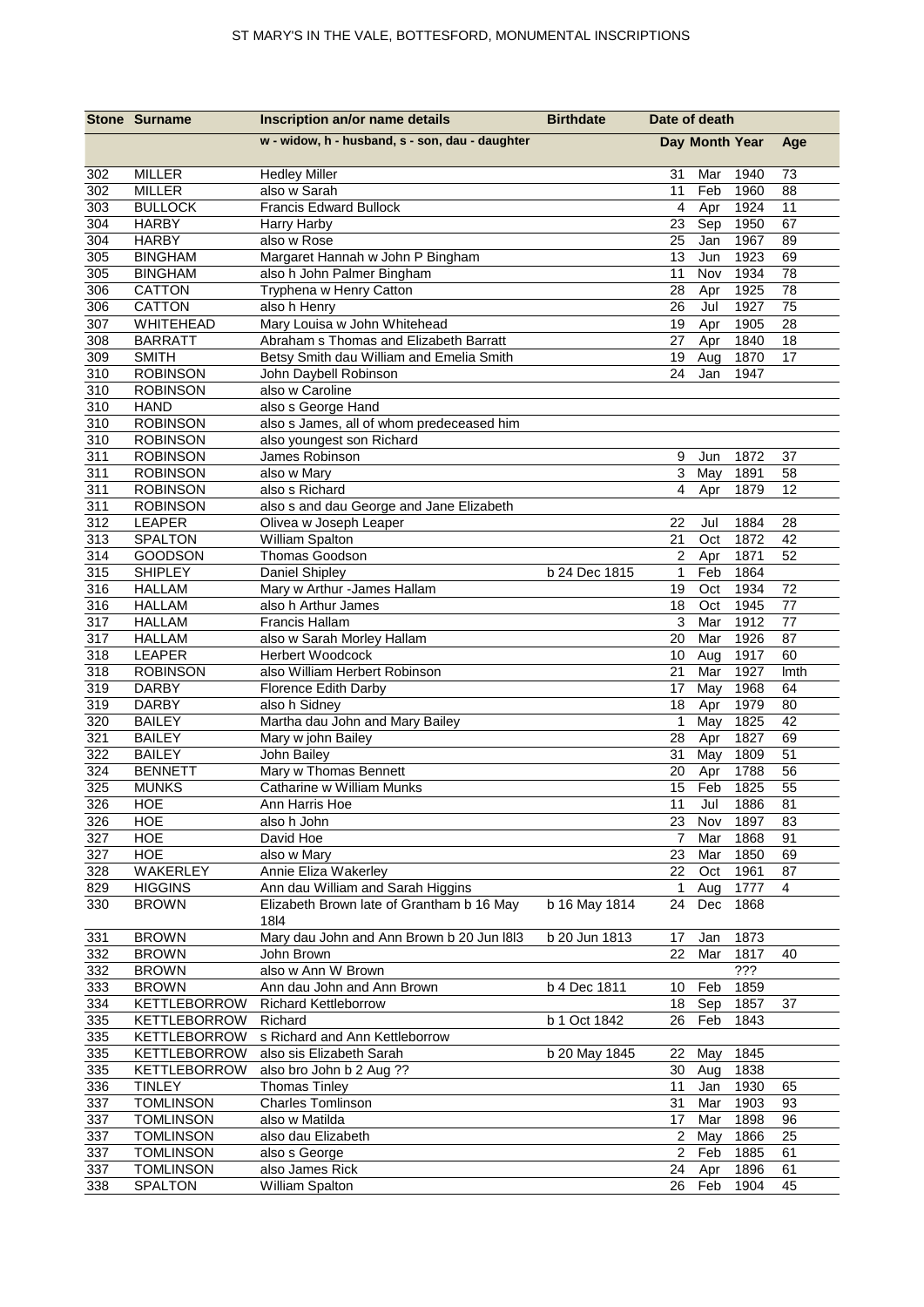|            | <b>Stone Surname</b>                | Inscription an/or name details                                                                       | <b>Birthdate</b> | Date of death    |                |              |                 |
|------------|-------------------------------------|------------------------------------------------------------------------------------------------------|------------------|------------------|----------------|--------------|-----------------|
|            |                                     | w - widow, h - husband, s - son, dau - daughter                                                      |                  |                  | Day Month Year |              | Age             |
| 338        | <b>SPALTON</b>                      | also w Harriett                                                                                      |                  | 16               | Mar            | 1925         | 78              |
| 339        | <b>HALLAM</b>                       | Edmund Hallam of Normanton                                                                           |                  | 30               | Jun            | 1876         | 69              |
| 339        | <b>HALLAM</b>                       | also w Mary                                                                                          |                  | Ш                | Aug            | 1888         | 73              |
| 340        | <b>HALLAM</b>                       | Elsie Hallam of Normanton                                                                            |                  | $6\overline{6}$  | Jul            | 1910         | $\overline{5}$  |
| 341        | <b>SMART</b>                        | <b>Robert Smart</b>                                                                                  |                  | 18               | Sep            | 1866         | 66              |
| 341<br>342 | <b>SMART</b><br><b>VINCENT KIRK</b> | also w Mary (Interred at Grt Gonerby)<br>Albert Ernest s John Thomas Vincent and Eliza b 29 Jun 1888 |                  | 26<br>23         | Jun<br>Jun     | 1886<br>1902 | 83              |
|            |                                     | Kirk                                                                                                 |                  |                  |                |              |                 |
| 342        | <b>VINCENT KIRK</b>                 | also Eliza w John Thomas Vincent Kirk                                                                |                  | 25               | Aug            | 1943         | 86              |
| 343        | <b>VINCENT KIRK</b>                 | Eliza w john Thomas Vincent Kirk                                                                     | b 14 Mar 1849    | $\overline{1}$   | Feb            | 1908         |                 |
| 343        | <b>VINCENT KIRK</b>                 | also John Thomas Vincent Kirk                                                                        |                  | 27               | Dec            | 1916         | 70              |
| 344        | <b>LEIGHTON</b>                     | Robert Leighton                                                                                      |                  | 21               | Apr            | 1824         | 27              |
| 344        | <b>LEIGHTON</b>                     | also Richard s Robert and Mary Leighton                                                              |                  |                  |                |              |                 |
| 345<br>345 | <b>KETTLEBORROW</b><br>KETTLEBORROW | Charity Kettleborrow,<br>also h Richard interred Bossall, Yorks                                      |                  | 26<br>15         | Aug            | 1896<br>1870 | 66              |
| 346        | <b>KETTLEBORROW</b>                 | <b>Richard Kettleborrow</b>                                                                          |                  | 10               | Jan<br>Dec     | 1855         | 25<br>63        |
| 347        | KETTLEBORROW                        | Sarah w Richard Kettleborrow                                                                         |                  | 10               | jan            | 1846         | 83              |
| 348        | KETTLEBORROW                        | <b>Richard Kettleborrow</b>                                                                          |                  | 20               | Oct            | 1832         | 69              |
| 349        | <b>SCRIMSHAW</b>                    | John s Thomas and Ann Scrimshaw                                                                      | b 17 Aug 1830    | 15               | Mar            | 1834         |                 |
| 349        | <b>SCRIMSHAW</b>                    | also Sarah Scrimshaw                                                                                 | b 19 Feb 1841    | 26               | Jul            | 1873         |                 |
| 350        | KETTLEBORROW                        | Richard John Kettleborrow                                                                            |                  | 13               | Mar            | 1945         | 77              |
| 350        | KETTLEBORROW                        | also Alice                                                                                           |                  | 25               | Dec            | 1952         | 79              |
| 350        | KETTLEBORROW                        | also only s Richard                                                                                  | b 2 Mar 1903     | 16               | Jul            | 1930         |                 |
| 350        | KETTLEBORROW                        | also yngt dau Alice Mary                                                                             | b 22 Mar 1907    | 22               | Apr            | 1964         |                 |
| 351        | <b>KETTLEBORROW</b>                 | Elizabeth dau John and Elizabeth Kettleborrow                                                        |                  | 4                | Aug            | 1834         | 8               |
| 351        | KETTLEBORROW                        | also dau Elizabeth Sarah and s john                                                                  |                  |                  |                |              |                 |
| 352        | KETTLEBORROW                        | Elizabeeth w John Kettleborrow                                                                       |                  | 9                | Dec            | 1851         | 53              |
| 353        | <b>KETTLEBORROW</b>                 | John Kettleborrow                                                                                    |                  | 27               | Jun            | 1852         | 57              |
| 354        | KETTLEBORROW                        | William Kettleborrow                                                                                 |                  | 31               | Dec            | 1801         | 24              |
| 355        | <b>KETTLEBORROW</b>                 | John Kettleborrow                                                                                    |                  | 31               | Jan            | 1801         | 29              |
| 356        | KETTLEBORROW                        | <b>Richard Kettleborrow</b>                                                                          |                  | 11               | Aug            | 1794<br>1804 | 74              |
| 356<br>357 | KETTLEBORROW<br><b>TAYLOR</b>       | also betwixt their two sons lieth w Elizabeth<br>Elizabeth w William Taylor dau Richard and          |                  | 19<br>28         | Jul<br>Aug     | 1784         | 72<br>25        |
|            |                                     | Elizabeth Kettleborrow                                                                               |                  |                  |                |              |                 |
| 357        | <b>TAYLOR</b>                       | also a dau of Elizabeth and William Taylor                                                           |                  |                  |                |              |                 |
| 358        | KETTLEBORROW                        | Sarah dau Richard and Elizabeth Kettleborrow                                                         |                  |                  | 6 Aug          | 1791         | 29              |
| 359        | <b>PEPPER</b>                       | John Pepper                                                                                          |                  | 31               | Jan            | 1834         | $\overline{70}$ |
| 359        | <b>PEPPER</b>                       | also w Elizabeth P                                                                                   |                  | 25               | Feb            | 1846         | 79              |
| 360        | <b>BAILY</b>                        | <b>Alfred Baily</b>                                                                                  |                  | $\overline{7}$   | Jan            | 1892         | 41              |
| 361        | DAYBELL                             | William Daybell                                                                                      |                  |                  | ???            |              |                 |
| 362        | <b>JARVIS</b>                       | William Jarvis                                                                                       |                  | 31               | May            | 1847         | 69              |
| 363<br>364 | <b>BUGG</b><br><b>JARVIS</b>        | Thomas Bugg s William and Elizabeth Bugg<br>John Jarvis                                              |                  | 24               | Aug            | 1791         | 20              |
| 365        | <b>JARVIS</b>                       | Elizabeth w John Jarvis                                                                              |                  | 12<br>5          | Dec<br>Sep     | 1838<br>1836 | 62<br>61        |
| 366        | <b>BUGG</b>                         | Elizabeth w William Bugg                                                                             |                  | 12               | Oct            | 1799         | 62              |
| 366        | <b>BUGG</b>                         | also William Bugg                                                                                    |                  | 29               | Jul            | 1797         | 59              |
| 367        | <b>BUGG</b>                         | William Bugg                                                                                         |                  | 20               | Jul            | 1828         | 60              |
| 368        | <b>BUGG</b>                         | Mary w William Bugg                                                                                  |                  | 6                | Dec            | 1842         | 69              |
| 369        | LAMB                                | Elizabeth dau Andrew and Margaret Lamb                                                               |                  | 8                | Sep            | 1792         | 18              |
| 370        | LAMB                                | Andrew Lamb                                                                                          |                  | 29               | Aug            | 1812         | 71              |
| 371        | LAMB                                | Margaret w Andrew Lamb                                                                               |                  | 20               | Oct            | $1819$       | 72              |
| 372        | <b>KIRK</b>                         | John William Kirk                                                                                    |                  | 25               | Feb            | 1953         | 83              |
| 373        | <b>KIRK</b>                         | Clara Ann Kirk                                                                                       |                  | 22               | Jan            | 1960         | 83              |
| 374        | FARRAGE                             | Elsie May Farrage                                                                                    | b 28 Apr 1898    | 20               | Nov            | 1937         |                 |
| 374        | FARRAGE                             | also Bernard Vincent Farrage                                                                         | b 8 May 1925     | $\boldsymbol{2}$ | Dec            | 1937         |                 |
| 375        | <b>MARRIOTT</b>                     | <b>Thomas Marriott</b>                                                                               |                  | 5                | Feb            | 1903         | 82              |
| 375        | <b>MARRIOTT</b>                     | also w Alice d Nottingham<br>Elizabeth w Thomas Marriott                                             |                  | 28               | Nov            | 1908         | 90              |
| 376<br>377 | <b>MARRIOTT</b><br><b>MARRIOTT</b>  | <b>Robert Marriott</b>                                                                               |                  | 8<br>7           | Apr            | 1864<br>1873 | 49<br>65        |
| 377        | <b>MARRIOTT</b>                     | also w Mary                                                                                          |                  | 9                | Apr<br>Jan     | 1878         | 64              |
|            |                                     |                                                                                                      |                  |                  |                |              |                 |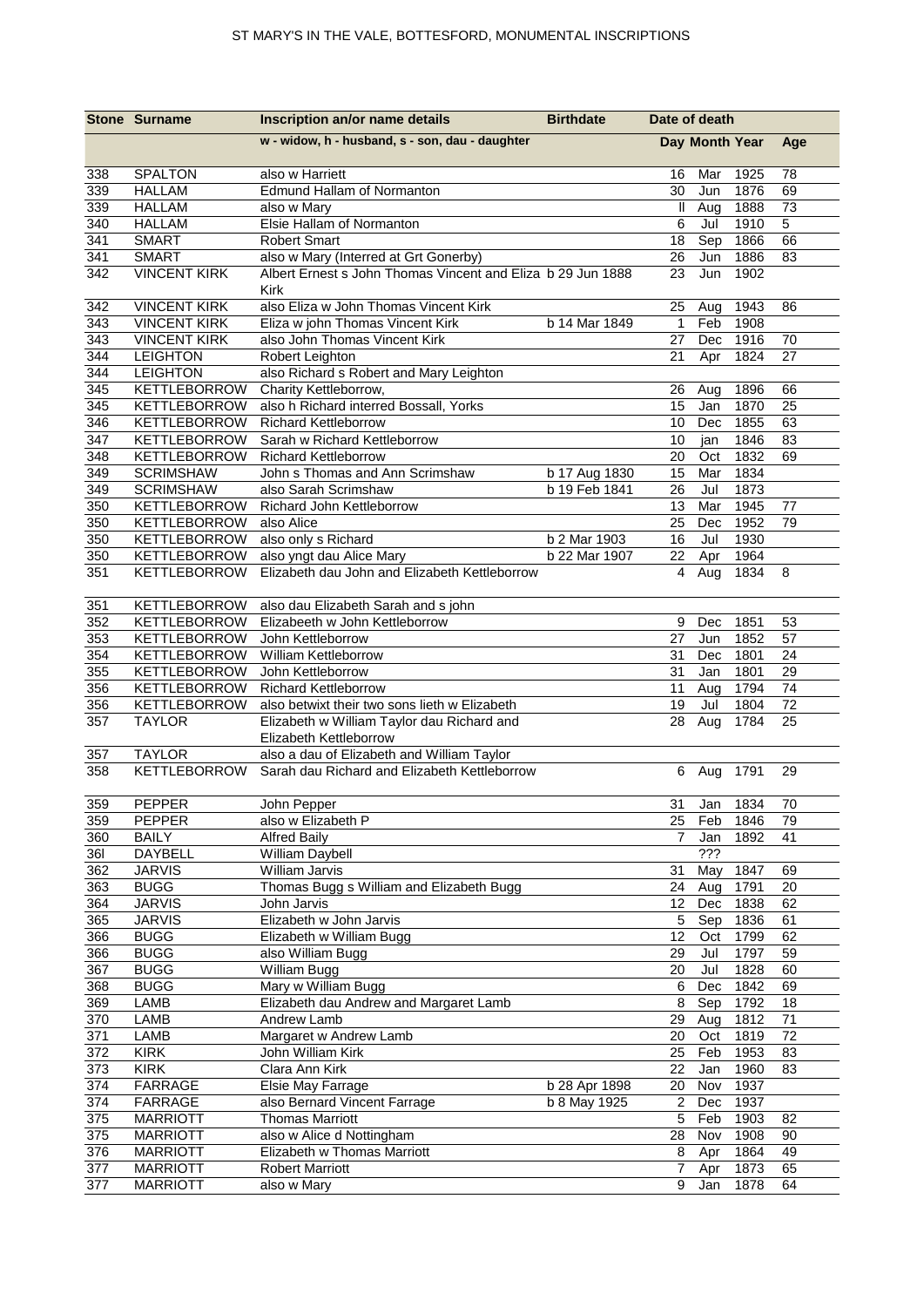|            | <b>Stone Surname</b>               | Inscription an/or name details                                                        | <b>Birthdate</b> | Date of death      |                |              |                    |
|------------|------------------------------------|---------------------------------------------------------------------------------------|------------------|--------------------|----------------|--------------|--------------------|
|            |                                    | w - widow, h - husband, s - son, dau - daughter                                       |                  |                    | Day Month Year |              | Age                |
| 378        | <b>MARRIOTT</b>                    | <b>Eliza Marriott</b>                                                                 |                  | 8                  | Aug            | 1926         | 77                 |
| 378        | <b>MARRIOTT</b>                    | also h Robert John                                                                    |                  | 17                 | Jun            | 1926         | 78                 |
| 379        | WHITEHEAD                          | George Whitehead                                                                      |                  | 31                 | Dec            | 1836         | 66                 |
| 380        | <b>WHITEHEAD</b>                   | Sarah w Thomas Whitehead                                                              |                  | 16                 | Jan            | 1832         | 81                 |
| 381        | <b>WHITE</b>                       | Mary w Thomas May dau John and Elizabeth<br>White                                     |                  | $\overline{7}$     | Oct            | 1861         | 42                 |
| 382<br>383 | MAY                                | John May s John and Margaret May<br><b>CANNOT DECIPHER</b>                            |                  | 25                 | Dec            | 1787         | 5                  |
| 384        | MAY                                | John May                                                                              |                  | 28                 | Aug            | 1819         | 72                 |
| 384        | MAY                                | also w Margaret                                                                       |                  | ??                 | Jan            | 22           |                    |
| 385        | WHITEHEAD                          | Martha dau John and Anne Whitehead                                                    |                  | 13                 | Jun            | 1796         | 17                 |
| 386        | <b>DIXON</b>                       | <b>William Dixon</b>                                                                  |                  | 20                 | Mar            | 1852         | 80                 |
| 386        | <b>DIXON</b>                       | also w Elizabeth                                                                      |                  | 19                 | Jan            | 1846         | 77                 |
| 386        | <b>DIXON</b>                       | also s William                                                                        |                  | 24                 | Mar            | 1815         | 15                 |
| 386        | <b>DIXON</b>                       | also s John                                                                           |                  | 27                 | Mar            | 1829         | 17                 |
| 387        | WHITEHEAD                          | George Whitehead                                                                      |                  | 20                 | Jan            | 1810         | 85                 |
| 388        | <b>WATCHORN</b><br><b>WATCHORN</b> | Arthur Wright Watchorn<br>also w Eliza Annie                                          |                  | $\overline{7}$     | 18 Aug         | 1958<br>1973 | 69                 |
| 388<br>389 | <b>HOLLINGWORTH</b>                | Thomas h Elizabeth Hollingworth                                                       |                  | 6                  | Aug            | 1881         | 81                 |
| 389        | <b>HOLLINGWORTH</b>                | also wid Elizabeth                                                                    |                  | 6                  | Apr<br>Feb     | 1897         | 72<br>82           |
| 390        | <b>PORTER</b>                      | <b>Thomas Porter</b>                                                                  |                  | 31                 | May            | 1798         | 66                 |
| 390        | <b>PORTER</b>                      | also w Mary                                                                           |                  | $\mathsf 3$        | Jul            | 1798         | 75                 |
| 391        | <b>PORTER</b>                      | Ann dau Thomas and Mary Porter                                                        |                  | 5                  | Feb            | 1794         | 31                 |
| 392        | <b>TINKLER</b>                     | <b>William Tinkler</b>                                                                |                  | 20                 | Aug            | 1933         | 80                 |
| 392        | <b>TINKLER</b>                     | also w Maria                                                                          |                  | 30                 | Dec            | 1944         | 78                 |
| 392        | <b>TINKLER</b>                     | also s Bernard Robert                                                                 |                  | 15                 | Mar            | 1960         | 61                 |
| 393        | <b>FISHER</b>                      | <b>William Fisher</b>                                                                 |                  | 15                 | Apr            | 1827         | 48                 |
| 394        | <b>FISHER</b>                      | Ann Fisher w William                                                                  |                  | 11                 | Aug            | 1821         | 42                 |
| 395        | <b>SKILLINGTON</b>                 | John Frederick Skillington                                                            |                  | 14                 | Aug            | 1880         | 57                 |
| 395        | <b>SKILLINGTON</b>                 | also dau Elizabeth                                                                    |                  | 26                 | Mar            | 1879         | 16                 |
| 395        | <b>SKILLINGTON</b>                 | also s John                                                                           |                  | 17                 | Oct            | 1858         | 4                  |
| 396        | <b>SKILLINGTON</b>                 | John Skillington                                                                      |                  | 23                 | Nov            | 1824         | 30                 |
| 397        | <b>WEIGHTMAN</b>                   | John Weightman d Gunthorpe                                                            |                  | 14                 | Jan            | 1912         | 20                 |
| 397        | WEIGHTMAN                          | also Samuel Weightman                                                                 |                  | 21                 | Apr            | 1924         | 72                 |
| 397        | <b>WEIGHTMAN</b>                   | also Sarah Ann wid Samuel                                                             |                  | 25                 | Feb            | 1937         | 87                 |
| 398        | <b>SKILLINGTON</b>                 | William Skillington                                                                   |                  | 14                 | Sep            | 1904         | 59                 |
| 398        | <b>SKILLINGTON</b>                 | also w Fanny                                                                          |                  | 30                 | Mar            | 1916         | 71                 |
| 399<br>400 | <b>SUTTON</b><br><b>CARTHY</b>     | Kate Sutton w Richard of Sutton Worcs<br>Henry who d in London, only s William Carthy |                  | $\mathbf{II}$<br>8 | May<br>Dec     | 1893<br>1858 | 28<br>29           |
|            |                                    | Primitive Methodist Minister by w Sarah                                               |                  |                    |                |              |                    |
| 401        | <b>SHERWIN</b>                     | <b>Richard Sherwin</b>                                                                |                  | $\mathbf 1$        | Jun            | 1914         | 76                 |
| 401        | <b>SHERWIN</b>                     | also w Sarah                                                                          |                  | 30                 | Mar            | 1927         | 85                 |
| 401        | SHERWIN                            | also dau Louisa                                                                       |                  | 19                 | Jan            | 1964         | 95                 |
| 402        | <b>SHERWIN</b>                     | Amelia dau Richard and Sarah Sherwin                                                  |                  | 27                 | Jan            | 1878         | 4                  |
| 402<br>403 | <b>RAWDON</b><br>WALKER            | also Lucy Rawdon, cousin<br>Ann Walker                                                |                  | 10<br>17           | Apr<br>Nov     | 1877<br>1875 | $\mathbf{1}$<br>84 |
| 403        | <b>SHERWIN</b>                     | also Florence E Sherwin                                                               |                  | 16                 | Jul            | 1876         | 11 mth             |
| 404        | DAYBELL                            | Elizabeth Daybell                                                                     |                  | $\overline{7}$     | Jun            | 1897         | 76                 |
| 404        | DAYBELL                            | also h Henry                                                                          |                  | 29                 | Sep            | 1882         | 78                 |
| 405        | <b>SHERWIN</b>                     | Sam Sherwin                                                                           |                  | 19                 | May            | 1849         | 47                 |
| 405        | <b>SHERWIN</b>                     | also Sarah Ann dau Samuel and Amelia                                                  |                  | 25                 | Feb            | 1849         | 3                  |
| 405        | SHERWIN                            | also s William and dau Betsy                                                          |                  |                    |                |              |                    |
| 405        | <b>SHERWIN</b>                     | also Amelia w Samuel Sherwin                                                          |                  | 24                 | Jan            | 1860         | 49                 |
| 406        | <b>SHERWIN</b>                     | Lucy Ann du George and Fanny Sherwin                                                  |                  | 26                 | Nov            | 1899         | 30                 |
| 407        | <b>SHERWIN</b>                     | George Sherwin                                                                        |                  | 18                 | Oct            | 1902         | 60                 |
| 407        | <b>SHERWIN</b>                     | also dau Fanny                                                                        |                  | $\overline{7}$     | Feb            | 1906         | 41                 |
| 408        | <b>SHERWIN</b>                     | Fanny w George Sherwin                                                                |                  | 12                 | Nov            | 1914         | 82                 |
| 409        | SINGLETON                          | Jonathan Felix Singleton                                                              |                  |                    | Dec            | 1878         | 91                 |
| 409        | SINGLETON                          | also w Rebecca Winn Singleton                                                         |                  | 27                 | Jun            | 1878         | 63                 |
| 410        |                                    | HOLLINGSWORTH Richard Hollingsworth h Ann                                             |                  | 18                 | Sep            | 1863         | 68                 |
| 410        | HOLLINGSWORTH also Ann             |                                                                                       |                  | 23                 | Apr            | 1871         | 77                 |
| 410        | HOLLINGSWORTH also dau Harriet     |                                                                                       |                  | 24                 | Feb            | 1861         | 24                 |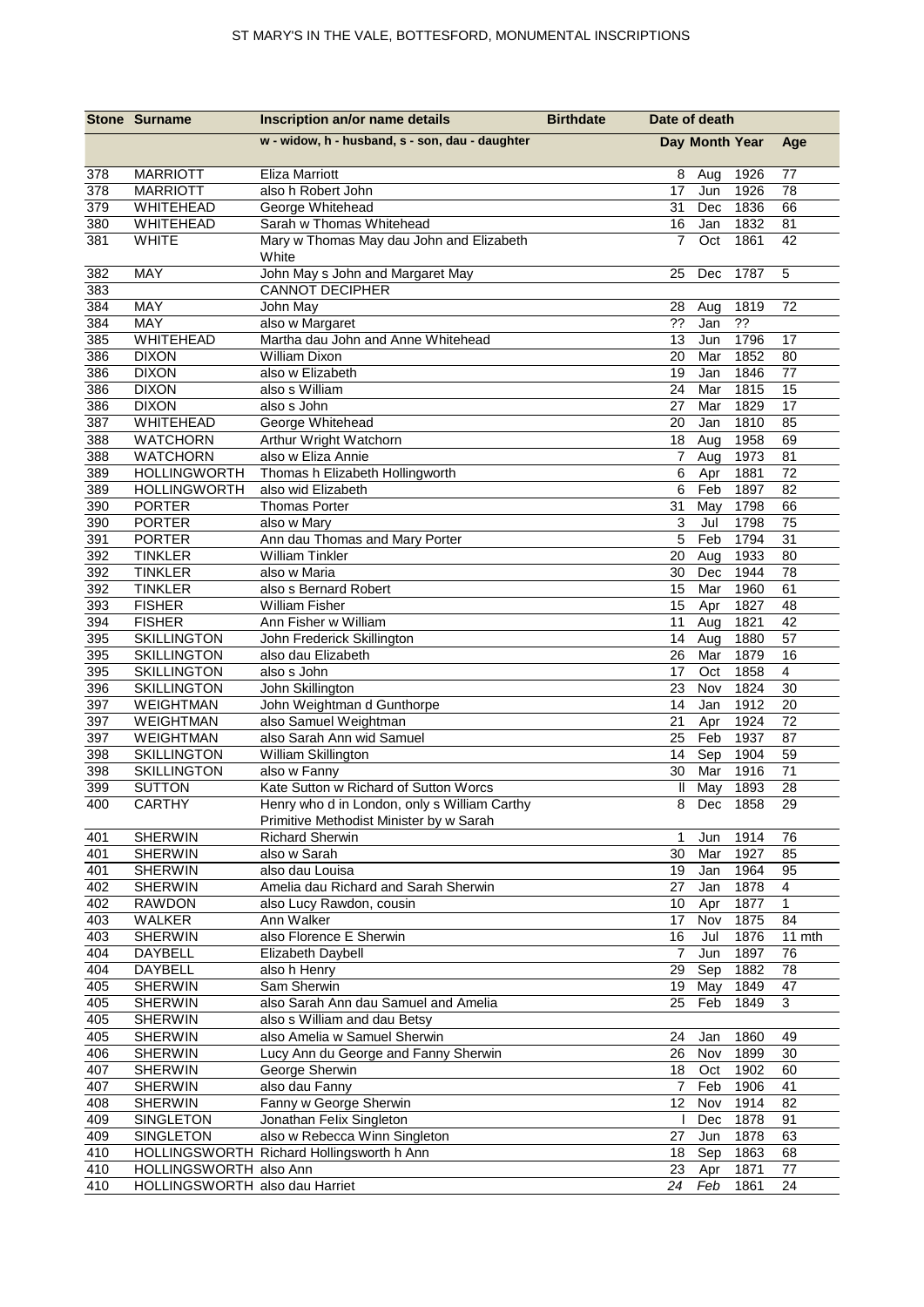|            | <b>Stone Surname</b>             | Inscription an/or name details                           | <b>Birthdate</b> | Date of death   |                |              |          |
|------------|----------------------------------|----------------------------------------------------------|------------------|-----------------|----------------|--------------|----------|
|            |                                  | w - widow, h - husband, s - son, dau - daughter          |                  |                 | Day Month Year |              | Age      |
| 411        | <b>GREEN</b>                     | James h Eliza Green                                      |                  | 10              | Feb            | 1952         | 79       |
| 411        | <b>GREEN</b>                     | also w Eliza                                             |                  | 10              | Sep            | 1960         | 93       |
| 412        | LOVETT                           | Thomas Guy Lovett                                        | b 1903           |                 |                | 1972         |          |
| 413        | <b>BUFFHAM</b>                   | Joseph William Buffham                                   |                  | 20              | Mar            | 1947         | 53       |
| 413        | <b>BUFFHAM</b>                   | also w Sarah Ellen                                       |                  | 30              | Jun            | 1960         | 70       |
| 414        | LAMB                             | Thomas Lamb                                              |                  | 23              | Aug            | 1857         | 70       |
| 415        | LAMB                             | Robert Lamb                                              |                  | 18              | May            | 1817         | 65       |
| 415        | <b>LAMB</b>                      | also w Mary                                              |                  | 22              | Jul            | 1822         | 66       |
| 416        | <b>BLORE</b>                     | Eliza w John Blore                                       |                  | 12              | Aug            | 1889         | 74       |
| 417        | <b>HARRIS</b>                    | Albert G (Algy) Harris                                   |                  | $\overline{2}$  | Jul            | 1965         | 47       |
| 417<br>418 | <b>HARRIS</b><br><b>CHORLTON</b> | also w Marcia Mary<br>Sidney (Sid) h Edith Chorlton      |                  | 11<br>8         | Dec            | 1987<br>1948 | 73<br>48 |
| 419        |                                  | HOLLINGSWORTH Elizabeth w Joseph Hollingsworth           |                  | 22              | Aug<br>Apr     | 1935         | 60       |
| 419        | HOLLINGSWORTH also h Joseph      |                                                          |                  | $\mathsf{I}$    | Oct            | 1945         | 79       |
| 419        | HOLLINGSWORTH also lst w Susan   |                                                          |                  | 28              | May            | 1900         | 33       |
| 420        |                                  | HOLLINGSWORTH Harriet dau William and Mary Hollingsworth |                  | 11              | Feb            | 1900         | 34       |
| 421        |                                  | HOLLINGSWORTH Mary Elizabeth w William Hollingsworth     |                  | Ш               | Jan            | 1921         | 85       |
| 421        | HOLLINGSWORTH also h William     |                                                          |                  | 21              | Mar            | 1923         | 89       |
| 422        | <b>TINKLER</b>                   | <b>Robert Tinkler</b>                                    |                  | 28              | May            | 1973         | 66       |
| 423        | <b>BAXTER</b>                    | Frederick Charles Burgess Baxter                         |                  | 14              | Mar            | 1950         |          |
| 423        | <b>BAXTER</b>                    | also Edith Sands Baxter                                  |                  | 22              | Aug            | 1953         |          |
| 424        | <b>ALDRIDGE</b>                  | Florence Rose Annie dau William and Rose                 |                  | 20              | Dec            | 1876         | 6 mth    |
|            |                                  | Annie Aldridge                                           |                  |                 |                |              |          |
| 425        | <b>TURNER</b>                    | Flora Kate dau William and Martha Turner                 |                  | 25              | Sep            | 1879         | 3        |
| 426        | <b>SPENCER</b>                   | William M Spencer                                        |                  | 23              | Jan            | 1877         | 69       |
| 426        | <b>SPENCER</b>                   | also Susanna F                                           |                  | 23              | Jan            | 1881         | 68       |
| 427        | <b>MEGGISON</b>                  | The Reverend Augustine Meggison THE                      |                  | 17              | Dec            | 1856         | 33       |
|            |                                  | BROKEN PILLAR In the midst of life we are in             |                  |                 |                |              |          |
|            |                                  | death. In memory of Rev Augustine Meggison               |                  |                 |                |              |          |
|            |                                  | MA of Bolom Northumberland for upwards of 6              |                  |                 |                |              |          |
|            |                                  | years the respected curate of this parish died           |                  |                 |                |              |          |
|            |                                  | 17 Dec 1856 aged 33. Erected by his                      |                  |                 |                |              |          |
|            |                                  | parishioners and friends to mark their high              |                  |                 |                |              |          |
|            |                                  | appreciation of the able and faithful manner in          |                  |                 |                |              |          |
|            |                                  | which he discharged his ministerial duties               |                  |                 |                |              |          |
| 428        | <b>GREEN</b>                     | Valentine Green                                          | b 1 Apr 1851     | 12              | May            | 1893         |          |
| 428        | <b>GREEN</b>                     | also s Robert Clifford d in New York                     |                  | 6               | May            | 1910         | 17       |
| 429        | <b>RAITHBY</b>                   | Ellen w Charles Raithby                                  |                  | 18              | Apr            | 1928         | 69       |
| 429        | RAITHBY                          | also h Charles                                           |                  |                 | 22 Nov 1934    |              | 82       |
| 429        | CALCRAFT                         | also Elsie May Calcraft                                  |                  | 22              | Jul            | 1951         | 58       |
| 429        | CALCRAFT                         | also 2nd s Frank d of wounds in France                   | b 17 Jan 1884    | 6               | Oct            | 1918         |          |
| 429        | CALCRAFT                         | also 4th s Edgar Charles killed in Action East           | b 22 Jul 1894    | 17              | Oct            | 1917         |          |
|            |                                  | Africa                                                   |                  |                 |                |              |          |
| 430        | LAMB                             | Robert Lamb                                              |                  | 14              | Mar            | 1870         | 58       |
| 430        | LAMB                             | also w Elizabeth                                         |                  | 26              | Jul            | 1885         | 74       |
| 431        | LAMB                             | John s William and Sarah Lamb killed Gt                  |                  | 17 <sub>2</sub> | Nov            | 1863         | 25       |
|            |                                  | Northern Railway between Bottesford and                  |                  |                 |                |              |          |
|            |                                  | Sedgebrook<br>William Jackson of Bottesford              |                  |                 |                |              |          |
| 432<br>433 | <b>JACKSON</b><br><b>JACKSON</b> | also w Elizabeth                                         |                  | 24<br>3         | Jan<br>Jan     | 1865<br>1881 | 76<br>88 |
| 433        | <b>JACKSON</b>                   | Thomas Jackson                                           |                  | 27              | Jun            | 1887         | 68       |
| 434        | <b>JACKSON</b>                   | also w Mary                                              |                  | 3               | Apr            | 1895         | 82       |
| 434        | <b>JACKSON</b>                   | William Jackson                                          |                  | 8               | Mar            | 1890         | 66       |
| 434        | <b>JACKSON</b>                   | also nei Elizabeth Jackson                               |                  | 4               | Dec            | 1914         | 74       |
| 435        |                                  | IVY-CLAD CANNOT DECIPHER                                 |                  |                 |                |              |          |
| 436        |                                  | <b>IVY-CLAD CANNOT DECIPHER</b>                          |                  |                 |                |              |          |
| 437        |                                  | <b>IVY-CLAD CANNOT DECIPHER</b>                          |                  |                 |                |              |          |
| 438        | <b>CREEK</b>                     | Benjamin Creek                                           |                  | 23              | Aug            | 1928         | 72       |
| 438        | <b>CREEK</b>                     | also w Elizabeth Alice                                   |                  | 9               | Mar            | 1931         | 77       |
| 439        | <b>CREEK</b>                     | also Martha Creek w Joseph Creek sis above!!!            |                  | 4               | Dec            | 1929         | 76       |
|            |                                  |                                                          |                  |                 |                |              |          |
| 439        | LAMB                             | Florence dau William and Mary Lamb                       |                  | $\tilde{?}$     | Mar 1871       |              | 14       |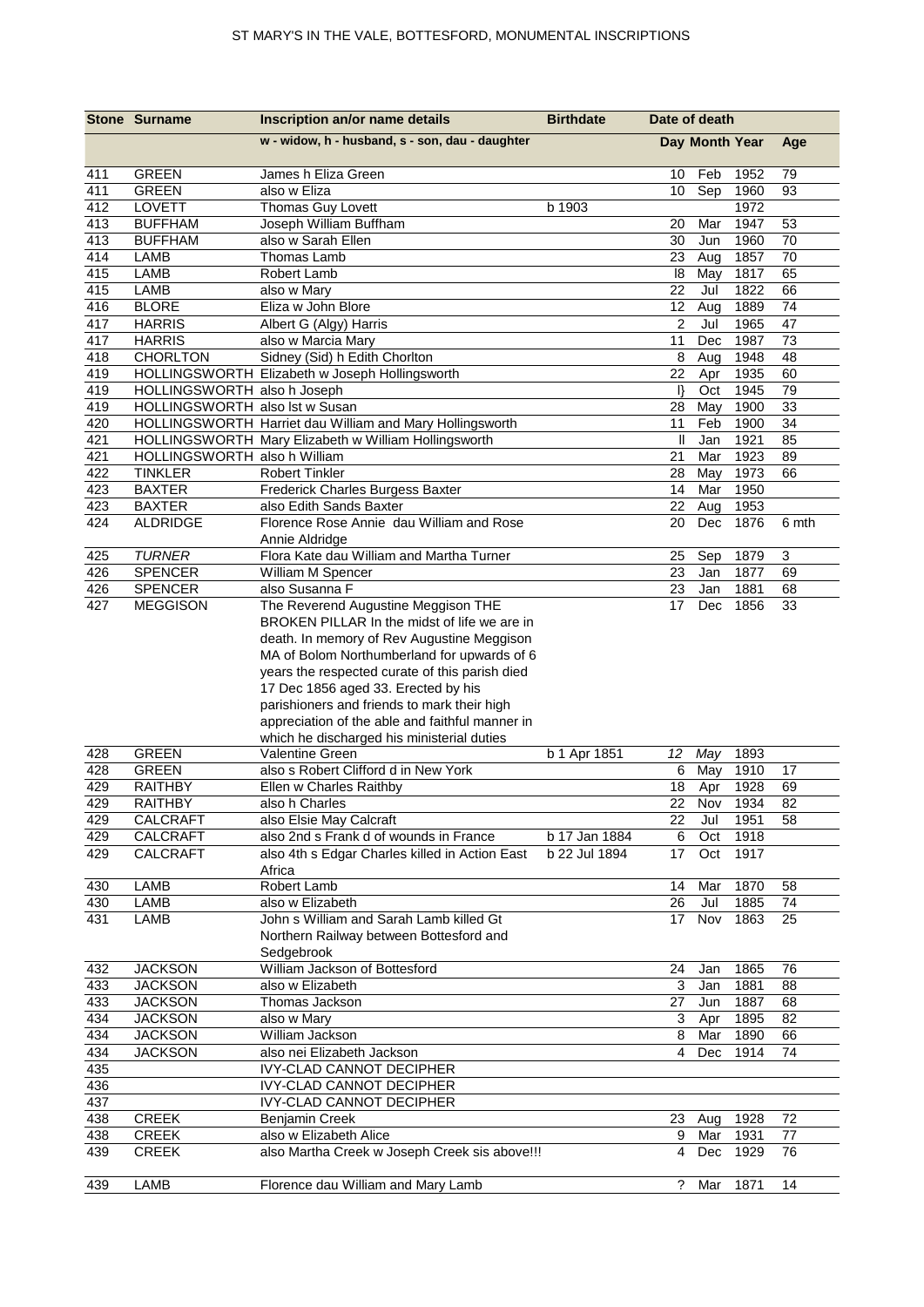|            | <b>Stone Surname</b>             | Inscription an/or name details                                                                                             | <b>Birthdate</b> | Date of death   |                |              |              |
|------------|----------------------------------|----------------------------------------------------------------------------------------------------------------------------|------------------|-----------------|----------------|--------------|--------------|
|            |                                  | w - widow, h - husband, s - son, dau - daughter                                                                            |                  |                 | Day Month Year |              | Age          |
| 439        | LAMB                             | also Arthur Henry                                                                                                          |                  | ?               | Sep            | 1879         |              |
| 440        | <b>LAMB</b>                      | Ada Wade dau William and Mary Lamb                                                                                         |                  | 4               | Aug            | 1888         | 21           |
| 441        | LAMB                             | William Lamb                                                                                                               |                  | 31              | Mar            | 1913         | 71           |
| 442        | LANE                             | Doris Agnes dau Lawson and Agnes Lane                                                                                      |                  | 7               | Sep            | 1916         | 9            |
| 443<br>443 | <b>GEESON</b><br><b>GEESON</b>   | James Geeson<br>also w Eliza                                                                                               |                  | 15<br>17        | Dec<br>Nov     | 1921<br>1921 | 73<br>72     |
| 444        | <b>CLARKE</b>                    | Kathleen Anderson Clarke                                                                                                   |                  | 22              | Apr            | 1971         | 82           |
| 445        | <b>CLARKE</b>                    | Frederick Arthur Toynbee Clarke                                                                                            |                  | 20              | jun            | 1966         | 69           |
| 445        | <b>CLARKE</b>                    | also w Agnes Emma                                                                                                          |                  | 29              | Dec            | 1976         | 87           |
| 446        | <b>CLARKE</b>                    | <b>Frederick Clarke</b>                                                                                                    | b 1854           |                 |                | 1942         |              |
| 446        | <b>CLARKE</b>                    | also Susanna Ellen                                                                                                         | b 1855           |                 |                | 1936         |              |
| 446        | <b>CLARKE</b>                    | also Betsy Grace                                                                                                           | b 1892           |                 |                | 1942         |              |
| 447        | <b>NORMAN</b>                    | Frederick John Norman, Forty-two years<br>Rector of this Parish                                                            | b 9 Nov 1814     | 30              | Dec            | 1888         |              |
| 448        | <b>NORMAN</b>                    | Lady Adeliza Elizabeth Gertrude Norman w of<br>Canon Norman                                                                | b 29 Dec 1810    | 26              | Oct            | 1887         |              |
| 449        |                                  | MANNERS NORMAI Robert Manners Norman M.A., b and d at<br>Rectory. Six years Rector of this parish                          | b 8 Aug 1854     | $\mathbf{1}$    | Feb            | 1895         |              |
| 450        | <b>DRUMMOND</b><br><b>NORMAN</b> | Lilias Elizabeth Drummond, Widow of Robert<br>Manners Norman, Eldest child Edgar Atheling<br>Drummond of Cadland Hampshire | b 29 Aug 1869    |                 | 18 May 1928    |              |              |
| 451        | <b>JACKSON</b>                   | Rev William Vincent Jackson, Rector Bott'd<br>and Kilvington 1895-1918, Honorary Canon of<br>Southwell                     | b 19 May 1839    |                 | 8 June 1919    |              |              |
| 451        | <b>GILLESPIE</b>                 | also w Annie Gillespie                                                                                                     | b 21 Oct 1885    | 24              | Apr            | 1918         |              |
| 451        | <b>JACKSON</b>                   | also Charlotte Elizabeth Jackson                                                                                           | b 15 Sep 1837    | 9               | Dec            | 1916         |              |
| 452        | <b>SHARPLEY</b>                  | Julia Sharpley                                                                                                             |                  | 12 <sup>2</sup> | May            | 1924         | 76           |
| 453        | <b>WRIGHT</b>                    | Thomas Bentley Wright                                                                                                      |                  | 23              | Apr            | 1916         | 61           |
| 453        | <b>WRIGHT</b>                    | also w Mary Annie                                                                                                          |                  | 5               | Feb            | 1940         | 85           |
| 454        | <b>WRIGHT</b>                    | Frank Marsh Wright                                                                                                         | b 25 Jun 1863    | 23              | Aug            | 1895         |              |
| 455<br>455 | <b>WRIGHT</b><br><b>WRIGHT</b>   | James Wright, surgeon                                                                                                      |                  | 15<br>23        | Feb<br>Jan     | 1907<br>1906 | 84<br>73     |
| 456        | <b>COLLETT</b>                   | also w Mary Ann Rebecca<br>Victor George Collett                                                                           | b 1866           |                 |                | 1923         |              |
| 456        | <b>BARRAN</b>                    | also Maria Percival Barrand                                                                                                | b 1865           |                 |                | 1936         |              |
| 457        | <b>TAYLOR</b>                    | Samuel Taylor                                                                                                              |                  | 20              | Aug            | 1896         | 73           |
| 458        | <b>NORRIS</b>                    | John Norris                                                                                                                | b 3 Apr 1826     | 15              | Jun            | 1909         |              |
| 459        | <b>CHALLANDS</b>                 | William Challands                                                                                                          |                  | 18              | May            | 1883         | 76           |
| 459        | CHALLANDS                        | also w Elizabeth                                                                                                           |                  | 29              | Mar            | 1886         | 78           |
| 460        | CHALLANDS                        | Lancelot s William and Eliz:abeth Challands                                                                                |                  | 6               |                | Mar 1879     | 42           |
| 460        | <b>CHALLANDS</b>                 | also bro Hugh                                                                                                              |                  | 1               | Jan            | 1835         | $\mathbf{1}$ |
| 461        | <b>KEYWORTH</b>                  | Caroline Keyworth                                                                                                          |                  | 6               | Jun            | 1873         | 49           |
| 462        | CHALLANDS                        | Mary Christiana relict Luke Challands                                                                                      |                  | 14              | Dec            | 1889         | 83           |
| 463        | <b>ROBINSON</b>                  | Lydia Robinson late of Brandon Lodge                                                                                       |                  | 26              | Jan            | 1890         | 85           |
| 464<br>464 | <b>CULLEN</b><br><b>CULLEN</b>   | Leontine Eugenie Cullen<br>also Rev John Cullen D.D. Forty years vicar of<br>Radcliffe on Trent                            |                  | 16<br>9         | Sep<br>May     | 1906<br>1914 | 66<br>77     |
| 465        | <b>CULLEN</b>                    | Frederica Adell Cullen.                                                                                                    |                  |                 |                |              | 6 mth        |
| 466        | <b>PATIENCE</b>                  | George Edward Patience                                                                                                     |                  | 3               | Jun            | 1925         |              |
| 466        | <b>PATIENCE</b>                  | also w Florence                                                                                                            |                  | 8               | Mar            | 1941         |              |
| 467        | <b>DRURY</b>                     | Elizabeth Drury                                                                                                            |                  | 24              | Oct            | 1922         | 77           |
| 468        | <b>NORRIS</b>                    | <b>William Norris</b>                                                                                                      |                  | 16              | May            | 1912         | 77           |
| 468        | <b>NORRIS</b>                    | also w Annie                                                                                                               |                  | 13              | Jun            | 1923         | 82           |
| 469        | <b>NORRIS</b>                    | Eliza Norris                                                                                                               |                  | 8               | Feb            | 1902         | 71           |
| 470        | <b>TOMLINSON</b>                 | Mary Tomlinson                                                                                                             |                  | 28              | Oct            | 1890         | 91           |
| 471        | <b>STAFFORD</b>                  | Mark Sansam Stafford                                                                                                       |                  | 14              | Nov            | 1895         | 82           |
| 471        | <b>STAFFORD</b>                  | also w Emma                                                                                                                |                  | 10              | Feb            | 1906         | 82           |
| 472        | <b>CUMMING</b>                   | Mary Ann Cumming                                                                                                           |                  | 15              | Dec            | 1903         | 90           |
| 473<br>474 | PALGRAVE<br><b>HUDSON</b>        | Frances Palgrave<br>Henry Marmaduke Hudson                                                                                 | b 1874           | $\overline{7}$  | Nov<br>Jan     | 1912<br>1933 | 86           |
| 474        | <b>HUDSON</b>                    | also w Mary Isobel                                                                                                         | b 1 Sep 1877     | 11              | Jun            | 1962         |              |
| 475        | <b>HATTON</b>                    | Edith M N Hatton wid Rev J L S Hatton rector                                                                               |                  | 6               | Dec            | 1926         | 68           |
|            |                                  | West Barkwith Lincs                                                                                                        |                  |                 |                |              |              |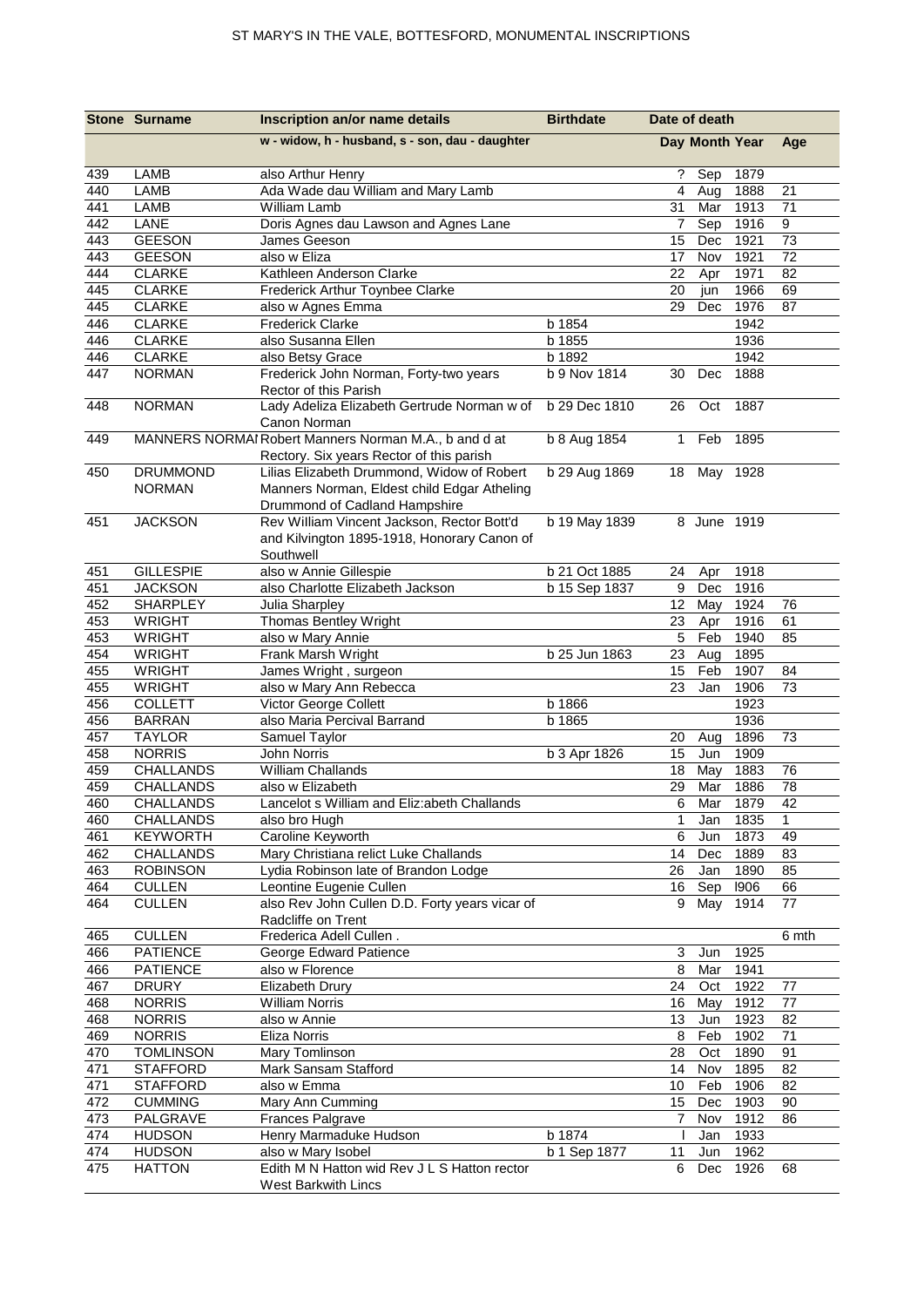|            | <b>Stone Surname</b>         | Inscription an/or name details                                            | <b>Birthdate</b> | Date of death           |                |              |                |
|------------|------------------------------|---------------------------------------------------------------------------|------------------|-------------------------|----------------|--------------|----------------|
|            |                              | w - widow, h - husband, s - son, dau - daughter                           |                  |                         | Day Month Year |              | Age            |
| 476        | <b>NORTH</b>                 | Frederick William North                                                   |                  |                         |                | 1939         |                |
| 476        | <b>NORTH</b>                 | also w Kathleen Mary                                                      |                  | 19                      | Jun            | 1967         |                |
| 477        | <b>MARSH</b>                 | George E Marsh                                                            |                  | 18                      | Sep            | 1954         | 54             |
| 477        | <b>MARSH</b>                 | also w Mary                                                               |                  | 5                       | Oct            | 1974         | 81             |
| 478        | <b>MARSH</b>                 | George Ernest Marsh                                                       |                  | 30                      | Sep            | 1938         | 64             |
| 478        | <b>MARSH</b>                 | also w Lily Gertrude                                                      |                  | 14                      | Jul            | 1967         | 91             |
| 479        | <b>MARSH</b>                 | Kathleen Elsie w Philip Marsh                                             |                  | 6                       | Jul            | 1961         | 40             |
| 480        | <b>ALLEN</b>                 | Alfred Allen<br>Edmund Thomas Rollinson late of Grantham                  |                  | 6                       | Jan            | 1926<br>1898 | 73<br>74       |
| 481        | <b>ROLLINSON</b>             | Fifty four years husband of Elizabeth Sarah                               |                  | 27                      | Aug            |              |                |
| 482        | CHALLANDS                    | Hugh Challands                                                            | b 9 Mar 1839     | 6                       | Mar            | 1904         |                |
| 482        | <b>ROLLIT</b>                | also Hannah Rollitt                                                       | b 19 Jan 1839    | 21                      | Jul            | 1916         |                |
| 483        | <b>CHALLANDS</b>             | William Richard Challands                                                 |                  | 26                      | Oct            | 1921         | 50             |
| 483        | CHALLANDS                    | also Lydia Annie                                                          |                  | $\overline{10}$         | Jan            | 1937         | 66             |
| 484        | CHALLANDS                    | Arthur Hugh Challands                                                     | b 6 May 1873     | ?                       | Aug            | 1949         |                |
| 484        | CHALLANDS                    | also only s Hugh                                                          | b 1908           | ?                       | Jan            | 1934         |                |
| 484        | CHALLANDS                    | also w and m Mary Ellen                                                   | b ? Mar 1867     | $\tilde{?}$             | Jun            | 1958         |                |
| 485        | <b>ALLCROFT</b>              | George Allcroft of Belvoir                                                |                  | 25                      | Jan            | 1892         | 55             |
| 485        | <b>ALLCROFT PALIN</b>        | also Mary Jane Allcroft Palin                                             |                  | 23                      | Jul            | 1951         | 82             |
| 486        | <b>ALLCROFT</b>              | Florence w James Allcroft of Belvoir                                      |                  | $\overline{\mathbf{4}}$ | May            | 1917         | 39             |
| 486        | <b>ALLCROFT</b>              | also h James                                                              |                  | 5                       | Feb            | 1945         | 78             |
| 486        | <b>ALLCROFT</b>              | also George Allcroft Cadet RAF Died New End<br>Hospital. Hampstead London |                  | 10                      | Nov            | 1918         | 18             |
| 487        |                              | <b>Dearest Mother</b>                                                     |                  |                         |                |              |                |
|            |                              | Stones 488 to 622 are to the East of the church                           |                  |                         |                |              |                |
| 488        | <b>MARSHALL</b>              | <b>Edward Marshall</b>                                                    |                  | 30                      | Jun            | 1809         | 77             |
| 488        | <b>MARSHALL</b>              | also w Sarah                                                              |                  | 12 <sup>°</sup>         | Aug            | 1882         | 79             |
| 489        |                              | <b>CANNOT DECIPHER</b>                                                    |                  |                         |                |              |                |
| 490        |                              | <b>CANNOT DECIPHER</b>                                                    |                  |                         |                |              |                |
| 491        | <b>HOUGH</b><br><b>HOUGH</b> | Ann Hough dau Richard and Elizabeth Hough                                 |                  | 18<br>7                 | Feb            | 1741<br>1726 | 15             |
| 491<br>492 | <b>HOUGH</b>                 | also sis Frances<br>Elizabeth dau Richard and Elizabeth Hough             |                  | 7                       | Dec<br>Apr     | 1778         | 57             |
| 493        | LAMB                         | Thomas Lamb                                                               |                  | $\overline{4}$          | Feb            | 1823         | 44             |
| 493        | LAMB                         | also w Elizabeth                                                          |                  | 23                      | Jul            | 1821         | 33             |
| 494        | <b>PARKER</b>                | Heare lyeth ye body of Tho. Parker bured ye 19                            |                  | 19                      | Oct            | 1669         |                |
|            |                              | day of Oct I669? I689?                                                    |                  |                         |                |              |                |
| 495        |                              | <b>CANNOT DECIPHER</b>                                                    |                  |                         |                |              |                |
| 496        | <b>LAMB</b>                  | George s Francis and Elizabeth Lamb                                       |                  | 7                       | Mar            | 1736         |                |
| 496        | <b>LAMB</b>                  | also sis Rose                                                             |                  | $\overline{21}$         | Mar            | 1743         |                |
| 496        | LAMB                         | also bro Thomas                                                           |                  | 15                      | Jul            | 1747         |                |
| 496        | LAMB                         | also sis Ann                                                              |                  | 27                      | Jan            | 1749         |                |
| 497        | LAMB                         | Elizabeth w Thomas Matchitt dau Francis and                               |                  | 10                      | Aug            | 1768         | 55             |
|            |                              | Elizabeth Lamb                                                            |                  |                         |                |              |                |
| 498        | LAMB                         | Andrew s Andrew and Margaret Lamb                                         |                  | $\overline{a}$          | Apr            | 1784         | 17wks          |
| 499<br>499 | LAMB<br>LAMB                 | George Lamb<br>also w Mary                                                |                  | 9<br>10 <sup>1</sup>    | May<br>Jan     | 1794<br>1786 | 84<br>76       |
| 500        | <b>SIMPKIN</b>               | John Simpkin                                                              |                  | 6                       | May            | 1816         | 66             |
| 500        | <b>SIMPKIN</b>               | also w Penelope                                                           |                  | 17                      | Feb            | 1825         | 74             |
| 501        | LAMB                         | George Lamb                                                               |                  | 31                      | Dec            | 1770         | 27             |
| 502        | <b>PARKER</b>                | Sarah w John Parker                                                       |                  | 19                      | Jun            | 1766         | 57             |
| 503        | QUANT                        | Sarah w William Quant                                                     |                  | 22                      | Feb            | 1816         | 37             |
| 504        |                              | <b>CANNOT DECIPHER</b>                                                    |                  |                         |                |              |                |
| 505        | <b>CROSS</b>                 | John Cross                                                                |                  | 11                      | Sep            | 1826         | 42             |
| 506        | <b>CROSS</b>                 | Sarah Cross d Ab Kettleby, dau John and                                   |                  | 28                      | Mar            | 1824         | $\overline{2}$ |
|            |                              | Margery Allen Murray Cross                                                |                  |                         |                |              |                |
| 506        | <b>CROSS</b>                 | also sis Ellen Murray Cross                                               |                  | 7                       | Jun            | 1828         | 14             |
| 507        |                              | <b>CANNOT DECIPHER</b>                                                    |                  |                         |                |              |                |
| 508        |                              | <b>CANNOT DECIPHER</b>                                                    |                  |                         |                |              |                |
| 509        | LAMB                         | Francis Lamb                                                              |                  | 31                      | Dec            | 1789         | 84             |
| 509        | <b>LAMB</b>                  | also w Elizabeth                                                          |                  | 19                      | Apr            | 1784         |                |
| 510        | <b>BOCKING</b>               | William Bocking                                                           |                  | 3                       | Aug            | 1760         | 56             |
| 511        | <b>WRIGHT</b>                | John s John Wright                                                        |                  | 9                       | Dec            | 1782         | 20             |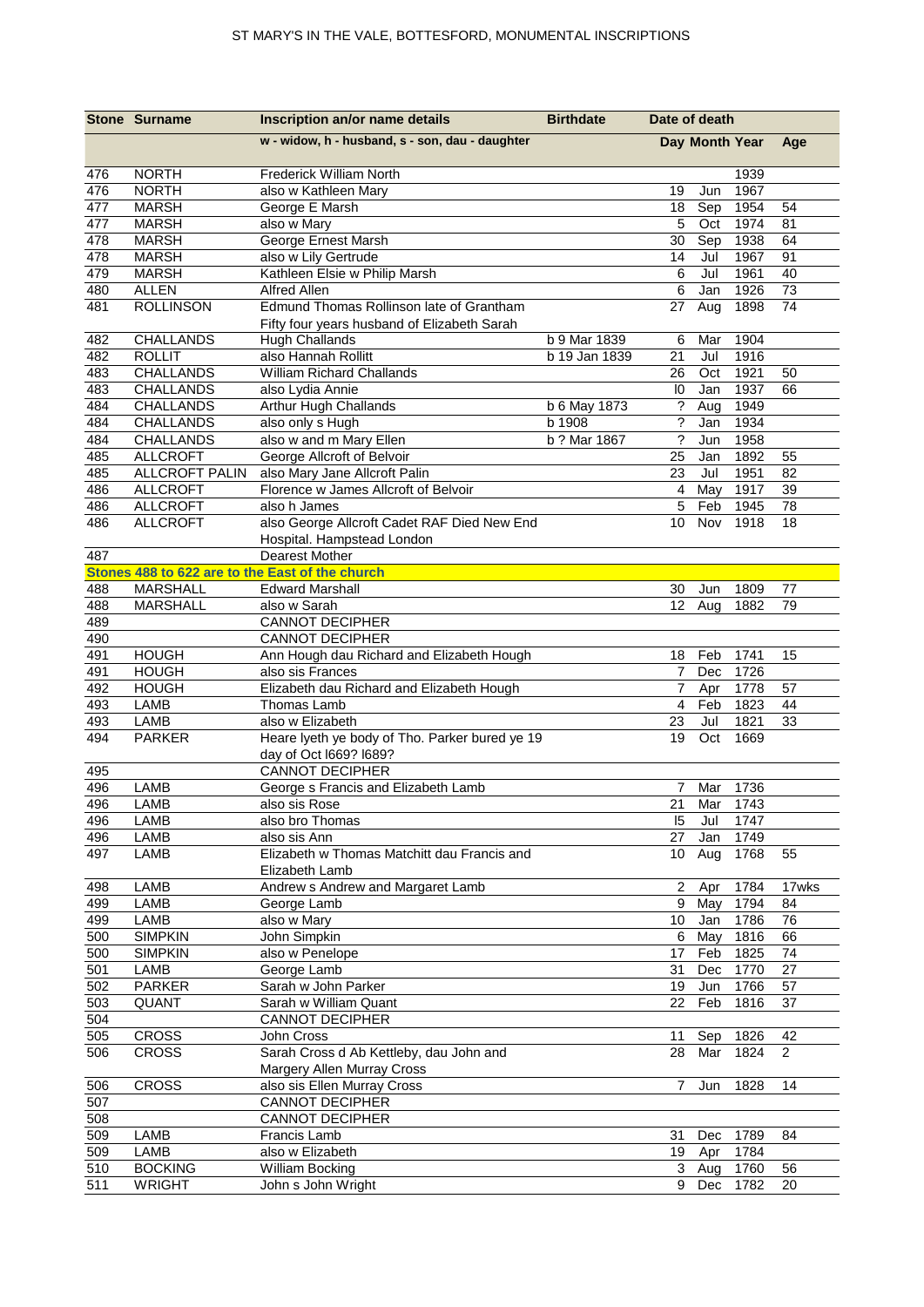|                  | <b>Stone Surname</b>  | Inscription an/or name details                                          | <b>Birthdate</b> | Date of death        |                |              |          |
|------------------|-----------------------|-------------------------------------------------------------------------|------------------|----------------------|----------------|--------------|----------|
|                  |                       | w - widow, h - husband, s - son, dau - daughter                         |                  |                      | Day Month Year |              | Age      |
| 512              | <b>BOCKING</b>        | John Bockin Junr                                                        |                  | 28                   | May            | 1823         | 55       |
| 513              | <b>HOUGH</b>          | Elizabeth w Richard Hough                                               |                  | 15                   | Jan            | 1784         | 72       |
| 514              | LAMB                  | Frances dau Andrew and Margaret Lamb                                    |                  | 19                   | Mar            | 1706         | I7wk     |
| 514              | LAMB                  | also sis Frances Penelope                                               |                  | 24                   | Jan            | 1787         | I5days   |
| 515              | LAMB                  | Penelope dau Andrew and Margaret Lamb                                   |                  | 28                   | Aug            | 1780         |          |
| 515              | LAMB                  | also two sons named William                                             |                  | 19                   | Nov            | 1769         |          |
| 516              | LAMB                  | Daniel Lamb                                                             |                  | 24                   | Jan            | 1784         | 77       |
| 516              | LAMB                  | also w Elizabeth                                                        |                  | 21                   | Dec            | 1791         | 85       |
| $\overline{517}$ | <b>TINLEY</b>         | <b>Robert Tinley</b>                                                    |                  | 6                    | Dec            | 1851         | 62       |
| 517              | <b>TINLEY</b>         | also w Elizabeth                                                        |                  | 3                    | Oct            | 1870         | 70       |
| 518<br>518       | LEWTY<br><b>LEWTY</b> | John Lewty<br>also w Mary                                               |                  | $\overline{7}$<br>29 | Aug<br>jan     | 1860<br>1855 | 83<br>81 |
| 518              | <b>LEWTY</b>          | also s William                                                          |                  | 12                   | Sep            | 1878         | 73       |
| 518              | LEWTY                 | also Edith w William Lewty                                              |                  | 16                   | Nov            | 1862         | 50       |
| 519              |                       | <b>CANNOT DECIPHER</b>                                                  |                  |                      |                |              |          |
| 520              | <b>LEWTY</b>          | William Lewty                                                           |                  | 29                   | Mar            | 1808         | 72       |
| 520              | <b>LEWTY</b>          | also w Elizabeth                                                        |                  | $\overline{4}$       | Jan            | 1812         | 63       |
| 521              | LEWTY                 | Mary w William Lewty                                                    |                  | 2                    | Feb            | 1741         | 42       |
| 521              | LEWTY                 | also Ann w William Lewty                                                |                  | 27                   | Jan            | 1765         | 55       |
| 521              | LEWTY                 | also h of both William                                                  |                  | 12                   | Sep            | 1783         | 83       |
| 522              | <b>JACKSON</b>        | Elizabeth w John Jackson                                                |                  | 27                   | Feb            | 1745         | 53       |
| 522              | <b>JACKSON</b>        | also Mary w John Jackson                                                |                  | 19                   | Jan            | 1763         | 61       |
| $\overline{523}$ | <b>CHALLANDS</b>      | <b>Francis Challands</b>                                                |                  | 8                    | Jun            | 1851         | 77       |
| 523              | <b>CHALLANDS</b>      | also w Mary                                                             |                  | 28                   | Aug            | 1854         | 80       |
| 524              | <b>BAILEY</b>         | Thomas Bailey d at Woodlands                                            |                  | 14                   | Nov            | 1913         | 27       |
| 524              | <b>BAILEY</b>         | also m Mary Ann Bailey                                                  |                  | 23                   | Apr            | 1921         | 66       |
| 524              | <b>BAILEY</b>         | also f Henry Bailey                                                     |                  | 17                   | Jan            | 1936         | 85       |
| 525              | <b>BAILEY</b>         | John Bailey                                                             |                  | 30                   | Oct            | 1889         | 71       |
| 525              | <b>BAILEY</b>         | also w Alice                                                            |                  | 19                   | Apr            | 1863         | 44       |
| 526              | <b>BAILEY</b>         | Mary w Thomas Bailey                                                    |                  |                      |                |              |          |
| 527              | <b>BAILEY</b>         | Mary w John Bailey                                                      |                  | 5                    | Oct            | 1764         | 48       |
| 527              | <b>BAILEY</b>         | also s Henry and dau Margaret d in their<br>minority                    |                  | 11                   | Apr            | 1782         | 74       |
| 528              | <b>BAILEY</b>         | <b>William Bailey</b>                                                   |                  | 11                   | Apr            | 1782         | 74       |
| 528              | <b>BAILEY</b>         | also w Mary                                                             |                  | 9                    | Feb            | 1781         | 68       |
| 529              | <b>BAILEY</b>         | John Bailey                                                             |                  | 5                    | Jun            | 1746         | 70       |
| 529              | <b>BAILEY</b>         | also w Mary                                                             |                  | 15                   | Jul            | 1745         | 40       |
| 529              | <b>BAILEY</b>         | also s Joseph, Richard, Benjamin                                        |                  |                      |                |              |          |
| 529              | <b>BAILEY</b>         | also dau Elizabeth, Sarah, Margaret, Elizabeth                          |                  |                      |                |              |          |
| 530              | SPAD                  | John Spad? s Richard and Mary Spad?                                     |                  |                      | 2 Aug          | 1756         | 9 wks    |
| 530              | SPAD                  | also sis Mary                                                           |                  | $\overline{7}$       | Nov            | ???          | 4        |
| 531              | <b>FRYER</b>          | Harriet Martha w John Fryer                                             |                  | $\overline{4}$       | Aug            | 1868         | 31       |
| 531              | <b>FRYER</b>          | also dau Kate                                                           |                  | $\overline{7}$       | Mar            | 1764         | 11 mth   |
| 532              | <b>JAMES</b>          | John Rowland James                                                      |                  | $\overline{2}$       | Jun            | 1956         | 68       |
| 532              | <b>JAMES</b>          | also w Elizabeth                                                        |                  | 18                   | Feb            | 1965         | 76       |
| 533              | <b>JAMES</b>          | Alice Elizabeth w Edward James                                          |                  | 23                   | Dec            | 1927         | 73       |
| 533              | <b>JAMES</b>          | also h Edward                                                           |                  | 8                    | Feb            | 1939         | 85       |
| 534              | <b>JAMES</b>          | Austin George, yngst child of Edward and Alice b 30 Jul 1893<br>E James |                  | 24                   | Apr            | 1900         |          |
| 535              | <b>JAMES</b>          | Hannah James                                                            | b 3 Apr 1813     | 27                   | Mar            | 1899         |          |
| 535              | <b>JAMES</b>          | also h Edward                                                           | b 17 Aug 1810    | 14                   | Apr            | 1903         |          |
| 536              | <b>BREWITT</b>        | <b>William Brewitt</b>                                                  |                  | 21                   | Apr            | 1888         | 80       |
| 536              | <b>BREWITT</b>        | also w Ann                                                              |                  | 7                    | Apr            | 1881         | 75       |
| 537              | <b>BREWITT</b>        | John Brewitt                                                            |                  | 14                   | Oct            | 1844         | 67       |
| 537              | <b>BREWITT</b>        | also w Sarah                                                            |                  | 31                   | Dec            | 1848         | 73       |
| 538              | <b>BREWITT</b>        | <b>ELizabeth Brewitt</b>                                                |                  | 7                    | Apr            | 1918         | 78       |
| 539              | <b>HILSON</b>         | Robert Hilson                                                           | b 20 Feb 1858    | 5                    | Aug            | 1906         |          |
| 539              | <b>HILSON</b>         | also s Robert Henry                                                     |                  |                      |                |              |          |
| 539              | <b>HILSON</b>         | also s Brewitt                                                          |                  | 12                   | Feb            | 1918         | 21       |
| 539              | <b>HILSON</b>         | also w Emily                                                            |                  | 10                   | Mar            | 1937         | 76       |
| 540              | <b>DAWSON</b>         | James Dawson                                                            | b 31 Jan 1861    | 9                    | Jul            | 1915         |          |
| 540              | <b>DAWSON</b>         | also w Laura                                                            | $b$ 4 Nov 1861   | 23                   | Mar            | 1894         |          |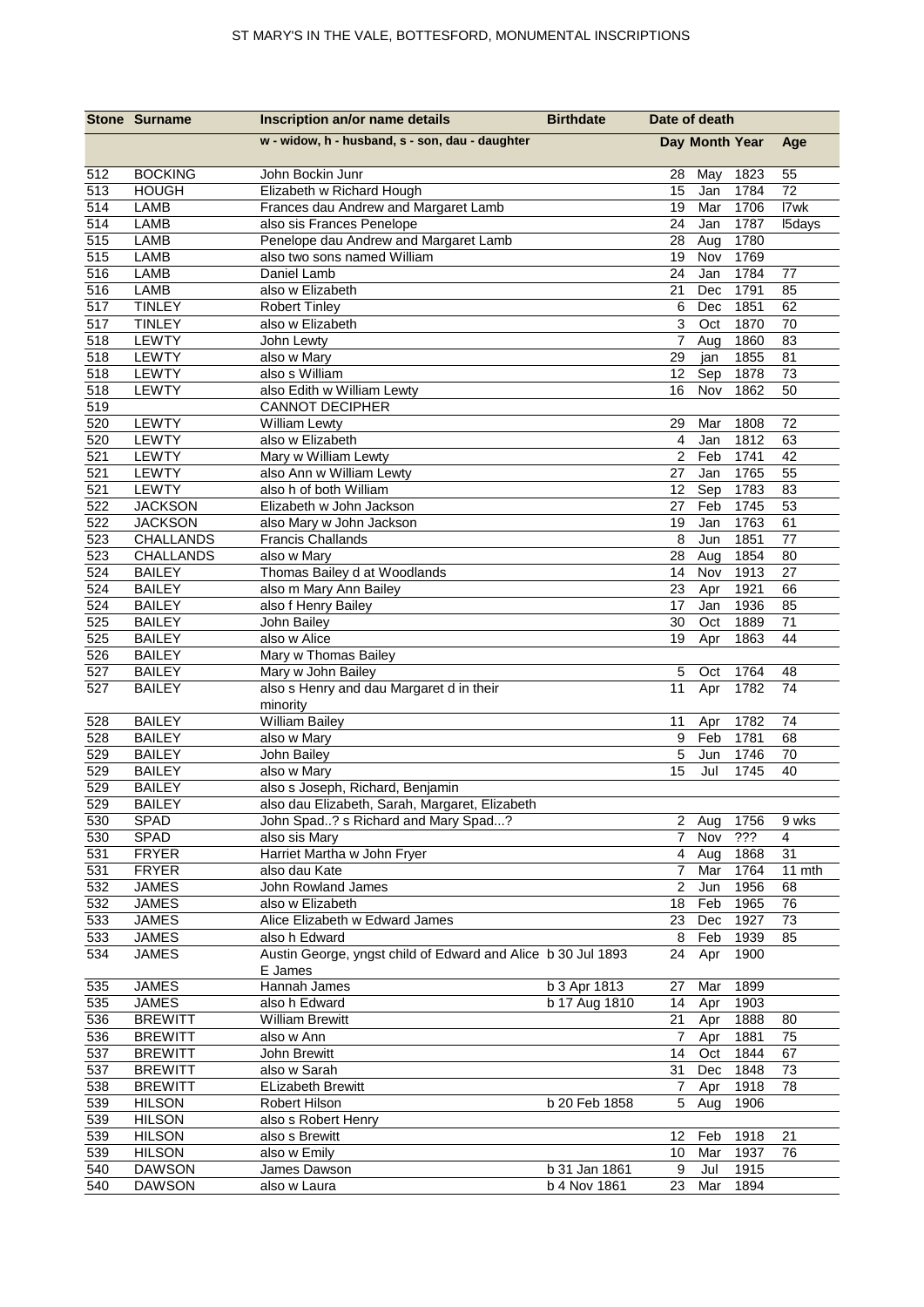|             | <b>Stone Surname</b>               | Inscription an/or name details                          | <b>Birthdate</b> | Date of death  |                |              |               |
|-------------|------------------------------------|---------------------------------------------------------|------------------|----------------|----------------|--------------|---------------|
|             |                                    | w - widow, h - husband, s - son, dau - daughter         |                  |                | Day Month Year |              | Age           |
| 540         | <b>DAWSON</b>                      | also their children Edith and Heber                     |                  |                |                |              |               |
| 541<br>542  | <b>PARNHAM</b>                     | William Parnham                                         |                  | 26<br>30       | Jan<br>Jun     | 1958<br>1834 | 81<br>31      |
| 542         | <b>LIEUSLEY</b><br>LIEUSLEY        | William Lieusley<br>also sis Mary Ann                   |                  | 23             | Apr            | 1819         | 18            |
| 542         | LIEUSLEY                           | also sis Elizabeth                                      |                  | 3              | Nov            | 1820         | 16            |
| 542         | LIEUSLEY                           | also sis Caroline                                       |                  | 22             | Oct            | 1826         | 20            |
| 543         | <b>LIEUSLEY</b>                    | John Lieusley                                           |                  | 15             | Jun            | 1826         | 57            |
| 543         | LIEUSLEY                           | also w Sarah                                            |                  | 11             | Oct            | 1836         |               |
| 544         | <b>WHEAT</b>                       | Emma w John Wheat                                       |                  | 25             | Apr            | 1888         | 79            |
| 544         | <b>WHEAT</b>                       | also h John, died Boxmoor, Herts                        |                  | 16             | Mar            | 1899         | 87            |
| 545         | <b>JAMES</b>                       | James Edward James                                      |                  | 7              | Mar            | 1941         | 71            |
| 545         | <b>JAMES</b>                       | also w Esther Jane                                      |                  | 29             | Apr            | 1973         | 95            |
| 546         | <b>SUTTON</b>                      | <b>William Sutton</b>                                   |                  | 21             | Jul            | 1924         | 90            |
| 546         | <b>SUTTON</b>                      | also w Eliza                                            |                  | 29             | Sep            | 1924         | 79            |
| 546         | <b>SUTTON</b>                      | also s Philip killed in action                          |                  | 24             | Mar            | 1918         | 31            |
| 547         | <b>BREWSTER</b><br><b>BREWSTER</b> | Jane Brewster<br>also h Harold                          |                  | 16             | Jun            | 1964         | 76            |
| 547<br>548  | <b>SUTTON</b>                      | Anthony John Sutton                                     |                  | 21<br>14       | Dec<br>Apr     | 1976<br>1980 | 86<br>35      |
| 549         | <b>SPRAY</b>                       | Ann w Robert Spray                                      |                  | 21             | Oct            | 1786         | 37            |
| 549         | <b>SPRAY</b>                       | also s William dau Jane                                 |                  |                |                |              |               |
| 550         | <b>SPRAY</b>                       | Ann dau Robert and Mary Spray                           |                  | 27             | May            | 1829         | 20            |
| 551         | <b>SPRAY</b>                       | Henry Spray                                             |                  | 11             | Nov            | 1784         | 66            |
| 552         | <b>HARDY</b>                       | Daniel John Hardy                                       |                  | 7              | Jan            | 1915         | 86            |
| 552         | <b>HARDY</b>                       | also w Elizabeth                                        |                  | $\overline{2}$ | Oct            | 1904         | 74            |
| 553         | <b>SILSING</b>                     | Daniel Silsling                                         |                  | 28             | Sep            | 1835         | 79            |
| 553         | <b>SILSING</b>                     | also w Ann                                              |                  | 25             | Jul            | 1830         | 71            |
| 554         | <b>HARDY</b>                       | <b>Robert Hardy</b>                                     |                  |                |                |              |               |
| 556         | <b>PARNHAM</b>                     | William Parnham                                         |                  | 24             | Feb            | 1913         | 75            |
| 556         | <b>PARNHAM</b>                     | also w Sarah                                            |                  | 13             | Dec            | 1923         | 86            |
| 557         | <b>BAINES</b>                      | Walter Baines M.A. (Cantab)                             |                  | 15             | Nuv            | 1957         | 69            |
| 558         | <b>ROSE</b>                        | Joseph Rose                                             |                  | $10$           | Feb            | 1898         | 70            |
| 558<br>559  | <b>ROSE</b><br><b>ROSE</b>         | also Lucy                                               |                  | 3<br>24        | Feb<br>Sep     | 1896<br>1889 | 63<br>29      |
| 560         | <b>BAINES</b>                      | Sarah Ann dau Joseph and Lucy Rose<br>John Henry Baines |                  | 24             | Nov            | 1917         | 68            |
| 560         | <b>BAINES</b>                      | also w Fanny                                            |                  | $\overline{5}$ | Jan            | 1924         | 74            |
| 560         | <b>BAINES</b>                      | also s Charles killed in action                         |                  | 28             | May            | 1918         | 33            |
| 561         | <b>BAINES</b>                      | Evelyn eld dau George and Frances E May                 |                  | 28             | Aug            | 1918         | 25            |
| 562         | MAY                                | Thomas Hare May                                         | b 19 Feb 1821    | 25             | Aug            | 1901         |               |
| 563         | MAY                                | Thomas May                                              |                  | 17             | Jun            | 1830         | 45            |
| 563         | MAY                                | also w Ann                                              |                  | 17             | Jan            | 1875         | 83            |
| 564         | <b>LENTON</b>                      | Henry Lenton                                            |                  | 6              | Dec            | 1918         |               |
| 565         | <b>LENTON</b>                      | <b>Frederick Lenton</b>                                 |                  | 20             | Jan            | 1957         | 69            |
| 565         | <b>LENTON</b>                      | also dau Mollie                                         |                  | 25             | Sep            | 1936         | 22            |
| 566         | <b>MONKS</b>                       | James Monks, Accidently killed on Grt Northern          |                  | 25             | Apr            | 1887         | 27            |
|             |                                    | Railway at Bottesford                                   |                  |                |                |              |               |
| 567<br>5675 | <b>BARNES</b><br><b>BARNES</b>     | Sam Barnes<br>also w Annie                              |                  | 6<br>27        | Dec<br>Jun     | 1952<br>1961 | $77 \,$<br>87 |
| 568         | <b>KIRTON</b>                      | Ann Kirton                                              |                  | 30             | May            | 1939         | 77            |
| 568         | <b>KIRTON</b>                      | also h John                                             |                  | 20             | Oct            | 1945         | 90            |
| 569         | COX                                | Harry James Cox                                         |                  | 4              | Sep            | 1894         | 15            |
| 569         | COX                                | also Leonard                                            |                  | 14             | Nov            | 1894         | 15mth         |
| 570         | COX                                | Henry Cox                                               | b 1855           |                |                | 1938         |               |
| 570         | $\overline{COX}$                   | also w Mary Ann                                         | b 1856           |                |                | 1943         |               |
| 571         | <b>TAYLOR</b>                      | E S B (Sid) Taylor b                                    | b 21 Oct 1902    | 1              | Mar            | 1944         |               |
| 572         | <b>TAYLOR</b>                      | Louisa w Arthur Edward Taylor                           |                  | 23             | Feb            | 1923         | 49            |
| 572         | <b>TAYLOR</b>                      | also h Arthur Edward                                    |                  | 18             | Oct            | 1937         | 65            |
| 573         | <b>BATEMAN</b>                     | Mary Bateman                                            |                  | 3              | Mar            | 1885         | 65            |
| 574         | <b>LENTON</b>                      | Thomas s Joseph and Elizabeth Lenton                    |                  | 19             | Mar            | 1890         | 15            |
| 575         | <b>LENTON</b>                      | Joseph Lenton                                           |                  | 24             | Mar            | 1898         | 49            |
| 575         | <b>LENTON</b>                      | also wid Elizabeth                                      |                  | 3              | Aug            | 1930         | 83            |
| 575         | <b>LENTON</b>                      | also s Henry                                            |                  | 6              | Dec            | 1918         | 35            |
| 576         | <b>MILLNS</b>                      | George Millns? (e?)                                     |                  | 4              | Sep            | 1873         | 35            |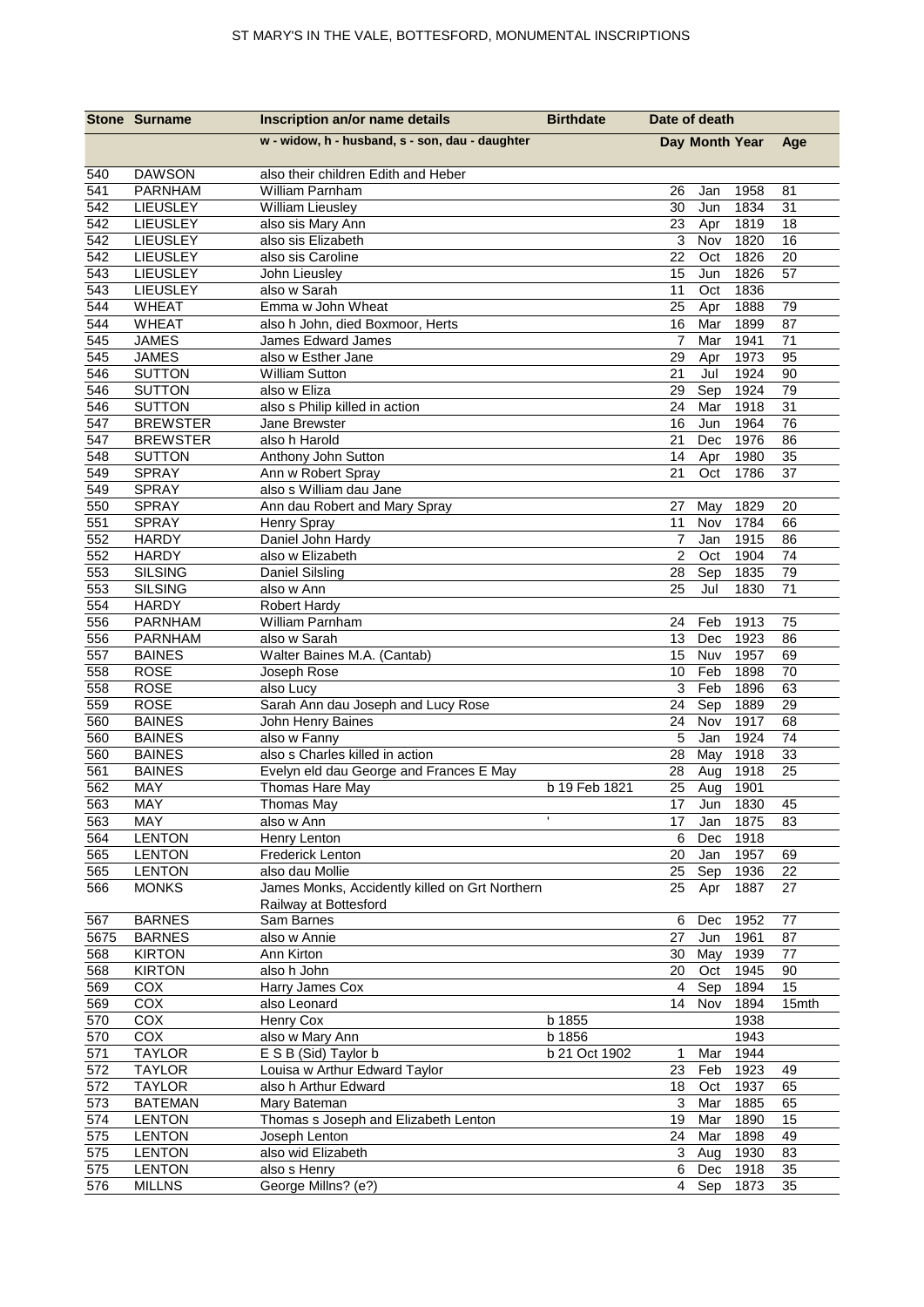|            | <b>Stone Surname</b>          | Inscription an/or name details                  | <b>Birthdate</b> | Date of death           |                |              |                |
|------------|-------------------------------|-------------------------------------------------|------------------|-------------------------|----------------|--------------|----------------|
|            |                               | w - widow, h - husband, s - son, dau - daughter |                  |                         | Day Month Year |              | Age            |
| 576        | CHALLANDS                     | also Rebecca Challands                          |                  | 9                       | Jun            | 1888         | 81             |
| 577        | <b>CHALLANDS</b>              | Robert s John and Rebecca ???                   |                  | ?                       | Jul            | 1856         | 20             |
| 578        | <b>BEND</b>                   | Ann Bend                                        |                  | 9                       | Aug            | 1900         | 42             |
| 578        | <b>BEND</b>                   | also Mark Bend                                  |                  | 10                      | Mar            | 1933         | 76             |
| 578        | <b>BEND</b>                   | also s George Ernest                            |                  | 16                      | Sep            | 1906         | 20             |
| 578        | <b>BEND</b>                   | also dau Lillian Hilda                          |                  | 15                      | Apr            | 1897         | 10mth          |
| 579        | <b>HARRISON</b>               | Catherine Annie w Robert Harrison               |                  | 31                      | Jul            | 1879         | 27             |
| 580        | <b>TAYLOR</b>                 | Doris Taylor                                    |                  | 28                      | Jun            | 1862         | 56             |
| 580        | <b>TAYLOR</b>                 | also John William Taylor                        |                  | 22                      | Aug            | 1983         | 80             |
| 581        | <b>TAYLOR</b>                 | Katie Victoria dau Christopher and Jane Taylor  |                  | 18                      | Jan            | 1985         | 8days          |
| 582        | CATTON                        | Fanny Mary w William Catton                     |                  | 4                       | Nov            | 1910         | 45             |
| 582        | CATTON                        | also h William                                  |                  | 17                      | May            | 1942         | 67             |
| 583        | <b>BECKETT</b>                | Samuel Beckett                                  |                  | 14                      | Apr            | 1897         | 78             |
| 583        | <b>BECKETT</b>                | also w Elizabeth                                |                  | 17                      | Jun            | 1904         | 77             |
| 583        | <b>BECKETT</b>                | also dau Dorothy                                |                  | 16                      | Jul            | 1904         | 39             |
| 584        | <b>BECKETT</b>                | Ann Beckett                                     |                  | 10                      | Oct            | 1882         | 58             |
| 585        | <b>ALLIS</b>                  | Harriet Anne Allis                              |                  | 14<br>5                 | Jan<br>Jul     | 1929<br>1934 | 72             |
| 585<br>586 | <b>ALLIS</b><br><b>TAYLOR</b> | also h George<br><b>Bob Taylor</b>              |                  | 22                      | Nov            | 1902         | 79<br>69       |
| 587        | <b>BAGGALEY</b>               | Thomas h Beatrice Baggaley                      |                  | 4                       | Apr            | 1971         | 76             |
| 587        | <b>BAGGALEY</b>               | also Beatrice                                   |                  | 26                      | Oct            | 1973         | 75             |
| 588        | <b>TAYLOR</b>                 | Arthur Henry Taylor                             |                  | 11                      | Nov            | 1957         | 58             |
| 588        | <b>TAYLOR</b>                 | also w Kate                                     |                  | 18                      | Feb            | 1985         | 87             |
| 589        | <b>COOPER</b>                 | John Thomas Cooper                              |                  | $\overline{2}$          | Jul            | 1904         | 46             |
| 589        | COOPER                        | also s Harold killed in action                  |                  |                         |                | 1917         | 24             |
| 590        | <b>CROWDER</b>                | Lillian Iris w John Crowder                     |                  | 15                      | Jun            | 1976         | 71             |
| 590        | <b>CROWDER</b>                | also h John                                     |                  | 17                      | Apr            | 1979         | 71             |
| 591        | <b>TAYLOR</b>                 | Hannah w Smith Taylor                           |                  | 14                      | Aug            | 1904         | 53             |
| 591        | <b>TAYLOR</b>                 | also dau Esther Ann                             |                  | 29                      | Jul            | 1907         | 25             |
| 592        | <b>TAYLOR</b>                 | Smith Taylor accidently killed                  |                  | $\overline{\mathbf{4}}$ | Nov            | 1919         | 68             |
| 592        | <b>BULLIMORE</b>              | also Mary Ellen Bullimore                       |                  | 11                      | Nov            | 1918         | 38             |
| 593        | <b>RAWDIN</b>                 | Samuel Rawdin                                   |                  | 12                      | Oct            | 1907         | 56             |
| 593        | <b>BOCKIN</b>                 | also s Maurice Bockin                           |                  | 14                      | Sep            | 1905         | 25             |
| 593        | <b>BOCKIN</b>                 | also w Catherine                                |                  | 6                       | Nov            | 1909         | 62             |
| 594        | <b>BOCKIN</b>                 | Sarah w John Bockin                             |                  | 10                      | Jun            | 1874         | 59             |
| 595        | <b>NEWBOLD</b>                | Jane w Robert Newbold of Belvoir, dau           |                  | 24                      | Dec            | 1875         | 45             |
|            |                               | Thomas Ellison of Much Woolton nr Liverpool     |                  |                         |                |              |                |
| 596        | <b>RAWDIN</b>                 | Thomas Rawdin                                   |                  | 22                      | Feb            | 1925         | 78             |
| 596        | <b>RAWDIN</b>                 | also w Sarah                                    |                  | 20                      | May            | 1937         | 88             |
| 597        | <b>RAWDIN</b>                 | Thomas h Annie Rawdin                           |                  | 9                       | Feb            | 1906         | 33             |
| 598        | <b>HALL</b>                   | Sarah Elizabeth w Joseph Hall                   |                  | 29                      | Oct            | 1937         | 60             |
| 598        | <b>HALL</b>                   | also h Joseph                                   |                  | 16                      | Jan            | 1959         | 86             |
| 599        | <b>BAKER</b>                  | Samuel Baker                                    |                  | 24                      | Apr            | 1917         | 56             |
| 600<br>601 | WEBB<br><b>ROBINSON</b>       | John Webb<br>Thomas William Robinson            |                  | $\mathbf{1}$<br>6       | Jun            | 1891<br>1940 | 71             |
| 601        | <b>ROBINSON</b>               | also w Sarah                                    |                  | 17                      | Jan<br>Feb     | 1962         | 68<br>77       |
| 602        | <b>ROBINSON</b>               | Sidney Robinson                                 |                  | Ш                       | Nov            | 1976         | 78             |
| 603        | <b>ROBINSON</b>               | Robert h Ann George                             |                  | 3                       | Apr            | 1881         | 37             |
| 603        | <b>ROBINSON</b>               | also dau Gertrude Annie                         |                  | 20                      | Apr            | 1881         | 11mth          |
| 604        | LORD                          | George Lord                                     |                  | 18                      | May            | 1903         | 74             |
| 604        | LORD                          | also w Elizabeth                                |                  | 27                      | Aug            | 1882         | 62             |
| 605        | GODDARD                       | Mary Ann w Thomas Goddard                       |                  | 9                       | Jan            | 1880         | 35             |
| 606        | <b>HUDSON</b>                 | Gladys Elsie dau Joseph and Mary Ann            |                  | $\overline{4}$          | Jun            | 1807         | $\overline{2}$ |
|            |                               | Hudson                                          |                  |                         |                |              |                |
| 607        | <b>TAYLOR</b>                 | Joseph W Hudson                                 |                  | 22                      | Mar            | 1917         | 64             |
| 607        | <b>HUDSON</b>                 | also w Mary Ann                                 | b 25 Dec 1856    | 4                       | Feb            | 1944         | 87             |
| 608        | <b>HUDSON</b>                 | Joseph Frederick Hudson                         |                  | $\overline{7}$          | Oct            | 1966         | 87             |
| 609        | <b>OGILVY</b>                 | George only s George William and Mary Ogilvy    |                  | 23                      | Dec            | 1886         | 25             |
| 610        | <b>DUXON</b>                  | Valerie May Duxon                               |                  | 18                      | Feb            | 1977         | 37             |
| 611        | <b>ROOKS</b>                  | <b>Terence William Rooks</b>                    |                  | 11                      | Mar            | 1959         | 16             |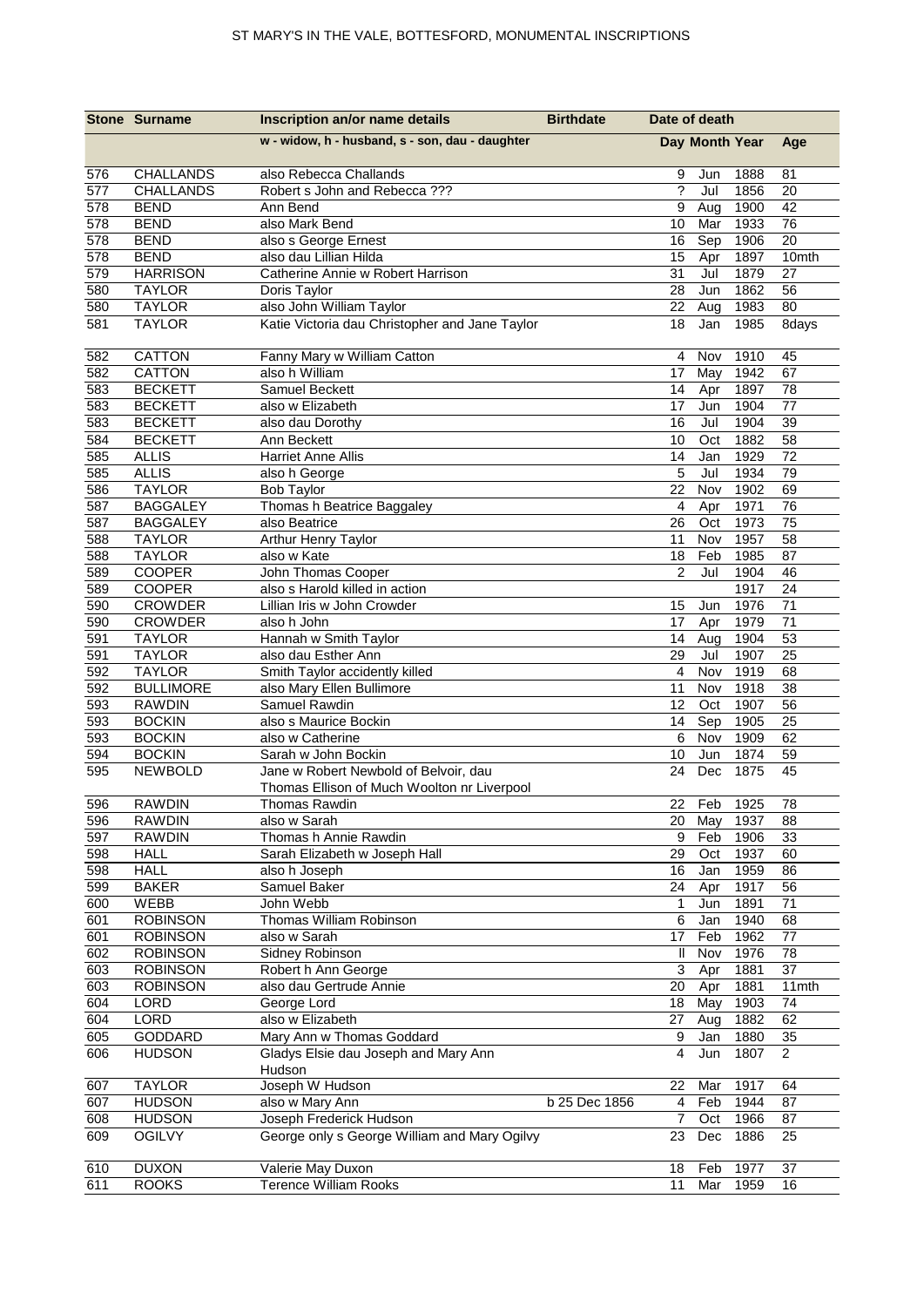|            | <b>Stone Surname</b>                 | Inscription an/or name details                               | <b>Birthdate</b> | Date of death  |               |              |          |
|------------|--------------------------------------|--------------------------------------------------------------|------------------|----------------|---------------|--------------|----------|
|            |                                      | w - widow, h - husband, s - son, dau - daughter              |                  | Day Month Year |               |              | Age      |
| 612        | <b>EDWARDS</b>                       | Ann w Samuel Edward                                          |                  | 19             | Nov           | 1880         | 62       |
| 612        | <b>EDWARDS</b>                       | also Samuel Edward                                           |                  | 7              | Nov           | 1890         | 75       |
| 613        | <b>FLACK</b>                         | Emily Flack w Alfred George                                  |                  | 8              | Feb           | 1959         | 67       |
| 613        | <b>FLACK</b>                         | also Alfred George Flack                                     |                  | 14             | Mar           | 1963         | 79       |
| 614        | <b>KETTLE</b>                        | Walter James Kettle                                          |                  | 15             | Aug           | 1982         | 67       |
| 614        | <b>KETTLE</b>                        | also Margaret (Molly)                                        |                  | 8              | Oct           | 1984         | 65       |
| 615        | <b>WILKINSON</b>                     | Alfred Robert Wilkinson                                      |                  | 9              | Nov           | 1946         | 80       |
| 615        | <b>WILKINSON</b>                     | also Ada Annie                                               |                  | 20             | Apr           | 1976         | 87       |
| 616        | <b>WILKINSON</b>                     | Jane (Jean) Wilkinson                                        |                  | 10             | Jan           | 1982<br>1881 | 63       |
| 617<br>618 | <b>WILKINSON</b><br><b>SILKSTONE</b> | William Wilkinson<br>Agnes Edith w Charles William Silkstone |                  | 25<br>24       | May<br>Mar    | 1957         | 55<br>71 |
| 618        | <b>SILKSTONE</b>                     | also h Charles William                                       |                  | 8              | Jul           | 1974         | 86       |
| 618        | <b>NEWMAN</b>                        | also Ethel Kate Newman                                       |                  | 23             | Aug           | 1971         | 79       |
| 619        | <b>HNDS</b>                          | George Hinds six years Police Insp. Belvior                  |                  | 30             | Dec           | 1879         | 44       |
| 620        | <b>ALLEN</b>                         | William Ist s William and Mary Ann Allen                     |                  | 8              | Mar           | 1885         | 24       |
| 621        | <b>ALLEN</b>                         | William Allen ten years Police Insp'                         |                  | 15             | Oct           | 1908         | 70       |
| 621        | <b>ALLEN</b>                         | also w Mary Ann                                              |                  | 15             | Mar           | 1916         | 86       |
| 622        | <b>MUSSON</b>                        | George Musson                                                |                  | 9              | Feb           | 1899         | 55       |
| 622        | <b>MUSSON</b>                        | also wid Caroline                                            |                  | 17             | Sep           | 1931         | 83       |
| 622        | <b>TIPPING</b>                       | also John Tipping                                            |                  | 9              | Dec           | 1927         | 76       |
|            |                                      | Stones 623 to 886 are South East of the church               |                  |                |               |              |          |
| 623        | <b>HICKSON</b>                       | <b>Richard Hickson</b>                                       |                  | 30             | Dec           | 1838         | 48       |
| 623        | <b>HICKSON</b>                       | also w Elizabeth                                             |                  | 8              | May           | 1857         | 65       |
| 624        |                                      | IVY CLAD CANNOT DECIPHER                                     |                  |                |               |              |          |
| 625        |                                      | <b>IVY CLAD CANNOT DECIPHER</b>                              |                  |                |               |              |          |
| 626        | <b>HICKSON</b>                       | William Hickson                                              |                  | 5              | Mar           | 1883         | 67       |
| 626        | <b>HICKSON</b>                       | also Mary Ann                                                |                  | 3              | Aug           | 1906         | 83       |
| 627        | <b>HICKSON</b>                       | Walter Owen Hickson                                          |                  | 8              | Oct           | 1915         | 52       |
| 628        | HITT                                 | Goodwith Hitt w Thomas                                       |                  | 30             | Mar           | 1739         | 65       |
| 629        | <b>HITT</b>                          | Thomas Hitt s Thomas and Elizabeth Hitt,                     |                  | 3              | Jul           | 1762         | 76       |
|            |                                      | Husband to Goodworth. She was dau James                      |                  |                |               |              |          |
| 630        | <b>HAND</b>                          | Cragg of Easthorpe Bott'd<br>Gregory s Thomas and Ann Hand   |                  | 7              | Jul           | 1790         | 7wks     |
| 631        | <b>HACK</b>                          | Eliza Hack                                                   |                  |                |               |              |          |
| 632        | <b>PORTER</b>                        | Annie Porter dau George and Annie                            |                  | 10             | Jan           | 1861         | 4        |
| 633        | <b>DUFFIN</b>                        | Mary Duffin w john                                           |                  | 23             | May           | 1824         | 38       |
| 634        | <b>MILLER</b>                        | <b>William Miller</b>                                        |                  | 30             | Oct           | 1934         | 76       |
| 634        | <b>MILLER</b>                        | also wid Elizabeth                                           |                  | 3              | Jan           | 1944         | 81       |
| 635        | <b>WATTS</b>                         | Mary w John Watts Junt                                       |                  |                |               | 3 Oct 1779   | 47       |
| 636        | <b>WATTS</b>                         | Thomas s John and Jane Watts                                 |                  |                |               | 16 Mar 1780  | 42       |
| 637        | <b>BEAN</b>                          | Thomas Bean                                                  |                  |                | 22 Aug        | 1739         | 74       |
| 638        | <b>WATTS</b>                         | Elizabeth w Richard Watts dau of Thomas and                  |                  |                | 6 May         | 1793         | 38       |
|            |                                      | Ann Cross of Ab Kettleby                                     |                  |                |               |              |          |
| 638        | <b>WATTS</b>                         | also two sons                                                |                  |                |               |              |          |
| 639        | <b>WATTS</b>                         | John s John and Jane Watts                                   |                  | 24             | Nov           | 1783         | 48       |
| 640        | <b>WATTS</b>                         | <b>Richard Watts</b>                                         |                  |                | 15 Dec        | 1768         | 47       |
| 640        | <b>WATTS</b>                         | also w Elizabeth                                             |                  | 27 Jan         |               | 1797         | 70       |
| 641        | <b>WATTS</b>                         | John Watts                                                   |                  |                | 28 Mar        | 1788         | 82       |
| 642        | <b>WATTS</b>                         | Jane relict John Watts                                       |                  | $\mathbf{1}$   | Sep           | 1789         | 81       |
| 643        | <b>NELSON</b>                        | William s William and Sarah Nelson                           | b 29 Jun 1780    |                | 18 Apr        | 1783         |          |
| 643        | <b>NELSON</b>                        | also his sis Mary                                            | b 22 Jan 1778    | 27             | Ort           | 1781         |          |
| 644        | <b>LEE</b>                           | Frances dau Jane Lee                                         |                  | 5 <sub>5</sub> | Sep           | 1751         | 7        |
| 645<br>645 | <b>TOW</b><br><b>TOW</b>             | Thomas Tow<br>also w Ann                                     |                  | $\overline{7}$ | 22 Jan<br>Feb | 1812<br>1816 | 61<br>60 |
| 646        | <b>CHALLANDS</b>                     | William Challands                                            |                  | 24             | Nov           | 1858         | 74       |
| 646        | CHALLANDS                            | William Challands                                            |                  | 24             | Nov           | 1840         | 82       |
| 646        | <b>CHALLANDS</b>                     | also w Jane                                                  |                  |                | 16 Dec        | 1809         | 50       |
| 647        | <b>BREEDON</b>                       | Robert Breedon                                               |                  | 9              | Oct           | 1876         | 72       |
| 647        | <b>BREEDON</b>                       | also w Sarah                                                 |                  | 30 Apr         |               | 1883         | 76       |
| 648        | <b>McKAY</b>                         | <b>Wally McKay</b>                                           |                  |                | 18 Nov        | 1980         | 58       |
| 649        | LILLEY                               | Henry Lilley                                                 |                  | 26             | Mar           | 1955         | 76       |
| 650        | <b>HART</b>                          | Harry A Hart                                                 |                  |                | 13 Jan 1968   |              | 76       |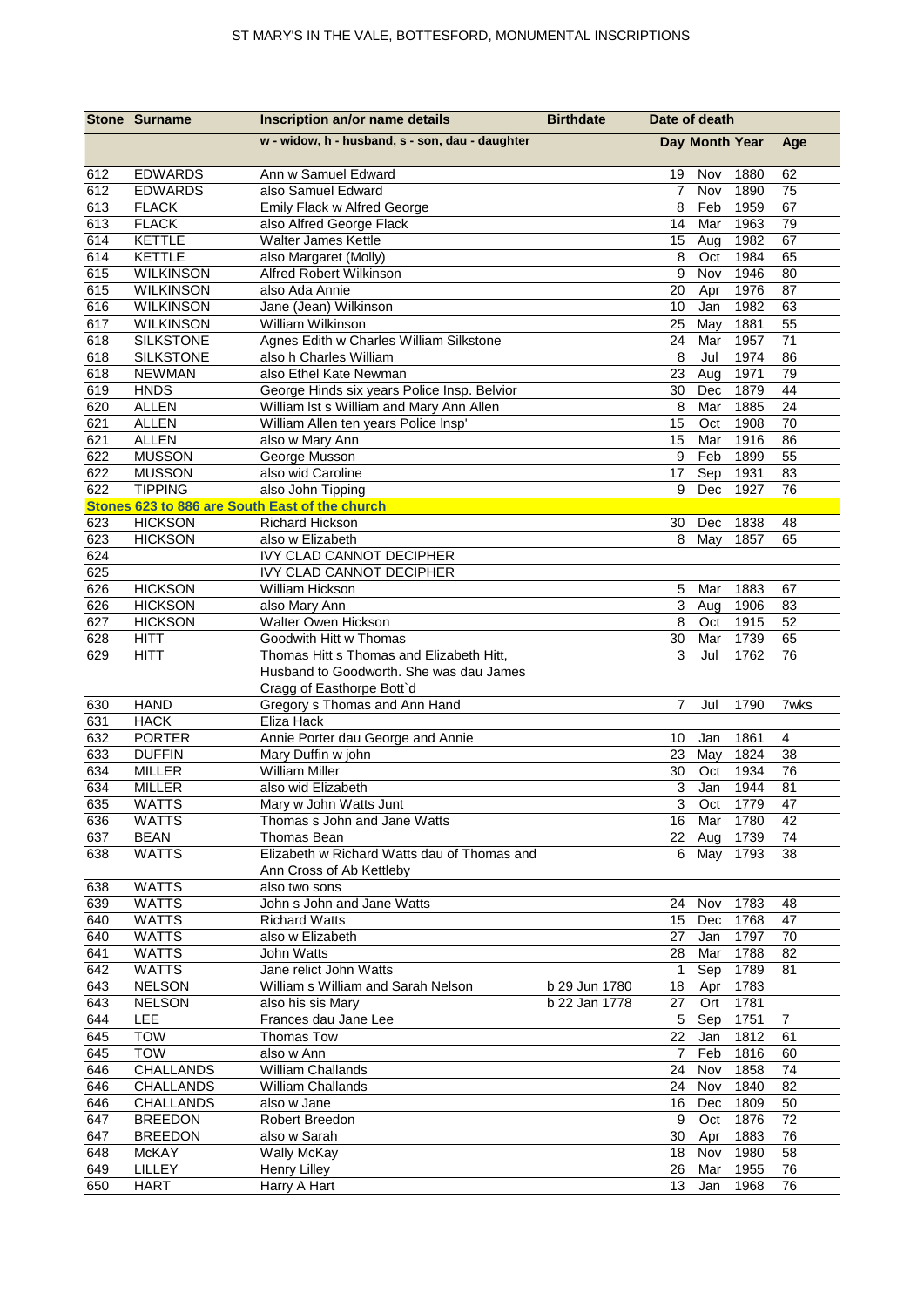| w - widow, h - husband, s - son, dau - daughter<br>Day Month Year<br>Age<br><b>HART</b><br>650<br>also w Dora Alice<br>1979<br>25<br>Oct<br>83<br>651<br><b>BONSHOR</b><br>Pte' 597608 T H Bonshor Labour Corps<br>Dec<br>1918<br>Ш<br><b>ABLEWHITE</b><br>1984<br>652<br>Thomas Norman Ablewhite h of Annie f of<br>b 1943<br>6<br>Sep<br>Katie<br><b>PACEY</b><br><b>Robert Pacey</b><br>1966<br>653<br>15<br>Jan<br>64<br>also Clara Edna Benefactors of St Mary's<br>653<br><b>PACEY</b><br>Oct<br>1983<br>24<br>81<br>Church<br><b>MANNING</b><br>Leslie William Manning<br>1984<br>58<br>654<br>29<br>Jan<br><b>POTTERTON</b><br>655<br>Clara E Potterton<br>Sep<br>1964<br>54<br>30<br>655<br><b>POTTERTON</b><br>also h Ernest William<br>1972<br>b 18 Apr 1903<br>23 May<br>656<br>Feb<br>1890<br><b>BROWN</b><br>John Brown<br>26<br>73<br>75<br>656<br><b>BROWN</b><br>1891<br>also w Ann<br>6<br>Apr<br>$\overline{4}$<br>657<br><b>RODERICK</b><br>1975<br>82<br>George Roderick<br>Sep<br>657<br><b>RODERICK</b><br>also w Annie<br>May<br>1983<br>18<br>84<br><b>DENT</b><br>658<br>$\overline{2}$<br>1861<br>54<br>Joseph Dent<br>Aug<br><b>TRUSWELL</b><br>$\overline{2}$<br>1965<br>659<br>Edith Hannah Truswell<br>Dec<br>660<br><b>GREAVES</b><br>14<br>1966<br><b>Walter Herbert Greaves</b><br>b 7 Jun 1885<br>Oct<br>660<br><b>GREAVES</b><br>b 4 Jun 1879<br>Mar<br>1968<br>also w Mary Ann<br>14<br>661<br><b>Emily Jane Greaves</b><br>1976<br><b>GREAVES</b><br>b 15 Dec 1890<br>Sep<br>20<br>661<br><b>GREAVES</b><br>also h Frank<br>b 4 May 1888<br>$\overline{4}$<br>Jan<br>1976<br>1981<br>662<br><b>GILSON</b><br>Mary A Gilson w and m<br>May<br>15<br>53<br>663<br><b>BRUCE</b><br>Christian Bruce (Aunt)<br>1981<br>$\overline{7}$<br>May<br>86<br><b>HARDY</b><br>664<br>Elizabeth Hardy<br>12<br>1902<br>Apr<br>94<br>Margaret Hannah dau William Henry and<br><b>GREGORY</b><br>1898<br>665<br>27<br>Jun<br>25<br>Fanny Gregory<br><b>CLARK</b><br>Naomi Sarah Clark<br>666<br>25<br>1938<br>77<br>May<br><b>CLARK</b><br>667<br><b>Edmund Clark</b><br>1923<br>65<br>30<br>Nov<br>667<br><b>CLARK</b><br>1952<br>also w Emma<br>Jan<br>77<br>$\boldsymbol{2}$<br>668<br><b>WATTS</b><br>Thomas s Thomas and Elizabeth Watts<br>1823<br>31<br>May<br>43<br>669<br><b>WATTS</b><br><b>Thomas Watts</b><br>8<br>1829<br>Feb<br>6<br>669<br><b>WATTS</b><br>12<br>1830<br>also Richard s Thomas and Elizabeth Watts<br>Dec<br>670<br><b>WATTS</b><br>Mary Watts<br>12<br>Mar<br>1822<br>73<br>671<br><b>WATTS</b><br><b>Richard Watts</b><br>22<br>Nov<br>1828<br>67<br>671<br><b>WATTS</b><br>also w Elizabeth<br>1839<br>62<br>29<br>Jun<br>672<br>CHALLANDS<br>Mary w Francis Challands<br>25<br>1920<br>84<br>Apr<br>672<br>CHALLANDS<br>also h Francis<br>24<br>Aug<br>1921<br>85<br>673<br>1877<br>CHALLANDS<br>James Challands<br>10<br>May<br>72<br>673<br>CHALLANDS<br>21<br>73<br>Jun<br>1884<br>also w Mary<br>16<br>Jul<br>1894<br>54<br><b>CHALLANDS</b><br>Ellen w George Challands<br>674<br>674<br>CHALLANDS<br>19<br>1919<br>80<br>also h George<br>Jun<br>Nellie w William Henry Smith<br>675<br>1939<br><b>SMITH</b><br>14<br>Oct<br>66<br>17 Aug<br>1940<br>675<br><b>SMITH</b><br>also h William Henry<br>67<br>676<br><b>ALLEN</b><br><b>Albert Allen</b><br>Mar<br>1944<br>79<br>22<br>676<br><b>ALLEN</b><br>also w Kate<br>$\mathbf{2}$<br>1947<br>78<br>Apr<br>677<br><b>HICKSON</b><br>Arthur Hays Hickson<br>27<br>1940<br>84<br>Apr<br><b>HICKSON</b><br>also w Sarah Catherine<br>9<br>1956<br>677<br>Jan<br>94<br>1919<br>678<br>SHEPPARD<br>Emilie w John Sheppard<br>May<br>66<br>27<br>SHEPPARD<br>May<br>1926<br>678<br>also h John<br>b 25 jan 1861<br>10<br>Jane dau Richard and Elizabeth Hickson<br>$\overline{5}$<br>679<br><b>HICKSON</b><br>30<br>Dec<br>1823<br>679<br><b>HICKSON</b><br>also Two sons and Two Daughters<br>Mary Wright w John<br>680<br>WRIGHT<br>13<br>1752<br>Mar<br>75<br><b>BOCKIN</b><br>John Bockin<br>Dec<br>1814<br>681<br>31<br>87<br>682<br><b>BOCKIN</b><br>also w Sarah<br>1812<br>78<br>13 Feb<br>682<br><b>BOCKING</b><br>William Bocking<br>3<br>Aug<br>1760<br>56<br>1728<br>683<br><b>WRIGHT</b><br>John s John Wright<br>9<br>Dec<br>20<br><b>BOCKIN</b><br>1823<br>684<br>John Bockin Junr,<br>May<br>55<br>28<br>685<br><b>HOUGH</b><br>Elizabeth Hough w Richard<br>1784<br>72<br>15<br>Jan<br>$\tilde{?}$<br>Thomas s John Wright<br>1728<br>686<br><b>WRIGHT</b><br>$\overline{2}$<br>Dec<br>Ann w Samuel Smith dau John and Sarah<br><b>SMITH</b><br>9<br>687<br>Oct<br>1812<br>43<br><b>Bockin</b><br>Mary w William Bocking<br><b>BOCKING</b><br>25<br>1770<br>64<br>688<br>Oct |     | <b>Stone Surname</b> | Inscription an/or name details  | <b>Birthdate</b> | Date of death   |     |      |    |
|-----------------------------------------------------------------------------------------------------------------------------------------------------------------------------------------------------------------------------------------------------------------------------------------------------------------------------------------------------------------------------------------------------------------------------------------------------------------------------------------------------------------------------------------------------------------------------------------------------------------------------------------------------------------------------------------------------------------------------------------------------------------------------------------------------------------------------------------------------------------------------------------------------------------------------------------------------------------------------------------------------------------------------------------------------------------------------------------------------------------------------------------------------------------------------------------------------------------------------------------------------------------------------------------------------------------------------------------------------------------------------------------------------------------------------------------------------------------------------------------------------------------------------------------------------------------------------------------------------------------------------------------------------------------------------------------------------------------------------------------------------------------------------------------------------------------------------------------------------------------------------------------------------------------------------------------------------------------------------------------------------------------------------------------------------------------------------------------------------------------------------------------------------------------------------------------------------------------------------------------------------------------------------------------------------------------------------------------------------------------------------------------------------------------------------------------------------------------------------------------------------------------------------------------------------------------------------------------------------------------------------------------------------------------------------------------------------------------------------------------------------------------------------------------------------------------------------------------------------------------------------------------------------------------------------------------------------------------------------------------------------------------------------------------------------------------------------------------------------------------------------------------------------------------------------------------------------------------------------------------------------------------------------------------------------------------------------------------------------------------------------------------------------------------------------------------------------------------------------------------------------------------------------------------------------------------------------------------------------------------------------------------------------------------------------------------------------------------------------------------------------------------------------------------------------------------------------------------------------------------------------------------------------------------------------------------------------------------------------------------------------------------------------------------------------------------------------------------------------------------------------------------------------------------------------------------------------------------------------------------------------------------------------------------------------------------------------------------------------------------------------------------------------------------------------------------------------------------------------------------------------------------------------------------------------------------------------------------------------------------------------------------------------------------------------------------------------------|-----|----------------------|---------------------------------|------------------|-----------------|-----|------|----|
|                                                                                                                                                                                                                                                                                                                                                                                                                                                                                                                                                                                                                                                                                                                                                                                                                                                                                                                                                                                                                                                                                                                                                                                                                                                                                                                                                                                                                                                                                                                                                                                                                                                                                                                                                                                                                                                                                                                                                                                                                                                                                                                                                                                                                                                                                                                                                                                                                                                                                                                                                                                                                                                                                                                                                                                                                                                                                                                                                                                                                                                                                                                                                                                                                                                                                                                                                                                                                                                                                                                                                                                                                                                                                                                                                                                                                                                                                                                                                                                                                                                                                                                                                                                                                                                                                                                                                                                                                                                                                                                                                                                                                                                                                                           |     |                      |                                 |                  |                 |     |      |    |
|                                                                                                                                                                                                                                                                                                                                                                                                                                                                                                                                                                                                                                                                                                                                                                                                                                                                                                                                                                                                                                                                                                                                                                                                                                                                                                                                                                                                                                                                                                                                                                                                                                                                                                                                                                                                                                                                                                                                                                                                                                                                                                                                                                                                                                                                                                                                                                                                                                                                                                                                                                                                                                                                                                                                                                                                                                                                                                                                                                                                                                                                                                                                                                                                                                                                                                                                                                                                                                                                                                                                                                                                                                                                                                                                                                                                                                                                                                                                                                                                                                                                                                                                                                                                                                                                                                                                                                                                                                                                                                                                                                                                                                                                                                           |     |                      |                                 |                  |                 |     |      |    |
|                                                                                                                                                                                                                                                                                                                                                                                                                                                                                                                                                                                                                                                                                                                                                                                                                                                                                                                                                                                                                                                                                                                                                                                                                                                                                                                                                                                                                                                                                                                                                                                                                                                                                                                                                                                                                                                                                                                                                                                                                                                                                                                                                                                                                                                                                                                                                                                                                                                                                                                                                                                                                                                                                                                                                                                                                                                                                                                                                                                                                                                                                                                                                                                                                                                                                                                                                                                                                                                                                                                                                                                                                                                                                                                                                                                                                                                                                                                                                                                                                                                                                                                                                                                                                                                                                                                                                                                                                                                                                                                                                                                                                                                                                                           |     |                      |                                 |                  |                 |     |      |    |
|                                                                                                                                                                                                                                                                                                                                                                                                                                                                                                                                                                                                                                                                                                                                                                                                                                                                                                                                                                                                                                                                                                                                                                                                                                                                                                                                                                                                                                                                                                                                                                                                                                                                                                                                                                                                                                                                                                                                                                                                                                                                                                                                                                                                                                                                                                                                                                                                                                                                                                                                                                                                                                                                                                                                                                                                                                                                                                                                                                                                                                                                                                                                                                                                                                                                                                                                                                                                                                                                                                                                                                                                                                                                                                                                                                                                                                                                                                                                                                                                                                                                                                                                                                                                                                                                                                                                                                                                                                                                                                                                                                                                                                                                                                           |     |                      |                                 |                  |                 |     |      |    |
|                                                                                                                                                                                                                                                                                                                                                                                                                                                                                                                                                                                                                                                                                                                                                                                                                                                                                                                                                                                                                                                                                                                                                                                                                                                                                                                                                                                                                                                                                                                                                                                                                                                                                                                                                                                                                                                                                                                                                                                                                                                                                                                                                                                                                                                                                                                                                                                                                                                                                                                                                                                                                                                                                                                                                                                                                                                                                                                                                                                                                                                                                                                                                                                                                                                                                                                                                                                                                                                                                                                                                                                                                                                                                                                                                                                                                                                                                                                                                                                                                                                                                                                                                                                                                                                                                                                                                                                                                                                                                                                                                                                                                                                                                                           |     |                      |                                 |                  |                 |     |      |    |
|                                                                                                                                                                                                                                                                                                                                                                                                                                                                                                                                                                                                                                                                                                                                                                                                                                                                                                                                                                                                                                                                                                                                                                                                                                                                                                                                                                                                                                                                                                                                                                                                                                                                                                                                                                                                                                                                                                                                                                                                                                                                                                                                                                                                                                                                                                                                                                                                                                                                                                                                                                                                                                                                                                                                                                                                                                                                                                                                                                                                                                                                                                                                                                                                                                                                                                                                                                                                                                                                                                                                                                                                                                                                                                                                                                                                                                                                                                                                                                                                                                                                                                                                                                                                                                                                                                                                                                                                                                                                                                                                                                                                                                                                                                           |     |                      |                                 |                  |                 |     |      |    |
|                                                                                                                                                                                                                                                                                                                                                                                                                                                                                                                                                                                                                                                                                                                                                                                                                                                                                                                                                                                                                                                                                                                                                                                                                                                                                                                                                                                                                                                                                                                                                                                                                                                                                                                                                                                                                                                                                                                                                                                                                                                                                                                                                                                                                                                                                                                                                                                                                                                                                                                                                                                                                                                                                                                                                                                                                                                                                                                                                                                                                                                                                                                                                                                                                                                                                                                                                                                                                                                                                                                                                                                                                                                                                                                                                                                                                                                                                                                                                                                                                                                                                                                                                                                                                                                                                                                                                                                                                                                                                                                                                                                                                                                                                                           |     |                      |                                 |                  |                 |     |      |    |
|                                                                                                                                                                                                                                                                                                                                                                                                                                                                                                                                                                                                                                                                                                                                                                                                                                                                                                                                                                                                                                                                                                                                                                                                                                                                                                                                                                                                                                                                                                                                                                                                                                                                                                                                                                                                                                                                                                                                                                                                                                                                                                                                                                                                                                                                                                                                                                                                                                                                                                                                                                                                                                                                                                                                                                                                                                                                                                                                                                                                                                                                                                                                                                                                                                                                                                                                                                                                                                                                                                                                                                                                                                                                                                                                                                                                                                                                                                                                                                                                                                                                                                                                                                                                                                                                                                                                                                                                                                                                                                                                                                                                                                                                                                           |     |                      |                                 |                  |                 |     |      |    |
|                                                                                                                                                                                                                                                                                                                                                                                                                                                                                                                                                                                                                                                                                                                                                                                                                                                                                                                                                                                                                                                                                                                                                                                                                                                                                                                                                                                                                                                                                                                                                                                                                                                                                                                                                                                                                                                                                                                                                                                                                                                                                                                                                                                                                                                                                                                                                                                                                                                                                                                                                                                                                                                                                                                                                                                                                                                                                                                                                                                                                                                                                                                                                                                                                                                                                                                                                                                                                                                                                                                                                                                                                                                                                                                                                                                                                                                                                                                                                                                                                                                                                                                                                                                                                                                                                                                                                                                                                                                                                                                                                                                                                                                                                                           |     |                      |                                 |                  |                 |     |      |    |
|                                                                                                                                                                                                                                                                                                                                                                                                                                                                                                                                                                                                                                                                                                                                                                                                                                                                                                                                                                                                                                                                                                                                                                                                                                                                                                                                                                                                                                                                                                                                                                                                                                                                                                                                                                                                                                                                                                                                                                                                                                                                                                                                                                                                                                                                                                                                                                                                                                                                                                                                                                                                                                                                                                                                                                                                                                                                                                                                                                                                                                                                                                                                                                                                                                                                                                                                                                                                                                                                                                                                                                                                                                                                                                                                                                                                                                                                                                                                                                                                                                                                                                                                                                                                                                                                                                                                                                                                                                                                                                                                                                                                                                                                                                           |     |                      |                                 |                  |                 |     |      |    |
|                                                                                                                                                                                                                                                                                                                                                                                                                                                                                                                                                                                                                                                                                                                                                                                                                                                                                                                                                                                                                                                                                                                                                                                                                                                                                                                                                                                                                                                                                                                                                                                                                                                                                                                                                                                                                                                                                                                                                                                                                                                                                                                                                                                                                                                                                                                                                                                                                                                                                                                                                                                                                                                                                                                                                                                                                                                                                                                                                                                                                                                                                                                                                                                                                                                                                                                                                                                                                                                                                                                                                                                                                                                                                                                                                                                                                                                                                                                                                                                                                                                                                                                                                                                                                                                                                                                                                                                                                                                                                                                                                                                                                                                                                                           |     |                      |                                 |                  |                 |     |      |    |
|                                                                                                                                                                                                                                                                                                                                                                                                                                                                                                                                                                                                                                                                                                                                                                                                                                                                                                                                                                                                                                                                                                                                                                                                                                                                                                                                                                                                                                                                                                                                                                                                                                                                                                                                                                                                                                                                                                                                                                                                                                                                                                                                                                                                                                                                                                                                                                                                                                                                                                                                                                                                                                                                                                                                                                                                                                                                                                                                                                                                                                                                                                                                                                                                                                                                                                                                                                                                                                                                                                                                                                                                                                                                                                                                                                                                                                                                                                                                                                                                                                                                                                                                                                                                                                                                                                                                                                                                                                                                                                                                                                                                                                                                                                           |     |                      |                                 |                  |                 |     |      |    |
|                                                                                                                                                                                                                                                                                                                                                                                                                                                                                                                                                                                                                                                                                                                                                                                                                                                                                                                                                                                                                                                                                                                                                                                                                                                                                                                                                                                                                                                                                                                                                                                                                                                                                                                                                                                                                                                                                                                                                                                                                                                                                                                                                                                                                                                                                                                                                                                                                                                                                                                                                                                                                                                                                                                                                                                                                                                                                                                                                                                                                                                                                                                                                                                                                                                                                                                                                                                                                                                                                                                                                                                                                                                                                                                                                                                                                                                                                                                                                                                                                                                                                                                                                                                                                                                                                                                                                                                                                                                                                                                                                                                                                                                                                                           |     |                      |                                 |                  |                 |     |      |    |
|                                                                                                                                                                                                                                                                                                                                                                                                                                                                                                                                                                                                                                                                                                                                                                                                                                                                                                                                                                                                                                                                                                                                                                                                                                                                                                                                                                                                                                                                                                                                                                                                                                                                                                                                                                                                                                                                                                                                                                                                                                                                                                                                                                                                                                                                                                                                                                                                                                                                                                                                                                                                                                                                                                                                                                                                                                                                                                                                                                                                                                                                                                                                                                                                                                                                                                                                                                                                                                                                                                                                                                                                                                                                                                                                                                                                                                                                                                                                                                                                                                                                                                                                                                                                                                                                                                                                                                                                                                                                                                                                                                                                                                                                                                           |     |                      |                                 |                  |                 |     |      |    |
|                                                                                                                                                                                                                                                                                                                                                                                                                                                                                                                                                                                                                                                                                                                                                                                                                                                                                                                                                                                                                                                                                                                                                                                                                                                                                                                                                                                                                                                                                                                                                                                                                                                                                                                                                                                                                                                                                                                                                                                                                                                                                                                                                                                                                                                                                                                                                                                                                                                                                                                                                                                                                                                                                                                                                                                                                                                                                                                                                                                                                                                                                                                                                                                                                                                                                                                                                                                                                                                                                                                                                                                                                                                                                                                                                                                                                                                                                                                                                                                                                                                                                                                                                                                                                                                                                                                                                                                                                                                                                                                                                                                                                                                                                                           |     |                      |                                 |                  |                 |     |      |    |
|                                                                                                                                                                                                                                                                                                                                                                                                                                                                                                                                                                                                                                                                                                                                                                                                                                                                                                                                                                                                                                                                                                                                                                                                                                                                                                                                                                                                                                                                                                                                                                                                                                                                                                                                                                                                                                                                                                                                                                                                                                                                                                                                                                                                                                                                                                                                                                                                                                                                                                                                                                                                                                                                                                                                                                                                                                                                                                                                                                                                                                                                                                                                                                                                                                                                                                                                                                                                                                                                                                                                                                                                                                                                                                                                                                                                                                                                                                                                                                                                                                                                                                                                                                                                                                                                                                                                                                                                                                                                                                                                                                                                                                                                                                           |     |                      |                                 |                  |                 |     |      |    |
|                                                                                                                                                                                                                                                                                                                                                                                                                                                                                                                                                                                                                                                                                                                                                                                                                                                                                                                                                                                                                                                                                                                                                                                                                                                                                                                                                                                                                                                                                                                                                                                                                                                                                                                                                                                                                                                                                                                                                                                                                                                                                                                                                                                                                                                                                                                                                                                                                                                                                                                                                                                                                                                                                                                                                                                                                                                                                                                                                                                                                                                                                                                                                                                                                                                                                                                                                                                                                                                                                                                                                                                                                                                                                                                                                                                                                                                                                                                                                                                                                                                                                                                                                                                                                                                                                                                                                                                                                                                                                                                                                                                                                                                                                                           |     |                      |                                 |                  |                 |     |      |    |
|                                                                                                                                                                                                                                                                                                                                                                                                                                                                                                                                                                                                                                                                                                                                                                                                                                                                                                                                                                                                                                                                                                                                                                                                                                                                                                                                                                                                                                                                                                                                                                                                                                                                                                                                                                                                                                                                                                                                                                                                                                                                                                                                                                                                                                                                                                                                                                                                                                                                                                                                                                                                                                                                                                                                                                                                                                                                                                                                                                                                                                                                                                                                                                                                                                                                                                                                                                                                                                                                                                                                                                                                                                                                                                                                                                                                                                                                                                                                                                                                                                                                                                                                                                                                                                                                                                                                                                                                                                                                                                                                                                                                                                                                                                           |     |                      |                                 |                  |                 |     |      |    |
|                                                                                                                                                                                                                                                                                                                                                                                                                                                                                                                                                                                                                                                                                                                                                                                                                                                                                                                                                                                                                                                                                                                                                                                                                                                                                                                                                                                                                                                                                                                                                                                                                                                                                                                                                                                                                                                                                                                                                                                                                                                                                                                                                                                                                                                                                                                                                                                                                                                                                                                                                                                                                                                                                                                                                                                                                                                                                                                                                                                                                                                                                                                                                                                                                                                                                                                                                                                                                                                                                                                                                                                                                                                                                                                                                                                                                                                                                                                                                                                                                                                                                                                                                                                                                                                                                                                                                                                                                                                                                                                                                                                                                                                                                                           |     |                      |                                 |                  |                 |     |      |    |
|                                                                                                                                                                                                                                                                                                                                                                                                                                                                                                                                                                                                                                                                                                                                                                                                                                                                                                                                                                                                                                                                                                                                                                                                                                                                                                                                                                                                                                                                                                                                                                                                                                                                                                                                                                                                                                                                                                                                                                                                                                                                                                                                                                                                                                                                                                                                                                                                                                                                                                                                                                                                                                                                                                                                                                                                                                                                                                                                                                                                                                                                                                                                                                                                                                                                                                                                                                                                                                                                                                                                                                                                                                                                                                                                                                                                                                                                                                                                                                                                                                                                                                                                                                                                                                                                                                                                                                                                                                                                                                                                                                                                                                                                                                           |     |                      |                                 |                  |                 |     |      |    |
|                                                                                                                                                                                                                                                                                                                                                                                                                                                                                                                                                                                                                                                                                                                                                                                                                                                                                                                                                                                                                                                                                                                                                                                                                                                                                                                                                                                                                                                                                                                                                                                                                                                                                                                                                                                                                                                                                                                                                                                                                                                                                                                                                                                                                                                                                                                                                                                                                                                                                                                                                                                                                                                                                                                                                                                                                                                                                                                                                                                                                                                                                                                                                                                                                                                                                                                                                                                                                                                                                                                                                                                                                                                                                                                                                                                                                                                                                                                                                                                                                                                                                                                                                                                                                                                                                                                                                                                                                                                                                                                                                                                                                                                                                                           |     |                      |                                 |                  |                 |     |      |    |
|                                                                                                                                                                                                                                                                                                                                                                                                                                                                                                                                                                                                                                                                                                                                                                                                                                                                                                                                                                                                                                                                                                                                                                                                                                                                                                                                                                                                                                                                                                                                                                                                                                                                                                                                                                                                                                                                                                                                                                                                                                                                                                                                                                                                                                                                                                                                                                                                                                                                                                                                                                                                                                                                                                                                                                                                                                                                                                                                                                                                                                                                                                                                                                                                                                                                                                                                                                                                                                                                                                                                                                                                                                                                                                                                                                                                                                                                                                                                                                                                                                                                                                                                                                                                                                                                                                                                                                                                                                                                                                                                                                                                                                                                                                           |     |                      |                                 |                  |                 |     |      |    |
|                                                                                                                                                                                                                                                                                                                                                                                                                                                                                                                                                                                                                                                                                                                                                                                                                                                                                                                                                                                                                                                                                                                                                                                                                                                                                                                                                                                                                                                                                                                                                                                                                                                                                                                                                                                                                                                                                                                                                                                                                                                                                                                                                                                                                                                                                                                                                                                                                                                                                                                                                                                                                                                                                                                                                                                                                                                                                                                                                                                                                                                                                                                                                                                                                                                                                                                                                                                                                                                                                                                                                                                                                                                                                                                                                                                                                                                                                                                                                                                                                                                                                                                                                                                                                                                                                                                                                                                                                                                                                                                                                                                                                                                                                                           |     |                      |                                 |                  |                 |     |      |    |
|                                                                                                                                                                                                                                                                                                                                                                                                                                                                                                                                                                                                                                                                                                                                                                                                                                                                                                                                                                                                                                                                                                                                                                                                                                                                                                                                                                                                                                                                                                                                                                                                                                                                                                                                                                                                                                                                                                                                                                                                                                                                                                                                                                                                                                                                                                                                                                                                                                                                                                                                                                                                                                                                                                                                                                                                                                                                                                                                                                                                                                                                                                                                                                                                                                                                                                                                                                                                                                                                                                                                                                                                                                                                                                                                                                                                                                                                                                                                                                                                                                                                                                                                                                                                                                                                                                                                                                                                                                                                                                                                                                                                                                                                                                           |     |                      |                                 |                  |                 |     |      |    |
|                                                                                                                                                                                                                                                                                                                                                                                                                                                                                                                                                                                                                                                                                                                                                                                                                                                                                                                                                                                                                                                                                                                                                                                                                                                                                                                                                                                                                                                                                                                                                                                                                                                                                                                                                                                                                                                                                                                                                                                                                                                                                                                                                                                                                                                                                                                                                                                                                                                                                                                                                                                                                                                                                                                                                                                                                                                                                                                                                                                                                                                                                                                                                                                                                                                                                                                                                                                                                                                                                                                                                                                                                                                                                                                                                                                                                                                                                                                                                                                                                                                                                                                                                                                                                                                                                                                                                                                                                                                                                                                                                                                                                                                                                                           |     |                      |                                 |                  |                 |     |      |    |
|                                                                                                                                                                                                                                                                                                                                                                                                                                                                                                                                                                                                                                                                                                                                                                                                                                                                                                                                                                                                                                                                                                                                                                                                                                                                                                                                                                                                                                                                                                                                                                                                                                                                                                                                                                                                                                                                                                                                                                                                                                                                                                                                                                                                                                                                                                                                                                                                                                                                                                                                                                                                                                                                                                                                                                                                                                                                                                                                                                                                                                                                                                                                                                                                                                                                                                                                                                                                                                                                                                                                                                                                                                                                                                                                                                                                                                                                                                                                                                                                                                                                                                                                                                                                                                                                                                                                                                                                                                                                                                                                                                                                                                                                                                           |     |                      |                                 |                  |                 |     |      |    |
|                                                                                                                                                                                                                                                                                                                                                                                                                                                                                                                                                                                                                                                                                                                                                                                                                                                                                                                                                                                                                                                                                                                                                                                                                                                                                                                                                                                                                                                                                                                                                                                                                                                                                                                                                                                                                                                                                                                                                                                                                                                                                                                                                                                                                                                                                                                                                                                                                                                                                                                                                                                                                                                                                                                                                                                                                                                                                                                                                                                                                                                                                                                                                                                                                                                                                                                                                                                                                                                                                                                                                                                                                                                                                                                                                                                                                                                                                                                                                                                                                                                                                                                                                                                                                                                                                                                                                                                                                                                                                                                                                                                                                                                                                                           |     |                      |                                 |                  |                 |     |      |    |
|                                                                                                                                                                                                                                                                                                                                                                                                                                                                                                                                                                                                                                                                                                                                                                                                                                                                                                                                                                                                                                                                                                                                                                                                                                                                                                                                                                                                                                                                                                                                                                                                                                                                                                                                                                                                                                                                                                                                                                                                                                                                                                                                                                                                                                                                                                                                                                                                                                                                                                                                                                                                                                                                                                                                                                                                                                                                                                                                                                                                                                                                                                                                                                                                                                                                                                                                                                                                                                                                                                                                                                                                                                                                                                                                                                                                                                                                                                                                                                                                                                                                                                                                                                                                                                                                                                                                                                                                                                                                                                                                                                                                                                                                                                           |     |                      |                                 |                  |                 |     |      |    |
|                                                                                                                                                                                                                                                                                                                                                                                                                                                                                                                                                                                                                                                                                                                                                                                                                                                                                                                                                                                                                                                                                                                                                                                                                                                                                                                                                                                                                                                                                                                                                                                                                                                                                                                                                                                                                                                                                                                                                                                                                                                                                                                                                                                                                                                                                                                                                                                                                                                                                                                                                                                                                                                                                                                                                                                                                                                                                                                                                                                                                                                                                                                                                                                                                                                                                                                                                                                                                                                                                                                                                                                                                                                                                                                                                                                                                                                                                                                                                                                                                                                                                                                                                                                                                                                                                                                                                                                                                                                                                                                                                                                                                                                                                                           |     |                      |                                 |                  |                 |     |      |    |
|                                                                                                                                                                                                                                                                                                                                                                                                                                                                                                                                                                                                                                                                                                                                                                                                                                                                                                                                                                                                                                                                                                                                                                                                                                                                                                                                                                                                                                                                                                                                                                                                                                                                                                                                                                                                                                                                                                                                                                                                                                                                                                                                                                                                                                                                                                                                                                                                                                                                                                                                                                                                                                                                                                                                                                                                                                                                                                                                                                                                                                                                                                                                                                                                                                                                                                                                                                                                                                                                                                                                                                                                                                                                                                                                                                                                                                                                                                                                                                                                                                                                                                                                                                                                                                                                                                                                                                                                                                                                                                                                                                                                                                                                                                           |     |                      |                                 |                  |                 |     |      |    |
|                                                                                                                                                                                                                                                                                                                                                                                                                                                                                                                                                                                                                                                                                                                                                                                                                                                                                                                                                                                                                                                                                                                                                                                                                                                                                                                                                                                                                                                                                                                                                                                                                                                                                                                                                                                                                                                                                                                                                                                                                                                                                                                                                                                                                                                                                                                                                                                                                                                                                                                                                                                                                                                                                                                                                                                                                                                                                                                                                                                                                                                                                                                                                                                                                                                                                                                                                                                                                                                                                                                                                                                                                                                                                                                                                                                                                                                                                                                                                                                                                                                                                                                                                                                                                                                                                                                                                                                                                                                                                                                                                                                                                                                                                                           |     |                      |                                 |                  |                 |     |      |    |
|                                                                                                                                                                                                                                                                                                                                                                                                                                                                                                                                                                                                                                                                                                                                                                                                                                                                                                                                                                                                                                                                                                                                                                                                                                                                                                                                                                                                                                                                                                                                                                                                                                                                                                                                                                                                                                                                                                                                                                                                                                                                                                                                                                                                                                                                                                                                                                                                                                                                                                                                                                                                                                                                                                                                                                                                                                                                                                                                                                                                                                                                                                                                                                                                                                                                                                                                                                                                                                                                                                                                                                                                                                                                                                                                                                                                                                                                                                                                                                                                                                                                                                                                                                                                                                                                                                                                                                                                                                                                                                                                                                                                                                                                                                           |     |                      |                                 |                  |                 |     |      |    |
|                                                                                                                                                                                                                                                                                                                                                                                                                                                                                                                                                                                                                                                                                                                                                                                                                                                                                                                                                                                                                                                                                                                                                                                                                                                                                                                                                                                                                                                                                                                                                                                                                                                                                                                                                                                                                                                                                                                                                                                                                                                                                                                                                                                                                                                                                                                                                                                                                                                                                                                                                                                                                                                                                                                                                                                                                                                                                                                                                                                                                                                                                                                                                                                                                                                                                                                                                                                                                                                                                                                                                                                                                                                                                                                                                                                                                                                                                                                                                                                                                                                                                                                                                                                                                                                                                                                                                                                                                                                                                                                                                                                                                                                                                                           |     |                      |                                 |                  |                 |     |      |    |
|                                                                                                                                                                                                                                                                                                                                                                                                                                                                                                                                                                                                                                                                                                                                                                                                                                                                                                                                                                                                                                                                                                                                                                                                                                                                                                                                                                                                                                                                                                                                                                                                                                                                                                                                                                                                                                                                                                                                                                                                                                                                                                                                                                                                                                                                                                                                                                                                                                                                                                                                                                                                                                                                                                                                                                                                                                                                                                                                                                                                                                                                                                                                                                                                                                                                                                                                                                                                                                                                                                                                                                                                                                                                                                                                                                                                                                                                                                                                                                                                                                                                                                                                                                                                                                                                                                                                                                                                                                                                                                                                                                                                                                                                                                           |     |                      |                                 |                  |                 |     |      |    |
|                                                                                                                                                                                                                                                                                                                                                                                                                                                                                                                                                                                                                                                                                                                                                                                                                                                                                                                                                                                                                                                                                                                                                                                                                                                                                                                                                                                                                                                                                                                                                                                                                                                                                                                                                                                                                                                                                                                                                                                                                                                                                                                                                                                                                                                                                                                                                                                                                                                                                                                                                                                                                                                                                                                                                                                                                                                                                                                                                                                                                                                                                                                                                                                                                                                                                                                                                                                                                                                                                                                                                                                                                                                                                                                                                                                                                                                                                                                                                                                                                                                                                                                                                                                                                                                                                                                                                                                                                                                                                                                                                                                                                                                                                                           |     |                      |                                 |                  |                 |     |      |    |
|                                                                                                                                                                                                                                                                                                                                                                                                                                                                                                                                                                                                                                                                                                                                                                                                                                                                                                                                                                                                                                                                                                                                                                                                                                                                                                                                                                                                                                                                                                                                                                                                                                                                                                                                                                                                                                                                                                                                                                                                                                                                                                                                                                                                                                                                                                                                                                                                                                                                                                                                                                                                                                                                                                                                                                                                                                                                                                                                                                                                                                                                                                                                                                                                                                                                                                                                                                                                                                                                                                                                                                                                                                                                                                                                                                                                                                                                                                                                                                                                                                                                                                                                                                                                                                                                                                                                                                                                                                                                                                                                                                                                                                                                                                           |     |                      |                                 |                  |                 |     |      |    |
|                                                                                                                                                                                                                                                                                                                                                                                                                                                                                                                                                                                                                                                                                                                                                                                                                                                                                                                                                                                                                                                                                                                                                                                                                                                                                                                                                                                                                                                                                                                                                                                                                                                                                                                                                                                                                                                                                                                                                                                                                                                                                                                                                                                                                                                                                                                                                                                                                                                                                                                                                                                                                                                                                                                                                                                                                                                                                                                                                                                                                                                                                                                                                                                                                                                                                                                                                                                                                                                                                                                                                                                                                                                                                                                                                                                                                                                                                                                                                                                                                                                                                                                                                                                                                                                                                                                                                                                                                                                                                                                                                                                                                                                                                                           |     |                      |                                 |                  |                 |     |      |    |
|                                                                                                                                                                                                                                                                                                                                                                                                                                                                                                                                                                                                                                                                                                                                                                                                                                                                                                                                                                                                                                                                                                                                                                                                                                                                                                                                                                                                                                                                                                                                                                                                                                                                                                                                                                                                                                                                                                                                                                                                                                                                                                                                                                                                                                                                                                                                                                                                                                                                                                                                                                                                                                                                                                                                                                                                                                                                                                                                                                                                                                                                                                                                                                                                                                                                                                                                                                                                                                                                                                                                                                                                                                                                                                                                                                                                                                                                                                                                                                                                                                                                                                                                                                                                                                                                                                                                                                                                                                                                                                                                                                                                                                                                                                           |     |                      |                                 |                  |                 |     |      |    |
|                                                                                                                                                                                                                                                                                                                                                                                                                                                                                                                                                                                                                                                                                                                                                                                                                                                                                                                                                                                                                                                                                                                                                                                                                                                                                                                                                                                                                                                                                                                                                                                                                                                                                                                                                                                                                                                                                                                                                                                                                                                                                                                                                                                                                                                                                                                                                                                                                                                                                                                                                                                                                                                                                                                                                                                                                                                                                                                                                                                                                                                                                                                                                                                                                                                                                                                                                                                                                                                                                                                                                                                                                                                                                                                                                                                                                                                                                                                                                                                                                                                                                                                                                                                                                                                                                                                                                                                                                                                                                                                                                                                                                                                                                                           |     |                      |                                 |                  |                 |     |      |    |
|                                                                                                                                                                                                                                                                                                                                                                                                                                                                                                                                                                                                                                                                                                                                                                                                                                                                                                                                                                                                                                                                                                                                                                                                                                                                                                                                                                                                                                                                                                                                                                                                                                                                                                                                                                                                                                                                                                                                                                                                                                                                                                                                                                                                                                                                                                                                                                                                                                                                                                                                                                                                                                                                                                                                                                                                                                                                                                                                                                                                                                                                                                                                                                                                                                                                                                                                                                                                                                                                                                                                                                                                                                                                                                                                                                                                                                                                                                                                                                                                                                                                                                                                                                                                                                                                                                                                                                                                                                                                                                                                                                                                                                                                                                           |     |                      |                                 |                  |                 |     |      |    |
|                                                                                                                                                                                                                                                                                                                                                                                                                                                                                                                                                                                                                                                                                                                                                                                                                                                                                                                                                                                                                                                                                                                                                                                                                                                                                                                                                                                                                                                                                                                                                                                                                                                                                                                                                                                                                                                                                                                                                                                                                                                                                                                                                                                                                                                                                                                                                                                                                                                                                                                                                                                                                                                                                                                                                                                                                                                                                                                                                                                                                                                                                                                                                                                                                                                                                                                                                                                                                                                                                                                                                                                                                                                                                                                                                                                                                                                                                                                                                                                                                                                                                                                                                                                                                                                                                                                                                                                                                                                                                                                                                                                                                                                                                                           |     |                      |                                 |                  |                 |     |      |    |
|                                                                                                                                                                                                                                                                                                                                                                                                                                                                                                                                                                                                                                                                                                                                                                                                                                                                                                                                                                                                                                                                                                                                                                                                                                                                                                                                                                                                                                                                                                                                                                                                                                                                                                                                                                                                                                                                                                                                                                                                                                                                                                                                                                                                                                                                                                                                                                                                                                                                                                                                                                                                                                                                                                                                                                                                                                                                                                                                                                                                                                                                                                                                                                                                                                                                                                                                                                                                                                                                                                                                                                                                                                                                                                                                                                                                                                                                                                                                                                                                                                                                                                                                                                                                                                                                                                                                                                                                                                                                                                                                                                                                                                                                                                           |     |                      |                                 |                  |                 |     |      |    |
|                                                                                                                                                                                                                                                                                                                                                                                                                                                                                                                                                                                                                                                                                                                                                                                                                                                                                                                                                                                                                                                                                                                                                                                                                                                                                                                                                                                                                                                                                                                                                                                                                                                                                                                                                                                                                                                                                                                                                                                                                                                                                                                                                                                                                                                                                                                                                                                                                                                                                                                                                                                                                                                                                                                                                                                                                                                                                                                                                                                                                                                                                                                                                                                                                                                                                                                                                                                                                                                                                                                                                                                                                                                                                                                                                                                                                                                                                                                                                                                                                                                                                                                                                                                                                                                                                                                                                                                                                                                                                                                                                                                                                                                                                                           |     |                      |                                 |                  |                 |     |      |    |
|                                                                                                                                                                                                                                                                                                                                                                                                                                                                                                                                                                                                                                                                                                                                                                                                                                                                                                                                                                                                                                                                                                                                                                                                                                                                                                                                                                                                                                                                                                                                                                                                                                                                                                                                                                                                                                                                                                                                                                                                                                                                                                                                                                                                                                                                                                                                                                                                                                                                                                                                                                                                                                                                                                                                                                                                                                                                                                                                                                                                                                                                                                                                                                                                                                                                                                                                                                                                                                                                                                                                                                                                                                                                                                                                                                                                                                                                                                                                                                                                                                                                                                                                                                                                                                                                                                                                                                                                                                                                                                                                                                                                                                                                                                           |     |                      |                                 |                  |                 |     |      |    |
|                                                                                                                                                                                                                                                                                                                                                                                                                                                                                                                                                                                                                                                                                                                                                                                                                                                                                                                                                                                                                                                                                                                                                                                                                                                                                                                                                                                                                                                                                                                                                                                                                                                                                                                                                                                                                                                                                                                                                                                                                                                                                                                                                                                                                                                                                                                                                                                                                                                                                                                                                                                                                                                                                                                                                                                                                                                                                                                                                                                                                                                                                                                                                                                                                                                                                                                                                                                                                                                                                                                                                                                                                                                                                                                                                                                                                                                                                                                                                                                                                                                                                                                                                                                                                                                                                                                                                                                                                                                                                                                                                                                                                                                                                                           |     |                      |                                 |                  |                 |     |      |    |
|                                                                                                                                                                                                                                                                                                                                                                                                                                                                                                                                                                                                                                                                                                                                                                                                                                                                                                                                                                                                                                                                                                                                                                                                                                                                                                                                                                                                                                                                                                                                                                                                                                                                                                                                                                                                                                                                                                                                                                                                                                                                                                                                                                                                                                                                                                                                                                                                                                                                                                                                                                                                                                                                                                                                                                                                                                                                                                                                                                                                                                                                                                                                                                                                                                                                                                                                                                                                                                                                                                                                                                                                                                                                                                                                                                                                                                                                                                                                                                                                                                                                                                                                                                                                                                                                                                                                                                                                                                                                                                                                                                                                                                                                                                           |     |                      |                                 |                  |                 |     |      |    |
|                                                                                                                                                                                                                                                                                                                                                                                                                                                                                                                                                                                                                                                                                                                                                                                                                                                                                                                                                                                                                                                                                                                                                                                                                                                                                                                                                                                                                                                                                                                                                                                                                                                                                                                                                                                                                                                                                                                                                                                                                                                                                                                                                                                                                                                                                                                                                                                                                                                                                                                                                                                                                                                                                                                                                                                                                                                                                                                                                                                                                                                                                                                                                                                                                                                                                                                                                                                                                                                                                                                                                                                                                                                                                                                                                                                                                                                                                                                                                                                                                                                                                                                                                                                                                                                                                                                                                                                                                                                                                                                                                                                                                                                                                                           |     |                      |                                 |                  |                 |     |      |    |
|                                                                                                                                                                                                                                                                                                                                                                                                                                                                                                                                                                                                                                                                                                                                                                                                                                                                                                                                                                                                                                                                                                                                                                                                                                                                                                                                                                                                                                                                                                                                                                                                                                                                                                                                                                                                                                                                                                                                                                                                                                                                                                                                                                                                                                                                                                                                                                                                                                                                                                                                                                                                                                                                                                                                                                                                                                                                                                                                                                                                                                                                                                                                                                                                                                                                                                                                                                                                                                                                                                                                                                                                                                                                                                                                                                                                                                                                                                                                                                                                                                                                                                                                                                                                                                                                                                                                                                                                                                                                                                                                                                                                                                                                                                           |     |                      |                                 |                  |                 |     |      |    |
|                                                                                                                                                                                                                                                                                                                                                                                                                                                                                                                                                                                                                                                                                                                                                                                                                                                                                                                                                                                                                                                                                                                                                                                                                                                                                                                                                                                                                                                                                                                                                                                                                                                                                                                                                                                                                                                                                                                                                                                                                                                                                                                                                                                                                                                                                                                                                                                                                                                                                                                                                                                                                                                                                                                                                                                                                                                                                                                                                                                                                                                                                                                                                                                                                                                                                                                                                                                                                                                                                                                                                                                                                                                                                                                                                                                                                                                                                                                                                                                                                                                                                                                                                                                                                                                                                                                                                                                                                                                                                                                                                                                                                                                                                                           |     |                      |                                 |                  |                 |     |      |    |
|                                                                                                                                                                                                                                                                                                                                                                                                                                                                                                                                                                                                                                                                                                                                                                                                                                                                                                                                                                                                                                                                                                                                                                                                                                                                                                                                                                                                                                                                                                                                                                                                                                                                                                                                                                                                                                                                                                                                                                                                                                                                                                                                                                                                                                                                                                                                                                                                                                                                                                                                                                                                                                                                                                                                                                                                                                                                                                                                                                                                                                                                                                                                                                                                                                                                                                                                                                                                                                                                                                                                                                                                                                                                                                                                                                                                                                                                                                                                                                                                                                                                                                                                                                                                                                                                                                                                                                                                                                                                                                                                                                                                                                                                                                           |     |                      |                                 |                  |                 |     |      |    |
|                                                                                                                                                                                                                                                                                                                                                                                                                                                                                                                                                                                                                                                                                                                                                                                                                                                                                                                                                                                                                                                                                                                                                                                                                                                                                                                                                                                                                                                                                                                                                                                                                                                                                                                                                                                                                                                                                                                                                                                                                                                                                                                                                                                                                                                                                                                                                                                                                                                                                                                                                                                                                                                                                                                                                                                                                                                                                                                                                                                                                                                                                                                                                                                                                                                                                                                                                                                                                                                                                                                                                                                                                                                                                                                                                                                                                                                                                                                                                                                                                                                                                                                                                                                                                                                                                                                                                                                                                                                                                                                                                                                                                                                                                                           |     |                      |                                 |                  |                 |     |      |    |
|                                                                                                                                                                                                                                                                                                                                                                                                                                                                                                                                                                                                                                                                                                                                                                                                                                                                                                                                                                                                                                                                                                                                                                                                                                                                                                                                                                                                                                                                                                                                                                                                                                                                                                                                                                                                                                                                                                                                                                                                                                                                                                                                                                                                                                                                                                                                                                                                                                                                                                                                                                                                                                                                                                                                                                                                                                                                                                                                                                                                                                                                                                                                                                                                                                                                                                                                                                                                                                                                                                                                                                                                                                                                                                                                                                                                                                                                                                                                                                                                                                                                                                                                                                                                                                                                                                                                                                                                                                                                                                                                                                                                                                                                                                           |     |                      |                                 |                  |                 |     |      |    |
|                                                                                                                                                                                                                                                                                                                                                                                                                                                                                                                                                                                                                                                                                                                                                                                                                                                                                                                                                                                                                                                                                                                                                                                                                                                                                                                                                                                                                                                                                                                                                                                                                                                                                                                                                                                                                                                                                                                                                                                                                                                                                                                                                                                                                                                                                                                                                                                                                                                                                                                                                                                                                                                                                                                                                                                                                                                                                                                                                                                                                                                                                                                                                                                                                                                                                                                                                                                                                                                                                                                                                                                                                                                                                                                                                                                                                                                                                                                                                                                                                                                                                                                                                                                                                                                                                                                                                                                                                                                                                                                                                                                                                                                                                                           |     |                      |                                 |                  |                 |     |      |    |
|                                                                                                                                                                                                                                                                                                                                                                                                                                                                                                                                                                                                                                                                                                                                                                                                                                                                                                                                                                                                                                                                                                                                                                                                                                                                                                                                                                                                                                                                                                                                                                                                                                                                                                                                                                                                                                                                                                                                                                                                                                                                                                                                                                                                                                                                                                                                                                                                                                                                                                                                                                                                                                                                                                                                                                                                                                                                                                                                                                                                                                                                                                                                                                                                                                                                                                                                                                                                                                                                                                                                                                                                                                                                                                                                                                                                                                                                                                                                                                                                                                                                                                                                                                                                                                                                                                                                                                                                                                                                                                                                                                                                                                                                                                           |     |                      |                                 |                  |                 |     |      |    |
|                                                                                                                                                                                                                                                                                                                                                                                                                                                                                                                                                                                                                                                                                                                                                                                                                                                                                                                                                                                                                                                                                                                                                                                                                                                                                                                                                                                                                                                                                                                                                                                                                                                                                                                                                                                                                                                                                                                                                                                                                                                                                                                                                                                                                                                                                                                                                                                                                                                                                                                                                                                                                                                                                                                                                                                                                                                                                                                                                                                                                                                                                                                                                                                                                                                                                                                                                                                                                                                                                                                                                                                                                                                                                                                                                                                                                                                                                                                                                                                                                                                                                                                                                                                                                                                                                                                                                                                                                                                                                                                                                                                                                                                                                                           |     |                      |                                 |                  |                 |     |      |    |
|                                                                                                                                                                                                                                                                                                                                                                                                                                                                                                                                                                                                                                                                                                                                                                                                                                                                                                                                                                                                                                                                                                                                                                                                                                                                                                                                                                                                                                                                                                                                                                                                                                                                                                                                                                                                                                                                                                                                                                                                                                                                                                                                                                                                                                                                                                                                                                                                                                                                                                                                                                                                                                                                                                                                                                                                                                                                                                                                                                                                                                                                                                                                                                                                                                                                                                                                                                                                                                                                                                                                                                                                                                                                                                                                                                                                                                                                                                                                                                                                                                                                                                                                                                                                                                                                                                                                                                                                                                                                                                                                                                                                                                                                                                           | 689 | <b>BOCKIN</b>        | William s John and Sarah Bockin |                  | 12 <sub>2</sub> | Jan | 1812 | 49 |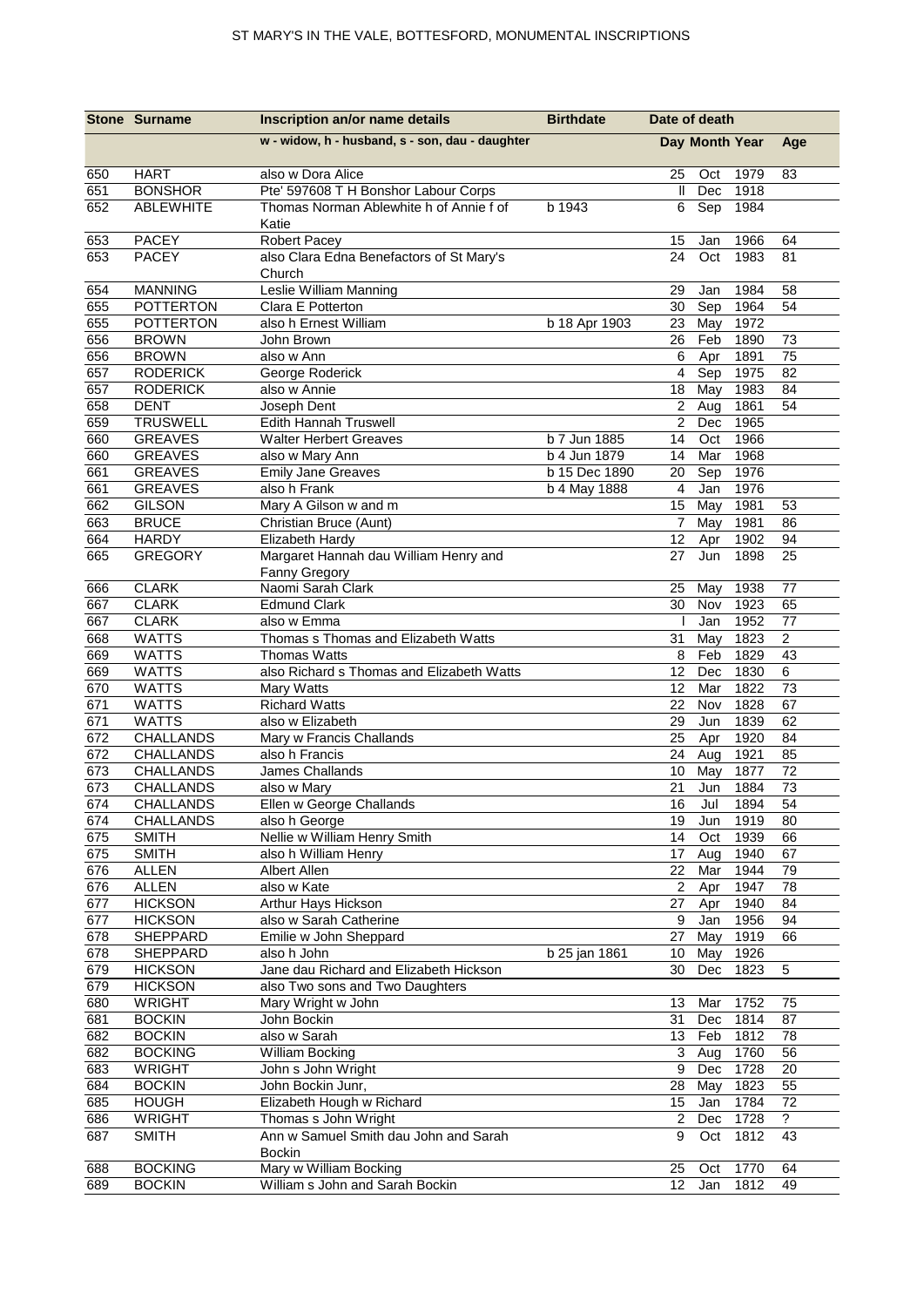|            | <b>Stone Surname</b>                 | Inscription an/or name details                           | <b>Birthdate</b> | Date of death   |                       |              |                |
|------------|--------------------------------------|----------------------------------------------------------|------------------|-----------------|-----------------------|--------------|----------------|
|            |                                      | w - widow, h - husband, s - son, dau - daughter          |                  |                 | Day Month Year        |              | Age            |
| 690        | <b>BOCKING</b>                       | Mary dau John and Sarah Bocking                          |                  | 22              | Mar                   | 1770         | 5              |
| 690        | <b>BOCKING</b>                       | also Sarah                                               |                  | 26              | Dec                   | 1772         | in             |
|            |                                      |                                                          |                  |                 |                       |              | infancy        |
| 691<br>692 | <b>BOCKIN</b>                        | <b>CANNOT DECIPHER</b><br>Mary dau John and Sarah Bockin |                  | 4               | Mar                   |              | 44             |
| 693        | LORD                                 | John Lord                                                |                  | 22              | Mar                   | 1816<br>1795 | 81             |
| 693        | LORD                                 | also s George                                            |                  |                 |                       |              |                |
| 694        | LORD                                 | Ann Lord                                                 |                  | 23              | Jan                   | 1746         | 1              |
| 695        | LORD                                 | Jane w John Lord                                         |                  | 12              | jun                   | 1751         | 36             |
| 696        | <b>FERMAN</b>                        | Ann Ferman w Thomas dau John and Jane                    |                  | 9               | May                   | 1783         | 33             |
|            |                                      | Lord                                                     |                  |                 |                       |              |                |
| 697        | LANE                                 | John Lane                                                |                  | 16              | Oct                   | 1857         | 63             |
| 697        | LANE                                 | also dau Fanny                                           |                  | 20              | Jan                   | 1830         | 15             |
| 697        | LANE                                 | two sons                                                 |                  |                 |                       |              |                |
| 697        | LANE                                 | also John Lane                                           |                  | 15              | Jun                   | 1865         | 78             |
| 698        | <b>AUCKLAND</b>                      | William Aukland                                          |                  | 24              | Mar                   | 1893         | 65             |
| 698        | <b>AUCKLAND</b>                      | also w Sophia                                            |                  | 27              | May                   | 1910         | 90             |
| 699        | <b>WRIGHT</b>                        | Eva L M Wright                                           | b 11 May 1906    | 24              | Mar                   | 1974         |                |
| 699        | CONYARD                              | also sis Beatrice Conyard                                | b 14 Jul 1886    | $\mathbf{1}$    | Nov                   | 1980         |                |
| 700<br>700 | <b>STANIFORD</b><br><b>STANIFORD</b> | George Albert Staniford<br>also w Elizabeth              |                  | 8<br>12         | Mar<br>Jul            | 1973<br>1973 | 81<br>83       |
| 701        | <b>PHILIPS</b>                       | John Henry Phillips                                      |                  | 4               | Aug                   | 1965         | 82             |
| 701        | <b>PHILIPS</b>                       | also w Sarah                                             |                  | 8               | Apr                   | 1967         | 83             |
| 702        | <b>GEORGE</b>                        | Mary Louisa w John Edward George                         |                  | 31              | Oct                   | 1981         | 82             |
| 702        | <b>EDWARDS</b>                       | also h John Edward                                       |                  | 3               | Nov                   | 1986         | 87             |
| 703        | <b>DAUBNEY</b>                       | Ruth w Coolin Daubney                                    |                  | $\overline{2}$  | Jan                   | 1811         | 53             |
| 703        | <b>HADDISON</b>                      | also William' Haddison apprentice to above               |                  | 3               | Mar                   | 1801         | 19             |
| 704        | <b>DAUBNEY</b>                       | Coolin Daubney                                           |                  | 24              | Aug                   | 1814         | 61             |
| 705        | <b>RICHARDS</b>                      | Thomas Richards                                          | b 18 Dec 1818    | 5               | Dec                   | 1879         |                |
| 705        | <b>RICHARDS</b>                      | also w Mary                                              | b 21 Jun 1819    | 11              | Sep                   | 1898         |                |
| 706        | <b>BOCKIN</b>                        | Sara dau John and Sarah Bockin                           |                  | 5               | Feb                   | 1825         | 19             |
| 707        | VARE                                 | Judith Vare                                              |                  | 7               | Oct                   | 1886         | 62             |
| 708        | <b>HODSON</b>                        | William Hodson                                           |                  | 27              | Sep                   | 1846         | 78             |
| 708        | <b>HODSON</b>                        | also w Elizabeth                                         |                  | 12              | Nov                   | 1832         | 67             |
| 708        | <b>HODSON</b>                        | also dau Mary                                            |                  | 28              | Nov                   | 1835         | 28             |
| 709        | <b>HODSON</b>                        | Mary w John Hodson of Normanton                          |                  | 9               | Mar                   | 1876         | 71             |
| 709        | <b>HODSON</b>                        | also h john                                              |                  | 18              | Jan                   | 1898         | 88             |
| 710        | <b>BROWN</b>                         | Robert Brown                                             |                  | 12              | Dec                   | 1925         | 81             |
| 710<br>711 | <b>BROWN</b><br>PEPPER TOON          | also w Elizabeth<br>Fanny Toon w John William Pepper     |                  |                 | 30 Apr 1929<br>10 Apr |              | 80<br>79       |
| 711        | PEPPER                               | h John William                                           |                  |                 | 23 Dec                | 1955<br>1957 | 76             |
| 712        | <b>HINDS</b>                         | Robert only s Edward and Elizabeth Hinds                 |                  | $\overline{2}$  | Nov                   | 1781         | 27             |
| 713        | <b>PIPER</b>                         | Sarah Elizabeth Piper                                    |                  |                 | 12 Oct                | 1907         | 79             |
| 713        | VARE                                 | also John Vare of Normanton                              |                  |                 | 2 Aug                 | 1920         | 83             |
| 713        | VARE                                 | also w Caroline                                          |                  |                 | 17 Map                | 1914         | 79             |
| 714        | WEBBER                               | Fanny Webber                                             |                  | 28              | May                   | 1914         | 75             |
| 716        | <b>PORTER</b>                        | Alice w John Porter                                      |                  | 14              | Apr                   | 1784         | 53             |
| 716        | <b>PORTER</b>                        | also dau Rebecca                                         |                  | $5\overline{)}$ | Nov                   | 1767         | $\overline{c}$ |
| 716        | GARNER                               | John Garner                                              |                  | 7               | Dec                   | 1902         | 82             |
| 717        | <b>HURN</b>                          | John Laurie Rhys Hurn                                    | b May 1944       |                 | Mar                   | 1976         |                |
| 718        | COOGAN                               | Joseph Edward Coogan                                     | b 1892           |                 |                       | 1955         |                |
| 718        | COOGAN                               | also Eva Maria Coogan                                    | b 1889           |                 |                       | 1964         |                |
| 719        | GREASLEY                             | <b>Grandad Greasley</b>                                  |                  |                 | Apr                   | 1962         |                |
| 719        | GREASLEY                             | also Grandma Greasley                                    |                  |                 | Oct                   | 1973         |                |
| 720        | <b>WILSON</b>                        | Geoffrey David Wilson                                    |                  | 26              | Jun                   | 1960         | $\overline{7}$ |
| 721        | LEE                                  | Sarah w Alfred Lee                                       |                  | 11              | Aug                   | 1902         | 40             |
| 721        | CECIL<br><b>BATESON</b>              | also s Harry Cecil<br>Henry Bateson                      | b 1883           | $\overline{2}$  | Jul                   | 1924<br>1939 | 25             |
| 722<br>722 | <b>BATESON</b>                       | also w Ada Lamb Bateson                                  | b 1888           |                 |                       | 1974         |                |
| 723        | MARSHALL                             | John Marshall                                            |                  | 23              | Feb                   | 1900         | 72             |
| 724        | <b>ROBINSON</b>                      | Mary w John Robinson                                     |                  | 6               | Nov                   | 1875         | 70             |
| 724        | <b>ROBINSON</b>                      | also h John                                              |                  | 25              | Jan                   | 1893         | 86             |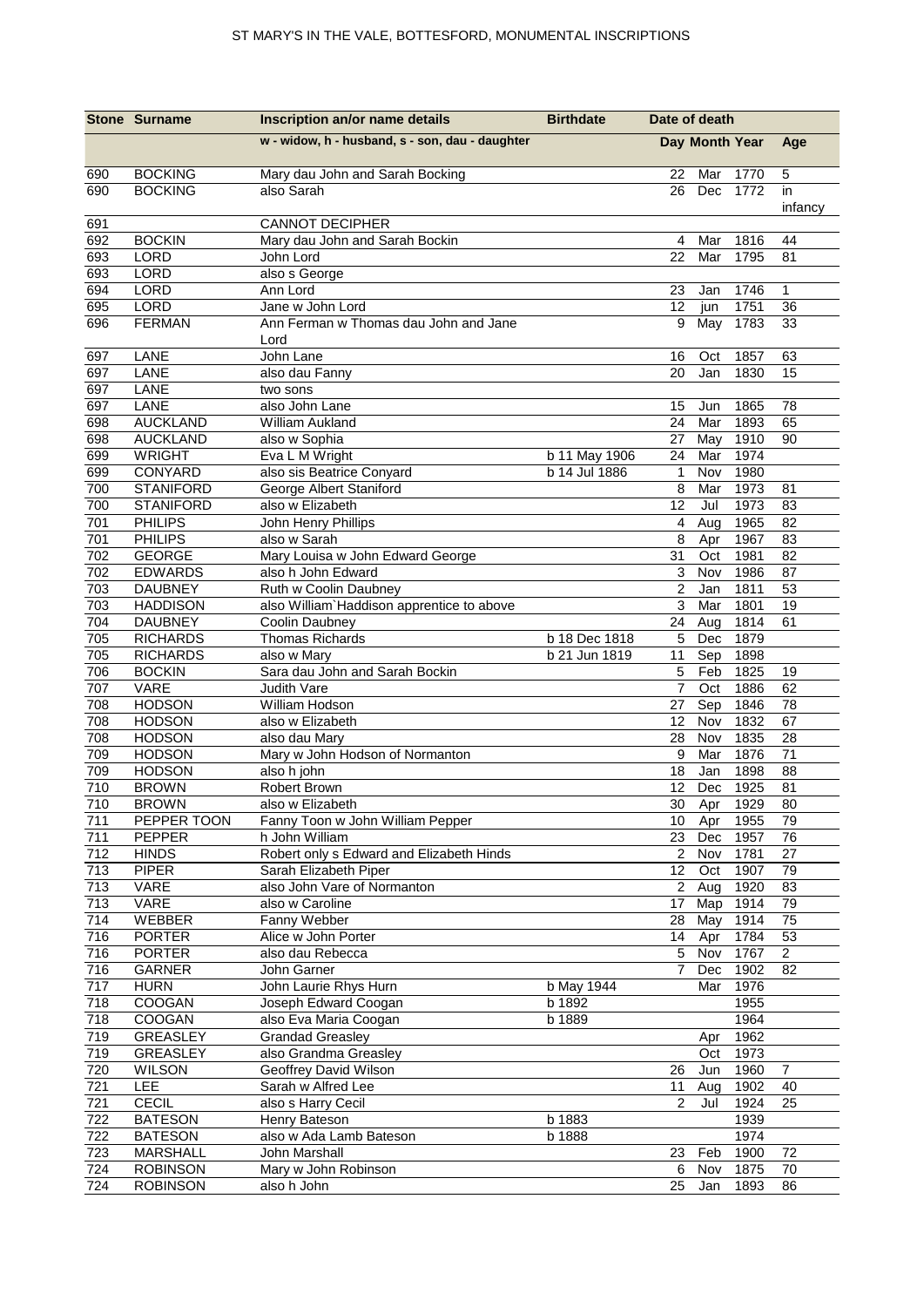|            | <b>Stone Surname</b>          | Inscription an/or name details                                              | <b>Birthdate</b> | Date of death     |                |              |                |
|------------|-------------------------------|-----------------------------------------------------------------------------|------------------|-------------------|----------------|--------------|----------------|
|            |                               | w - widow, h - husband, s - son, dau - daughter                             |                  |                   | Day Month Year |              | Age            |
| 725        | <b>ROBINSON</b>               | John s John and Mary Robinson                                               |                  | 8                 | Aug            | 1847         | 12             |
| 725        | <b>ROBINSON</b>               | also sis Sarah                                                              |                  | $\mathbf{1}$      | Apr            | 1858         | 27             |
| 726        | <b>CHALLANDS</b>              | John Challands                                                              |                  | 11                | May            | 1854         | 42             |
| 727        | CHALLANDS                     | <b>Richard Challands</b>                                                    |                  | $\mathbf{1}$      | May            | 1855         | 46             |
| 728        | <b>GARNER</b>                 | Mary Garner                                                                 |                  | 27                | Dec            | 1877         | 66             |
| 729        | CHALLANDS                     | Joseph Challands                                                            |                  | 21                | Dec            | 1856         | 57             |
| 729        | CHALLANDS                     | also Mary                                                                   |                  | 31                | Dec            | 1842         | 39             |
| 729        | <b>CHALLANDS</b>              | also John                                                                   |                  | $\mathbf{1}$      | Oct            | 1862         | 24             |
| 730        | <b>CHALLANDS</b>              | Samuel Challands                                                            |                  | 15                | Jun            | 1891         | 80             |
| 730<br>731 | <b>CHALLANDS</b><br>CHALLANDS | also w Ann                                                                  |                  | $\mathbf{1}$<br>6 | Sep<br>Jun     | 1874<br>1892 | 56<br>56       |
| 731        | CHALLANDS                     | Elizabeth w Joseph Challands<br>also h Joseph                               |                  | $\overline{3}$    | Sep            | 1911         | 75             |
| 732        | CHALLANDS                     | <b>Richard Challands</b>                                                    |                  | $\mathbf{1}$      | Nov            | 1911         | 70             |
| 733        | GUY                           | Harry Guy                                                                   |                  | 31                | Dec            | 1958         | 55             |
| 734        | <b>DRING</b>                  | James Dring                                                                 |                  | 9                 | Feb            | 1796         | 59             |
| 734        | <b>DRING</b>                  | also w Ann                                                                  |                  | 26                | May            | 1788         | 42             |
| 734        | <b>DRING</b>                  | also dau Elizabeth                                                          |                  | 29                | May            | 1795         | 24             |
| 735        | <b>RICHARDS</b>               | Ann Elizabeth Richards                                                      |                  | 30                | Mar            | 1915         | 56             |
| 735        | <b>RICHARDS</b>               | also Alice                                                                  |                  | 19                | Jan            | 1938         | 77             |
| 736        | <b>RICHARDS</b>               | Joseph Richards                                                             |                  | 8                 | Feb            | 1864         | 33             |
| 736        | <b>RICHARDS</b>               | also w Susannah                                                             |                  | 9                 | May            | 1886         | 49             |
| 736        | <b>RICHARDS</b>               | also s Robert                                                               | b 20 Feb 1858    | 5                 | Aug            | 1906         |                |
| 736        | <b>RICHARDS</b>               | also s Robert Henry                                                         |                  |                   |                |              |                |
| 737        | <b>KIRK</b>                   | <b>Thomas Kirk</b>                                                          |                  | 24                | Jul            | 1842         | 72             |
| 737        | <b>KIRK</b>                   | also w Susanna                                                              |                  | 16                | Jun            | 1825         | 51             |
| 738        | <b>ROBINSON</b>               | Willam Robinson                                                             |                  | 9                 | Nov            | 1799         | 29             |
| 738        | <b>ROBINSON</b>               | also w Mary                                                                 |                  | 27                | Oct            | 1837         | 65             |
| 739        | <b>BROWN</b>                  | John Brown                                                                  |                  | 27                | Oct            | 1799         | 89             |
| 739        | <b>BROWN</b>                  | also w Ann                                                                  |                  | 29                | Mar            | 1788         | 71             |
| 740        | <b>BROWN</b>                  | <b>William Brown</b>                                                        |                  | 18                | Aug            | 1829         | 84             |
| 741        | <b>BROWN</b>                  | Jane w William Brown                                                        |                  | 28                | Jun            | 1837         | 74             |
| 742        | <b>SINGLETON</b>              | Joseph Singleton                                                            |                  | 29                | Jun            | 1922         | 76             |
| 742        | SINGLETON                     | also w Charlotte                                                            |                  | 23                | Sep            | 1927         | 87             |
| 743        | GAYLORD                       | Richard Charles Gaylord, thirteen years<br><b>Bottesford Station-master</b> |                  | 11                | Sep            | 1922         | 67             |
| 744        | CHALLANDS                     | <b>Francis Challands</b>                                                    |                  | 6                 | May            | 1848         | 46             |
| 744        | <b>CHALLANDS</b>              | also w Sarah                                                                |                  | 25                | Nov            | 1861         | 53             |
| 745        | CHALLANDS                     | Caroline dau Francis and Sarah Challands                                    |                  | 12                | Feb            | 1835         | $\mathbf{3}$   |
| 745        | CHALLANDS                     | also sis Charlotte                                                          |                  |                   | 9 Jul 1845     |              | 16             |
| 745        | CHALLANDS                     | also four sisters                                                           |                  |                   |                |              |                |
| 746        | <b>CHALLANDS</b>              | John Challands d Barkston                                                   |                  | 12                | Jul            | 1882         | 38             |
| 746        | CHALLANDS                     | also dau Lizzie Jane                                                        |                  | 10 <sup>1</sup>   | Sep            | 1878         | $\mathbf{1}$   |
| 746        | CHALLANDS                     | also s Edwin                                                                |                  | 17                | Jan            | 1883         | $\overline{3}$ |
| 746<br>747 | <b>CHALLANDS</b>              | also Mary Ann<br>John Henry Payne, late of Melton Mowbray                   |                  | 27<br>14          | Jun<br>Sep     | 1917<br>1922 | 77<br>72       |
| 747        | <b>PAYNE</b><br><b>PAYNE</b>  | also w Sarah Ann                                                            |                  | 11                | Mar            | 1931         | 78             |
| 748        | <b>CAWTHORNE</b>              | John h Eleanor Cawthorne                                                    |                  | 15                | Sep            | 1926         | 75             |
| 749        | <b>PHILPOTTS</b>              | James Huckerby Philpotts                                                    |                  | 24                | Oct            | 1952         | 72             |
| 749        | <b>PHILPOTTS</b>              | also w Florence Ethel                                                       |                  | 20                | Feb            | 1969         | 80             |
| 750        | <b>EDWARDS</b>                | Lucy w William P Edward                                                     |                  | 16                | Jun            | 1930         | 65             |
| 750        | <b>EDWARDS</b>                | also h William P                                                            |                  | 13                | Feb            | 1933         | 66             |
| 751        | <b>WHISTANCE</b>              | Emma R Whistance                                                            |                  | 10                | Mar            | 1917         |                |
| 752        | <b>MATHEWS</b>                | George Thomas s Joseph and Alice Mathews                                    |                  | 13                | Jan            | 1916         | 21             |
| 752        | <b>MATHEWS</b>                | also bro Joseph William killed in action France                             |                  | 27                | Aug            | 1918         | 30             |
| 752        | <b>MATHEWS</b>                | also m Alice Maud                                                           |                  | 23                | Apr            | 1937         | 78             |
| 752        | <b>MATHEWS</b>                | also f Joseph                                                               |                  | 23                | Dec            | 1940         | 78             |
| 753        | <b>HEARSON</b>                | William Hearson                                                             |                  |                   | 10 Feb         | 1908         | 80             |
| 753        | <b>HEARSON</b>                | also w Elizabeth                                                            |                  | 30                | Sep            | 1914         | 86             |
| 754        | <b>PHILIPS</b>                | Joseph William Phillips                                                     |                  | 24                | Feb            | 1911         | 25             |
| 755        | <b>BUGG</b>                   | <b>Charlotte Bugg</b>                                                       | b 12 Dec 1867    | 28                | Feb            | 1950         |                |
| 756        | <b>BUGG</b>                   | Harry Bugg                                                                  |                  | 31                | Mar            | 1956         | 65             |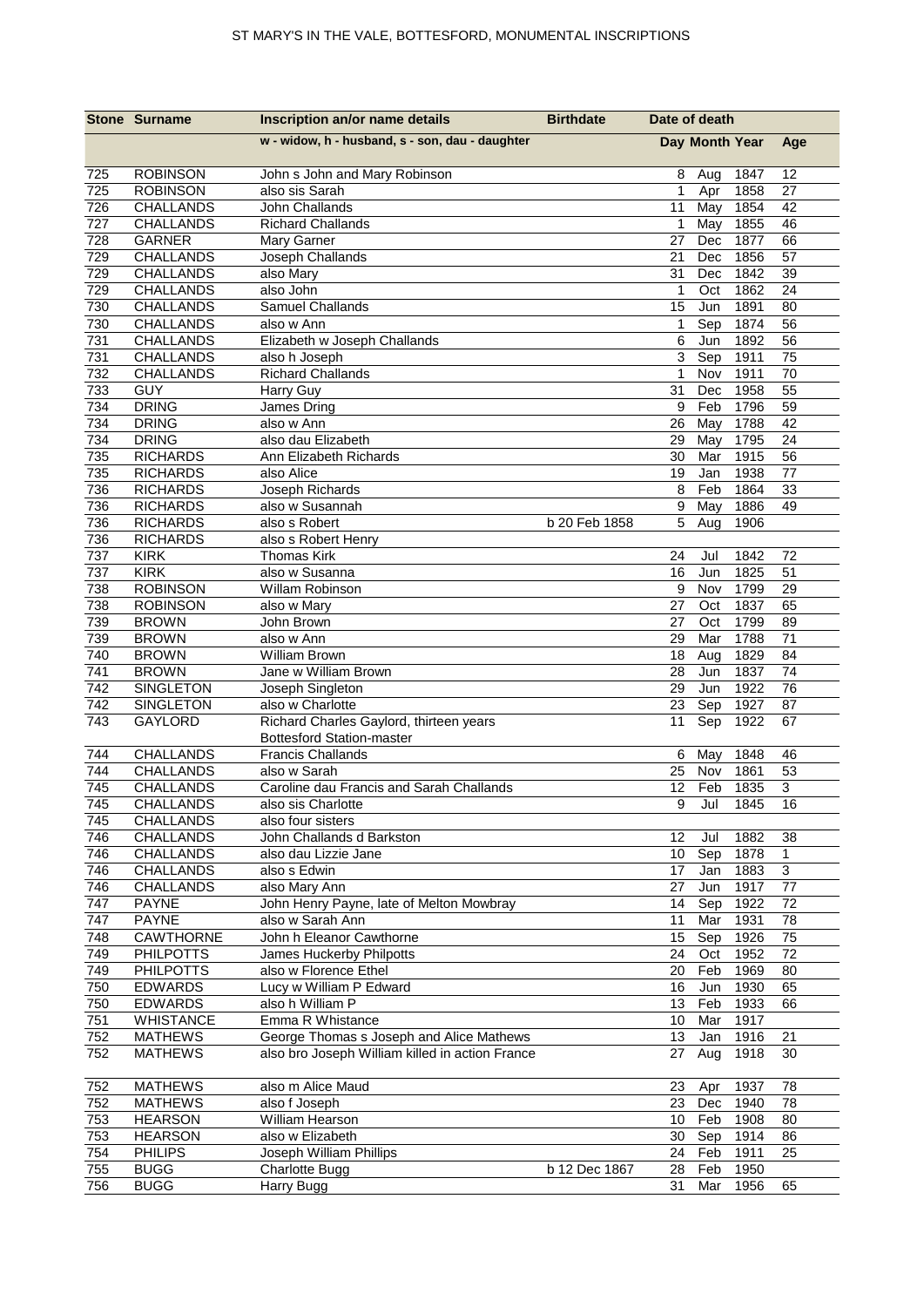|     | <b>Stone Surname</b> | Inscription an/or name details                              | <b>Birthdate</b> | Date of death  |                |          |                |
|-----|----------------------|-------------------------------------------------------------|------------------|----------------|----------------|----------|----------------|
|     |                      | w - widow, h - husband, s - son, dau - daughter             |                  |                | Day Month Year |          | Age            |
| 756 | <b>BUGG</b>          | also w Ann                                                  |                  | 26             | dec            | 1974     | 84             |
| 757 | <b>SIZER</b>         | James Bernard Sizer                                         |                  | 24             | Aug            | 1971     | 81             |
| 757 | <b>SIZER</b>         | also w Sarah Helen                                          |                  | 1              | Jan            | 1973     | 79             |
| 758 | <b>BROWITT</b>       | <b>Benjamin Browitt</b>                                     |                  | 8              | dec            | 1832     | 55             |
| 758 | <b>BROWITT</b>       | also Joseph s Benjamin and Mary                             |                  | $\overline{4}$ | Nov            | 1848     | 27             |
| 759 | <b>BROCKLESBY</b>    | <b>Brady Brocklesby</b>                                     | b 22 Oct 1817    | 7              | Jun            | 1886     |                |
| 760 | <b>CARPENTER</b>     | Frederick George Carpenter                                  |                  | 16             | Oct            | 1960     | 51             |
| 761 | RANDALL              | William h Grace Randell                                     |                  | $\mathbf 1$    | Nov            | 1960     | 79             |
| 761 | RANDALL              | also w Grace                                                |                  | 29             | Nov            | 1975     | 91             |
| 762 | RANDALL              | Jesse s William and Grace Randell                           |                  | 27             | Jan            | 1940     | 27             |
| 763 | <b>SENTANCE</b>      | <b>Thomas Sentance</b>                                      |                  | $\mathbf{1}$   | Oct            | 1906     | 87             |
| 763 | <b>SENTANCE</b>      | also w Ann                                                  |                  | 29             | May            | 1913     | 67             |
| 764 | <b>PORTER</b>        | Flt Lt R K Porter RAF                                       |                  | 5              | Jul            | 1942     | 46             |
| 765 | <b>GREENBURY</b>     | <b>Edward Newcombe Greenbury</b>                            |                  | 23             | Oct            | 1904     | 47             |
| 766 | <b>SKELTON</b>       | Annie Skelton                                               |                  | 24             | May            | 1906     | 68             |
| 767 | <b>COOPER</b>        | Joyce Irene Cooper                                          |                  | $\mathbf 1$    | May            | 1940     | $\overline{4}$ |
| 768 | <b>COOPER</b>        | <b>Ethel Cooper</b>                                         |                  | 9              | Oct            | 1965     | 55             |
| 769 | <b>WHITE</b>         | Louisa w Edward White, dau Richard Everard<br>of Great Hale |                  | $\overline{7}$ | Apr            | 1867     | 29             |
| 770 | <b>WHITE</b>         | <b>Edward White</b>                                         |                  | 3              | Oct            | 1904     | 72             |
| 770 | <b>WHITE</b>         | also w Emma                                                 |                  | 25             | Jun            | 1909     | 66             |
| 771 | CHALLANDS            | Julia Challands                                             | b 7 Sep 1844     | 11             | Jul            | 1935     |                |
| 771 | <b>CHALLANDS</b>     | also Elizabeth Anne Challands                               |                  | 25             | Jan            | 1942     | 100            |
| 772 | <b>FLEEMAN</b>       | George Fleeman                                              |                  | 14             | Oct            | 1870     | 83             |
| 772 | <b>FLEEMAN</b>       | also w Elizabeth                                            |                  | 22             | Sep            | 1860     | 74             |
| 772 | <b>FLEEMAN</b>       | also dau Ann                                                |                  | 5              | Jan            | 1826     | 8              |
| 773 | <b>WINN</b>          | Henry Winn                                                  |                  | 31             | Dec            | 1841     | 72             |
| 773 | <b>WINN</b>          | also w Ann                                                  |                  | 27             | Jan            | 1847     | 75             |
| 774 | <b>WINN</b>          | John s Robert and Harriot Lilly                             |                  | 18             | Jun            | 1833     | 9mth           |
| 775 | <b>KING</b>          | Thomas King                                                 | b 7 Oct 17998    | 23             | May            | 1889     |                |
| 775 | <b>KING</b>          | also w Maria, In wedlock sixty-four years                   | b 11 Jan 1801    | 6              | Nov            | 1884     |                |
| 776 | <b>KING</b>          | Reuben King                                                 |                  | 3 <sub>l</sub> | Jan            | 1927     | 85             |
| 776 | <b>KING</b>          | also w Mary                                                 |                  | 31             | Aug            | 1899     | 52             |
| 776 | <b>PORTER</b>        | also sis Eliza Porter                                       |                  | 4              | May            | 1923     | 89             |
| 777 | <b>KING</b>          | Ann daughter of Samuel and Mary King                        |                  | $\overline{2}$ | Jan            | 1849     | 46             |
| 778 | <b>KING</b>          | Jane w William King                                         |                  | 6              | Mar            | 1908     | 67             |
| 778 | <b>KING</b>          | also h William                                              |                  | 26             | Jan            | 1927     | 85             |
| 779 | <b>ELLISON</b>       | John Henry Ellison                                          |                  | 17             | Mar            | 1938     |                |
| 779 | <b>ELLISON</b>       | also Mary Ann                                               |                  |                | 8 Aug          | 1938     |                |
| 780 | <b>GLOVER</b>        | <b>Emily Jane Glover</b>                                    |                  | 11             | Apr            | 1956     | 64             |
| 780 | <b>GLOVER</b>        | also George                                                 |                  | 25             | Dec            | 1967     | 71             |
| 781 | <b>TAYLOR</b>        | Robert Taylor                                               |                  | $\mathbf{7}$   | Feb            | 1878     | 73             |
| 781 | <b>TAYLOR</b>        | also w Mary                                                 |                  | 5              | Mar            | 1903     | 84             |
| 781 | <b>TAYLOR</b>        | also nine children                                          |                  |                |                |          |                |
| 782 | LANE                 | Peter Ronald Lane                                           |                  | $\overline{4}$ | Jan            | 1982     |                |
| 783 | <b>PACEY</b>         | Henry s William and Frances Pacey                           |                  |                |                |          |                |
| 784 | <b>MUSGRAVE</b>      | William Harold Musgrave                                     | b 8 Feb 1916     | 17             | Feb            | 1979     |                |
| 784 | MUSGRAVE             | also Bertha                                                 | b 15 Dec 1916    | 4              | Dec            | 1978     |                |
| 785 | <b>NORTON</b>        | Charlotte Norton, w Rev James Norton                        |                  | 8              | Jan            | 1862     | 47             |
|     |                      | Primitive Methodist Minister                                |                  |                |                |          |                |
| 786 | WARTNABY             | Anne w John Robert Wartnaby                                 |                  | 22             | May            | 1917     | 76             |
| 786 | WARTNABY             | also h john Robert late of Melton Mowbray                   |                  | 5              | Aug            | 1921     | 77             |
| 787 | <b>DICKINSON</b>     | Harriet w Thomas Dickinson                                  |                  | 3              | jun            | 1932     | 85             |
| 787 | <b>DICKINSON</b>     | also h Thomas interred his home Brearton<br>Yorks           |                  | 3              | Dec            | 1942     | 92             |
| 788 | <b>MOORE</b>         | James Moore 48 yrs organist of this church                  |                  | 29             | Jun            | 1914     | 75             |
| 789 | LAUGHTON             | Frances Laughton                                            |                  | 21             | Jan            | 1880     | 16             |
| 790 | <b>FLOWERS</b>       | <b>Harriet Ann Flowers</b>                                  |                  | 3              | Apr            | 1950     | 63             |
| 791 | LILLEY               | Gladys M Lilley                                             |                  | 31             | Dec            | 1964     | 51             |
| 791 | LILLEY               | also h Robert A                                             |                  | 5              | Apr            | 1983     | 69             |
| 792 | <b>BALL</b>          | <b>Thomas Ball</b>                                          |                  |                |                |          | 3mths          |
| 793 | <b>PACEY</b>         | Frances Ann Pacey                                           |                  | 20             |                | Dec 1942 | 73             |
|     |                      |                                                             |                  |                |                |          |                |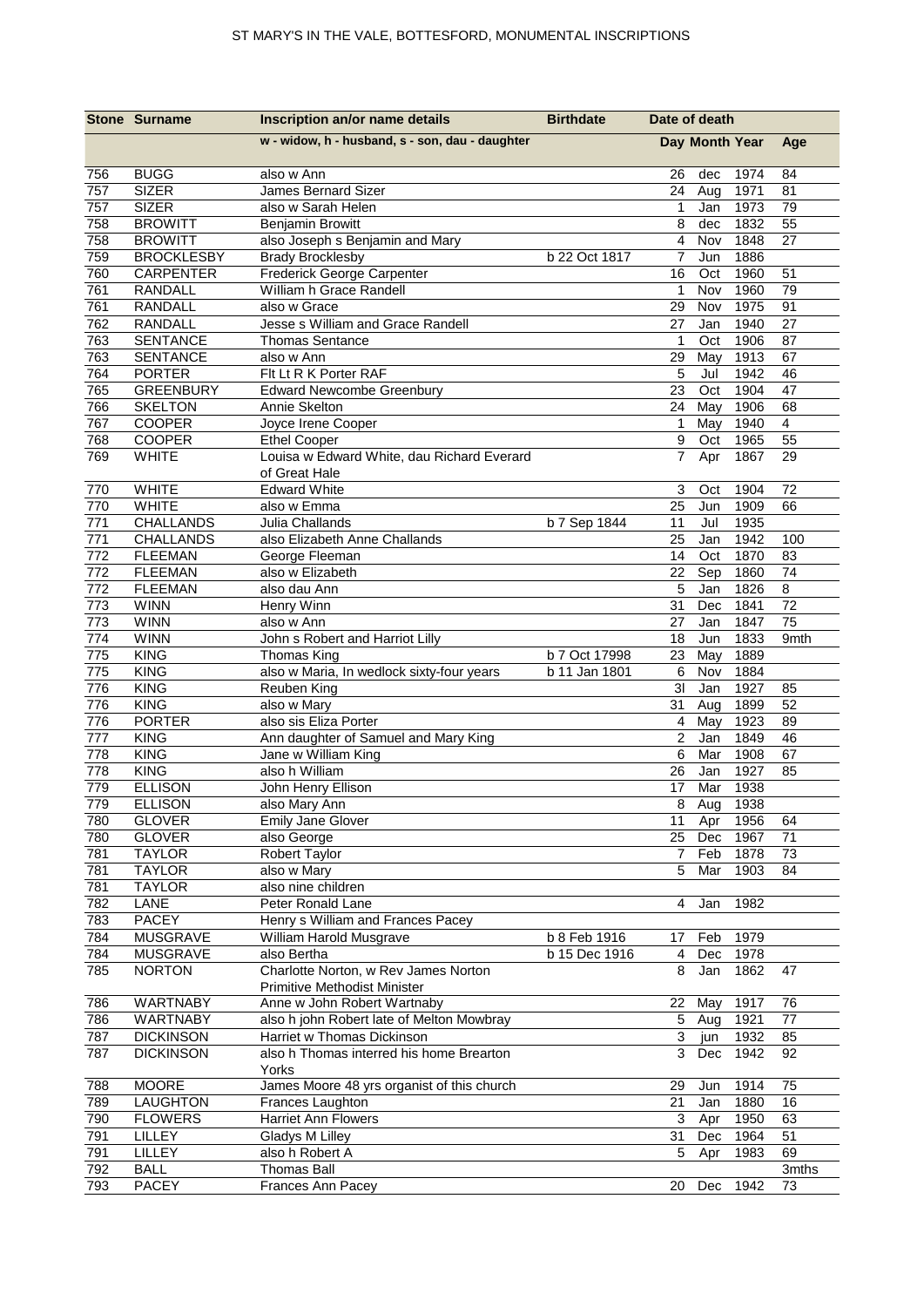|            | <b>Stone Surname</b>             | Inscription an/or name details                            | <b>Birthdate</b> | Date of death  |                |              |                 |
|------------|----------------------------------|-----------------------------------------------------------|------------------|----------------|----------------|--------------|-----------------|
|            |                                  | w - widow, h - husband, s - son, dau - daughter           |                  |                | Day Month Year |              |                 |
| 794        | <b>BALL</b>                      | Jack Ball                                                 |                  | 22             | Jun            | 1982         | 73              |
| 795        | <b>BATES</b>                     | Paul Rodney Bates                                         |                  | 12             | Nov            | 1953         | 11mth           |
| 796        | <b>BARRATT</b>                   | Holvey George Barratt                                     | b 1901           |                |                | 1985         |                 |
| 797        | <b>JAMES</b>                     | Simon James                                               |                  | 16             | Mar            | 1984         | 9               |
| 798        | <b>ELLIS</b>                     | Kenneth W Ellis                                           |                  | 12             | Nov            | 1980         | 45              |
| 799        | <b>DAVIDSON</b>                  | <b>Alfred Davidson</b>                                    |                  | 23             | Jul            | 1933         |                 |
| 800        | <b>DOUBLEDAY</b>                 | Jean daughter of Horace and Annie Doubleday               |                  | 28             | Dec            | 1927         | 2               |
| 801        | <b>BOLLAND</b>                   | <b>Bolland</b>                                            |                  |                |                |              |                 |
| 802        | <b>SHARP</b>                     | Gertrude Annie Sharp                                      |                  | 28             | Mar            | 1961         | 87              |
| 803        | <b>JESSON</b>                    | Mary Elizabeth Jesson                                     |                  | 14             | Feb            | 1940         | 61              |
| 803        | <b>JESSON</b>                    | also h Edward<br>also s Pte Walter Jesson d as POW in     |                  | 20             | Nov            | 1956         | 79              |
| 803        | <b>JESSON</b>                    |                                                           |                  |                |                |              |                 |
|            | <b>JONES</b>                     | Japanese hands WW2<br>Martha Ann w William Jones          |                  | 21             |                |              | 72              |
| 804<br>804 | <b>JONES</b>                     | also h William                                            |                  | 22             | Oct<br>Mar     | 1933<br>1954 | 90              |
| 805        | CHAPPEL                          | Norman Chappel                                            |                  | 6              | Mar            | 1966         | 44              |
| 806        | <b>JACKSON</b>                   | Joseph Jackson                                            |                  | 25             | Jun            | 1959         | 66              |
| 806        | <b>JACKSON</b>                   | also w Florence Mary                                      |                  | 5              | Dec            | 1979         | 85              |
| 807        | <b>JESSON</b>                    | Esther Jesson                                             |                  | $\overline{4}$ | Jan            | 1977         | 68              |
| 808        | <b>PRESTON</b>                   | <b>Edith Emily Preston</b>                                |                  | 21             | Mar            | 1869         | 63              |
| 808        | <b>PRESTON</b>                   | also h Jim                                                |                  | 22             | Dec            | 1981         | $\overline{75}$ |
| 809        | <b>PADDISON</b>                  | Lucy w John Paddison                                      |                  | 20             | Feb            | 1934         | 60              |
| 809        | <b>PADDISON</b>                  | also h John                                               |                  | 13             | Jul            | 1948         | 83              |
| 810        | <b>GIBSON</b>                    | Elizabeth w John Gibson of Bottesford                     |                  | 21             | Jan            | 1872         | 55              |
| 811        | COY                              | George Coy                                                |                  | 11             | Jun            | 1932         | 76              |
| 811        | COY                              | also w Elizabeth                                          |                  | 11             | Sep            | 1947         | 92              |
| 812        | <b>MANN</b>                      | Jessie Mann                                               | b 3 Oct 1856     | $\mathbf{1}$   | Jan            | 1936         |                 |
| 812        | <b>MANN</b>                      | also s Douglas William b 8 Feb 1895                       | b 8 Feb 1895     | 1              | Jan            | 1929         |                 |
| 813        | <b>MEASURES</b>                  | John Thomas h Caroline Measures                           |                  | 6              | Mar            | 1935         | 74              |
| 813        | <b>MEASURES</b>                  | also Caroline                                             |                  | 29             | Dec            | 1944         | 81              |
| 814        | <b>LEACH</b>                     | Thomas Leach                                              |                  | 21             | Sep            | 1867         | 66              |
| 815        | <b>JAMES</b>                     | <b>Francis James</b>                                      |                  | 24             | Oct            | 1911         | 71              |
| 815        | <b>JAMES</b>                     | also w Louisa                                             |                  | 4              | Dec            | 1930         | 90              |
| 815        | <b>JAMES</b>                     | also dau Helenn Mills James                               |                  | 17             | Sep            | 1953         | 85              |
| 815        | <b>JAMES</b>                     | also Beatrice Hannah James                                |                  | 11             | Dec            | 1959         | 85              |
| 816        | <b>GREGORY</b>                   | Edith M Gregory                                           |                  | 22             | Nov            | 1967         | 81              |
| 816        | <b>GREGORY</b>                   | also Charles                                              |                  | 6              | Jan            | 1985         | 79              |
| 817        | <b>MOTTRAM</b>                   | Leonard Mottram                                           | b 1894           |                |                | 1968         |                 |
| 817        | <b>MOTTRAM</b>                   | also w Helen                                              | b 1897           |                |                | 1986         |                 |
| 818        | <b>DAVIS</b>                     | Wilfrid George Davis                                      |                  | 12             | Nov            | 1971         |                 |
| 819        | <b>CULPIN</b>                    | Ceril h Winifred Culpin s Richard and Emily               |                  | 27             | Feb            | 1924         | 24,             |
| 820        | <b>CULPIN</b>                    | <b>Richard Culpin</b>                                     |                  | 4              | Mar            | 1939         | 67              |
| 820        | <b>CULPIN</b>                    | also Emily w Richard                                      |                  | 28             | Oct            | 1984         | 88              |
| 821        | <b>JOHNSON</b>                   | Elizabeth Carol Johnson                                   |                  | 3              | Dec            | 1950         | 76              |
| 821        | <b>JOHNSON</b>                   | also h William                                            |                  | 6              | Apr            | 1960         | 81              |
| 822        | <b>JOHNSON</b>                   | Maria w Frederick Johnson                                 |                  | 4              | Jan<br>Nov     | 1916<br>1942 | 72<br>97        |
| 822<br>822 | <b>JOHNSON</b><br><b>JOHNSON</b> | also Frederick<br>also Pte Henry Johnson killed in France |                  | 23<br>22       | Mar            | 1918         | 38              |
| 823        | <b>GIBSON</b>                    | William only child William and Betsy Gibson               |                  | $\mathbf{1}$   | Sep            | 1888         | 8               |
| 824        | <b>GIBSON</b>                    | George Gibson                                             |                  | 22             | Aug            | 1896         | 65              |
| 824        | <b>GIBSON</b>                    | also w Elizabeth                                          |                  | 1              | May            | 1911         | 79              |
| 825        | WILLIAM                          | Betsy W William                                           |                  | 19             | Apr            | 1928         | 67              |
| 825        | WILLIAM                          | also William                                              |                  | 20             | Jun            | 1945         | 86              |
| 826        | SPEED                            | John Speed                                                |                  | $\overline{4}$ | Apr            | 1937         | 58              |
| 826        | <b>SPEED</b>                     | also w Florence Edith                                     |                  | 21             | Sep            | 1969         | 92              |
| 827        | <b>HALES</b>                     | Tom Hales                                                 |                  | 17             | Oct            | 1933         | 79              |
| 827        | <b>HALES</b>                     | also w Susan                                              |                  | 19             | Jun            | 1936         | 80              |
| 828        | COLE                             | Elizabeth A Cole b 1866                                   | b 1866           |                |                | 1941         |                 |
| 828        | COLE                             | also John Cole b I863                                     | b 1863           |                |                | 1920         |                 |
| 829        | <b>ASHER</b>                     | James Kirton Asher                                        |                  | 17             | Jan            | 1916         | 59              |
| 829        | <b>ASHER</b>                     | w Annie Proctor                                           |                  | 28             | Aug            | 1927         | 67              |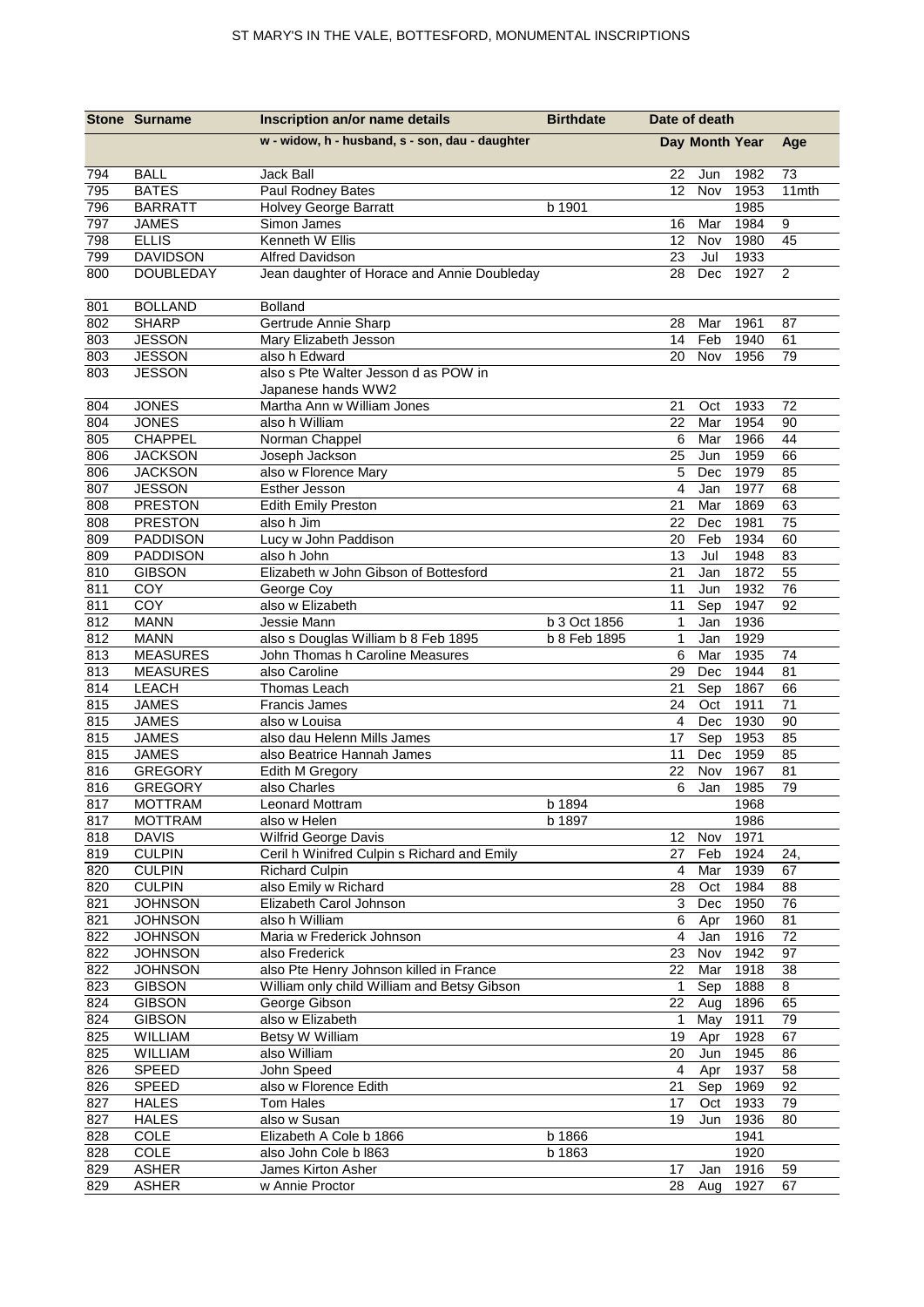|            | <b>Stone Surname</b>         | Inscription an/or name details                                       | <b>Birthdate</b> | Date of death             |                |              |                |
|------------|------------------------------|----------------------------------------------------------------------|------------------|---------------------------|----------------|--------------|----------------|
|            |                              | w - widow, h - husband, s - son, dau - daughter                      |                  |                           | Day Month Year |              | Age            |
| 829        | <b>ASHER</b>                 | also 4th s 2nd Lt Albert Asher                                       |                  | 24                        | Sep            | 1918         | 25             |
| 830        | <b>ASHER</b>                 | John Asher h Sarah                                                   |                  | 11                        | Feb            | 1909         | 55             |
| 831        | <b>PIKE</b>                  | John Pike                                                            | b 28 Feb 1881    | 10                        | Aug            | 1948         |                |
| 831        | <b>PIKE</b>                  | also w Kate Helen                                                    | b 24 Dec 1878    | $\sqrt{2}$                | Aug            | 1959         |                |
| 832        | <b>DYE</b>                   | Jeremiah John Dye                                                    |                  | 14                        | Aug            | 1945         | 74             |
| 833        | <b>BAGGLEY</b>               | Samuel Smith Baggley                                                 |                  | 16                        | May            | 1942         | 71             |
| 833        | <b>BAGGLEY</b>               | also Martha                                                          |                  | 11                        | Dec            | 1963         | 93             |
| 833        | <b>BAGGLEY</b>               | also Frank Samuel                                                    | b 1906           |                           |                | 1985         |                |
| 834        | <b>HALL</b>                  | <b>Alfred Hall</b>                                                   |                  | 11                        | Mar            | 1966         | 78             |
| 834        | <b>HALL</b>                  | also Mary                                                            |                  | 12                        | Apr            | 1958         | 68             |
| 835        | <b>PEACH</b>                 | Eleanor Peach                                                        |                  | 9<br>$\overline{2}$       | Apr            | 1976         | 55             |
| 836<br>836 | <b>SPICK</b><br><b>SPICK</b> | <b>Charles Spick</b><br>also Elitia                                  |                  | 23                        | Apr<br>Dec     | 1948<br>1961 | 68<br>82       |
| 837        | <b>HOLMES</b>                | <b>Christopher Holmes</b>                                            |                  | 24                        | Mar            | 1969         | 11mth          |
| 838        | <b>BRYAN</b>                 | Robert William Bryan                                                 |                  | 19                        | May            | 1947         | 66             |
| 838        | <b>BRYAN</b>                 | also w Mabel                                                         |                  | 20                        | Mar            | 1969         | 80             |
| 839        | <b>TOPPS</b>                 | Jacqueline A Topps                                                   |                  | 11                        | Feb            | 1971         | $\overline{2}$ |
| 840        | <b>STAINS</b>                | I0/23736 Pte F Stains, Leics Regiment                                |                  | 26                        | Oct            | 1920         | 44             |
| 841        | <b>GERMANY</b>               | Alice Germany                                                        |                  | 16                        | Jan            | 1941         |                |
| 841        | <b>GERMANY</b>               | also h Arthur                                                        |                  | 22                        | Apr            | 1957         | 72             |
| 842        | <b>KILPING</b>               | Pamela Irene Kipling d Fyvie                                         |                  | 3                         | Aug            | 1981         |                |
| 843        | <b>MOULD</b>                 | Katherine Marshall Mould                                             | b 1889           |                           |                | 1871         |                |
| 843        | <b>MOULD</b>                 | also Reginald Cecil Lane Mould                                       |                  | 13                        | May            | 1981         | 89             |
| 843        | <b>MOULD</b>                 | also L/Cpl lan Lennard Mould, 2 Bn Glos                              | b 21 Dec 1924    | 17                        | Aug            | 1944         |                |
|            |                              | Regiment, d of wounds in Normandy                                    |                  |                           |                |              |                |
| 844        | McNEILL MOULD                | Susan McNeill Mould                                                  | b 20 Apr 1960    | 29                        | May            | 1962         |                |
| 845        | OSWALD-SMITH                 | Robert Oswald-Smith                                                  |                  | 3                         | Feb            | 1952         | 70             |
| 846        | <b>BRIGGS</b>                | Frances Emma wid William Ives Briggs of                              |                  | 3                         | May            | 1915         | 78             |
|            |                              | Bingham                                                              |                  |                           |                |              |                |
| 846        | <b>BRIGGS</b>                | also Frank s                                                         |                  | 9                         | Mar            | 1927         | 62             |
| 847        | <b>DOHERTY</b>               | Michael Doherty (Mick) '                                             |                  | 6                         | Dec            | 1979         | 65             |
| 848        | <b>CURTIS</b>                | <b>Clifton Newman Curtis</b>                                         |                  | 9                         | Feb            | 1917         | 82             |
| 848        | <b>CURTIS</b>                | also Mary Frances                                                    |                  | 20                        | Nov            | 1908         | 82             |
| 848        | <b>CURTIS</b>                | also Anna Maria                                                      |                  | 9                         | Dec            | 1914         | 84             |
| 849        | <b>BOYNOR</b>                | James William Boynor                                                 |                  | 17                        | Jul            | 1921         | 73             |
| 849        | <b>BOYNOR</b>                | also w Priscilla                                                     |                  | 19                        | Jan            | 1930         | 80             |
| 850        | <b>THORLEY</b>               | Fanny w Harris Thorley                                               |                  | 28                        | Oct            | 1918         | 58             |
| 851        | <b>JACKSON</b>               | John Reuben Jackson                                                  |                  | 14                        | Mar            | 1986         | 75             |
| 851        | <b>JACKSON</b>               | also w Alice                                                         |                  |                           | 8 Nov 1985     |              | 85             |
| 852        | <b>HART</b>                  | John George Hart                                                     |                  |                           | 30 Nov         | 1938         | 54             |
| 853        | <b>HART</b>                  | <b>William Hart</b>                                                  |                  | 21                        | Mar            | 1936         | 75             |
| 853        | <b>HART</b>                  | also w Mary                                                          |                  | 11                        | Apr            | 1937         | 76             |
| 854        | <b>GAUNT</b>                 | <b>Thomas Gaunt</b><br>Florrie May Miller yngst dau of the late John |                  | $\,8\,$<br>$\overline{7}$ | Jul            | 1956         |                |
| 855        | <b>MILLER</b>                | <b>Bissell Miller</b>                                                |                  |                           | Feb            | 1933         | 47             |
|            | <b>MILLER</b>                | Francis Miller of Muston Gorse Farm                                  |                  |                           | Sep            | 1903         | 80             |
| 856<br>856 | <b>MILLER</b>                | also w Elizabeth                                                     |                  | 26<br>9                   | Feb            | 1907         | 86             |
| 857        | <b>MILLER</b>                | Sara w John Bissell Miller                                           |                  | 6                         | Mar            | 1921         | 75             |
| 857        | MILLER                       | also h john                                                          |                  | 18                        | Jan            | 1933         | 85             |
| 858        | <b>MILLER</b>                | James Miller                                                         |                  | 30                        | Jan            | 1925         | 75             |
| 858        | <b>MILLER</b>                | also w Emma                                                          |                  | 25                        | Aug            | 1934         | 76             |
| 858        | <b>MILLER</b>                | also Ernest James Miller                                             |                  | 11                        | Apr            | 1970         | 74             |
| 858        | <b>MILLER</b>                | also Bridget Easter Miller                                           |                  | 25                        | Apr            | 1975         | 78             |
| 859        | LOVETT                       | Alice Lovett                                                         |                  | 12                        | Feb            | 1953         | 80             |
| 859        | LOVETT                       | also h William Edward                                                |                  | 3                         | Feb            | 1957         | 81             |
| 860        | <b>DENT</b>                  | <b>Thomas Dent</b>                                                   |                  | 27                        | Jan            | 1951         | 92             |
| 860        | <b>DENT</b>                  | also w Susannah                                                      |                  |                           | 15 May         | 1949         | 89             |
| 861        | WALKER                       | Henry Walker                                                         |                  | 29                        | Sep            | 1894         | 44             |
| 862        | PAGE                         | Thomas Frank Page eldst s Thomas and                                 | b 8 Sep 1877     |                           | 16 Feb         | 1901         |                |
|            |                              | Elizabeth Page                                                       |                  |                           |                |              |                |
| 863        | PAGE                         | Elizabeth w Thomas Page                                              |                  | 18                        | Apr            | 1917         | 62             |
| 863        | PAGE                         | also h Thomas                                                        |                  | 13 <sup>7</sup>           | Nov            | 1926         | 79             |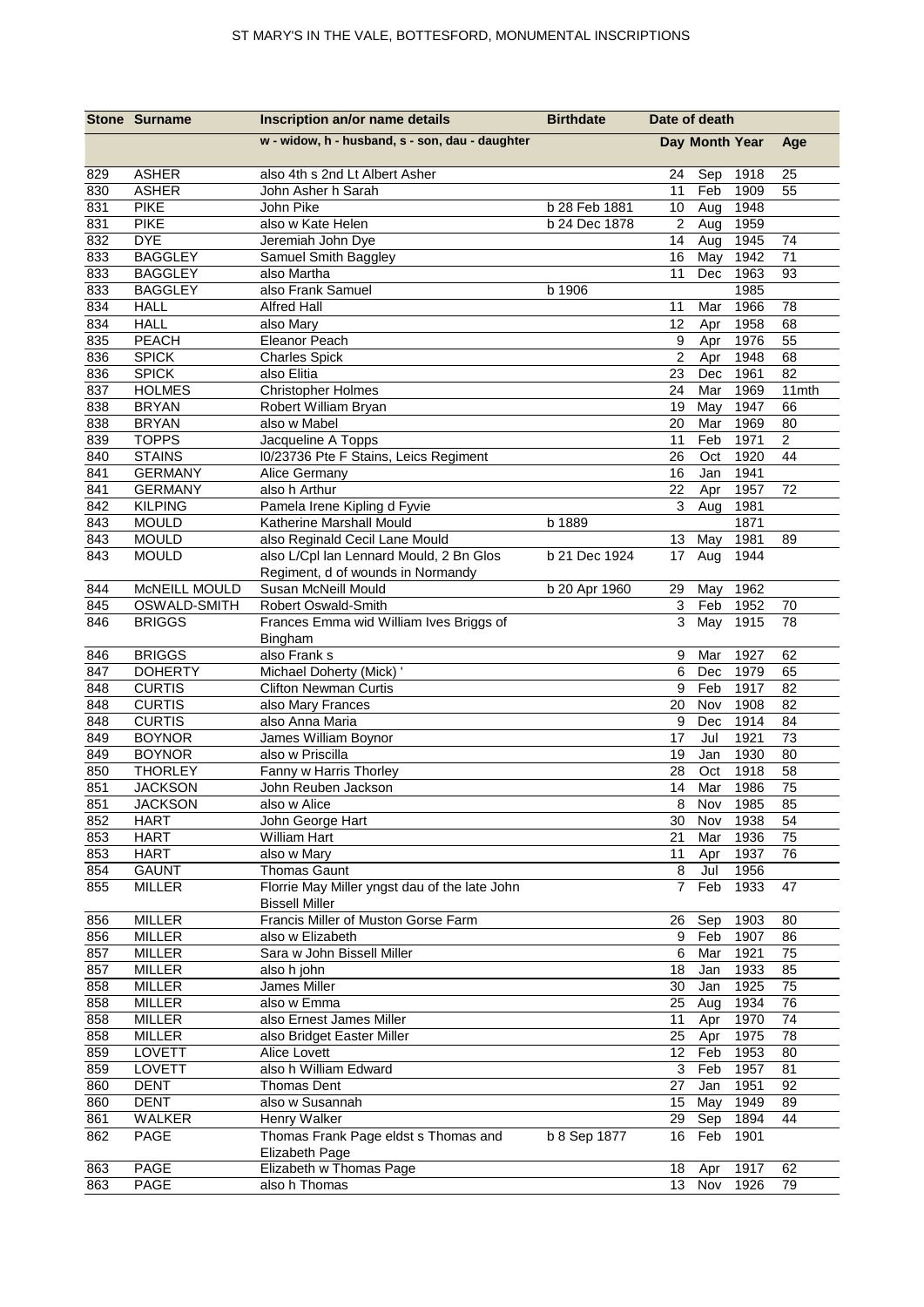| w - widow, h - husband, s - son, dau - daughter<br>Day Month Year<br>Age<br><b>MUMBY</b><br><b>Charles Wilfrid Mumby</b><br>1946<br>864<br>14<br>46<br>Jan<br>865<br><b>SHORT</b><br><b>Arthur Short</b><br>Kathleen Short<br>866<br><b>SHORT</b><br>36<br>5<br>1960<br>Apr<br>867<br><b>GARDINER</b><br>Albert Edward Gardiner<br>10<br>1969<br>72<br>Nov<br>868<br><b>HOLMES</b><br>3<br>Mar<br>1960<br>Frances Mary Holmes<br>58<br>869<br><b>DUCKER</b><br>28<br>Jul<br>1951<br>76<br><b>Frederick Ducker</b><br>Feb<br>73<br>869<br><b>DUCKER</b><br>$\overline{7}$<br>1950<br>also w Annie<br>869<br><b>DUCKER</b><br>$\overline{2}$<br>1952<br>41<br>also dau Edith<br>Dec<br>870<br><b>SKINNER</b><br>3/17229 Pte T W Skinner Leics Regiment<br>11<br>Dec<br>1918<br>20<br>871<br>1976<br><b>COOMES</b><br><b>Russell Mark Coomes</b><br>b 10 June 1976<br>9<br>Dec<br>872<br><b>TOWSEY</b><br>May Towsey w of Cliff m of Peter and Brian<br>b 14 Mar 1912<br>9<br>Oct<br>1982<br>873<br><b>GAMBLE</b><br>Edith Annie Gamble<br>Sep<br>1958<br>27<br>71<br><b>GAMBLE</b><br>873<br>also h John Thomas<br>1975<br>83<br>10<br>Apr<br>874<br><b>IRELAND</b><br>James Jeffrey Ireland<br>17<br>1954<br>51<br>Oct<br>874<br><b>IRELAND</b><br>Aug<br>1979<br>75<br>also w Olive Rosalyn<br>17<br>875<br><b>TALTON</b><br><b>Elizabeth Talton</b><br>Apr<br>1949<br>85<br>15<br>1953<br>876<br><b>PRATT</b><br>9<br>$\overline{M}$ ay<br>81<br>Elise w James Pratt<br>877<br><b>PALMER</b><br>Lionel Henry Palmer<br>13<br>Sep<br>1931<br>70<br>877<br>also w Helen<br>3<br>Nov<br>1936<br><b>PALMER</b><br><b>PALMER</b><br>also s Walter killed in action<br>1919<br>21<br>877<br>Oct<br><b>ALLCORN</b><br>1947<br>878<br><b>Frederick Allcorn</b><br>$\mathbf{1}$<br>Oct<br>56<br>878<br><b>ALLCORN</b><br>13<br>1964<br>83<br>also w Mary Ann<br>Sep<br>879<br><b>ALLCORN</b><br>$\overline{7}$<br>Sep<br>William Allcorn<br>1917<br>62<br><b>ALLCORN</b><br>also w Elizabeth<br>72<br>879<br>16<br>1927<br>Apr<br>$\overline{2}$<br>Jul<br>35<br>879<br><b>ALLCORN</b><br>1916<br>also s George<br>880<br><b>ALLCORN</b><br>Lilly w Arthur Allcorn<br>24<br>Nov<br>1946<br>70<br>880<br>76<br><b>ALLCORN</b><br>also h Arthur William<br>8<br>Mar<br>1956<br>881<br><b>PARR</b><br><b>William Parr</b><br>1900<br>51<br>28<br>Jan<br><b>PARR</b><br>Nov<br>1927<br>881<br>also w Eleanor<br>17<br>77<br>72<br>882<br><b>SIMPSON</b><br>May<br>1899<br>John h Esther Simpson<br>30<br>883<br><b>SIMPSON</b><br>1902<br>77<br><b>Esther Simpson</b><br>6<br>Dec<br>884<br><b>STANLEY</b><br><b>Walter Thomas Stanley</b><br>5<br>Oct<br>1982<br>61<br>885<br><b>FIRTH</b><br>Rebecca Firth<br>25<br>Dec<br>1911<br>50<br>885<br><b>FIRTH</b><br>25<br>Jan<br>1912<br>54<br>also h John Charles<br>886<br><b>BRADLEY</b><br>George William Bradley<br>3<br>1921<br>42<br>May<br>886<br><b>BRADLEY</b><br>also mother Ann widow of the late Charles<br>28<br>Jan<br>1928<br>82<br><b>Bradley of Elton Notts</b><br>Stones 887 to 1098 are south of the church<br><b>CANNOT DECIPHER</b><br>887<br>51<br><b>JACKSON</b><br>14<br>Jul<br>1842<br>880<br>John Jackson<br>889<br>$\overline{2}$<br>Feb<br>1875<br>69<br><b>NORRIS</b><br>Sarah Norris<br><b>NORRIS</b><br>Aug<br>1874<br>889<br>also Henry<br>19<br>62<br><b>NORRIS</b><br>Joseph Norris<br>1809<br>74<br>890<br>8<br>Apr<br>891<br>William Sansom Bend<br>6<br>1867<br>57<br><b>BEND</b><br>Jun<br>891<br><b>BEND</b><br>also w Hannah<br>Jun<br>1907<br>7<br>87<br>891<br><b>BEND</b><br>also s Charles<br>Apr<br>1892<br>29<br>36<br>SANSAM<br>Elizabeth dau Richard and Mary Sansam<br>Sep<br>1750<br>892<br>26<br>23<br>893<br>SANSAM<br>May<br>1752<br>12<br>William s Richard and Ann Sansam<br>31<br>894<br><b>CANNOT DECIPHER</b><br>895<br><b>CANNOT DECIPHER</b><br>Thomas Brown<br>896<br><b>BROWN</b><br>1799<br>72<br>20<br>Apr<br><b>BIRCH</b><br>3<br>Feb<br>1814<br>87<br>897<br><b>Robert Birch</b><br>897<br><b>BIRCH</b><br>also w Felicia<br>6<br>Mar<br>1809<br>81<br>898<br><b>BARTRAM</b><br>Mary dau Richard and Elizabeth Bartram<br>$\overline{7}$<br>Feb<br>1731<br>12days<br>898<br><b>BARTRAM</b><br>also dau Elizabeth<br>1742<br>$\overline{7}$<br>Dec<br>12<br>3<br>Dec<br>1783<br>899<br><b>BARTRAM</b><br><b>Richard Bartram</b><br>82<br>899<br><b>BARTRAM</b><br>also w Elizabeth<br>14<br>Jul<br>1755<br>61<br>Ann w Robert Padget of Muston dau of Richard<br>14<br>1750<br>900<br>PADGET<br>Apr<br>23<br>and Elizabeth Bartram<br>901<br><b>BARTRAM</b><br><b>Richard Bartram</b><br>20<br>1799<br>Aug<br>73<br><b>BARTRAM</b><br>23<br>Oct<br>1823<br>88<br>901<br>also w Mary<br>1825 |     | <b>Stone Surname</b> | Inscription an/or name details | <b>Birthdate</b> | Date of death |    |
|-------------------------------------------------------------------------------------------------------------------------------------------------------------------------------------------------------------------------------------------------------------------------------------------------------------------------------------------------------------------------------------------------------------------------------------------------------------------------------------------------------------------------------------------------------------------------------------------------------------------------------------------------------------------------------------------------------------------------------------------------------------------------------------------------------------------------------------------------------------------------------------------------------------------------------------------------------------------------------------------------------------------------------------------------------------------------------------------------------------------------------------------------------------------------------------------------------------------------------------------------------------------------------------------------------------------------------------------------------------------------------------------------------------------------------------------------------------------------------------------------------------------------------------------------------------------------------------------------------------------------------------------------------------------------------------------------------------------------------------------------------------------------------------------------------------------------------------------------------------------------------------------------------------------------------------------------------------------------------------------------------------------------------------------------------------------------------------------------------------------------------------------------------------------------------------------------------------------------------------------------------------------------------------------------------------------------------------------------------------------------------------------------------------------------------------------------------------------------------------------------------------------------------------------------------------------------------------------------------------------------------------------------------------------------------------------------------------------------------------------------------------------------------------------------------------------------------------------------------------------------------------------------------------------------------------------------------------------------------------------------------------------------------------------------------------------------------------------------------------------------------------------------------------------------------------------------------------------------------------------------------------------------------------------------------------------------------------------------------------------------------------------------------------------------------------------------------------------------------------------------------------------------------------------------------------------------------------------------------------------------------------------------------------------------------------------------------------------------------------------------------------------------------------------------------------------------------------------------------------------------------------------------------------------------------------------------------------------------------------------------------------------------------------------------------------------------------------------------------------------------------------------------------------------------------------------------------------------------------------------------------------------------------------------------------------------------------------------------------------------------------------------------------------------------------------------------------------------------------------------------------------------------------------------------------------------------------------------------------------------------------------------------------------------------------------------------|-----|----------------------|--------------------------------|------------------|---------------|----|
|                                                                                                                                                                                                                                                                                                                                                                                                                                                                                                                                                                                                                                                                                                                                                                                                                                                                                                                                                                                                                                                                                                                                                                                                                                                                                                                                                                                                                                                                                                                                                                                                                                                                                                                                                                                                                                                                                                                                                                                                                                                                                                                                                                                                                                                                                                                                                                                                                                                                                                                                                                                                                                                                                                                                                                                                                                                                                                                                                                                                                                                                                                                                                                                                                                                                                                                                                                                                                                                                                                                                                                                                                                                                                                                                                                                                                                                                                                                                                                                                                                                                                                                                                                                                                                                                                                                                                                                                                                                                                                                                                                                                                                                                                                 |     |                      |                                |                  |               |    |
|                                                                                                                                                                                                                                                                                                                                                                                                                                                                                                                                                                                                                                                                                                                                                                                                                                                                                                                                                                                                                                                                                                                                                                                                                                                                                                                                                                                                                                                                                                                                                                                                                                                                                                                                                                                                                                                                                                                                                                                                                                                                                                                                                                                                                                                                                                                                                                                                                                                                                                                                                                                                                                                                                                                                                                                                                                                                                                                                                                                                                                                                                                                                                                                                                                                                                                                                                                                                                                                                                                                                                                                                                                                                                                                                                                                                                                                                                                                                                                                                                                                                                                                                                                                                                                                                                                                                                                                                                                                                                                                                                                                                                                                                                                 |     |                      |                                |                  |               |    |
|                                                                                                                                                                                                                                                                                                                                                                                                                                                                                                                                                                                                                                                                                                                                                                                                                                                                                                                                                                                                                                                                                                                                                                                                                                                                                                                                                                                                                                                                                                                                                                                                                                                                                                                                                                                                                                                                                                                                                                                                                                                                                                                                                                                                                                                                                                                                                                                                                                                                                                                                                                                                                                                                                                                                                                                                                                                                                                                                                                                                                                                                                                                                                                                                                                                                                                                                                                                                                                                                                                                                                                                                                                                                                                                                                                                                                                                                                                                                                                                                                                                                                                                                                                                                                                                                                                                                                                                                                                                                                                                                                                                                                                                                                                 |     |                      |                                |                  |               |    |
|                                                                                                                                                                                                                                                                                                                                                                                                                                                                                                                                                                                                                                                                                                                                                                                                                                                                                                                                                                                                                                                                                                                                                                                                                                                                                                                                                                                                                                                                                                                                                                                                                                                                                                                                                                                                                                                                                                                                                                                                                                                                                                                                                                                                                                                                                                                                                                                                                                                                                                                                                                                                                                                                                                                                                                                                                                                                                                                                                                                                                                                                                                                                                                                                                                                                                                                                                                                                                                                                                                                                                                                                                                                                                                                                                                                                                                                                                                                                                                                                                                                                                                                                                                                                                                                                                                                                                                                                                                                                                                                                                                                                                                                                                                 |     |                      |                                |                  |               |    |
|                                                                                                                                                                                                                                                                                                                                                                                                                                                                                                                                                                                                                                                                                                                                                                                                                                                                                                                                                                                                                                                                                                                                                                                                                                                                                                                                                                                                                                                                                                                                                                                                                                                                                                                                                                                                                                                                                                                                                                                                                                                                                                                                                                                                                                                                                                                                                                                                                                                                                                                                                                                                                                                                                                                                                                                                                                                                                                                                                                                                                                                                                                                                                                                                                                                                                                                                                                                                                                                                                                                                                                                                                                                                                                                                                                                                                                                                                                                                                                                                                                                                                                                                                                                                                                                                                                                                                                                                                                                                                                                                                                                                                                                                                                 |     |                      |                                |                  |               |    |
|                                                                                                                                                                                                                                                                                                                                                                                                                                                                                                                                                                                                                                                                                                                                                                                                                                                                                                                                                                                                                                                                                                                                                                                                                                                                                                                                                                                                                                                                                                                                                                                                                                                                                                                                                                                                                                                                                                                                                                                                                                                                                                                                                                                                                                                                                                                                                                                                                                                                                                                                                                                                                                                                                                                                                                                                                                                                                                                                                                                                                                                                                                                                                                                                                                                                                                                                                                                                                                                                                                                                                                                                                                                                                                                                                                                                                                                                                                                                                                                                                                                                                                                                                                                                                                                                                                                                                                                                                                                                                                                                                                                                                                                                                                 |     |                      |                                |                  |               |    |
|                                                                                                                                                                                                                                                                                                                                                                                                                                                                                                                                                                                                                                                                                                                                                                                                                                                                                                                                                                                                                                                                                                                                                                                                                                                                                                                                                                                                                                                                                                                                                                                                                                                                                                                                                                                                                                                                                                                                                                                                                                                                                                                                                                                                                                                                                                                                                                                                                                                                                                                                                                                                                                                                                                                                                                                                                                                                                                                                                                                                                                                                                                                                                                                                                                                                                                                                                                                                                                                                                                                                                                                                                                                                                                                                                                                                                                                                                                                                                                                                                                                                                                                                                                                                                                                                                                                                                                                                                                                                                                                                                                                                                                                                                                 |     |                      |                                |                  |               |    |
|                                                                                                                                                                                                                                                                                                                                                                                                                                                                                                                                                                                                                                                                                                                                                                                                                                                                                                                                                                                                                                                                                                                                                                                                                                                                                                                                                                                                                                                                                                                                                                                                                                                                                                                                                                                                                                                                                                                                                                                                                                                                                                                                                                                                                                                                                                                                                                                                                                                                                                                                                                                                                                                                                                                                                                                                                                                                                                                                                                                                                                                                                                                                                                                                                                                                                                                                                                                                                                                                                                                                                                                                                                                                                                                                                                                                                                                                                                                                                                                                                                                                                                                                                                                                                                                                                                                                                                                                                                                                                                                                                                                                                                                                                                 |     |                      |                                |                  |               |    |
|                                                                                                                                                                                                                                                                                                                                                                                                                                                                                                                                                                                                                                                                                                                                                                                                                                                                                                                                                                                                                                                                                                                                                                                                                                                                                                                                                                                                                                                                                                                                                                                                                                                                                                                                                                                                                                                                                                                                                                                                                                                                                                                                                                                                                                                                                                                                                                                                                                                                                                                                                                                                                                                                                                                                                                                                                                                                                                                                                                                                                                                                                                                                                                                                                                                                                                                                                                                                                                                                                                                                                                                                                                                                                                                                                                                                                                                                                                                                                                                                                                                                                                                                                                                                                                                                                                                                                                                                                                                                                                                                                                                                                                                                                                 |     |                      |                                |                  |               |    |
|                                                                                                                                                                                                                                                                                                                                                                                                                                                                                                                                                                                                                                                                                                                                                                                                                                                                                                                                                                                                                                                                                                                                                                                                                                                                                                                                                                                                                                                                                                                                                                                                                                                                                                                                                                                                                                                                                                                                                                                                                                                                                                                                                                                                                                                                                                                                                                                                                                                                                                                                                                                                                                                                                                                                                                                                                                                                                                                                                                                                                                                                                                                                                                                                                                                                                                                                                                                                                                                                                                                                                                                                                                                                                                                                                                                                                                                                                                                                                                                                                                                                                                                                                                                                                                                                                                                                                                                                                                                                                                                                                                                                                                                                                                 |     |                      |                                |                  |               |    |
|                                                                                                                                                                                                                                                                                                                                                                                                                                                                                                                                                                                                                                                                                                                                                                                                                                                                                                                                                                                                                                                                                                                                                                                                                                                                                                                                                                                                                                                                                                                                                                                                                                                                                                                                                                                                                                                                                                                                                                                                                                                                                                                                                                                                                                                                                                                                                                                                                                                                                                                                                                                                                                                                                                                                                                                                                                                                                                                                                                                                                                                                                                                                                                                                                                                                                                                                                                                                                                                                                                                                                                                                                                                                                                                                                                                                                                                                                                                                                                                                                                                                                                                                                                                                                                                                                                                                                                                                                                                                                                                                                                                                                                                                                                 |     |                      |                                |                  |               |    |
|                                                                                                                                                                                                                                                                                                                                                                                                                                                                                                                                                                                                                                                                                                                                                                                                                                                                                                                                                                                                                                                                                                                                                                                                                                                                                                                                                                                                                                                                                                                                                                                                                                                                                                                                                                                                                                                                                                                                                                                                                                                                                                                                                                                                                                                                                                                                                                                                                                                                                                                                                                                                                                                                                                                                                                                                                                                                                                                                                                                                                                                                                                                                                                                                                                                                                                                                                                                                                                                                                                                                                                                                                                                                                                                                                                                                                                                                                                                                                                                                                                                                                                                                                                                                                                                                                                                                                                                                                                                                                                                                                                                                                                                                                                 |     |                      |                                |                  |               |    |
|                                                                                                                                                                                                                                                                                                                                                                                                                                                                                                                                                                                                                                                                                                                                                                                                                                                                                                                                                                                                                                                                                                                                                                                                                                                                                                                                                                                                                                                                                                                                                                                                                                                                                                                                                                                                                                                                                                                                                                                                                                                                                                                                                                                                                                                                                                                                                                                                                                                                                                                                                                                                                                                                                                                                                                                                                                                                                                                                                                                                                                                                                                                                                                                                                                                                                                                                                                                                                                                                                                                                                                                                                                                                                                                                                                                                                                                                                                                                                                                                                                                                                                                                                                                                                                                                                                                                                                                                                                                                                                                                                                                                                                                                                                 |     |                      |                                |                  |               |    |
|                                                                                                                                                                                                                                                                                                                                                                                                                                                                                                                                                                                                                                                                                                                                                                                                                                                                                                                                                                                                                                                                                                                                                                                                                                                                                                                                                                                                                                                                                                                                                                                                                                                                                                                                                                                                                                                                                                                                                                                                                                                                                                                                                                                                                                                                                                                                                                                                                                                                                                                                                                                                                                                                                                                                                                                                                                                                                                                                                                                                                                                                                                                                                                                                                                                                                                                                                                                                                                                                                                                                                                                                                                                                                                                                                                                                                                                                                                                                                                                                                                                                                                                                                                                                                                                                                                                                                                                                                                                                                                                                                                                                                                                                                                 |     |                      |                                |                  |               |    |
|                                                                                                                                                                                                                                                                                                                                                                                                                                                                                                                                                                                                                                                                                                                                                                                                                                                                                                                                                                                                                                                                                                                                                                                                                                                                                                                                                                                                                                                                                                                                                                                                                                                                                                                                                                                                                                                                                                                                                                                                                                                                                                                                                                                                                                                                                                                                                                                                                                                                                                                                                                                                                                                                                                                                                                                                                                                                                                                                                                                                                                                                                                                                                                                                                                                                                                                                                                                                                                                                                                                                                                                                                                                                                                                                                                                                                                                                                                                                                                                                                                                                                                                                                                                                                                                                                                                                                                                                                                                                                                                                                                                                                                                                                                 |     |                      |                                |                  |               |    |
|                                                                                                                                                                                                                                                                                                                                                                                                                                                                                                                                                                                                                                                                                                                                                                                                                                                                                                                                                                                                                                                                                                                                                                                                                                                                                                                                                                                                                                                                                                                                                                                                                                                                                                                                                                                                                                                                                                                                                                                                                                                                                                                                                                                                                                                                                                                                                                                                                                                                                                                                                                                                                                                                                                                                                                                                                                                                                                                                                                                                                                                                                                                                                                                                                                                                                                                                                                                                                                                                                                                                                                                                                                                                                                                                                                                                                                                                                                                                                                                                                                                                                                                                                                                                                                                                                                                                                                                                                                                                                                                                                                                                                                                                                                 |     |                      |                                |                  |               |    |
|                                                                                                                                                                                                                                                                                                                                                                                                                                                                                                                                                                                                                                                                                                                                                                                                                                                                                                                                                                                                                                                                                                                                                                                                                                                                                                                                                                                                                                                                                                                                                                                                                                                                                                                                                                                                                                                                                                                                                                                                                                                                                                                                                                                                                                                                                                                                                                                                                                                                                                                                                                                                                                                                                                                                                                                                                                                                                                                                                                                                                                                                                                                                                                                                                                                                                                                                                                                                                                                                                                                                                                                                                                                                                                                                                                                                                                                                                                                                                                                                                                                                                                                                                                                                                                                                                                                                                                                                                                                                                                                                                                                                                                                                                                 |     |                      |                                |                  |               |    |
|                                                                                                                                                                                                                                                                                                                                                                                                                                                                                                                                                                                                                                                                                                                                                                                                                                                                                                                                                                                                                                                                                                                                                                                                                                                                                                                                                                                                                                                                                                                                                                                                                                                                                                                                                                                                                                                                                                                                                                                                                                                                                                                                                                                                                                                                                                                                                                                                                                                                                                                                                                                                                                                                                                                                                                                                                                                                                                                                                                                                                                                                                                                                                                                                                                                                                                                                                                                                                                                                                                                                                                                                                                                                                                                                                                                                                                                                                                                                                                                                                                                                                                                                                                                                                                                                                                                                                                                                                                                                                                                                                                                                                                                                                                 |     |                      |                                |                  |               |    |
|                                                                                                                                                                                                                                                                                                                                                                                                                                                                                                                                                                                                                                                                                                                                                                                                                                                                                                                                                                                                                                                                                                                                                                                                                                                                                                                                                                                                                                                                                                                                                                                                                                                                                                                                                                                                                                                                                                                                                                                                                                                                                                                                                                                                                                                                                                                                                                                                                                                                                                                                                                                                                                                                                                                                                                                                                                                                                                                                                                                                                                                                                                                                                                                                                                                                                                                                                                                                                                                                                                                                                                                                                                                                                                                                                                                                                                                                                                                                                                                                                                                                                                                                                                                                                                                                                                                                                                                                                                                                                                                                                                                                                                                                                                 |     |                      |                                |                  |               |    |
|                                                                                                                                                                                                                                                                                                                                                                                                                                                                                                                                                                                                                                                                                                                                                                                                                                                                                                                                                                                                                                                                                                                                                                                                                                                                                                                                                                                                                                                                                                                                                                                                                                                                                                                                                                                                                                                                                                                                                                                                                                                                                                                                                                                                                                                                                                                                                                                                                                                                                                                                                                                                                                                                                                                                                                                                                                                                                                                                                                                                                                                                                                                                                                                                                                                                                                                                                                                                                                                                                                                                                                                                                                                                                                                                                                                                                                                                                                                                                                                                                                                                                                                                                                                                                                                                                                                                                                                                                                                                                                                                                                                                                                                                                                 |     |                      |                                |                  |               |    |
|                                                                                                                                                                                                                                                                                                                                                                                                                                                                                                                                                                                                                                                                                                                                                                                                                                                                                                                                                                                                                                                                                                                                                                                                                                                                                                                                                                                                                                                                                                                                                                                                                                                                                                                                                                                                                                                                                                                                                                                                                                                                                                                                                                                                                                                                                                                                                                                                                                                                                                                                                                                                                                                                                                                                                                                                                                                                                                                                                                                                                                                                                                                                                                                                                                                                                                                                                                                                                                                                                                                                                                                                                                                                                                                                                                                                                                                                                                                                                                                                                                                                                                                                                                                                                                                                                                                                                                                                                                                                                                                                                                                                                                                                                                 |     |                      |                                |                  |               |    |
|                                                                                                                                                                                                                                                                                                                                                                                                                                                                                                                                                                                                                                                                                                                                                                                                                                                                                                                                                                                                                                                                                                                                                                                                                                                                                                                                                                                                                                                                                                                                                                                                                                                                                                                                                                                                                                                                                                                                                                                                                                                                                                                                                                                                                                                                                                                                                                                                                                                                                                                                                                                                                                                                                                                                                                                                                                                                                                                                                                                                                                                                                                                                                                                                                                                                                                                                                                                                                                                                                                                                                                                                                                                                                                                                                                                                                                                                                                                                                                                                                                                                                                                                                                                                                                                                                                                                                                                                                                                                                                                                                                                                                                                                                                 |     |                      |                                |                  |               |    |
|                                                                                                                                                                                                                                                                                                                                                                                                                                                                                                                                                                                                                                                                                                                                                                                                                                                                                                                                                                                                                                                                                                                                                                                                                                                                                                                                                                                                                                                                                                                                                                                                                                                                                                                                                                                                                                                                                                                                                                                                                                                                                                                                                                                                                                                                                                                                                                                                                                                                                                                                                                                                                                                                                                                                                                                                                                                                                                                                                                                                                                                                                                                                                                                                                                                                                                                                                                                                                                                                                                                                                                                                                                                                                                                                                                                                                                                                                                                                                                                                                                                                                                                                                                                                                                                                                                                                                                                                                                                                                                                                                                                                                                                                                                 |     |                      |                                |                  |               |    |
|                                                                                                                                                                                                                                                                                                                                                                                                                                                                                                                                                                                                                                                                                                                                                                                                                                                                                                                                                                                                                                                                                                                                                                                                                                                                                                                                                                                                                                                                                                                                                                                                                                                                                                                                                                                                                                                                                                                                                                                                                                                                                                                                                                                                                                                                                                                                                                                                                                                                                                                                                                                                                                                                                                                                                                                                                                                                                                                                                                                                                                                                                                                                                                                                                                                                                                                                                                                                                                                                                                                                                                                                                                                                                                                                                                                                                                                                                                                                                                                                                                                                                                                                                                                                                                                                                                                                                                                                                                                                                                                                                                                                                                                                                                 |     |                      |                                |                  |               |    |
|                                                                                                                                                                                                                                                                                                                                                                                                                                                                                                                                                                                                                                                                                                                                                                                                                                                                                                                                                                                                                                                                                                                                                                                                                                                                                                                                                                                                                                                                                                                                                                                                                                                                                                                                                                                                                                                                                                                                                                                                                                                                                                                                                                                                                                                                                                                                                                                                                                                                                                                                                                                                                                                                                                                                                                                                                                                                                                                                                                                                                                                                                                                                                                                                                                                                                                                                                                                                                                                                                                                                                                                                                                                                                                                                                                                                                                                                                                                                                                                                                                                                                                                                                                                                                                                                                                                                                                                                                                                                                                                                                                                                                                                                                                 |     |                      |                                |                  |               |    |
|                                                                                                                                                                                                                                                                                                                                                                                                                                                                                                                                                                                                                                                                                                                                                                                                                                                                                                                                                                                                                                                                                                                                                                                                                                                                                                                                                                                                                                                                                                                                                                                                                                                                                                                                                                                                                                                                                                                                                                                                                                                                                                                                                                                                                                                                                                                                                                                                                                                                                                                                                                                                                                                                                                                                                                                                                                                                                                                                                                                                                                                                                                                                                                                                                                                                                                                                                                                                                                                                                                                                                                                                                                                                                                                                                                                                                                                                                                                                                                                                                                                                                                                                                                                                                                                                                                                                                                                                                                                                                                                                                                                                                                                                                                 |     |                      |                                |                  |               |    |
|                                                                                                                                                                                                                                                                                                                                                                                                                                                                                                                                                                                                                                                                                                                                                                                                                                                                                                                                                                                                                                                                                                                                                                                                                                                                                                                                                                                                                                                                                                                                                                                                                                                                                                                                                                                                                                                                                                                                                                                                                                                                                                                                                                                                                                                                                                                                                                                                                                                                                                                                                                                                                                                                                                                                                                                                                                                                                                                                                                                                                                                                                                                                                                                                                                                                                                                                                                                                                                                                                                                                                                                                                                                                                                                                                                                                                                                                                                                                                                                                                                                                                                                                                                                                                                                                                                                                                                                                                                                                                                                                                                                                                                                                                                 |     |                      |                                |                  |               |    |
|                                                                                                                                                                                                                                                                                                                                                                                                                                                                                                                                                                                                                                                                                                                                                                                                                                                                                                                                                                                                                                                                                                                                                                                                                                                                                                                                                                                                                                                                                                                                                                                                                                                                                                                                                                                                                                                                                                                                                                                                                                                                                                                                                                                                                                                                                                                                                                                                                                                                                                                                                                                                                                                                                                                                                                                                                                                                                                                                                                                                                                                                                                                                                                                                                                                                                                                                                                                                                                                                                                                                                                                                                                                                                                                                                                                                                                                                                                                                                                                                                                                                                                                                                                                                                                                                                                                                                                                                                                                                                                                                                                                                                                                                                                 |     |                      |                                |                  |               |    |
|                                                                                                                                                                                                                                                                                                                                                                                                                                                                                                                                                                                                                                                                                                                                                                                                                                                                                                                                                                                                                                                                                                                                                                                                                                                                                                                                                                                                                                                                                                                                                                                                                                                                                                                                                                                                                                                                                                                                                                                                                                                                                                                                                                                                                                                                                                                                                                                                                                                                                                                                                                                                                                                                                                                                                                                                                                                                                                                                                                                                                                                                                                                                                                                                                                                                                                                                                                                                                                                                                                                                                                                                                                                                                                                                                                                                                                                                                                                                                                                                                                                                                                                                                                                                                                                                                                                                                                                                                                                                                                                                                                                                                                                                                                 |     |                      |                                |                  |               |    |
|                                                                                                                                                                                                                                                                                                                                                                                                                                                                                                                                                                                                                                                                                                                                                                                                                                                                                                                                                                                                                                                                                                                                                                                                                                                                                                                                                                                                                                                                                                                                                                                                                                                                                                                                                                                                                                                                                                                                                                                                                                                                                                                                                                                                                                                                                                                                                                                                                                                                                                                                                                                                                                                                                                                                                                                                                                                                                                                                                                                                                                                                                                                                                                                                                                                                                                                                                                                                                                                                                                                                                                                                                                                                                                                                                                                                                                                                                                                                                                                                                                                                                                                                                                                                                                                                                                                                                                                                                                                                                                                                                                                                                                                                                                 |     |                      |                                |                  |               |    |
|                                                                                                                                                                                                                                                                                                                                                                                                                                                                                                                                                                                                                                                                                                                                                                                                                                                                                                                                                                                                                                                                                                                                                                                                                                                                                                                                                                                                                                                                                                                                                                                                                                                                                                                                                                                                                                                                                                                                                                                                                                                                                                                                                                                                                                                                                                                                                                                                                                                                                                                                                                                                                                                                                                                                                                                                                                                                                                                                                                                                                                                                                                                                                                                                                                                                                                                                                                                                                                                                                                                                                                                                                                                                                                                                                                                                                                                                                                                                                                                                                                                                                                                                                                                                                                                                                                                                                                                                                                                                                                                                                                                                                                                                                                 |     |                      |                                |                  |               |    |
|                                                                                                                                                                                                                                                                                                                                                                                                                                                                                                                                                                                                                                                                                                                                                                                                                                                                                                                                                                                                                                                                                                                                                                                                                                                                                                                                                                                                                                                                                                                                                                                                                                                                                                                                                                                                                                                                                                                                                                                                                                                                                                                                                                                                                                                                                                                                                                                                                                                                                                                                                                                                                                                                                                                                                                                                                                                                                                                                                                                                                                                                                                                                                                                                                                                                                                                                                                                                                                                                                                                                                                                                                                                                                                                                                                                                                                                                                                                                                                                                                                                                                                                                                                                                                                                                                                                                                                                                                                                                                                                                                                                                                                                                                                 |     |                      |                                |                  |               |    |
|                                                                                                                                                                                                                                                                                                                                                                                                                                                                                                                                                                                                                                                                                                                                                                                                                                                                                                                                                                                                                                                                                                                                                                                                                                                                                                                                                                                                                                                                                                                                                                                                                                                                                                                                                                                                                                                                                                                                                                                                                                                                                                                                                                                                                                                                                                                                                                                                                                                                                                                                                                                                                                                                                                                                                                                                                                                                                                                                                                                                                                                                                                                                                                                                                                                                                                                                                                                                                                                                                                                                                                                                                                                                                                                                                                                                                                                                                                                                                                                                                                                                                                                                                                                                                                                                                                                                                                                                                                                                                                                                                                                                                                                                                                 |     |                      |                                |                  |               |    |
|                                                                                                                                                                                                                                                                                                                                                                                                                                                                                                                                                                                                                                                                                                                                                                                                                                                                                                                                                                                                                                                                                                                                                                                                                                                                                                                                                                                                                                                                                                                                                                                                                                                                                                                                                                                                                                                                                                                                                                                                                                                                                                                                                                                                                                                                                                                                                                                                                                                                                                                                                                                                                                                                                                                                                                                                                                                                                                                                                                                                                                                                                                                                                                                                                                                                                                                                                                                                                                                                                                                                                                                                                                                                                                                                                                                                                                                                                                                                                                                                                                                                                                                                                                                                                                                                                                                                                                                                                                                                                                                                                                                                                                                                                                 |     |                      |                                |                  |               |    |
|                                                                                                                                                                                                                                                                                                                                                                                                                                                                                                                                                                                                                                                                                                                                                                                                                                                                                                                                                                                                                                                                                                                                                                                                                                                                                                                                                                                                                                                                                                                                                                                                                                                                                                                                                                                                                                                                                                                                                                                                                                                                                                                                                                                                                                                                                                                                                                                                                                                                                                                                                                                                                                                                                                                                                                                                                                                                                                                                                                                                                                                                                                                                                                                                                                                                                                                                                                                                                                                                                                                                                                                                                                                                                                                                                                                                                                                                                                                                                                                                                                                                                                                                                                                                                                                                                                                                                                                                                                                                                                                                                                                                                                                                                                 |     |                      |                                |                  |               |    |
|                                                                                                                                                                                                                                                                                                                                                                                                                                                                                                                                                                                                                                                                                                                                                                                                                                                                                                                                                                                                                                                                                                                                                                                                                                                                                                                                                                                                                                                                                                                                                                                                                                                                                                                                                                                                                                                                                                                                                                                                                                                                                                                                                                                                                                                                                                                                                                                                                                                                                                                                                                                                                                                                                                                                                                                                                                                                                                                                                                                                                                                                                                                                                                                                                                                                                                                                                                                                                                                                                                                                                                                                                                                                                                                                                                                                                                                                                                                                                                                                                                                                                                                                                                                                                                                                                                                                                                                                                                                                                                                                                                                                                                                                                                 |     |                      |                                |                  |               |    |
|                                                                                                                                                                                                                                                                                                                                                                                                                                                                                                                                                                                                                                                                                                                                                                                                                                                                                                                                                                                                                                                                                                                                                                                                                                                                                                                                                                                                                                                                                                                                                                                                                                                                                                                                                                                                                                                                                                                                                                                                                                                                                                                                                                                                                                                                                                                                                                                                                                                                                                                                                                                                                                                                                                                                                                                                                                                                                                                                                                                                                                                                                                                                                                                                                                                                                                                                                                                                                                                                                                                                                                                                                                                                                                                                                                                                                                                                                                                                                                                                                                                                                                                                                                                                                                                                                                                                                                                                                                                                                                                                                                                                                                                                                                 |     |                      |                                |                  |               |    |
|                                                                                                                                                                                                                                                                                                                                                                                                                                                                                                                                                                                                                                                                                                                                                                                                                                                                                                                                                                                                                                                                                                                                                                                                                                                                                                                                                                                                                                                                                                                                                                                                                                                                                                                                                                                                                                                                                                                                                                                                                                                                                                                                                                                                                                                                                                                                                                                                                                                                                                                                                                                                                                                                                                                                                                                                                                                                                                                                                                                                                                                                                                                                                                                                                                                                                                                                                                                                                                                                                                                                                                                                                                                                                                                                                                                                                                                                                                                                                                                                                                                                                                                                                                                                                                                                                                                                                                                                                                                                                                                                                                                                                                                                                                 |     |                      |                                |                  |               |    |
|                                                                                                                                                                                                                                                                                                                                                                                                                                                                                                                                                                                                                                                                                                                                                                                                                                                                                                                                                                                                                                                                                                                                                                                                                                                                                                                                                                                                                                                                                                                                                                                                                                                                                                                                                                                                                                                                                                                                                                                                                                                                                                                                                                                                                                                                                                                                                                                                                                                                                                                                                                                                                                                                                                                                                                                                                                                                                                                                                                                                                                                                                                                                                                                                                                                                                                                                                                                                                                                                                                                                                                                                                                                                                                                                                                                                                                                                                                                                                                                                                                                                                                                                                                                                                                                                                                                                                                                                                                                                                                                                                                                                                                                                                                 |     |                      |                                |                  |               |    |
|                                                                                                                                                                                                                                                                                                                                                                                                                                                                                                                                                                                                                                                                                                                                                                                                                                                                                                                                                                                                                                                                                                                                                                                                                                                                                                                                                                                                                                                                                                                                                                                                                                                                                                                                                                                                                                                                                                                                                                                                                                                                                                                                                                                                                                                                                                                                                                                                                                                                                                                                                                                                                                                                                                                                                                                                                                                                                                                                                                                                                                                                                                                                                                                                                                                                                                                                                                                                                                                                                                                                                                                                                                                                                                                                                                                                                                                                                                                                                                                                                                                                                                                                                                                                                                                                                                                                                                                                                                                                                                                                                                                                                                                                                                 |     |                      |                                |                  |               |    |
|                                                                                                                                                                                                                                                                                                                                                                                                                                                                                                                                                                                                                                                                                                                                                                                                                                                                                                                                                                                                                                                                                                                                                                                                                                                                                                                                                                                                                                                                                                                                                                                                                                                                                                                                                                                                                                                                                                                                                                                                                                                                                                                                                                                                                                                                                                                                                                                                                                                                                                                                                                                                                                                                                                                                                                                                                                                                                                                                                                                                                                                                                                                                                                                                                                                                                                                                                                                                                                                                                                                                                                                                                                                                                                                                                                                                                                                                                                                                                                                                                                                                                                                                                                                                                                                                                                                                                                                                                                                                                                                                                                                                                                                                                                 |     |                      |                                |                  |               |    |
|                                                                                                                                                                                                                                                                                                                                                                                                                                                                                                                                                                                                                                                                                                                                                                                                                                                                                                                                                                                                                                                                                                                                                                                                                                                                                                                                                                                                                                                                                                                                                                                                                                                                                                                                                                                                                                                                                                                                                                                                                                                                                                                                                                                                                                                                                                                                                                                                                                                                                                                                                                                                                                                                                                                                                                                                                                                                                                                                                                                                                                                                                                                                                                                                                                                                                                                                                                                                                                                                                                                                                                                                                                                                                                                                                                                                                                                                                                                                                                                                                                                                                                                                                                                                                                                                                                                                                                                                                                                                                                                                                                                                                                                                                                 |     |                      |                                |                  |               |    |
|                                                                                                                                                                                                                                                                                                                                                                                                                                                                                                                                                                                                                                                                                                                                                                                                                                                                                                                                                                                                                                                                                                                                                                                                                                                                                                                                                                                                                                                                                                                                                                                                                                                                                                                                                                                                                                                                                                                                                                                                                                                                                                                                                                                                                                                                                                                                                                                                                                                                                                                                                                                                                                                                                                                                                                                                                                                                                                                                                                                                                                                                                                                                                                                                                                                                                                                                                                                                                                                                                                                                                                                                                                                                                                                                                                                                                                                                                                                                                                                                                                                                                                                                                                                                                                                                                                                                                                                                                                                                                                                                                                                                                                                                                                 |     |                      |                                |                  |               |    |
|                                                                                                                                                                                                                                                                                                                                                                                                                                                                                                                                                                                                                                                                                                                                                                                                                                                                                                                                                                                                                                                                                                                                                                                                                                                                                                                                                                                                                                                                                                                                                                                                                                                                                                                                                                                                                                                                                                                                                                                                                                                                                                                                                                                                                                                                                                                                                                                                                                                                                                                                                                                                                                                                                                                                                                                                                                                                                                                                                                                                                                                                                                                                                                                                                                                                                                                                                                                                                                                                                                                                                                                                                                                                                                                                                                                                                                                                                                                                                                                                                                                                                                                                                                                                                                                                                                                                                                                                                                                                                                                                                                                                                                                                                                 |     |                      |                                |                  |               |    |
|                                                                                                                                                                                                                                                                                                                                                                                                                                                                                                                                                                                                                                                                                                                                                                                                                                                                                                                                                                                                                                                                                                                                                                                                                                                                                                                                                                                                                                                                                                                                                                                                                                                                                                                                                                                                                                                                                                                                                                                                                                                                                                                                                                                                                                                                                                                                                                                                                                                                                                                                                                                                                                                                                                                                                                                                                                                                                                                                                                                                                                                                                                                                                                                                                                                                                                                                                                                                                                                                                                                                                                                                                                                                                                                                                                                                                                                                                                                                                                                                                                                                                                                                                                                                                                                                                                                                                                                                                                                                                                                                                                                                                                                                                                 |     |                      |                                |                  |               |    |
|                                                                                                                                                                                                                                                                                                                                                                                                                                                                                                                                                                                                                                                                                                                                                                                                                                                                                                                                                                                                                                                                                                                                                                                                                                                                                                                                                                                                                                                                                                                                                                                                                                                                                                                                                                                                                                                                                                                                                                                                                                                                                                                                                                                                                                                                                                                                                                                                                                                                                                                                                                                                                                                                                                                                                                                                                                                                                                                                                                                                                                                                                                                                                                                                                                                                                                                                                                                                                                                                                                                                                                                                                                                                                                                                                                                                                                                                                                                                                                                                                                                                                                                                                                                                                                                                                                                                                                                                                                                                                                                                                                                                                                                                                                 |     |                      |                                |                  |               |    |
|                                                                                                                                                                                                                                                                                                                                                                                                                                                                                                                                                                                                                                                                                                                                                                                                                                                                                                                                                                                                                                                                                                                                                                                                                                                                                                                                                                                                                                                                                                                                                                                                                                                                                                                                                                                                                                                                                                                                                                                                                                                                                                                                                                                                                                                                                                                                                                                                                                                                                                                                                                                                                                                                                                                                                                                                                                                                                                                                                                                                                                                                                                                                                                                                                                                                                                                                                                                                                                                                                                                                                                                                                                                                                                                                                                                                                                                                                                                                                                                                                                                                                                                                                                                                                                                                                                                                                                                                                                                                                                                                                                                                                                                                                                 |     |                      |                                |                  |               |    |
|                                                                                                                                                                                                                                                                                                                                                                                                                                                                                                                                                                                                                                                                                                                                                                                                                                                                                                                                                                                                                                                                                                                                                                                                                                                                                                                                                                                                                                                                                                                                                                                                                                                                                                                                                                                                                                                                                                                                                                                                                                                                                                                                                                                                                                                                                                                                                                                                                                                                                                                                                                                                                                                                                                                                                                                                                                                                                                                                                                                                                                                                                                                                                                                                                                                                                                                                                                                                                                                                                                                                                                                                                                                                                                                                                                                                                                                                                                                                                                                                                                                                                                                                                                                                                                                                                                                                                                                                                                                                                                                                                                                                                                                                                                 |     |                      |                                |                  |               |    |
|                                                                                                                                                                                                                                                                                                                                                                                                                                                                                                                                                                                                                                                                                                                                                                                                                                                                                                                                                                                                                                                                                                                                                                                                                                                                                                                                                                                                                                                                                                                                                                                                                                                                                                                                                                                                                                                                                                                                                                                                                                                                                                                                                                                                                                                                                                                                                                                                                                                                                                                                                                                                                                                                                                                                                                                                                                                                                                                                                                                                                                                                                                                                                                                                                                                                                                                                                                                                                                                                                                                                                                                                                                                                                                                                                                                                                                                                                                                                                                                                                                                                                                                                                                                                                                                                                                                                                                                                                                                                                                                                                                                                                                                                                                 |     |                      |                                |                  |               |    |
|                                                                                                                                                                                                                                                                                                                                                                                                                                                                                                                                                                                                                                                                                                                                                                                                                                                                                                                                                                                                                                                                                                                                                                                                                                                                                                                                                                                                                                                                                                                                                                                                                                                                                                                                                                                                                                                                                                                                                                                                                                                                                                                                                                                                                                                                                                                                                                                                                                                                                                                                                                                                                                                                                                                                                                                                                                                                                                                                                                                                                                                                                                                                                                                                                                                                                                                                                                                                                                                                                                                                                                                                                                                                                                                                                                                                                                                                                                                                                                                                                                                                                                                                                                                                                                                                                                                                                                                                                                                                                                                                                                                                                                                                                                 |     |                      |                                |                  |               |    |
|                                                                                                                                                                                                                                                                                                                                                                                                                                                                                                                                                                                                                                                                                                                                                                                                                                                                                                                                                                                                                                                                                                                                                                                                                                                                                                                                                                                                                                                                                                                                                                                                                                                                                                                                                                                                                                                                                                                                                                                                                                                                                                                                                                                                                                                                                                                                                                                                                                                                                                                                                                                                                                                                                                                                                                                                                                                                                                                                                                                                                                                                                                                                                                                                                                                                                                                                                                                                                                                                                                                                                                                                                                                                                                                                                                                                                                                                                                                                                                                                                                                                                                                                                                                                                                                                                                                                                                                                                                                                                                                                                                                                                                                                                                 |     |                      |                                |                  |               |    |
|                                                                                                                                                                                                                                                                                                                                                                                                                                                                                                                                                                                                                                                                                                                                                                                                                                                                                                                                                                                                                                                                                                                                                                                                                                                                                                                                                                                                                                                                                                                                                                                                                                                                                                                                                                                                                                                                                                                                                                                                                                                                                                                                                                                                                                                                                                                                                                                                                                                                                                                                                                                                                                                                                                                                                                                                                                                                                                                                                                                                                                                                                                                                                                                                                                                                                                                                                                                                                                                                                                                                                                                                                                                                                                                                                                                                                                                                                                                                                                                                                                                                                                                                                                                                                                                                                                                                                                                                                                                                                                                                                                                                                                                                                                 |     |                      |                                |                  |               |    |
|                                                                                                                                                                                                                                                                                                                                                                                                                                                                                                                                                                                                                                                                                                                                                                                                                                                                                                                                                                                                                                                                                                                                                                                                                                                                                                                                                                                                                                                                                                                                                                                                                                                                                                                                                                                                                                                                                                                                                                                                                                                                                                                                                                                                                                                                                                                                                                                                                                                                                                                                                                                                                                                                                                                                                                                                                                                                                                                                                                                                                                                                                                                                                                                                                                                                                                                                                                                                                                                                                                                                                                                                                                                                                                                                                                                                                                                                                                                                                                                                                                                                                                                                                                                                                                                                                                                                                                                                                                                                                                                                                                                                                                                                                                 |     |                      |                                |                  |               |    |
|                                                                                                                                                                                                                                                                                                                                                                                                                                                                                                                                                                                                                                                                                                                                                                                                                                                                                                                                                                                                                                                                                                                                                                                                                                                                                                                                                                                                                                                                                                                                                                                                                                                                                                                                                                                                                                                                                                                                                                                                                                                                                                                                                                                                                                                                                                                                                                                                                                                                                                                                                                                                                                                                                                                                                                                                                                                                                                                                                                                                                                                                                                                                                                                                                                                                                                                                                                                                                                                                                                                                                                                                                                                                                                                                                                                                                                                                                                                                                                                                                                                                                                                                                                                                                                                                                                                                                                                                                                                                                                                                                                                                                                                                                                 |     |                      |                                |                  |               |    |
|                                                                                                                                                                                                                                                                                                                                                                                                                                                                                                                                                                                                                                                                                                                                                                                                                                                                                                                                                                                                                                                                                                                                                                                                                                                                                                                                                                                                                                                                                                                                                                                                                                                                                                                                                                                                                                                                                                                                                                                                                                                                                                                                                                                                                                                                                                                                                                                                                                                                                                                                                                                                                                                                                                                                                                                                                                                                                                                                                                                                                                                                                                                                                                                                                                                                                                                                                                                                                                                                                                                                                                                                                                                                                                                                                                                                                                                                                                                                                                                                                                                                                                                                                                                                                                                                                                                                                                                                                                                                                                                                                                                                                                                                                                 |     |                      |                                |                  |               |    |
|                                                                                                                                                                                                                                                                                                                                                                                                                                                                                                                                                                                                                                                                                                                                                                                                                                                                                                                                                                                                                                                                                                                                                                                                                                                                                                                                                                                                                                                                                                                                                                                                                                                                                                                                                                                                                                                                                                                                                                                                                                                                                                                                                                                                                                                                                                                                                                                                                                                                                                                                                                                                                                                                                                                                                                                                                                                                                                                                                                                                                                                                                                                                                                                                                                                                                                                                                                                                                                                                                                                                                                                                                                                                                                                                                                                                                                                                                                                                                                                                                                                                                                                                                                                                                                                                                                                                                                                                                                                                                                                                                                                                                                                                                                 |     |                      |                                |                  |               |    |
|                                                                                                                                                                                                                                                                                                                                                                                                                                                                                                                                                                                                                                                                                                                                                                                                                                                                                                                                                                                                                                                                                                                                                                                                                                                                                                                                                                                                                                                                                                                                                                                                                                                                                                                                                                                                                                                                                                                                                                                                                                                                                                                                                                                                                                                                                                                                                                                                                                                                                                                                                                                                                                                                                                                                                                                                                                                                                                                                                                                                                                                                                                                                                                                                                                                                                                                                                                                                                                                                                                                                                                                                                                                                                                                                                                                                                                                                                                                                                                                                                                                                                                                                                                                                                                                                                                                                                                                                                                                                                                                                                                                                                                                                                                 |     |                      |                                |                  |               |    |
|                                                                                                                                                                                                                                                                                                                                                                                                                                                                                                                                                                                                                                                                                                                                                                                                                                                                                                                                                                                                                                                                                                                                                                                                                                                                                                                                                                                                                                                                                                                                                                                                                                                                                                                                                                                                                                                                                                                                                                                                                                                                                                                                                                                                                                                                                                                                                                                                                                                                                                                                                                                                                                                                                                                                                                                                                                                                                                                                                                                                                                                                                                                                                                                                                                                                                                                                                                                                                                                                                                                                                                                                                                                                                                                                                                                                                                                                                                                                                                                                                                                                                                                                                                                                                                                                                                                                                                                                                                                                                                                                                                                                                                                                                                 |     |                      |                                |                  |               |    |
|                                                                                                                                                                                                                                                                                                                                                                                                                                                                                                                                                                                                                                                                                                                                                                                                                                                                                                                                                                                                                                                                                                                                                                                                                                                                                                                                                                                                                                                                                                                                                                                                                                                                                                                                                                                                                                                                                                                                                                                                                                                                                                                                                                                                                                                                                                                                                                                                                                                                                                                                                                                                                                                                                                                                                                                                                                                                                                                                                                                                                                                                                                                                                                                                                                                                                                                                                                                                                                                                                                                                                                                                                                                                                                                                                                                                                                                                                                                                                                                                                                                                                                                                                                                                                                                                                                                                                                                                                                                                                                                                                                                                                                                                                                 | 901 | <b>BARTRAM</b>       | also dau Frances               |                  | Oct<br>24     | 48 |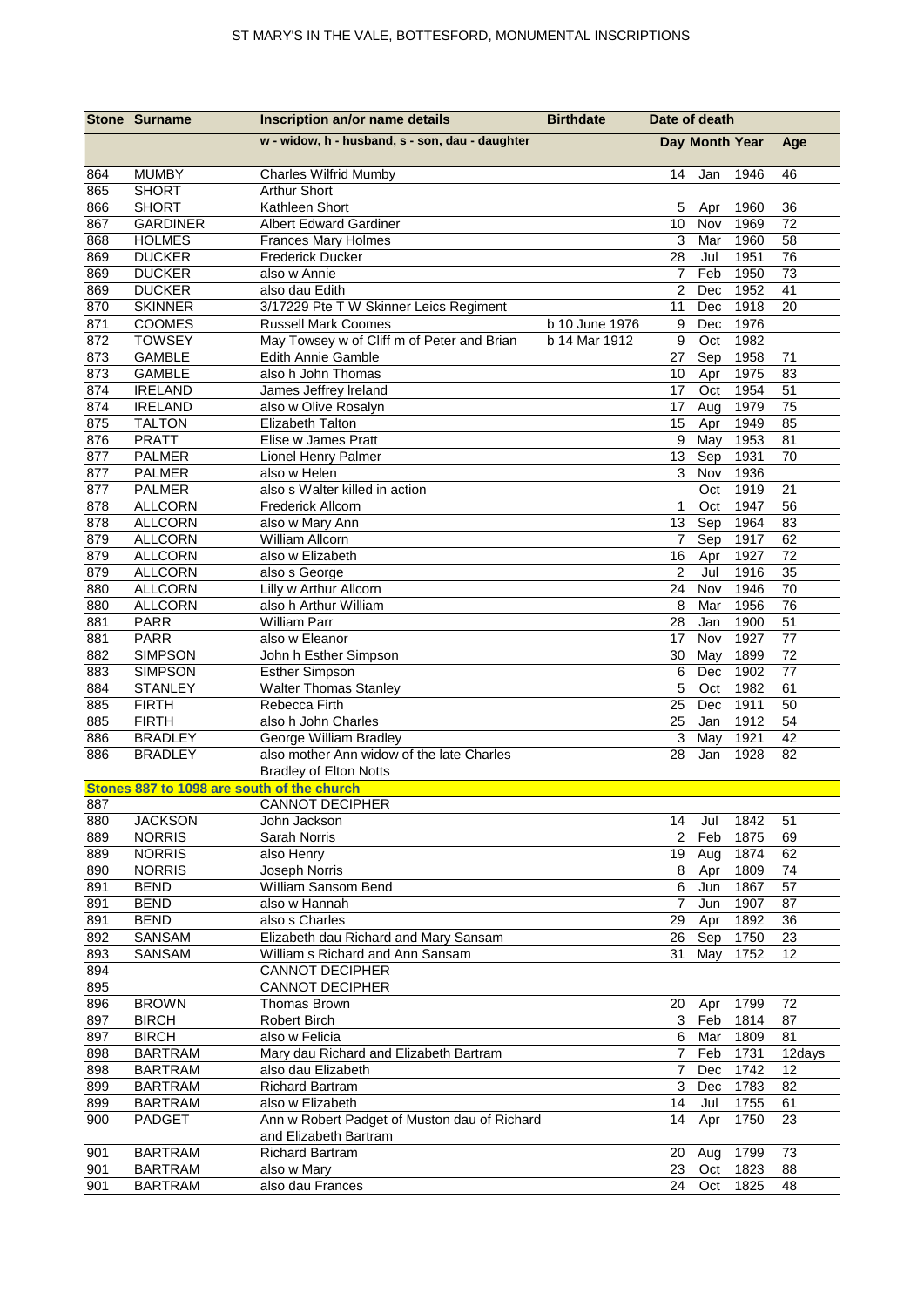|            | <b>Stone Surname</b> | Inscription an/or name details                  | <b>Birthdate</b> | Date of death  |     |              |          |
|------------|----------------------|-------------------------------------------------|------------------|----------------|-----|--------------|----------|
|            |                      | w - widow, h - husband, s - son, dau - daughter |                  | Day Month Year |     |              | Age      |
| 901        | <b>BARTRAM</b>       | also s Richard                                  |                  | 2              | Dec | 1841         | 74       |
| 901        | <b>BARTRAM</b>       | also dau Mary                                   |                  | 11             | Oct | 1845         | 76       |
| 901        | <b>BARTRAM</b>       | also dau Margaret                               |                  | 6              | Sep | 1863         | 89       |
| 902        | <b>CROUCHLEY</b>     | Frances A Crouchley                             | b 23 Dec 1833    | $\overline{7}$ | Oct | 1874         |          |
| 902        | <b>ORTON</b>         | also Francis Orton                              | b 1813           |                |     | 1866         |          |
| 903        |                      | <b>CANNOT DECIPHER</b>                          |                  |                |     |              |          |
| 904        | <b>JACKSON</b>       | Ann w William Jackson                           |                  | 18             | Jul | 1818         | 59       |
| 905        | <b>JACKSON</b>       | William Jackson                                 |                  | 22             | Oct | 1826         | 66       |
| 906        | <b>VINCENT</b>       | Mary w William Vincent                          |                  | 28             | Sep | 1774         | 50       |
| 907        | <b>VINCENT</b>       | <b>William Vincent</b>                          |                  | 21             | Mar | 1780         | 49       |
| 908        | <b>VINCENT</b>       | <b>Thomas Vincent</b>                           |                  | 13             | Mar | 1722         | 52       |
| 909        | <b>CLARK</b>         | Sarah Clark                                     |                  |                |     |              |          |
| 910        | <b>BEND</b>          | John Bend                                       |                  | 15             | Mar | 1776         | 81       |
| 910        | <b>BEND</b>          | also w Ann Bend                                 |                  | 31             | Aug | 1731         | 42       |
| 911        | <b>BEND</b>          | Ann dau John and Ann Bend                       |                  | 29             | Nov | 1785         | 63       |
| 912        | <b>BEND</b>          | Mary Bend                                       |                  | 28             | Apr | 1925         | 84       |
| 912        | <b>BEND</b>          | also h William                                  |                  |                | Feb | 1933         | 94       |
| 912        | <b>BEND</b>          | also dau Sarah Ellen                            |                  | 6              | May | 1889         | 17       |
| 913        | <b>ROBINSON</b>      | Fanny M Robinson                                |                  | 5              | Mar | 1943         | 77       |
| 913        | <b>ROBINSON</b>      | also h Alfred P                                 |                  | $\mathbf{1}$   | Feb | 1981         | 84       |
| 914        | <b>BEND</b>          | Ellen Kate w Frederick R Bend                   |                  | 23             | Aug | 1955         | 69       |
| 914        | <b>BEND</b>          | also h Frederick Richard                        |                  | 26             | Dec | 1957         | 72       |
| 915        | <b>BEND</b>          | Harriet w John Duffin Bend                      |                  | 25             | Sep | 1914         | 65       |
| 915        | <b>BEND</b>          | also h John                                     |                  | 28             | Feb | 1927         | 75       |
| 916        | <b>CLARK</b>         | John Clarke                                     |                  | 21             | Sep | 1738         | 49       |
| 916        | <b>CLARK</b>         | also w Elizabeth                                |                  | 17             | Jul | 1750         | 54       |
| 917        | <b>MILNEHOUSE</b>    | <b>Thomas Milnehouse</b>                        |                  | 30             | Apr | 1777         | 30       |
| 918        | <b>STAFFORD</b>      | William Stafford                                |                  | 26             | Jul | 1827         | 83       |
| 918        | <b>STAFFORD</b>      | also w Elizabeth                                |                  | 23             | Oct | 1828         | 74       |
| 919        | <b>VINCENT</b>       | <b>Robert Vincent</b>                           |                  | 6              | Aug | 1770         | 65       |
| 919        | <b>VINCENT</b>       | also Mary                                       |                  | $\overline{7}$ | Aug | 1842         | 62       |
| 920        | <b>STAFFORD</b>      | John Stafford                                   |                  | 16             | May | 1829         | 22       |
| 920        | <b>STAFFORD</b>      | also Sarah Stafford, s and dau William and      |                  | 12             | Dec | 1836         | 22       |
|            |                      | Mary Stafford                                   |                  |                |     |              |          |
| 920        | <b>STAFFORD</b>      | also Elizabeth Stafford                         |                  | 23             | May | 1819         | 10       |
| 920        | <b>SRATT</b>         | also Mary Stafford                              |                  | 6              | Nov | 1822         | 18       |
| 921        | <b>VINCENT</b>       | <b>William Vincent</b>                          |                  | 13             | Jan | 1723         | 55       |
| 922        | <b>VINCENT</b>       | William s Francis and Elizabeth Vincent         |                  | 23             | Mar | 1784         | 4        |
| 923        |                      | <b>CANNOT DECIPHER</b>                          |                  |                |     |              |          |
| 924        |                      | <b>CANNOT DECIPHER</b>                          |                  |                |     |              |          |
| 925        | SANSAM               | Ann ? dau of Mark and Ann Sansam                |                  |                |     |              |          |
| 926        | SANSAM               | William Sansam                                  |                  | 21             | Aug | 1806         | 76       |
| 927        | SANSAM               | Richard Sansam                                  |                  | 10             | Jun | 1811         |          |
| 928        | SPRECKLEY            | George s John and Sarah Spreckley               |                  | 14             | Dec | 1784         | 47       |
| 929        | SPRECKLEY            | Sarah w john Spreckley                          |                  | 16             | Feb | 1747         | 42       |
| 930        | <b>MOTT</b>          | <b>Edward Mott</b><br>William Cam               |                  | 28             | May | 1789         | 76       |
| 931<br>932 | CAM<br>CAM           |                                                 |                  | 27<br>21       | Aug | 1801<br>1763 | 72<br>38 |
| 933        |                      | Robert Cam<br><b>CANNOT DECIPHER</b>            |                  |                | Jun |              |          |
| 934        |                      | <b>CANNOT DECIPHER</b>                          |                  |                |     |              |          |
| 935        | RAGSDALE             | John Ragsdale                                   |                  | $\overline{c}$ | Jun | 1809         | 34       |
| 936        | TWINBERY             | William Twinbery                                |                  | 15             | Dec | 1814         | 79       |
| 937        | <b>TWINBERY</b>      | <b>William Twinbery</b>                         |                  | 10             | Oct | 1854         | 85       |
| 938        | <b>MOGGS</b>         | Mary W Joseph Moggs                             |                  | 29             | Jun | 1799         | 65       |
| 939        | <b>TWINBERY</b>      | William Twinbury                                |                  | 11             | Mar | 1759         | 64       |
| 940        | <b>TWINBERY</b>      | Ann w William Twinbery, dau of Francis and      |                  | 16             | May | 1779         |          |
|            |                      | Jane Sumner                                     |                  |                |     |              |          |
| 941        |                      | <b>CANNOT DECIPHER</b>                          |                  |                |     |              |          |
| 942        |                      | <b>CANNOT DECIPHER</b>                          |                  |                |     |              |          |
| 943        | <b>TWINBERY</b>      | John Twinbery father of William and Mary        |                  | 20             | Feb | 1827         | 90       |
| 943        | <b>TWINBERY</b>      | also w Eleanor, late of North Muskham near      |                  | 26             | Aug | 1798         | 61       |
|            |                      | Newark                                          |                  |                |     |              |          |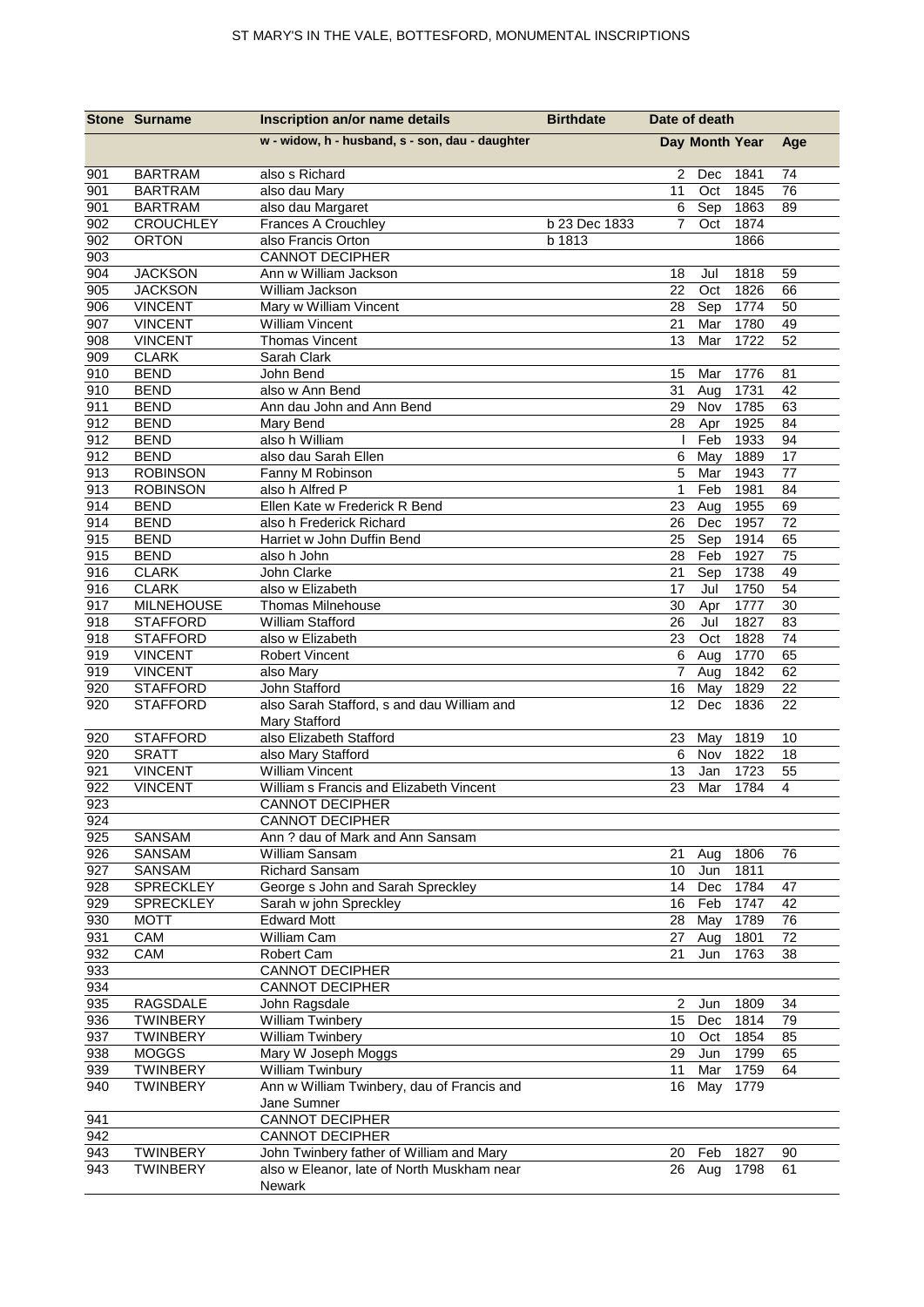|            | <b>Stone Surname</b>            | Inscription an/or name details                   | <b>Birthdate</b> | Date of death   |                |              |     |
|------------|---------------------------------|--------------------------------------------------|------------------|-----------------|----------------|--------------|-----|
|            |                                 | w - widow, h - husband, s - son, dau - daughter  |                  |                 | Day Month Year |              | Age |
| 943        | <b>SUMNER</b>                   | also Francis Sumner                              |                  | 4               | Jun            | 1776         | 41  |
| 943        | <b>TWINBERY</b>                 | also Mary Twinbery                               |                  | 15              | Mar            | 1845         | 74  |
| 944        | SPRECKLEY                       | John Spreckley                                   |                  | 28              | Jul            | 1792         | 84  |
| 944        | <b>SPRECKLEY</b>                | also w Elizabeth                                 |                  | 15              | Jan            | 1790         | 63  |
| 945        | SPRECKLEY                       | William Spreckley                                |                  | $\mathbf{1}$    | Jun            | 1797         | 41  |
| 945        | SPRECKLEY                       | also w Susannah                                  |                  | 17              | Apr            | 1819         | 73  |
| 946        |                                 | <b>CANNOT DECIPHER</b>                           |                  |                 |                |              |     |
| 947        | <b>BELDAN</b>                   | <b>Richard Beldan</b>                            |                  | 11              | Dec            | 1768         | 73  |
| 948        | <b>BREEDON</b>                  | Henry Breedon                                    |                  | 18              | Feb            | 1704         | 73  |
| 948        | <b>BREEDON</b>                  | also w Sarah                                     |                  | 9               | Mar            | 1707         | 67  |
| 949        | SANSAM                          | Ann w Mark Sansam                                |                  | 22              | Jul            | 1772         | 80  |
| 949        | SANSAM                          | also h Mark                                      |                  | $\mathbf{1}$    | Sep            | 1782         | 86  |
| 950        | <b>KELHAM</b>                   | Elizabeth Kelham dau John and Mary Sumner        |                  | 24              | May            | 1802         | 70  |
| 951        | <b>HUNTER</b>                   | Ann w William Hunter                             |                  | 22              | Jan            | 1793         | 67  |
| 952<br>952 | <b>SUMNER</b><br><b>FREEMAN</b> | Francis Sumner s Francis and Jane Harriet?       |                  |                 |                | 1739<br>1740 | 24  |
|            |                                 | also Sarah Freeman dau Thomas amd Mary?          |                  |                 |                |              |     |
| 953        | <b>SUMNER</b>                   | Sumner<br>Robert Sumner s Thomas and Hannah      |                  | 14              | Nov            | 1737         | 23  |
| 954        |                                 | <b>CANNOT DECIPHER</b>                           |                  |                 |                |              |     |
| 955        | <b>TWINBERY</b>                 | <b>Thomas Twinbery</b>                           |                  | 25              | Jun            | 1797         | 77  |
| 955        | <b>TWINBERY</b>                 | also w Elizabeth                                 |                  |                 | 2 Sep          | 1799         | 80  |
| 956        | <b>RAVELL</b>                   | William Ravel!'                                  |                  | 11              | Aug            | 1785         | 62  |
| 956        | <b>RAVELL</b>                   | also w Margaret                                  |                  | 23              | May            | 1788         | 65  |
| 957        | <b>GUY</b>                      | Thomas s Thomas and Frances Guy                  |                  |                 |                |              |     |
| 958        | <b>GUY</b>                      | <b>Thomas Guy</b>                                |                  | 11              | Apr            | 1833         | 71  |
| 958        | <b>GUY</b>                      | also w Frances, she dau Daniel and Milicent      |                  | 8               | Nov            | 1840         | 75  |
|            |                                 | Cragg                                            |                  |                 |                |              |     |
| 959        | <b>GUY</b>                      | <b>Thomas Guy</b>                                |                  | 30              | May            | 1786         | 56  |
| 960        | <b>GUY</b>                      | Mary w Thomas Guy, dau Wright and Mary           |                  | $\overline{7}$  | Nov            | 1803         | 66  |
|            |                                 | Calcraft                                         |                  |                 |                |              |     |
| 961        | <b>CALCRAFT</b>                 | ??? Calcraft (Stone buried sideways)             |                  |                 |                |              |     |
| 962        | <b>GUY</b>                      | Mary Guy                                         |                  | 13              | Sep            | 1828         | 68  |
| 963        | <b>BAILEY</b>                   | <b>Thomas Bailey</b>                             |                  | 21              | Jun            | 1772         | 71  |
| 963        | <b>BAILEY</b>                   | also w Mary                                      |                  | 20              | Apr            | 1784         | 76  |
| 964        | <b>BAILEY</b>                   | <b>Richard Bailey</b>                            |                  | $\mathbf{1}$    | Feb            | 1824         | 81  |
| 964        | <b>BAILEY</b>                   | also w Mary                                      |                  | 10              | Jun            | 1821         | 76  |
| 965        | <b>ROSE</b>                     | Anthony Rose                                     |                  | 26              | Apr            | 1785         | 59  |
| 966        | <b>STAFFORD</b>                 | John Stafford                                    |                  | 13              | Feb            | 1769         | 56  |
| 966        | <b>STAFFORD</b>                 | also w Mary                                      |                  | 21              |                | Apr 1777     | 60  |
| 966        | <b>STAFFORD</b>                 | also s John and daus Mary and Elizabeth          |                  |                 |                |              |     |
| 967        | <b>STAFFORD</b>                 | John s William and Elizabeth Stafford            |                  | $\overline{2}$  | Mar            | 1812         | 18  |
| 967        | <b>STAFFORD</b>                 | also sis Sarah                                   |                  | 12 <sub>2</sub> | Aug            | 1811         | 16  |
| 968        | LOVETT                          | Thomas Lovett                                    | b 30 Dec 1837    | 20              | Feb            | 1875         |     |
| 968        | LOVETT                          | also wid Ann                                     |                  | 15              | Jan            | 1913         | 71  |
| 969        | <b>GUY</b>                      | Daniel Guy                                       | b 24 Dec 1797    | 11              | Dec            | 1873         |     |
| 969        | <b>GUY</b>                      | also Elizabeth Guy                               | b 24 Jul 1802    | 31              | May            | 1879         |     |
| 970        | <b>GUY</b>                      | William Guy                                      | b 15? Sep 1806   | 18              | Nov            | 1875         |     |
|            |                                 |                                                  |                  |                 |                |              |     |
| 970        | <b>GUY</b>                      | also Mary Guy                                    | b 16 Aug 1814    | 30              | ??             | 1882         |     |
| 971        | <b>PYCROFT</b>                  | Sarah Pycroft                                    |                  | $\mathbf 1$     | Jun            | 1862         | 45  |
| 971        | LAYFIELD                        | also aunt Mary Layfield                          |                  | 17              | Jun            | 1863         | 69  |
| 972        | <b>HOVE</b>                     | <b>Richard Hove</b><br><b>CANNOT DECIPHER</b>    |                  |                 |                |              |     |
| 973<br>974 | <b>DARBYSHIRE</b>               |                                                  |                  |                 |                |              | 43  |
| 975        | <b>GRAVES</b>                   | Mary w Samuel Darbyshire<br>Mary w Robert Graves |                  | 28<br>13        | Apr<br>Jan     | 1745<br>1802 | 58  |
| 976        | <b>BENNETT</b>                  | Robert Bennett                                   |                  | 18              | Dec            | 1839         | 62  |
| 976        | <b>BENNETT</b>                  | also rel Elizabeth                               |                  | 5               | Mar            | 1849         | 66  |
| 977        | <b>CHALLANDS</b>                | Mary w Samuel Challands, dau Robert and          |                  | 20              | Mar            | 1837         | 27  |
|            |                                 | Elizabeth Bennett                                |                  |                 |                |              |     |
| 978        | <b>GRAVES</b>                   | <b>Robert Graves</b>                             |                  | $\overline{2}$  | Apr            | 1811         | 72  |
| 979        | <b>HOPKINSON</b>                | Thomas Hopkinson                                 |                  | 18              | Oct            | 1765         | 61  |
| 980        | <b>HOPKINSON</b>                | Mary w Thomas Hopkinson                          |                  | 27              | Jul            | 1768         | 63  |
|            |                                 |                                                  |                  |                 |                |              |     |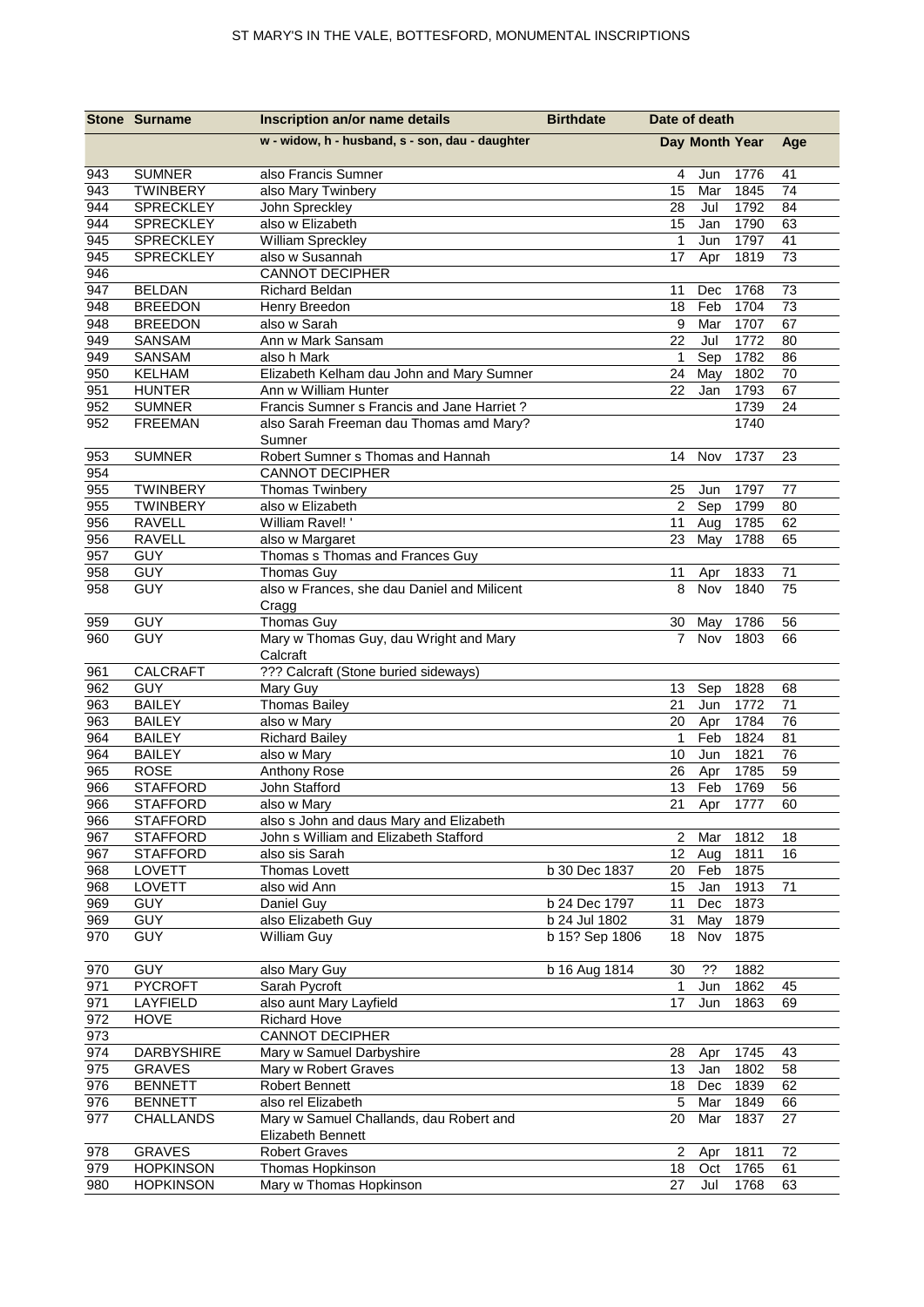|              | <b>Stone Surname</b>              | Inscription an/or name details                                    | <b>Birthdate</b> | Date of death        |                |              |                |
|--------------|-----------------------------------|-------------------------------------------------------------------|------------------|----------------------|----------------|--------------|----------------|
|              |                                   | w - widow, h - husband, s - son, dau - daughter                   |                  |                      | Day Month Year |              | Age            |
| 981          | <b>JARVIS</b>                     | John Jarvis                                                       |                  | 10                   | Dec            | 1795         | 60             |
| 982          | <b>JARVIS</b>                     | Ann w John Jarvis                                                 |                  | 16                   | Jan            | 1790         | 44             |
| 982          | <b>JARVIS</b>                     | also dau Eliza Clark Jarvis                                       |                  | $\overline{4}$       | Dec            | 1708         | 9              |
| 982          | <b>JARVIS</b>                     | also dau Ann                                                      |                  | 29                   | Dec            | 1788         | 6              |
| 983<br>984   | <b>BUGG</b>                       | <b>CANNOT DECIPHER</b>                                            |                  | 28                   | Feb            | 1780         | 72             |
| 984          | <b>BUGG</b>                       | Francis Bugg<br>also sis Ann                                      |                  | 27                   | Jun            | 1783         | 72             |
| 985          | <b>BUGG</b>                       | Ann w Henry? Bugg                                                 |                  | ?                    | Apr            | 1745         | 57             |
| 986          | <b>BUGG</b>                       | Oliver Bugg?                                                      |                  |                      |                |              |                |
| 987          |                                   | <b>CANNOT DECIPHER</b>                                            |                  |                      |                |              |                |
| 988          | <b>BARKIS</b>                     | John Barkis??                                                     |                  |                      |                |              |                |
| 989          | SPALTON                           | Olivea dau Thomas and Olivea Spalton                              |                  | 16                   | Aug            | 1862         | 25             |
| 990          | SPALTON                           | Olivea w Thomas Spalton                                           |                  | 24                   | Dec            | 1821         | 51             |
| 991          | <b>SPALTON</b>                    | <b>Thomas Spalton</b>                                             |                  | 6                    | Feb            | 1843         | 66             |
| 992          | <b>SPALTON</b>                    | Elizabeth w Thomas Spalton                                        |                  | 8                    | Apr            | 1823         | 29             |
| 992          | <b>SPALTON</b>                    | also dau Olivea                                                   |                  | 5                    | Feb            | 1829         | 5<br>73        |
| 993<br>994   | <b>JARVIS</b><br><b>JARVIS</b>    | Mary w John Jarvis<br>Thomas jarvis                               |                  | 26<br>22             | Nov<br>Mar     | 1773<br>1786 | 47             |
| 994          | <b>JARVIS</b>                     | also dau Mary                                                     |                  | 20                   | Sep            | 1778         | $\mathbf{1}$   |
| 994          | <b>JARVIS</b>                     | also dau Ann                                                      |                  | 26                   | Nov            | 1788         | $\overline{c}$ |
| 995          | <b>JARVIS</b>                     | John Jarvis                                                       |                  | 8                    | Nov            | 1832         | 49             |
| 996          | <b>NORRIS</b>                     | Mary w Josepn Norris'                                             |                  | 30                   | Sep            | 1884         | 54             |
| 996          | <b>NORRIS</b>                     | also h Joseph                                                     |                  | 6                    | Jun            | 1899         | 80             |
| 997          | <b>NORRIS</b>                     | <b>Henry Norris</b>                                               |                  | 25                   | Apr            | 1943         | 70             |
| 997          | <b>NORRIS</b>                     | also Minnie Annie                                                 |                  | 24                   | Dec            | 1971         | 98             |
| 998          | <b>ORSON</b>                      | Robert Orson                                                      |                  |                      |                |              |                |
| 999          | <b>DADSLEY</b>                    | Eleanor Dadsley dau William and Jane                              |                  | $\mathbf{1}$         | Apr            | 1802         | 55             |
| 1000<br>1000 | <b>MASON</b><br><b>MASON</b>      | Luke Steward Mason<br>also bro William, William died in Brisbane, |                  | 20<br>25             | May<br>Jul     | 1888<br>1879 | 78<br>67       |
|              |                                   | Colony of Queensland                                              |                  |                      |                |              |                |
| 1001         | <b>MASON</b>                      | <b>Stewart Mason</b>                                              |                  | 8                    | May            | 1807         | 17mth          |
| 1001         | <b>MASON</b>                      | also sis Katherine Penelope                                       |                  | 11                   | Dec            | 1807         | 5wks           |
| 1001         | <b>MASON</b>                      | s and dau William and Elizabeth Mason                             |                  |                      |                |              |                |
| 1002         | <b>MASON</b>                      | Elizabeth Mason dau William and Elizabeth                         |                  | 8                    | Mar            | 1829         | 25             |
| 1003         | <b>DENNIS</b>                     | <b>Robert Dennis</b>                                              |                  | 21                   | Feb            | 1881         | 72             |
| 1003         | <b>DENNIS</b>                     | also w Alice                                                      |                  | 20                   | Mar            | 1890         | 68             |
| 1003         | <b>DENNIS</b>                     | also s john Robert                                                |                  | 7                    | Jan            | ???          |                |
| 1004         | <b>DENNIS</b>                     | Ann dau Robert and Alice Dennis                                   |                  | 1                    | Feb            | 1870         | 15             |
| 1004<br>1005 | <b>DENNIS</b><br><b>HUTHWAITE</b> | also bros William and Ebenezer<br><b>William Huthwaite</b>        |                  | 5                    | Feb            | 1829         | 47             |
| 1005         | <b>HUTHWAITE</b>                  | also rel Ann                                                      |                  | 16                   | May            | 1850         | 69             |
| 1006         | <b>HUTHWAITE</b>                  | Mary rel William Huthwaite                                        |                  | 17                   | Jul            | 1820         | 80             |
| 1007         | <b>HUTHWAITE</b>                  | Hannah Huthwaite w William                                        |                  | 21                   | May            | 1776         | 61             |
| 1008         | ?                                 | ТC                                                                |                  |                      |                | 1702         |                |
| 1008         | $\ddot{?}$                        | also $D\overline{C}$                                              |                  |                      |                | 1708         |                |
| 1009         | <b>HUTHWAITE</b>                  | William Huthwait                                                  |                  | 21                   | May            | 1782         | 58             |
| 1010         | <b>HUTHWAITE</b>                  | Robert Huthwaite s William and Mary                               |                  | 31                   | Oct            | 1805         | 23             |
| 1011         | <b>PARKER</b>                     | Ann w William Parker                                              |                  |                      | 20 Aug         | 1783         | 72             |
| 1011<br>1012 | <b>PARKER</b><br><b>BURTON</b>    | also h William<br>Catherine Burton w Thomas                       |                  | 14<br>19             | Nov<br>Jan     | 1811<br>1780 | 88<br>45       |
| 1013         | <b>BOTTOMLEY</b>                  | <b>Hugh Bottomley</b>                                             |                  | 26                   | Oct            | 1808         | 76             |
| 1014         | <b>BOTTOMLEY</b>                  | Elizabeth w Hugh Bottomley                                        |                  | 3                    | Feb            | 1783         | 40             |
| 1014         | <b>BOTTOMLEY</b>                  | also s John                                                       |                  |                      |                |              |                |
| 1015         | WHITEHEAD                         | Elizabeth w George Whitehead                                      |                  | 12                   | Aug            | 1839         | 34             |
| 1016         | WHITEHEAD                         | Thomas eld s Thomas and Elizabeth                                 |                  | 5 <sup>5</sup>       | Nov            | 1871         | 36             |
|              |                                   | Whitehead                                                         |                  |                      |                |              |                |
| 1017         | <b>BOTTANLY</b>                   | Sarah w John Bottanly                                             |                  |                      |                |              |                |
| 1018         | <b>STAFFORD</b>                   | <b>Thomas Stafford</b>                                            |                  | 3                    | Feb            | 1814         | 65             |
| 1018         | <b>STAFFORD</b>                   | also w Mary                                                       |                  | 27                   | Dec            | 1806         | 57             |
| 1019         | <b>STAFFORD</b>                   | John Stafford                                                     |                  | 28                   | Jan            | 1846         | 70             |
| 1019         | <b>STAFFORD</b>                   | also Elizabeth                                                    |                  | 22<br>$\overline{4}$ | Aug            | 1844         | 66             |
| 1020         | <b>DUFFIN</b>                     | Ann w John Duffin                                                 |                  |                      | Jul            | 1888         | 66             |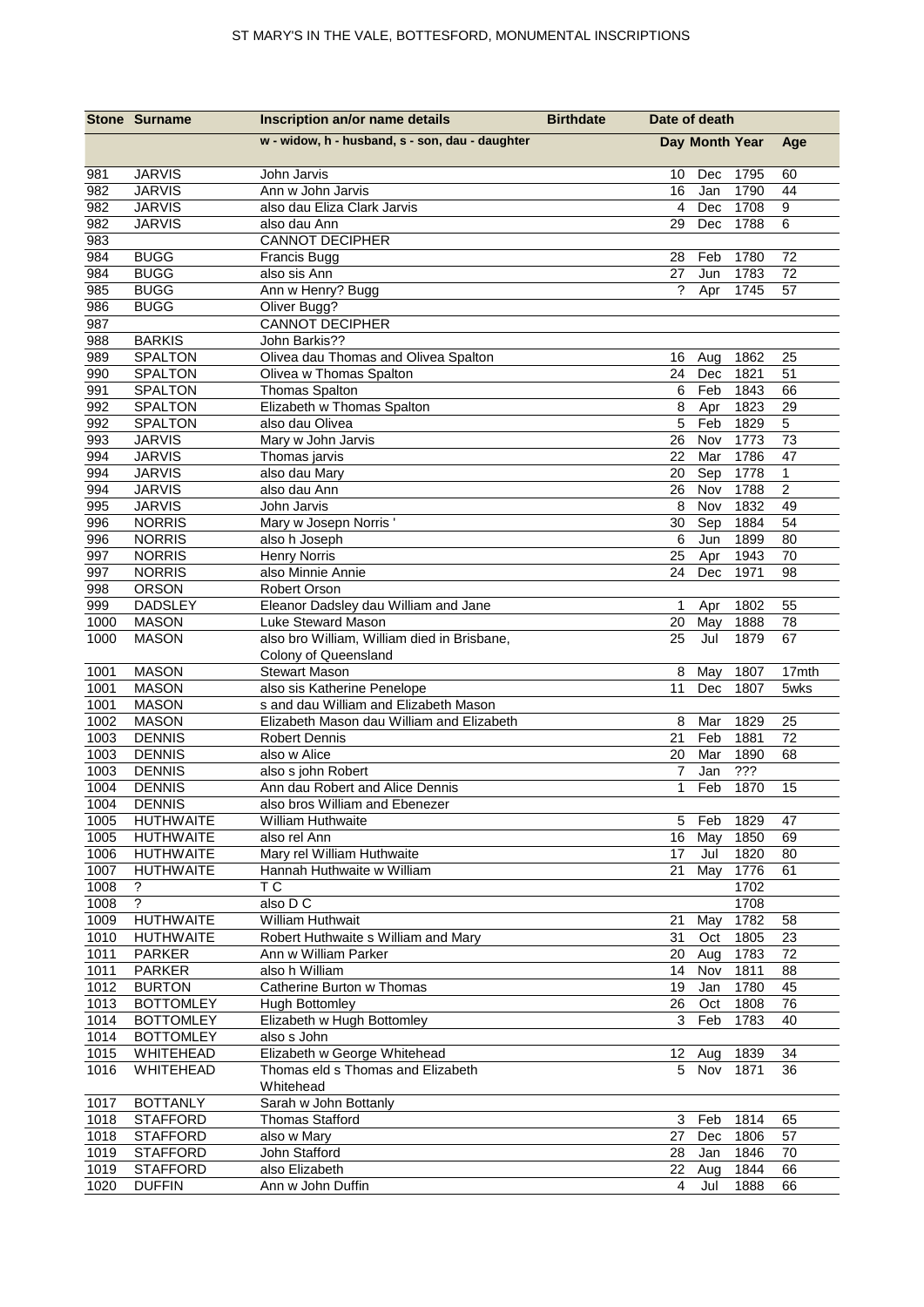|              | <b>Stone Surname</b>           | Inscription an/or name details                        | <b>Birthdate</b> | Date of death             |                |              |              |
|--------------|--------------------------------|-------------------------------------------------------|------------------|---------------------------|----------------|--------------|--------------|
|              |                                | w - widow, h - husband, s - son, dau - daughter       |                  |                           | Day Month Year |              | Age          |
| 1021         | <b>HALLAM</b>                  | Jno Hallam                                            |                  | 4                         | Sep            | 1833         | 44           |
| 1021         | <b>HALLAM</b>                  | also w Mary                                           |                  | 20                        | Sep            | 1844         | 54           |
| 1021         | <b>HALLAM</b>                  | also s Jno                                            |                  | 23                        | Mar            | 1844         | 13           |
| 1021         | <b>HALLAM</b>                  | also Margaret Hallam                                  |                  | 4                         | Jan            | 1846         | 19           |
| 1021         | <b>HALLAM</b>                  | also William Hallam                                   |                  | 23                        | Apr            | 1846         | 22           |
| 1022         | <b>DUFFIN</b>                  | John Duffin                                           |                  | 7                         | May            | 1899         | 43           |
| 1022         | <b>DUFFIN</b>                  | also w Elizabeth                                      |                  | $\mathbf 1$               | Nov            | 1905         | 48           |
| 1023         | <b>PIGGINS</b>                 | <b>William Piggins</b>                                | b 19 Aug 1788    | 31                        | Jan            | 1851         |              |
| 1023         | <b>PIGGINS</b>                 | also w Mary b 19 Jan 1788                             | b 19 Jan 1788    | 31                        | Mar            | 1861         |              |
| 1023         | <b>PIGGINS</b>                 | also dau Margaret                                     |                  | 19                        | Apr            | 1832         | 17           |
| 1023         | <b>PIGGINS</b>                 | also 4 sons and 4 daughters                           |                  |                           |                |              |              |
| 1024         | REVICZKY-LEHEL                 | Elizabeth Reviczky-Lehel nee de Fay who so            |                  | 27                        | Feb            | 1973         | 71           |
|              |                                | dearly loved this church ant whose earthly            |                  |                           |                |              |              |
|              |                                | remains rest in the far away land of Sweden           |                  |                           |                |              |              |
|              |                                | where she died                                        |                  |                           |                |              |              |
| 1025         | <b>NORRIS</b>                  | John Norris                                           |                  | 26                        | Jan            | 1847         | 61           |
| 1025<br>1025 | <b>NORRIS</b><br><b>NORRIS</b> | also Ist w Ann d in childbirth<br>also 2nd w Judith   |                  | 11<br>9                   | Jul<br>Jun     | 1808<br>1865 | 20<br>78     |
| 1026         | COOPER                         |                                                       |                  |                           |                | 1983         |              |
| 1027         | <b>BAILEY</b>                  | William Hurson Cooper<br><b>Charles Edward Bailey</b> |                  | 18<br>25                  | May<br>Jan     | 1975         | 83<br>85     |
| 1027         | <b>BAILEY</b>                  | also w Elizabeth Bertha Radwell Bailey                |                  | 10                        | Jan            | 1976         | 84           |
| 1028         | <b>HALLAM</b>                  | Ann dau john and Elizabeth Hallam                     |                  | 24                        | Aug            | 1816         | 27           |
| 1029         | <b>HALLAM</b>                  | Elizabeth w john Hallam                               |                  | 16                        | Jan            | 1850         | 68           |
| 1029         | <b>HALLAM</b>                  | also h John                                           |                  | 13                        | May            | 1855         | 76           |
| 1030         | <b>HALLAM</b>                  | Robert s john and Margaret Hallam                     |                  |                           |                |              |              |
| 1031         | <b>HALLAM</b>                  | Mary dau Elizabeth and John Hallam                    |                  | 31                        | May            | 1825         | 21           |
| 1032         | <b>PIGGINS</b>                 | <b>William Piggins</b>                                |                  | 8                         | Dec            | 1779         | 76           |
| 1032         | <b>PIGGINS</b>                 | also w Ann                                            |                  | 28                        | Aug            | 1778         | 76           |
| 1032         | <b>PIGGINS</b>                 | also daus Rosamond, Ann, Judith and Mary              |                  |                           |                |              |              |
| 1033         | <b>PIGGINS</b>                 | Elizabeth w Thomas Piggins                            |                  | 7                         | May            | 1774         | 31           |
| 1033         | <b>PIGGINS</b>                 | also dau Judith                                       |                  | 20                        | May            | 1773         | $\mathbf{1}$ |
| 1033         | <b>PIGGINS</b>                 | also s William                                        |                  | 9                         | Mar            | 1774         | 10           |
| 1033         | <b>PIGGINS</b>                 | also dau Mary                                         |                  | 7                         | Sep            | 1774         | 3            |
| 1034         | <b>HART</b>                    | John Hart                                             |                  | 3                         | Jun            | 1801         | 69           |
| 1034         | <b>HART</b>                    | also relict Margaret                                  |                  | 13                        | Feb            | 1808         | 74           |
| 1035         | <b>HART</b>                    | Elizabeth w Thomas Hart                               |                  | 28                        | May            | 1719         | 60           |
| 1036         | <b>FISHER</b>                  | Ann Fisher                                            |                  | 12                        | Apr            | 1851         | 38           |
| 1036         | <b>FISHER</b>                  | also h George                                         |                  | 5                         | Sep            | 1899         | 82           |
| 1036         | STANILAND                      | also dau Sophia Staniland                             |                  |                           | 31 Aug         | 1871         | 31           |
| 1037         | <b>MASON</b>                   | William Mason of Walton-le-Wolds Leics                |                  |                           | 13 Dec         | 1816         | 38           |
| 1037         | <b>MASON</b>                   | 3rd s Steward and Catherine Mason                     |                  | 9                         | Oct            | 1834         | 66           |
| 1037         | <b>SIMPKIN</b>                 | also w Elizabeth dau john and Penelope                |                  | 15 <sub>1</sub>           | Feb            | 1791         | 17           |
|              |                                | Simpkin                                               |                  |                           |                |              |              |
| 1038         | <b>DADSLEY</b>                 | Ann Dadsley dau Francis and Elizabeth                 |                  | 15                        | Feb            | 1791         | 37           |
| 1039         | <b>DADSLEY</b>                 | William Dadsley s William and Jane Dadsley d          |                  | 15                        | Feb            | 1751         |              |
|              |                                | in minority                                           |                  |                           |                |              |              |
| 1040         | <b>DADSLEY</b>                 | Francis Dadsley s Francis and Elizabeth               |                  | 4                         | Jun            | 1780         | 19           |
| 1041         | <b>DADSLEY</b>                 | William Dadsley s Francis and Elizabeth               |                  | 9                         | Jun            | 1789         | 33           |
| 1042<br>1043 | <b>LAMB</b><br><b>DADSLEY</b>  | Francis Lamb s Francis and Elizabeth                  |                  | 24<br>$\overline{2}$      | Oct            | 1848<br>1707 | 59           |
|              |                                | <b>Francis Dadsley</b>                                |                  |                           | Jan            |              | 63           |
| 1044<br>1045 | <b>DADSLEY</b><br>LAMB         | Elizabeth rel Francis Dadsley<br>Francis Lamb         |                  | $15\,$<br>12 <sup>°</sup> | May<br>Feb     | 1802<br>1817 | 74<br>78     |
| 1045         | LAMB                           | also w Elizabeth                                      |                  | 14                        | Sep            | 1828         | 78           |
| 1046         | <b>PICKWORTH</b>               | Elizabeth Pickworth                                   |                  | 11                        | Feb            | 1874         | 95           |
| 1047         | <b>PICKWORTH</b>               | William Pickworth                                     |                  | 27                        | Jan            | 1842         | 70           |
| 1048         |                                | <b>CANNOT DECIPHER</b>                                |                  |                           |                |              |              |
| 1049         | <b>BEMROSE</b>                 | Alice Bemrose                                         |                  | 11                        | Apr            | 1867         | 86           |
| 1050         | <b>BEMROSE</b>                 | Joseph Bemrose                                        |                  | $\overline{2}$            | Mar            | 1835         | 49           |
| 1050         | <b>BEMROSE</b>                 | also Mary Ann Rogers dau Alice and Joseph             |                  | 20                        | Nov            | 1835         | 24           |
|              |                                | Bemrose d in Dublin                                   |                  |                           |                |              |              |
| 1051         | <b>BEMROSE</b>                 | Ann w Thomas Bemrose                                  |                  | 12                        | Apr            | 1740         | 41           |
| 1052         | <b>BEMROSE</b>                 | Robert Bemrose                                        |                  |                           | 24 Sep         | 1811         | 67           |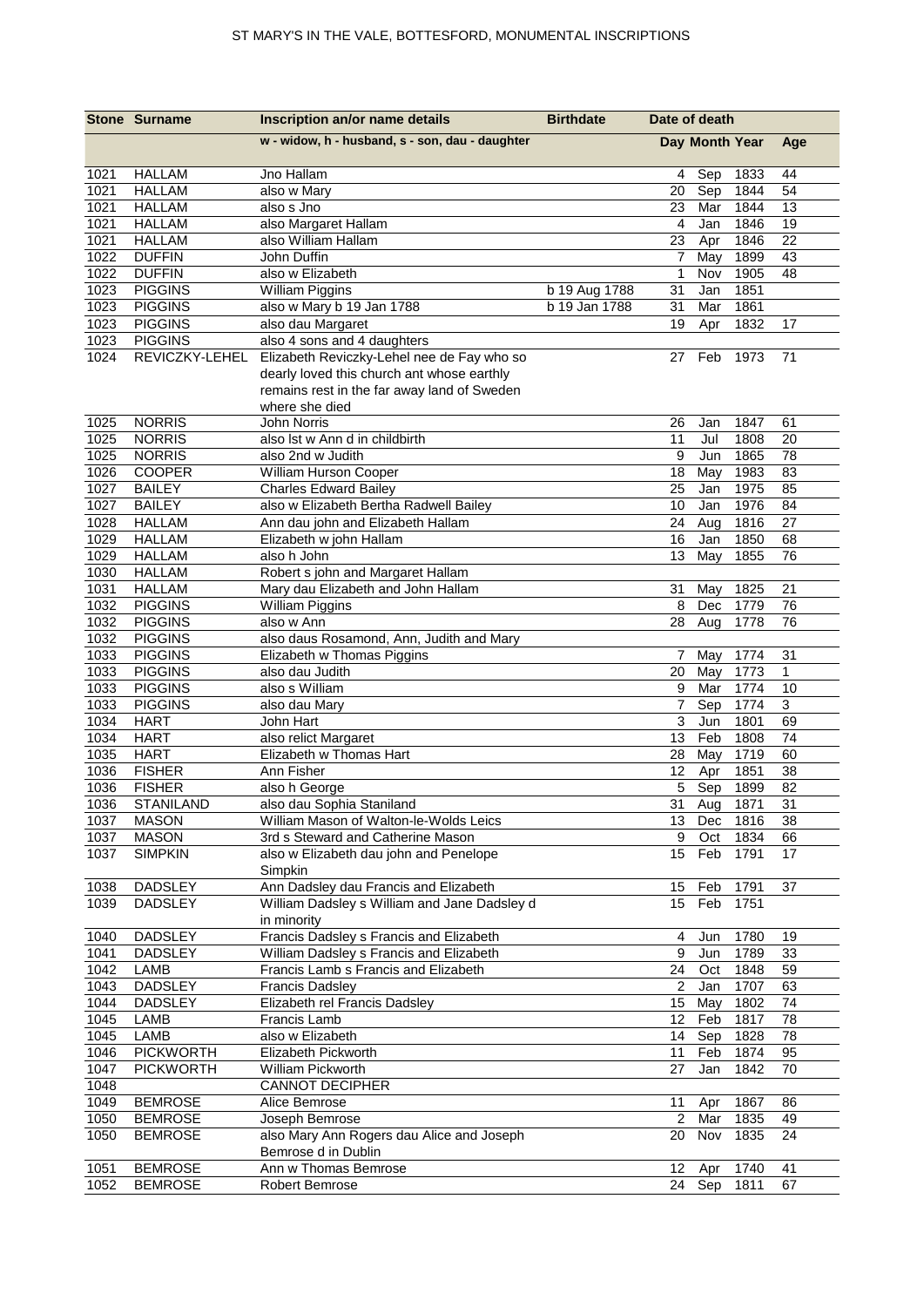|              | <b>Stone Surname</b>               | Inscription an/or name details                                                | <b>Birthdate</b> | Date of death         |                |              |                           |
|--------------|------------------------------------|-------------------------------------------------------------------------------|------------------|-----------------------|----------------|--------------|---------------------------|
|              |                                    | w - widow, h - husband, s - son, dau - daughter                               |                  |                       | Day Month Year |              | Age                       |
| 1052         | <b>BEMROSE</b>                     | also w Elizabeth                                                              |                  | 8                     | Sep            | 1838         | 86                        |
| 1053         | <b>ALISTER</b>                     | Ann Alister w William                                                         |                  | $\overline{7}$        | Jan            | 1776         | 77                        |
| 1054         | <b>WANER</b>                       | Ann Waner dau John and Elizabeth of<br>Asleckby in the county of Lincolnshire |                  | 13                    | Jul            | 1771         | 47                        |
| 1055         | <b>ALISTER</b>                     | William Alister                                                               |                  | 23                    | Mar            | 1779         | 16                        |
| 1056         | <b>DUFFIN</b>                      | Elizabeth w John Duffin dau Thomas and<br>Olivea Spalton                      |                  | 9                     | <b>Dec</b>     | 1847         | 23                        |
| 1056<br>1057 | <b>DUFFIN</b><br><b>DUFFIN</b>     | also her s Thomas<br>John Duffin                                              |                  | 3                     | Mar            | 1891         | 69                        |
| 1058         | <b>RAVELL</b>                      | Mary w Matthias Ravell                                                        |                  | 16                    | Apr            | 1883         | 70                        |
| 1058         | <b>RAVELL</b>                      | also h Matthias                                                               |                  | 30                    | Nov            | 1895         | 82                        |
| 1059         | <b>MARSHALL</b>                    | <b>Thomas Marshall</b>                                                        |                  | 5                     | Aug            | 1890         | 81                        |
| 1059         | <b>MARSHALL</b>                    | also sis Ann                                                                  |                  | 16                    | May            | 1882         | $\overline{71}$           |
| 1060<br>1061 | <b>MARSHALL</b><br><b>MARSHALL</b> | Ann Marshall of Normanton<br>Thomas Marshall of Normanton                     |                  | 24<br>$\overline{2}$  | Aug<br>Jul     | 1892<br>1872 | 67<br>40                  |
| 1062         | <b>MARSHALL</b>                    | Ann dau Matthew and Lucy Marshall                                             |                  | 26                    | Apr            | 1839         | $\overline{4}$            |
| 1063         | <b>DADSLEY</b>                     | Thomas Dadsley                                                                |                  | 30                    | Nov            | 1720         | 61                        |
| 1063         | <b>DADSLEY</b>                     | also w Mary                                                                   |                  | 4                     | Jul            | 1720         | 38                        |
| 1064         | <b>DADSLEY</b>                     | <b>Robert Dadsley</b>                                                         |                  | 9                     | Apr            | 1788         | 74                        |
| 1066         | <b>DADSLEY</b>                     | Elizabeth w Robert Dadsley                                                    |                  | 3                     | May            | 1777         | 59                        |
| 1066         | <b>DENNIS</b>                      | <b>Robert Dennis</b>                                                          |                  | 5                     | Jan            | 1839         | 57                        |
| 1066         | <b>DENNIS</b>                      | also w Penelope                                                               |                  | 20                    | Dec            | 1878         | 54                        |
| 1067         | <b>LAMB</b>                        | Charles s Thomas and Eliza Lamb                                               |                  | 22                    | Jun            | 1913         | 24                        |
| 1067         | LAMB                               | also Eliza                                                                    |                  | 15                    | Apr            | 1929         | 73                        |
| 1067         | LAMB                               | also Thomas Dennis Lamb                                                       |                  | 21                    | Apr            | 1932         | 33                        |
| 1067         | LAMB                               | also Winifred                                                                 |                  | 10                    | Sep            | 1924         | $\overline{26}$           |
| 1067         | LAMB                               | also Edith                                                                    |                  | 14                    | Sep            | 1924         | 37                        |
| 1068         | <b>DINNIS</b>                      | <b>Thomas Dinnis</b>                                                          |                  | 13                    | Jun            | 1787         |                           |
| 1069         | <b>DENNIS</b>                      | <b>Thomas Dennis</b>                                                          |                  | 26                    | Aug            | 1859         | 56                        |
| 1069         | <b>DENNIS</b>                      | also w Sarah                                                                  |                  | 23                    | Feb            | 1901         | 93                        |
| 1070<br>1070 | <b>MILLER</b><br><b>MILLER</b>     | John Miller<br>also Ann                                                       |                  | $10$<br>11            | May<br>Sep     | 1850<br>1877 | $\overline{32}$<br>74     |
| 1071         | <b>MILLER</b>                      | Mary Miller dau John and Ann                                                  |                  | 15                    | Apr            | 1829         | 5                         |
| 1071         | <b>MILLER</b>                      | also bro William                                                              |                  | 17                    | Apr            | 1829         | $\overline{3}$            |
| 1072         | <b>MILLER</b>                      | <b>Francis Miller</b>                                                         |                  | 15                    | Dec            | 1898         | 71                        |
| 1072         | <b>MILLER</b>                      | also w Ann                                                                    |                  | 18                    | Map            | 1905         | 77                        |
| 1073         | <b>MUSSON</b>                      | Elizabeth w William Musson                                                    |                  | 24                    | Sep            | 1842         | 73                        |
| 1074         | PHILBIN                            | Edna Mary only child James A and Emily<br>Philbin                             |                  | 20                    | Mar            | 1928         | 14                        |
| 1074         | PHILBIN                            | also Emily Ann                                                                |                  | 29                    | Dec            | 1940         | 57                        |
| 1075         | RAVELL                             | <b>William Ravell</b>                                                         |                  | 19                    | Oct            | 1911         | 67                        |
| 1075         | RAVELL                             | also w Mary Emma                                                              |                  | $\overline{7}$        | Feb            | 1941         | 78                        |
| 1075         | RAVELL                             | also only son john Thomas                                                     |                  | 5                     | May            | 1962         | 77                        |
| 1076         | <b>RAVELL</b>                      | Mary dau William and Anna Ravell                                              |                  | 11                    | Jul            | 1830         | 31                        |
| 1076         | RAVELL                             | also sis Ann                                                                  |                  | 26                    | Mar            | 1825         | 22                        |
| 1076         | <b>RAVELL</b>                      | also sis Sarah                                                                |                  | 19                    | Jun            | 1816         | 19                        |
| 1076         | <b>RAVELL</b>                      | also bro Thomas                                                               |                  | 27                    | Oct            | 1819         | $\ensuremath{\mathsf{3}}$ |
| 1077         | <b>RAVELL</b>                      | Thomas s Matthias and Mary Ravell                                             |                  | $\overline{7}$        | Sep            | 1877         | 27                        |
| 1077         | <b>RAVELL</b>                      | also bro John                                                                 |                  | 5                     | May            | 1876         | 28                        |
| 1078         |                                    | <b>CANNOT DECIPHER</b>                                                        |                  |                       |                |              |                           |
| 1079         | <b>RAVELL</b>                      | <b>William Ravell</b>                                                         |                  | 18                    | Dec            | 1824         | 58                        |
| 1079<br>1079 | <b>RAVELL</b><br>RAVELL            | also w Anna<br>also s Richard                                                 |                  | 28<br>10 <sub>1</sub> | Jul<br>Nov     | 1831<br>1833 | 59<br>25                  |
| 1080         | <b>RAVELL</b>                      | William Ravell                                                                |                  | 1                     | Jun            | 1876         | 80                        |
| 1081         | <b>BUGG</b>                        | Mararet Bugg w William                                                        |                  | 23                    | Dec            | 1757         | 42                        |
| 1082         | <b>STREETON</b>                    | Margaret w John Streeton dau William and                                      |                  | 29                    | Oct            | 1774         | 30                        |
|              |                                    | Margaret Bugg                                                                 |                  |                       |                |              |                           |
| 1083         |                                    | <b>CANNOT DECIPHER</b>                                                        |                  |                       |                |              |                           |
| 1084         | <b>BUGG</b>                        | William Bugg                                                                  |                  | 11                    | Sep            | 1790         | 81                        |
| 1085         | <b>FOX</b>                         | <b>William Fox</b>                                                            |                  | 12 <sup>°</sup>       | Apr            | 1719         | 40                        |
| 1086         | CRAGG                              | Mary dau Daniel and Mary Cragg                                                |                  |                       | 22 Nov         | 1783         | 22                        |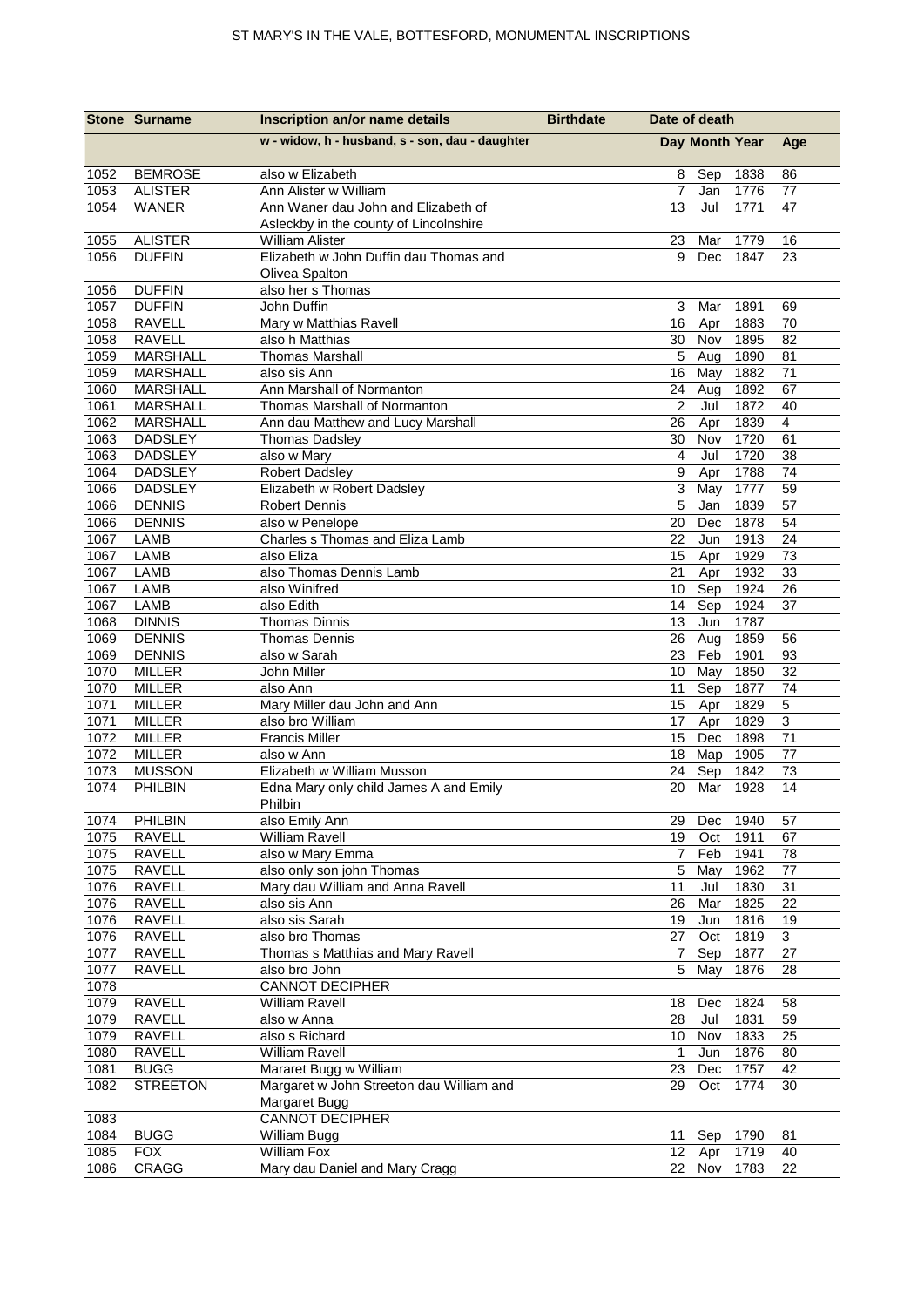|      | <b>Stone Surname</b>                    | Inscription an/or name details                                                                                                                                                                                 | <b>Birthdate</b> | Date of death   |                |      |     |  |  |  |
|------|-----------------------------------------|----------------------------------------------------------------------------------------------------------------------------------------------------------------------------------------------------------------|------------------|-----------------|----------------|------|-----|--|--|--|
|      |                                         | w - widow, h - husband, s - son, dau - daughter                                                                                                                                                                |                  |                 | Day Month Year |      | Age |  |  |  |
| 1087 | <b>CRAGG</b>                            | Ann Cragg w Daniel junr dau George and<br>Susan Garton                                                                                                                                                         |                  | 12 <sup>°</sup> | Apr 1747       |      | 35  |  |  |  |
| 1087 | <b>CRAGG</b>                            | also her dau Susannah                                                                                                                                                                                          |                  |                 |                |      |     |  |  |  |
| 1088 | CRAGG                                   | Daniel Cragg                                                                                                                                                                                                   |                  | 26              | Nov            | 1772 | 61  |  |  |  |
| 1089 | CRAGG                                   | also w Mary                                                                                                                                                                                                    |                  | 7               | Aug            | 1762 | 35  |  |  |  |
| 1089 |                                         | <b>CANNOT DECIPHER</b>                                                                                                                                                                                         |                  |                 |                |      |     |  |  |  |
| 1090 |                                         | <b>CANNOT DECIPHER</b>                                                                                                                                                                                         |                  |                 |                |      |     |  |  |  |
| 1091 | <b>CRAGG</b>                            | Millicent w Daniel Cragg                                                                                                                                                                                       |                  | 1               | Dec            | 1800 | 70  |  |  |  |
| 1092 | <b>MARSHALL</b>                         | Ann Marshall w William?                                                                                                                                                                                        |                  | 20              | Jan            | 1910 | 54  |  |  |  |
| 1093 | <b>SKINNER</b>                          | James Herbert Skinner d of wounds received in<br>action in France                                                                                                                                              |                  | 8               | Jul            | 1917 | 31  |  |  |  |
| 1093 | <b>SKINNER</b>                          | also w Eliza                                                                                                                                                                                                   |                  | 13              | Mar            | 1965 | 81  |  |  |  |
| 1094 | CRAGG                                   | John Cragg                                                                                                                                                                                                     |                  | 27              | Sep            | 1825 | 71  |  |  |  |
| 1095 | CRAGG                                   | Mary w john Cragg                                                                                                                                                                                              |                  | $\overline{7}$  | Jul            | 1785 | 27  |  |  |  |
| 1095 | CRAGG                                   | also dau Elizabeth                                                                                                                                                                                             |                  | 18              | Aug            | 1785 | 2   |  |  |  |
| 1095 | CRAGG                                   | also john in his first year                                                                                                                                                                                    |                  | 27              | Aug            | 1785 |     |  |  |  |
| 1096 | <b>MILLER</b>                           | Mary w john Miller                                                                                                                                                                                             |                  | 24              | Jun            | 1920 | 65  |  |  |  |
| 1096 | <b>MILLER</b>                           | also s Clifford killed in France                                                                                                                                                                               |                  | $\mathbf{1}$    | Jul            | 1916 | 28  |  |  |  |
| 1097 | <b>MILLER</b>                           | Eva Rebecca w William Miller                                                                                                                                                                                   |                  | $\overline{7}$  | Jan            | 1917 | 43  |  |  |  |
| 1098 | <b>DICKINSON</b>                        | George Healey Dickinson                                                                                                                                                                                        |                  | 12              | Feb            | 1922 | 67  |  |  |  |
|      | <b>Stones located inside the Church</b> |                                                                                                                                                                                                                |                  |                 |                |      |     |  |  |  |
|      |                                         | THE NORTH WALL WEST TO EAST TO THE CHANCEL STEPS                                                                                                                                                               |                  |                 |                |      |     |  |  |  |
| 1099 | <b>HOUGH</b>                            | <b>Thomas Hough</b>                                                                                                                                                                                            |                  | 26              | Jan            | 1805 | 66  |  |  |  |
| 1099 | <b>HOUGH</b>                            | also w Eleanor                                                                                                                                                                                                 |                  | 11              | Mar            | 1818 | 68  |  |  |  |
| 1100 | <b>RAVELL</b>                           | Matthew Ravell (erected by neph William<br>Ravell)                                                                                                                                                             |                  | 21              | Mar            | 1828 | 74  |  |  |  |
| 1101 | <b>RAVELL</b>                           | Anthony Ravell, born Bottesford, lived the latter<br>years of his life in the Leward Islands. He gave<br>E100 to 8ott'd School to be laid out in land for<br>ever' He died on<br>the island of St. Christopher |                  | 3               | Jul            | 1727 | 52  |  |  |  |
| 1102 | <b>HOUGH</b>                            | [THE FIRST WINDOW] Eleanor Hough d 21<br>Jan MDCCCIV age XXIV (erected by nei<br>Elizabeth and Sophia Fillingham)                                                                                              |                  | 21              | Jan            | 1804 | 24  |  |  |  |
| 1103 | <b>NORRIS</b>                           | William Norris, Fifteen years churchwarden of b 25 Dec 1834<br>this church                                                                                                                                     |                  | 16              | Mar            | 1912 |     |  |  |  |
| 1104 | <b>WALKER</b>                           | [THE SECOND WINDOW] Benjamin Walker<br>(erected by Abigail Walker)                                                                                                                                             |                  | 5               | Oct            | 1851 | 53  |  |  |  |
| 1104 |                                         | WRIGHT WALKER also John Wright and Hannah Walker                                                                                                                                                               |                  |                 |                |      |     |  |  |  |
| 1104 | <b>WALKER</b>                           | also children Benjamin and Abgail Walker                                                                                                                                                                       |                  |                 |                |      |     |  |  |  |
| 1105 | <b>VINCENT-</b><br><b>JACKSON</b>       | Rev William Vincent Jackson. Twenty-two<br>years rector of this parish                                                                                                                                         | b 10 May 1839    | 8               | Jun            | 1919 |     |  |  |  |
| 1105 | <b>GILLESPIE</b>                        | also w Anne Gillespie                                                                                                                                                                                          | b 21 Oct 1855    | 24              | Apr            | 1918 |     |  |  |  |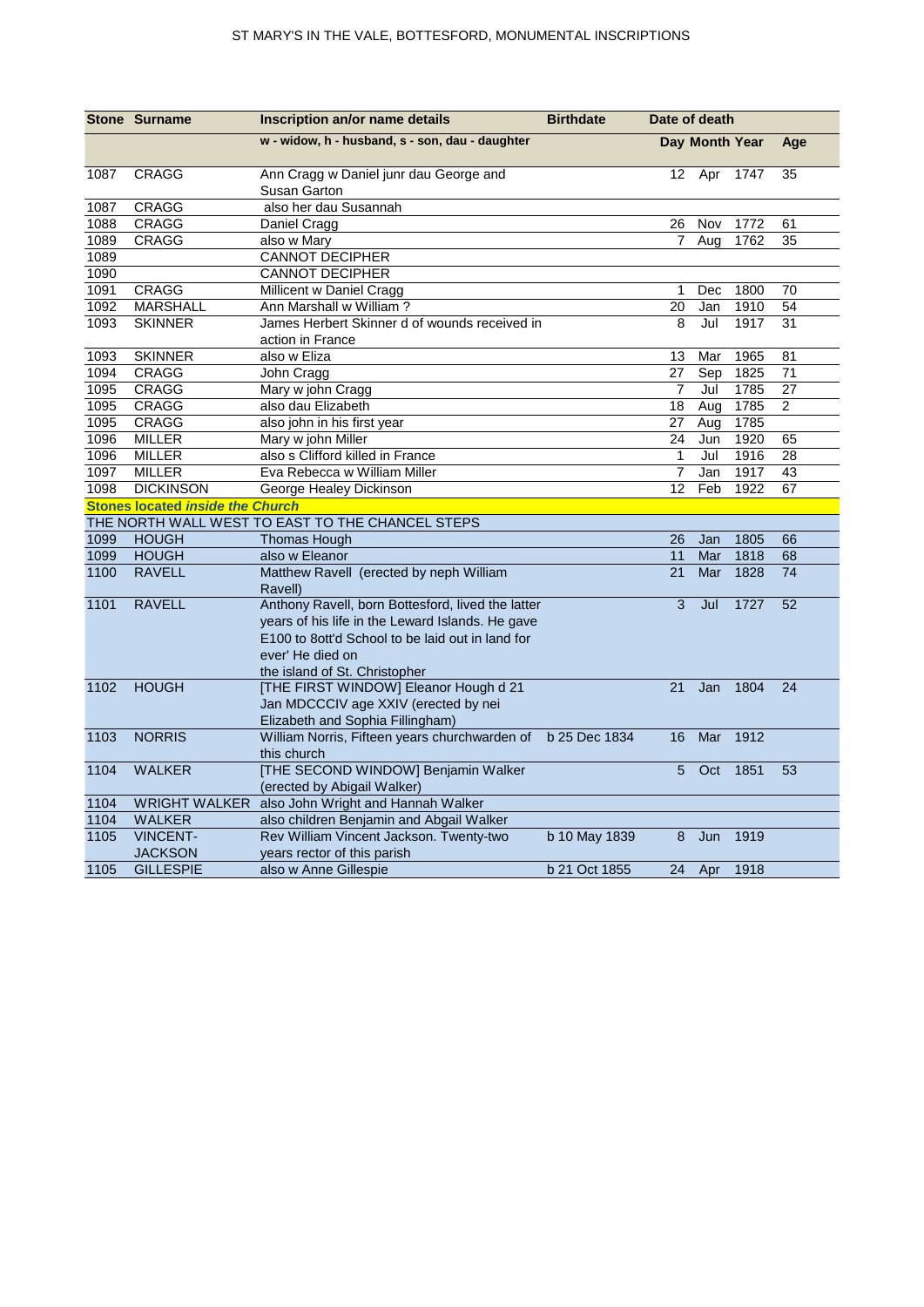|      | <b>Stone Surname</b> | Inscription an/or name details                                                              | <b>Birthdate</b> | Date of death  |                |      |     |
|------|----------------------|---------------------------------------------------------------------------------------------|------------------|----------------|----------------|------|-----|
|      |                      | w - widow, h - husband, s - son, dau - daughter                                             |                  |                | Day Month Year |      | Age |
|      |                      |                                                                                             |                  |                |                |      |     |
| 1106 | <b>WHITE</b>         | In memoriam of Thomas White D.D.                                                            |                  |                |                |      |     |
|      |                      | Bishop of Peterborough I685-I690                                                            |                  |                |                |      |     |
|      |                      | Born at Addington, Kent 1628                                                                |                  |                |                |      |     |
|      |                      | Rector of All Hallows the Great London 1666                                                 |                  |                |                |      |     |
|      |                      | Rector of Bottesford 1679-1685<br>Chaplain to Princess (later Queen) Anne on                |                  |                |                |      |     |
|      |                      | her marriage to George Prince of Denmark                                                    |                  |                |                |      |     |
|      |                      | Archdeacon of Nottingham 1683                                                               |                  |                |                |      |     |
|      |                      | On May 4 1688 James II issued the order for all                                             |                  |                |                |      |     |
|      |                      | ministers to read, his second "Declaration of                                               |                  |                |                |      |     |
|      |                      | indulgence" in their churches.                                                              |                  |                |                |      |     |
|      |                      | Bishop White was one of seven bishops who                                                   |                  |                |                |      |     |
|      |                      | were committed to the Tower of London for                                                   |                  |                |                |      |     |
|      |                      | petitioning against the order, but on June 9th                                              |                  |                |                |      |     |
|      |                      | they were aquitted by a court of the Kings                                                  |                  |                |                |      |     |
|      |                      | Bench.                                                                                      |                  |                |                |      |     |
|      |                      | He died the 30th May 1698 and is buried in St                                               |                  |                |                |      |     |
|      |                      | Georges Vault in the precinct of St Pauls                                                   |                  |                |                |      |     |
|      |                      | Cathedral London.                                                                           |                  |                |                |      |     |
|      |                      | In his will gave to the parish of Bott'd £240 for                                           |                  |                |                |      |     |
|      |                      | land and that £10 annually should be                                                        |                  |                |                |      |     |
|      |                      | distributed to twenty poor parishioners above                                               |                  |                |                |      |     |
|      |                      | forty                                                                                       |                  |                |                |      |     |
|      |                      | years of age who, on 14th Dec, should repeat                                                |                  |                |                |      |     |
|      |                      | the Lords Prayer, Apostles Creed, and Ten<br>Commandments without missing out changing      |                  |                |                |      |     |
|      |                      | a word.                                                                                     |                  |                |                |      |     |
|      |                      |                                                                                             |                  |                |                |      |     |
| 1107 | <b>COLLETT</b>       | Victor George Collett Superintendent Sunday                                                 |                  | 28             | Apr            | 1925 |     |
|      |                      | School and choirmaster from 1893-1920                                                       |                  |                |                |      |     |
| 1108 | <b>VINCENT-</b>      | Montague John Vincent-Jackson killed in                                                     |                  |                | 5 Feb          | 1916 | 24  |
|      | <b>JACKSON</b>       | action Lt 11th Batt Sherwood Foresters died at                                              |                  |                |                |      |     |
|      |                      | Armentieres France, Only s Rev Canon                                                        |                  |                |                |      |     |
|      |                      | Vincent-Jackson Rector of this parish.                                                      |                  |                |                |      |     |
| 1109 | <b>NORMAN</b>        | "The Frederic and Adeliza Norman Charity". By                                               |                  |                |                |      |     |
|      |                      | the will of Rev Canon Norman Rector of Bott'd                                               |                  |                |                |      |     |
|      |                      | 1889; £200 was bequeathed to the rector and                                                 |                  |                |                |      |     |
|      |                      | churchwardens for the time being to be called<br>"The Frederic and Adeliza Norman Charity". |                  |                |                |      |     |
|      |                      | The principal was to be invested in                                                         |                  |                |                |      |     |
|      |                      | Government securities and the interest to be                                                |                  |                |                |      |     |
|      |                      | given yearly to increase the funds of the                                                   |                  |                |                |      |     |
|      |                      | clothing club and distribution of coals to the                                              |                  |                |                |      |     |
|      |                      | poor at Christmas.                                                                          |                  |                |                |      |     |
| 1110 | <b>NORMAN</b>        | Lady Adeliza Elizabeth Gertrude Norman w of b 29 Dec 1810                                   |                  | 26             | Oct            | 1887 |     |
|      |                      | the Rev Canon Norman                                                                        |                  |                |                |      |     |
| 1111 | <b>THOROTON</b>      | <b>BRASS ON STEPS Rev Charles Roos</b>                                                      |                  | 14             | Feb            | 1846 | 76  |
|      |                      | Thoroton rector                                                                             |                  |                |                |      |     |
|      |                      | FROM THE CHANCEL STEPS, LADY CHAPEL AND SOUTH WALL                                          |                  |                |                |      |     |
| 1112 | <b>NORMAN</b>        | Frederic Norman. Canon of Peterborough and                                                  | b 9 Oct 1814     | 31             | Dec            | 1888 |     |
|      | <b>HICKSON</b>       | rector of Bott'd for forty-two years<br>Arthur Bernard Hickson killed in action, only s     |                  | 3 <sup>1</sup> |                |      | 22  |
| 1113 |                      | of Arthur Hayes Hickson, he was killed in the                                               |                  |                | Nov 1915       |      |     |
|      |                      | Mediterranean aboard the transport Mercian.                                                 |                  |                |                |      |     |
|      |                      | He was in the Lincolnshire Yeomanry                                                         |                  |                |                |      |     |
| 1114 | <b>JOHNSON</b>       | Frederick James William Johnson b 1913                                                      | b 1913           |                |                | 1904 |     |
| 1114 | <b>DAYBELL</b>       | also Harry Richmond Daybell                                                                 | b 1917           |                |                | 1974 |     |
| 1114 | <b>BUSHELL</b>       | Stanley Victor Bushell b 1900                                                               | b 1900           |                |                | 1957 |     |
| 1115 | <b>WALFORD</b>       | Rev Frank Walford rector I9I8-I943                                                          |                  | 25             | Apr            | 1943 |     |
| 1115 | WALFORD              | also Dorothy                                                                                |                  | 12             | Feb            | 1944 |     |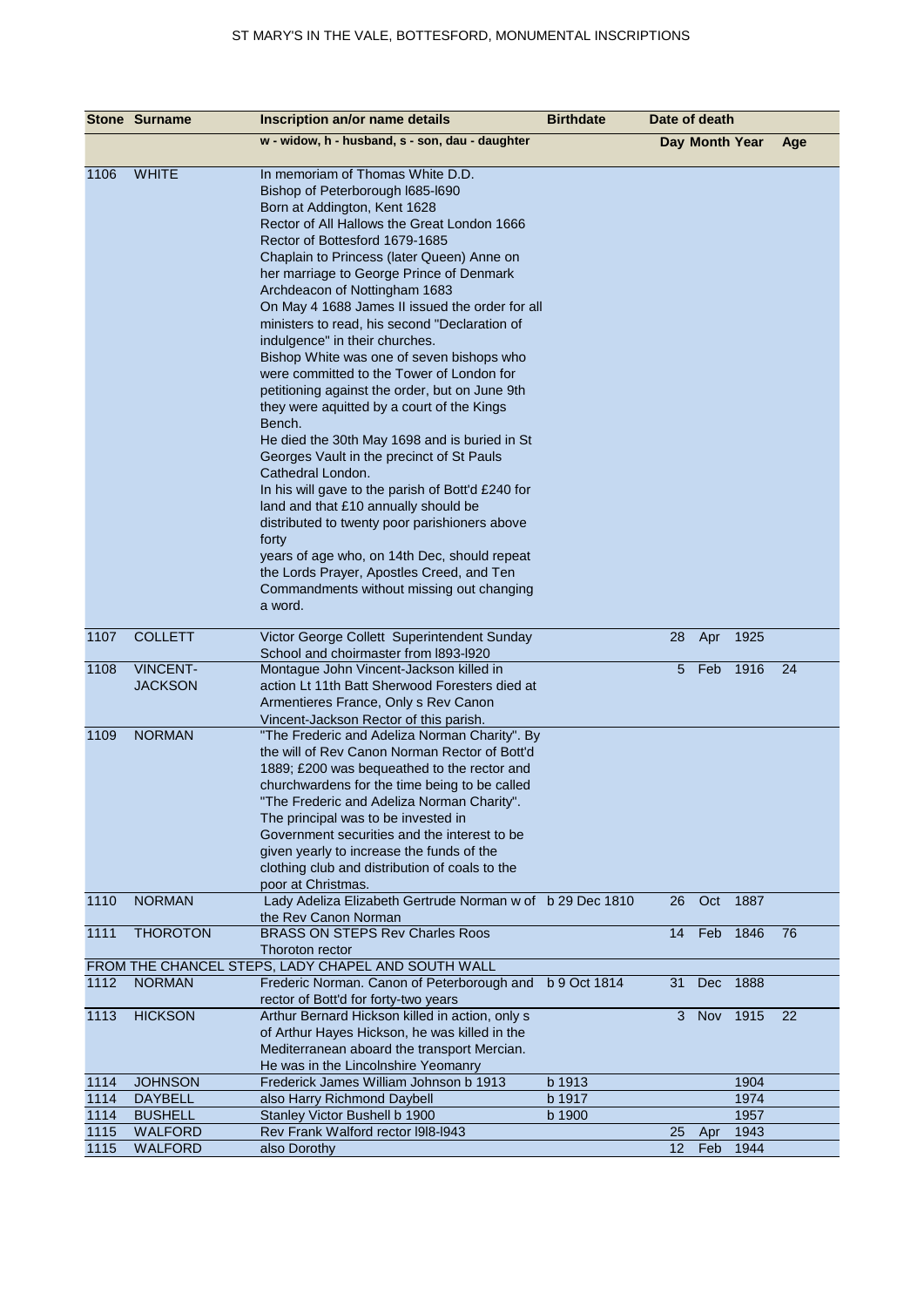|              | <b>Stone Surname</b>           | Inscription an/or name details                                                                               | <b>Birthdate</b>                       |    | Date of death  |      |     |
|--------------|--------------------------------|--------------------------------------------------------------------------------------------------------------|----------------------------------------|----|----------------|------|-----|
|              |                                | w - widow, h - husband, s - son, dau - daughter                                                              |                                        |    | Day Month Year |      | Age |
| 1115         | <b>WALFORD</b>                 | also s Richard Royal Warks Regiment serving<br>with 2nd/6th Queens Regt at Calvi Veccia,<br>buried at Naples |                                        | 20 | Oct            | 1943 |     |
|              | TWO LADY CHAPEL WINDOWS        |                                                                                                              |                                        |    |                |      |     |
| 1116         | <b>HICKSON</b>                 | <b>William Hickson</b>                                                                                       |                                        | 5  | Mar            | 1883 | 67  |
| 1117         | <b>MANNERS</b>                 | Ianetta, Duchess of Rutland                                                                                  |                                        |    |                | 1902 |     |
| 1118         | <b>HARVSON</b>                 | William Harvson in thirty-sixth year of service,                                                             |                                        | 28 | Aug            | 1740 | 59  |
|              |                                | d 28 Aug 1740 age LIX. Gent to the most noble                                                                |                                        |    |                |      |     |
|              |                                | Dukes, john Ist of Rutland and John 2nd of                                                                   |                                        |    |                |      |     |
|              |                                | Rutland successively. Faithful and approved                                                                  |                                        |    |                |      |     |
|              |                                | servant. After to the Third Duke Secretary and                                                               |                                        |    |                |      |     |
|              |                                | House Steward.                                                                                               |                                        |    |                |      |     |
|              |                                | WAR MEMORIALS 1914-18 and 1939-45 186 to BOTTESFORD MEN                                                      |                                        |    |                |      |     |
| 1119         | <b>CALCRAFT</b>                | <b>Royal Navy</b>                                                                                            | <b>G</b> Alfred                        |    |                |      |     |
|              |                                |                                                                                                              | Calcraft                               |    |                |      |     |
| 1119         | <b>HICKSON</b>                 | <b>Lincolnshire Yeomanry</b>                                                                                 | A Bernard                              |    |                |      |     |
|              |                                |                                                                                                              | Hickson                                |    |                |      |     |
| 1119         | <b>ASHER</b>                   | Leicester Regiment                                                                                           | <b>Albert Asher</b>                    |    |                |      |     |
| 1119         | <b>BAINES</b>                  | Leicester Regiment                                                                                           | <b>Charles Baines</b>                  |    |                |      |     |
| 1119         | <b>BARRAND</b>                 | Leicester Regiment                                                                                           | <b>Cyril Barrand</b>                   |    |                |      |     |
| 1119         | <b>DARBY</b>                   | Leicester Regiment                                                                                           | <b>Frederick Darby</b>                 |    |                |      |     |
| 1119         | <b>PACEY</b>                   | Leicester Regiment                                                                                           | <b>Frank Pacey</b>                     |    |                |      |     |
| 1119         | <b>HERBERT</b>                 | Leicester Regiment                                                                                           | J Herbert                              |    |                |      |     |
| 1119         | <b>SKINNER</b>                 | Leicester Regiment                                                                                           | <b>G</b> Skinner                       |    |                |      |     |
| 1119         | <b>SHAW</b>                    | Leicester Regiment                                                                                           | <b>Frederick Shaw</b>                  |    |                |      |     |
| 1119         | <b>HARDY</b>                   | <b>Sherwood Foresters</b>                                                                                    | <b>Walter Hardy</b>                    |    |                |      |     |
|              |                                |                                                                                                              | <b>DCM</b>                             |    |                |      |     |
| 1119         | <b>MAYFIELD</b>                | <b>Sherwood Foresters</b>                                                                                    | <b>Arthur Mayfield</b>                 |    |                |      |     |
| 1119         | <b>JACKSON</b>                 | <b>Sherwood Foresters</b>                                                                                    | Montagu J V                            |    |                |      |     |
|              |                                |                                                                                                              | <b>Jackson</b>                         |    |                |      |     |
| 1119         | <b>MILLER</b>                  | <b>Sherwood Foresters</b>                                                                                    | <b>Clifford Miller</b>                 |    |                |      |     |
| 1119         | <b>COOPER</b>                  | <b>Lincoln Regiment</b>                                                                                      | <b>T</b> Harold                        |    |                |      |     |
|              |                                |                                                                                                              | Cooper                                 |    |                |      |     |
| 1119         | <b>EDWARDS</b>                 | <b>Lincoln Regiment</b>                                                                                      | J William                              |    |                |      |     |
|              |                                |                                                                                                              | <b>Edwards</b>                         |    |                |      |     |
| 1119         | <b>SUTTON</b>                  | <b>Light Infantry</b>                                                                                        | <b>Philip Sutton</b>                   |    |                |      |     |
| 1119         | <b>MATTHEWS</b>                | <b>Worcestershire Regiment</b>                                                                               | Joseph W                               |    |                |      |     |
| 1119         | <b>HOLMES</b>                  |                                                                                                              | <b>Matthews</b>                        |    |                |      |     |
|              |                                | <b>Royal West Kent Regiment</b>                                                                              | E Hugh Holmes<br><b>William Palmer</b> |    |                |      |     |
| 1119<br>1119 | <b>PALMER</b><br><b>WALTER</b> | <b>North Staffs Regiment</b><br><b>South Staffs Regiment</b>                                                 | <b>H</b> Walter                        |    |                |      |     |
| 1119         | <b>HATTON</b>                  | <b>South Staffs Regiment</b>                                                                                 | <b>S</b> Hatton                        |    |                |      |     |
| 1119         | <b>ALLIS</b>                   | <b>Yorkshire Regiment</b>                                                                                    | <b>Charles Allis</b>                   |    |                |      |     |
| 1119         | <b>DOLMAN</b>                  | <b>Royal Field Artillery</b>                                                                                 | <b>Robert Dolman</b>                   |    |                |      |     |
| 1119         | <b>RAITHBY</b>                 | <b>Machine Gun Corps</b>                                                                                     | <b>Edgar Raithby</b>                   |    |                |      |     |
| 1119         | <b>ROBINSON</b>                | <b>Machine Gun Corps</b>                                                                                     | J Richard                              |    |                |      |     |
|              |                                |                                                                                                              | Robinson                               |    |                |      |     |
| 1119         | <b>PACEY</b>                   | <b>Canadian Regt</b>                                                                                         | <b>Charles Pacey</b>                   |    |                |      |     |
| 1119         | <b>PAGE</b>                    | <b>Canadian Regt</b>                                                                                         | N Page                                 |    |                |      |     |
| 1119         | <b>BEND</b>                    | <b>Canadian Regt</b>                                                                                         | <b>Charles A Bend</b>                  |    |                |      |     |
|              |                                |                                                                                                              | <b>MM</b>                              |    |                |      |     |
| 1119         | <b>TURLINGTON</b>              | <b>Canadian Regt</b>                                                                                         | <b>R</b> Turlington                    |    |                |      |     |
| 1119         | <b>GILDING</b>                 | <b>Canadian Regt</b>                                                                                         | <b>Arthur Gilding</b>                  |    |                |      |     |
| 1119         | <b>RAITHBY</b>                 | <b>Canadian Regt</b>                                                                                         | <b>Frank Raithby</b>                   |    |                |      |     |
|              |                                |                                                                                                              | <b>DCM</b>                             |    |                |      |     |
| 1120         | <b>BREWSTER</b>                | <b>Royal Navy</b>                                                                                            | <b>Philip Brewster</b>                 |    |                |      |     |
| 1120         | <b>TURNER</b>                  | <b>Royal Navy</b>                                                                                            | <b>Bertram Turner</b>                  |    |                |      |     |
| 1120         | <b>BEND</b>                    | <b>Sherwood Rangers</b>                                                                                      | <b>Frederick K</b>                     |    |                |      |     |
|              |                                |                                                                                                              | <b>Bend</b>                            |    |                |      |     |
| 1120         | <b>CANHAM</b>                  | <b>Royal Lincs Regt</b>                                                                                      | <b>Herbert</b>                         |    |                |      |     |
|              |                                |                                                                                                              | Canham                                 |    |                |      |     |